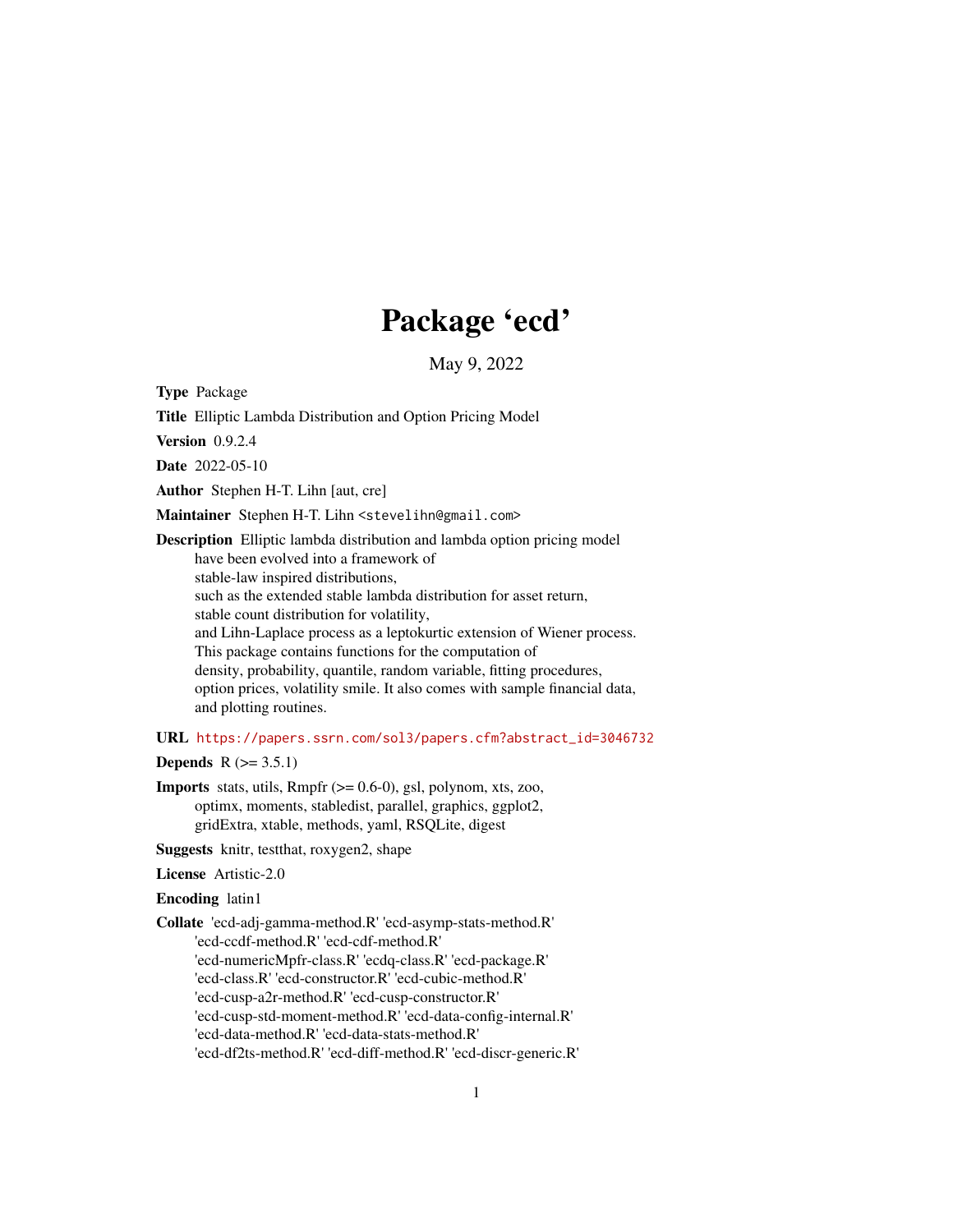'ecd-distribution-method.R' 'ecld-class.R' 'ecd-ecldOrEcd-class.R' 'ecd-ellipticity-generic.R' 'ecd-erfq-method.R' 'ecd-estimate-const-method.R' 'ecd-fit-data-method.R' 'ecd-fit-ts-conf-method.R' 'ecd-has-quantile-method.R' 'ecd-imgf-method.R' 'ecd-integrate-method.R' 'ecd-integrate-pdf-generic.R' 'ecd-is-numericMpfr-internal.R' 'ecd-jinv-generic.R' 'ecd-lag-method.R' 'ecd-manage-hist-tails-method.R' 'ecd-max-kurtosis-method.R' 'ecd-model-internal.R' 'ecd-moment-generic.R' 'ecd-mp2f-method.R' 'ecd-mpfr-method.R' 'ecd-mpfr-qagi-method.R' 'ecd-mpnum-method.R' 'ecd-ogf-method.R' 'ecd-pdf-method.R' 'ecd-plot-2x2-generic.R' 'ecd-polar-constructor.R' 'ecd-quantilize-generic.R' 'ecd-rational-method.R' 'ecd-read-csv-by-symbol-method.R' 'ecd-read-symbol-conf-method.R' 'ecd-sd-method.R' 'ecd-setup-const-method.R' 'ecd-solve-cusp-asym-method.R' 'ecd-solve-generic.R' 'ecd-solve-sym-generic.R' 'ecd-solve-trig-generic.R' 'ecd-standardfit-method.R' 'ecd-stats-method.R' 'ecd-toString-method.R' 'ecd-ts-lag-stats-method.R' 'ecd-uniroot-method.R' 'ecd-y-slope-generic.R' 'ecd-y0-isomorphic-method.R' 'ecdattr-class.R' 'ecdattr-constructor.R' 'ecdattr-enrich-method.R' 'ecdattr-pairs-method.R' 'ecdattr-pairs-polar-method.R' 'ecdb-class.R' 'ecdb-bootstrap-generic.R' 'ecdb-constructor.R' 'ecdb-dbSendQuery-method.R' 'ecdb-ecdattr-generic.R' 'ecdb-helpers-internal.R' 'ecdb-history-generic.R' 'ecdb-protectiveCommit-method.R' 'ecdb-read-generic.R' 'ecdb-summary-generic.R' 'ecdb-write-generic.R' 'ecdq-constructor.R' 'ecld-cdf-method.R' 'ecld-const-method.R' 'ecld-constructor.R' 'ecld-fixed-point-RN0-method.R' 'ecld-gamma-method.R' 'ecld-imgf-method.R' 'ecld-imnt-method.R' 'ecld-ivol-ogf-star-method.R' 'ecld-mgf-term-method.R' 'ecld-moment-method.R' 'ecld-mpnum-method.R' 'ecld-mu-D-method.R' 'ecld-ogf-method.R' 'ecld-ogf-star-method.R' 'ecld-op-Q-method.R' 'ecld-op-V-method.R' 'ecld-pdf-method.R' 'ecld-quartic-RN0-method.R' 'ecld-sd-method.R' 'ecld-sged-method.R' 'ecld-solve-method.R' 'ecld-y-slope-method.R' 'ecld.quartic-Qp-method.R' 'ecld.quartic\_Qp\_atm\_attr.R' 'ecop-bs-implied-volatility-method.R' 'ecop-bs-option-price-method.R' 'ecop-opt-class.R' 'ecop-class.R' 'ecop-constructor.R' 'ecop-find-fixed-point-lambda-by-atm-skew-method.R' 'ecop-find-fixed-point-sd-by-lambda-method.R' 'ecop-get-ld-triple-method.R' 'ecop-polyfit-option-method.R' 'ecop-read-csv-by-symbol.R'

2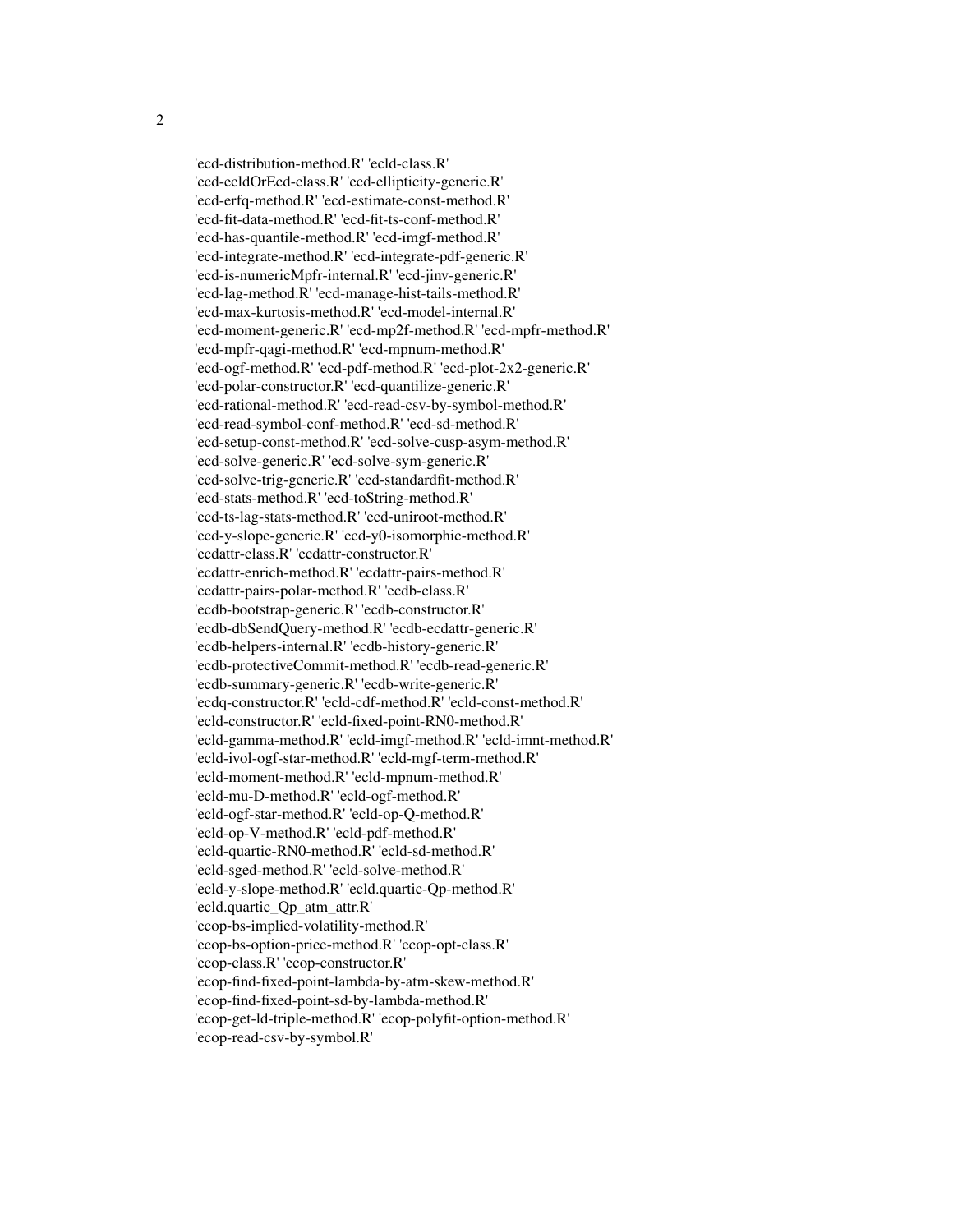'ecop-term-master-calculator-method.R' 'ecop-term-plot-3x3-method.R' 'ecop-vix-plot-3x3-method.R' 'lamp-class.R' 'lamp-constructor.R' 'lamp-generate-tau-method.R' 'lamp-k2mnt-method.R' 'lamp-laplace-distribution-method.R' 'lamp-plot-sim4-method.R' 'lamp-qsl-analytic-method.R' 'lamp-qsl-fit-config-method.R' 'lamp-qsl-fit-plot-method.R' 'lamp-sd-factor-method.R' 'lamp-simulate-iter-method.R' 'lamp-simulate1-method.R' 'lamp-stable-cnt-distribution-method.R' 'lamp-stable-lambda-dist-method.R' 'lamp-stable-rnd-walk-method.R' 'lamp-stdlap-distribution-method.R' 'levy-dlambda-method.R' 'levy-domain-coloring-method.R' 'levy-dskewed-distribution-method.R' 'qsld-fit-method.R' 'sld-class.R' 'sld-constructor.R' 'sld-sd-method.R'

RoxygenNote 7.1.2

NeedsCompilation no

Repository CRAN

Date/Publication 2022-05-09 21:10:02 UTC

# R topics documented:

| 6              |
|----------------|
| $\overline{7}$ |
| $\overline{7}$ |
| 8              |
| 9              |
| 12             |
| 13             |
| 15             |
|                |
| -17            |
| -18            |
| - 19           |
|                |
|                |
| 21             |
| 22.            |
| 23             |
| 24             |
| -25            |
| 26             |
| 27             |
| 28             |
| -28            |
|                |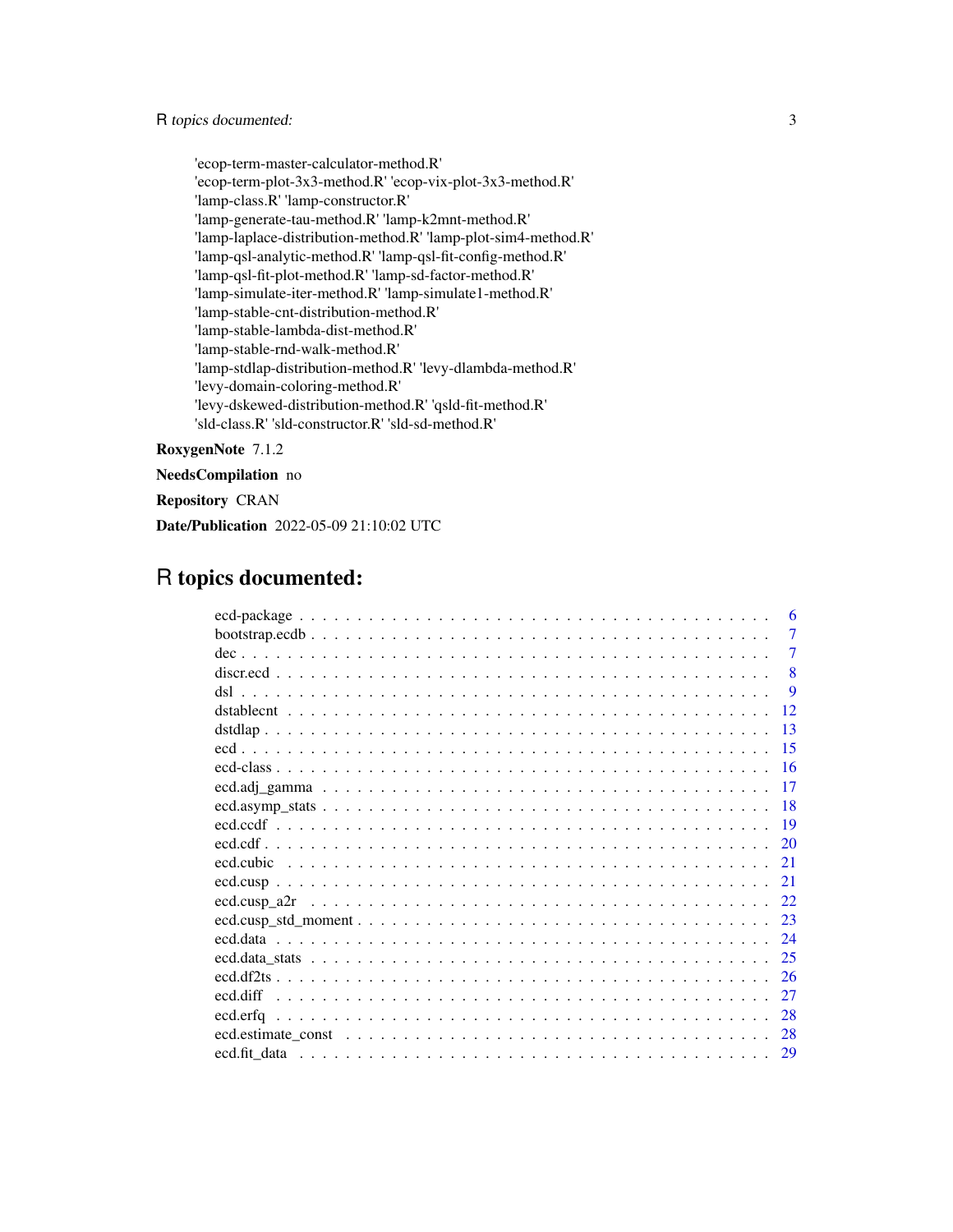|            | 31 |
|------------|----|
|            | 31 |
|            | 32 |
|            | 33 |
|            | 34 |
|            | 34 |
|            | 35 |
|            | 36 |
|            | 37 |
|            | 38 |
|            | 39 |
|            | 39 |
|            | 40 |
|            | 41 |
|            | 42 |
|            | 43 |
|            |    |
|            | 43 |
|            | 44 |
|            | 45 |
|            | 45 |
|            | 46 |
|            | 47 |
|            | 47 |
|            | 48 |
|            | 49 |
|            | 49 |
|            | 50 |
|            | 51 |
|            | 51 |
|            | 52 |
|            | 52 |
|            | 53 |
|            | 53 |
|            | 54 |
|            | 55 |
|            | 55 |
| ecld-class | 57 |
| ecld.cdf   | 59 |
|            | 60 |
|            | 60 |
|            | 61 |
| ecld.imgf  | 62 |
| ecld.imnt  | 63 |
|            | 64 |
|            | 65 |
|            | 66 |
|            | 67 |
|            |    |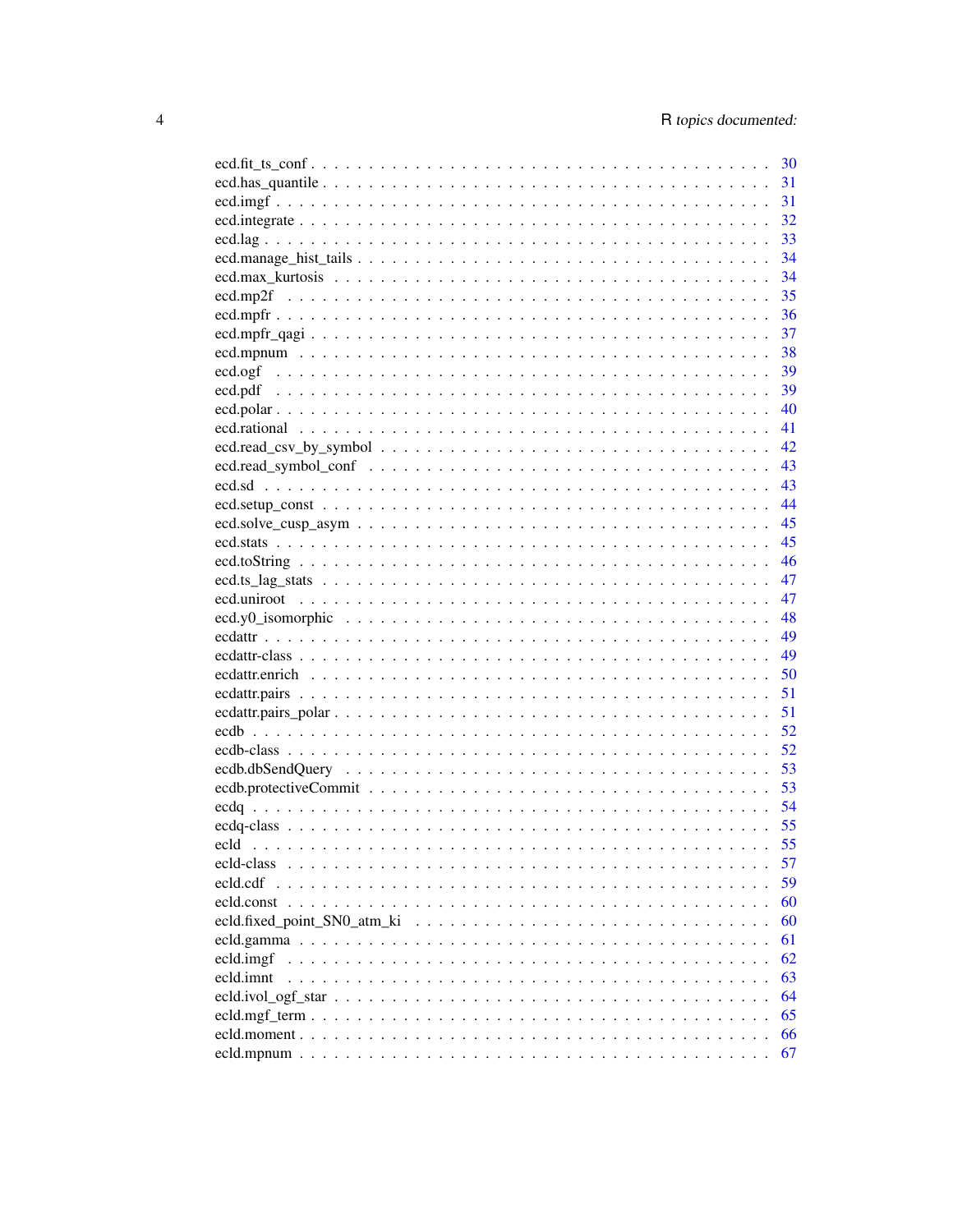| 68                 |
|--------------------|
| 68                 |
| 69                 |
| 70                 |
| 71                 |
| 73                 |
| 73                 |
| 75                 |
|                    |
|                    |
|                    |
|                    |
| 79                 |
|                    |
|                    |
|                    |
|                    |
|                    |
|                    |
| 85                 |
| 86                 |
| 87                 |
| 88                 |
| 89                 |
| 89                 |
| 90                 |
| 91                 |
| 92                 |
| 93                 |
| 93                 |
| 95                 |
| 95                 |
| 96                 |
| 97                 |
|                    |
| 99                 |
| 99                 |
| lamp.qsl_fit_plot  |
| lamp.sd_factor     |
| lamp.simulate1     |
| lamp.simulate_iter |
|                    |
| levy.dlambda       |
|                    |
| levy.dskewed       |
|                    |
|                    |
|                    |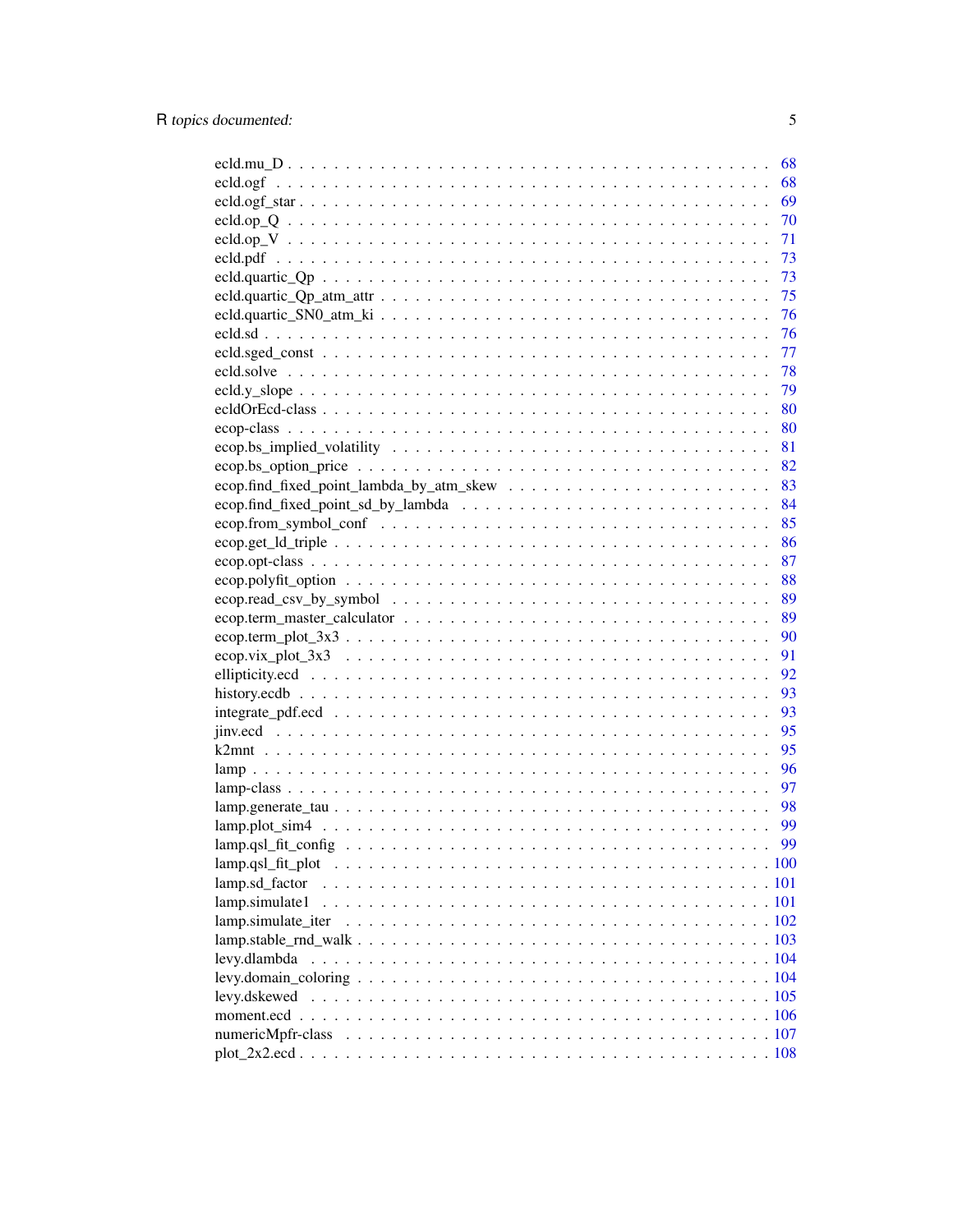<span id="page-5-0"></span>

#### **Index** 2008 **Index** 2008 **Index**

ecd-package *ecd: A package for the stable lambda distribution family.*

# Description

The ecd package provides the core classes and functions for the stable lambda distribution family. The stable lambda distribution is implemented in [dsl](#page-8-1) section. The lambda distribution uses the ecld namespace. SGED is considered part of ecld. (See [ecld-class](#page-56-1) for definition.) The original elliptic lambda distribution uses the generic methods or ecd namespace. (See [ecd-class](#page-15-1) for definition.) The option pricing API uses the ecop namespace. (See [ecop-class](#page-79-1) for definition.) Most helper utilities are named under either ecd or ecld.

# Author(s)

Stephen H-T. Lihn

# See Also

The two main classes are [ecd-class](#page-15-1) and [ecld-class](#page-56-1)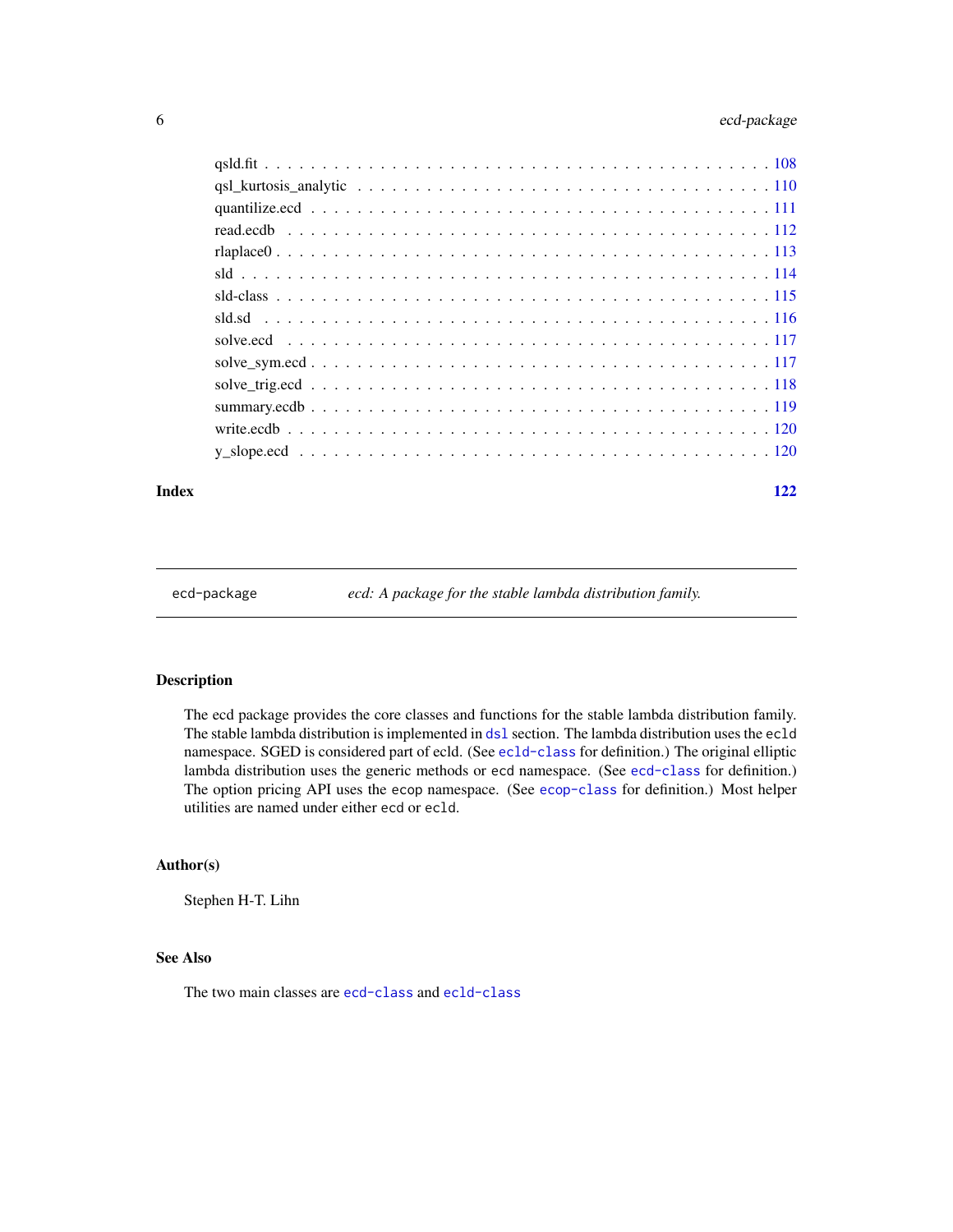<span id="page-6-0"></span>

Main interface to generate data for ECDB based on the configuration.

# Usage

```
## S3 method for class 'ecdb'
bootstrap(object, action = "all", skip.existing = TRUE)
bootstrap(object, action = "all", skip.existing = TRUE)
## S4 method for signature 'ecdb'
bootstrap(object, action = "all", skip.existing = TRUE)
```
#### Arguments

| object        | an object of ecdb class.                                            |
|---------------|---------------------------------------------------------------------|
| action        | the action operating on the ecdb.                                   |
| skip.existing | logical, if TRUE (default), skip if action already done in history. |

#### Value

Row count.

dec *The Elliptic Distribution*

# Description

Density, distribution function, quantile function, and random generation for the univariate elliptic distribution.

#### Usage

 $dec(x, object = ecd())$  $pec(q, object = ecd())$ qec(p, object = ecd(with.quantile = TRUE), debug = FALSE)  $rec(n, object = ecd(with.quantile = TRUE))$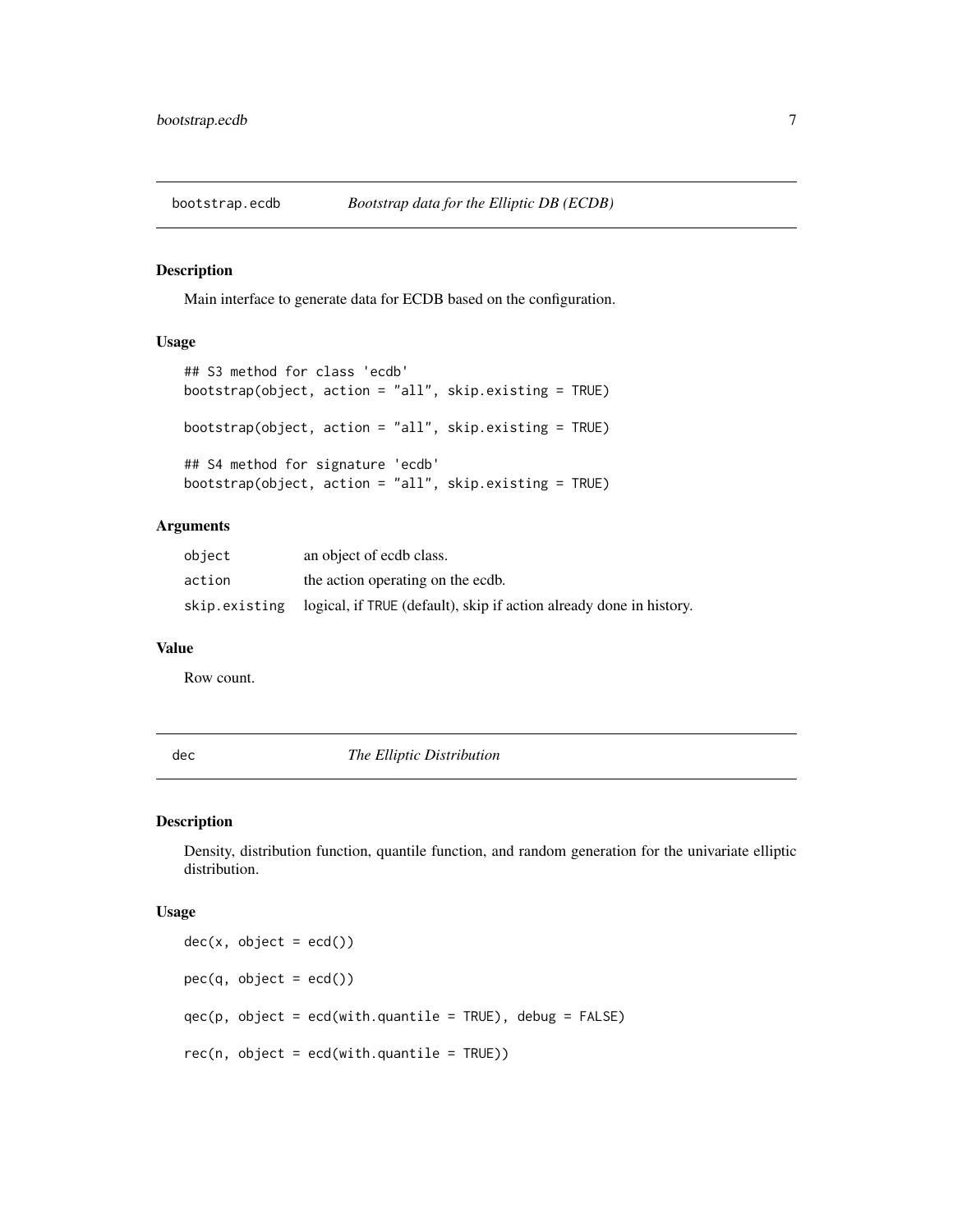<span id="page-7-0"></span>

| x      | numeric vector of quantiles.                                                                                          |
|--------|-----------------------------------------------------------------------------------------------------------------------|
| object | an object of ecd-class. To achieve high performance for qec and rec, it should<br>be created with with.quantile=TRUE. |
| q      | numeric vector of quantiles.                                                                                          |
| p      | numeric vector of probabilities.                                                                                      |
| debug  | logical, whether to print debug message, default is FALSE.                                                            |
| n      | number of observations.                                                                                               |

#### Value

dec gives the density, pec gives the distribution function, qec gives the quantile function, rec generates random deviates.

# Author(s)

Stephen H. Lihn

# Examples

```
d <- ecd(with.quantile=TRUE)
x \le - seq(-20, 20, by=5)
dec(x,d)
pec(x,d)
p <- c(0.0001, 0.001, 0.01, 0.99, 0.999, 0.9999)
qec(p,d)
rec(100,d)
```
discr.ecd *Discriminant of the elliptic curve* y(x)

# Description

Discriminant of the elliptic curve  $y(x)$ 

#### Usage

```
## S3 method for class 'ecd'
discr(object, no.validate = FALSE)
discr(object, no.validate = FALSE)
## S4 method for signature 'ecd'
discr(object, no.validate = FALSE)
```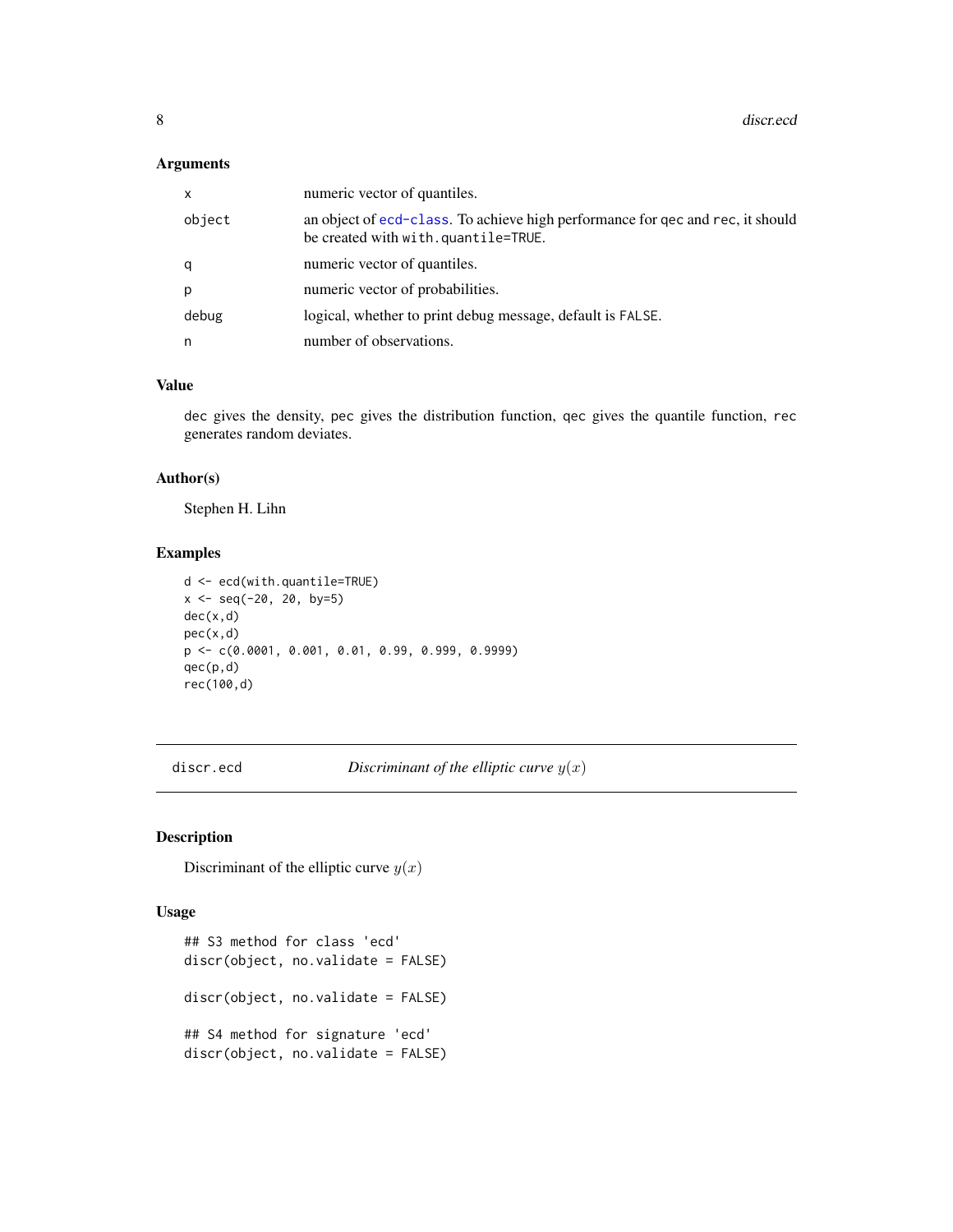<span id="page-8-0"></span>

| object      | an object of ecd class                                               |
|-------------|----------------------------------------------------------------------|
| no.validate | logical, if TRUE, don't validate presence of beta. Default is FALSE. |

#### Value

the discriminant

#### Author(s)

Stephen H-T. Lihn

#### Examples

 $d \leq -ecd(-1,1)$ discr(d)

<span id="page-8-1"></span>

#### dsl *Stable lambda distribution*

#### Description

Implements the stable lambda distribution (SLD) and the quartic stable lambda distribution (QSLD). Be aware of the performance concerns: (a) The cumulative density function is implemented by direct integration over the density. (b) The quantile function is implemented by root finding on cumulative density function.

#### Usage

dsl(x,  $t = 1$ , nu0 = 0, theta = 1, convo = 1, beta.a = 0, mu = 0, lambda = 4) dqsl(x, t = 1, nu0 = 0, theta = 1, convo = 1, beta.a = 0, mu = 0) rqsl(n,  $t = 1$ , nu0 = 0, theta = 1, convo = 1, beta.a = 0, mu = 0) rsl(n, t = 1, nu0 = 0, theta = 1, convo = 1, beta.a = 0, mu = 0, lambda = 4)  $pqs1(x, t = 1, nu0 = 0, \text{theta} = 1, \text{conv} = 1, \text{beta}.a = 0, mu = 0)$  $psl(x, t = 1, nu0 = 0, theta = 1, conv = 1, beta = 0, mu = 0, lambda = 4)$  $qqsl(q, t = 1, nu0 = 0, \text{theta} = 1, \text{conv} = 1, \text{beta} = 0, mu = 0)$ qsl(q, t = 1, nu0 = 0, theta = 1, convo = 1, beta.a = 0, mu = 0, lambda = 4)  $kqsl(t = 1, nu0 = 0, theta = 1, conv0 = 1, beta.a = 0, mu = 0)$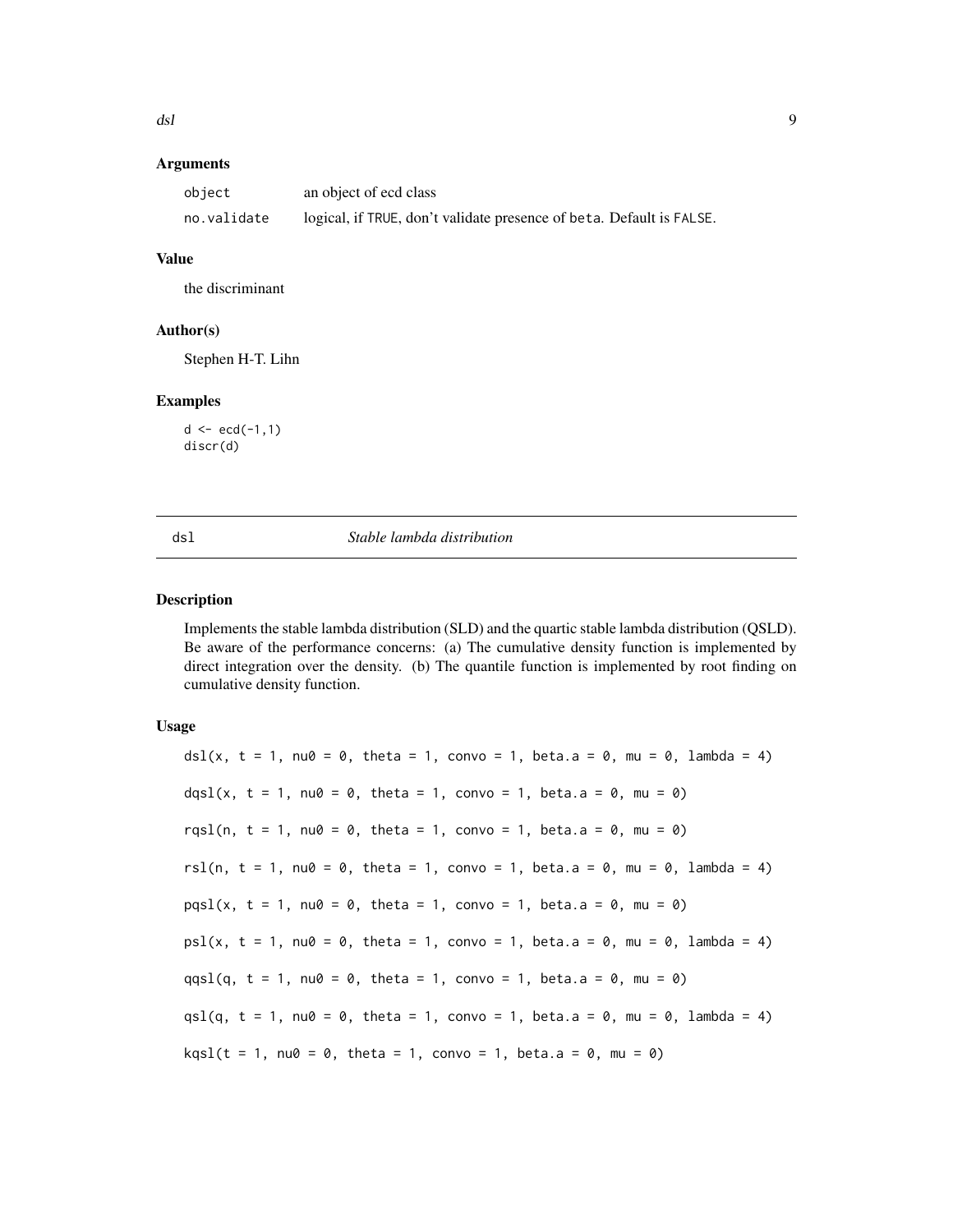```
ksl(t = 1, nu0 = 0, theta = 1, conv0 = 1, beta.a = 0, mu = 0, lambda = 4)cfqsl(
  s,
  t = 1,nu0 = 0,
  theta = 1,
  convo = 1,
  beta.a = 0,
  mu = 0,method = "a"\mathcal{L}cfsl(
  s,
  t = 1,nu@ = 0,theta = 1,
  convo = 1,
  beta.a = 0,
  mu = 0,lambda = 4,
  method = "a"\mathcal{L}
```

| $\times$ | numeric, vector of responses.                                                                                                                                                                                                                                |
|----------|--------------------------------------------------------------------------------------------------------------------------------------------------------------------------------------------------------------------------------------------------------------|
| t        | numeric, the time parameter, where the variance is t, default is 1.                                                                                                                                                                                          |
| nu0      | numeric, the location parameter, default is 0.                                                                                                                                                                                                               |
| theta    | numeric, the scale parameter, default is 1.                                                                                                                                                                                                                  |
| convo    | numeric, the convolution number, default is 1.                                                                                                                                                                                                               |
| beta.a   | numeric, the skewness parameter, default is 0. This number is annualized by<br>$sqrt(t)$ .                                                                                                                                                                   |
| mu       | numeric, the location parameter, default is 0.                                                                                                                                                                                                               |
| lambda   | numeric, the shape parameter, default is 4.                                                                                                                                                                                                                  |
| n        | numeric, number of observations.                                                                                                                                                                                                                             |
| q        | numeric, vector of quantiles.                                                                                                                                                                                                                                |
| S        | numeric, vector of responses for characteristic function.                                                                                                                                                                                                    |
| method   | character, method of characteristic function (CF) calculation. Default is "a".<br>Method a uses cfstdlap x dstablecnt. Method b uses dstdlap x cfstablecnt.<br>Method c uses direct integration on PDF up to 50 stdev. They should yield<br>the same result. |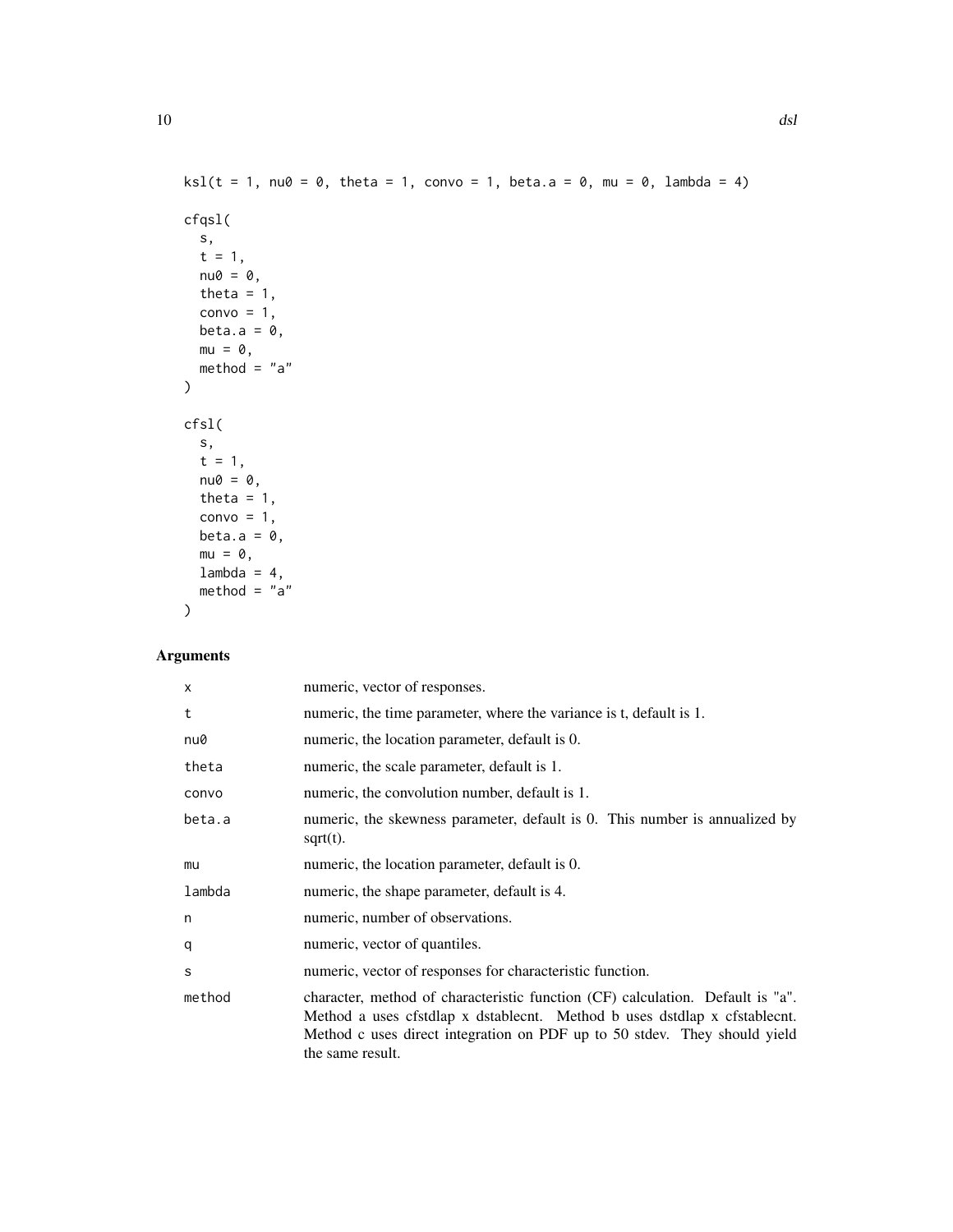### Value

numeric, standard convention is followed:  $d^*$  returns the density,  $p^*$  returns the distribution function,  $q^*$  returns the quantile function, and  $r^*$  generates random deviates. The following are our extensions:  $k^*$  returns the first 4 cumulants, skewness, and kurtosis,  $cf^*$  returns the characteristic function.

### Details

The stable lambda distribution is the stationary distribution for financial asset returns. It is a product of the stable count distribution and the Lihn-Laplace process. The density function is defined as

$$
P_{\Lambda}^{(m)}(x;t,\nu_0,\theta,\beta_a,\mu) \equiv \int_{\nu_0}^{\infty} \frac{1}{\nu} f_L^{(m)}\left(\frac{x-\mu}{\nu};t,\beta_a\sqrt{t}\right) N_{\alpha}(\nu;\nu_0,\theta) d\nu
$$

where  $f_L^{(m)}$  $L^{(m)}(.)$  is the Lihn-Laplace distribution and  $N_{\alpha}(.)$  is the quartic stable count distribution. t is the time or sampling period,  $\alpha$  is the stability index which is  $2/\lambda$ ,  $\nu_0$  is the floor volatility parameter,  $\theta$  is the volatility scale parameter,  $\beta_a$  is the annualized asymmetric parameter,  $\mu$  is the location parameter.

The quartic stable lambda distribution (QSLD) is a specialized distribution with  $\lambda = 4$  aka  $\alpha = 0.5$ . The PDF integrand has closed form, and all the moments have closed forms. Many financial asset returns can be fitted by QSLD precisely up to 4 standard deviations.

#### Author(s)

Stephen H-T. Lihn

### References

For more detail, see Section 8.2 of Stephen Lihn (2017). *A Theory of Asset Return and Volatility under Stable Law and Stable Lambda Distribution*. SSRN: 3046732, [https://papers.ssrn.com/](https://papers.ssrn.com/sol3/papers.cfm?abstract_id=3046732) [sol3/papers.cfm?abstract\\_id=3046732](https://papers.ssrn.com/sol3/papers.cfm?abstract_id=3046732).

# See Also

[dstablecnt](#page-11-1) for  $N_\alpha(.)$ , and [dstdlap](#page-12-1) for  $f_L^{(m)}$  $L^{(m)}(.)$ .

#### Examples

# generate the quartic pdf for SPX 1-day distribution  $x \leq -c(-0.1, 0.1, by=0.001)$ pdf <- dqsl(x, t=1/250, nu0=6.92/100, theta=1.17/100, convo=2, beta=-1.31)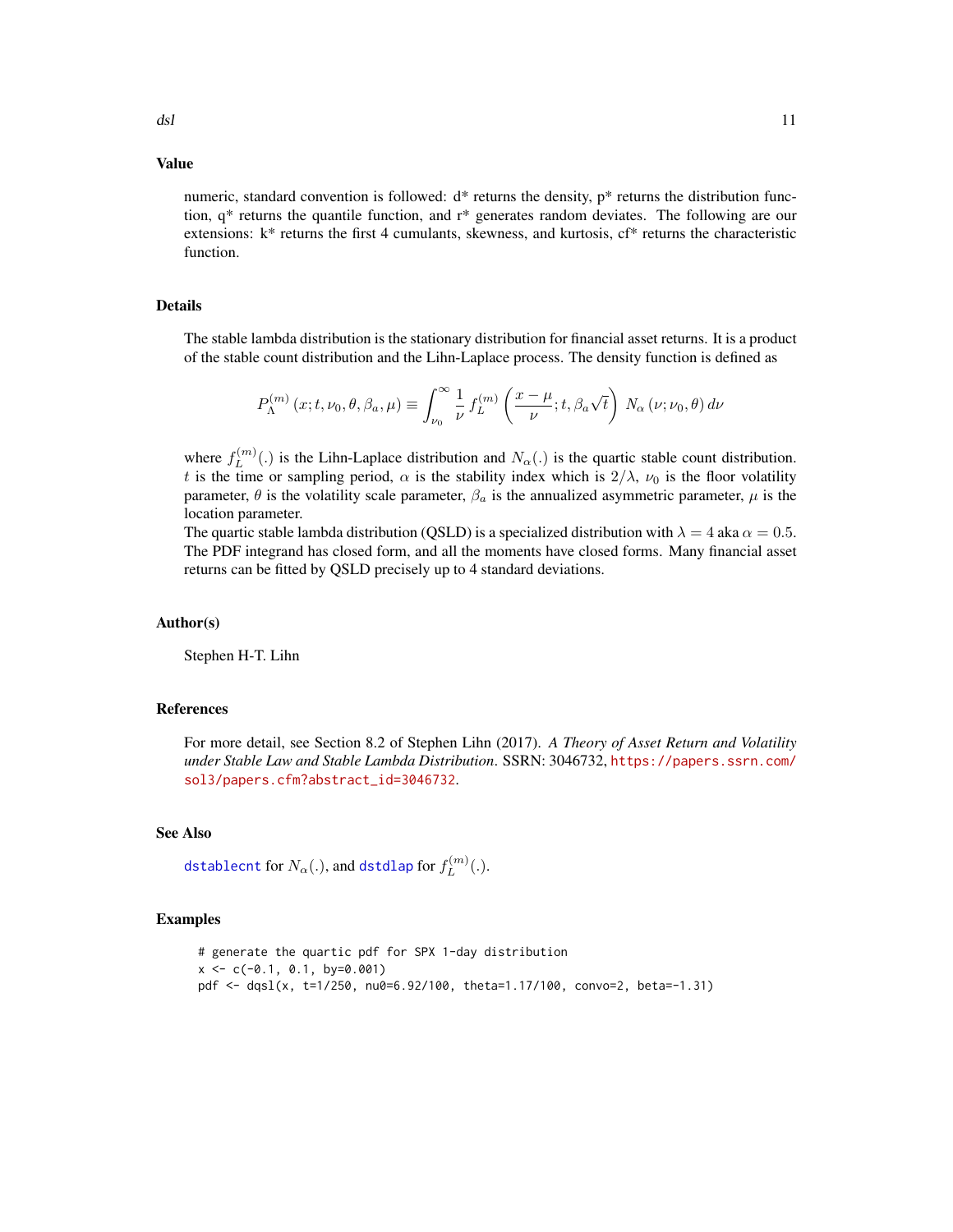<span id="page-11-1"></span><span id="page-11-0"></span>

Implements the stable count distribution (based on stabledist package) for stable random walk simulation. Quartic stable distribution is implemented through gamma distribution.

#### Usage

```
dstablecnt(x, alpha = NULL, nu0 = 0, theta = 1, lambda = NULL)
pstablecnt(x, alpha = NULL, nu0 = 0, theta = 1, lambda = NULL)rstablecnt(n, alpha = NULL, nu0 = 0, theta = 1, lambda = NULL)
qstablecnt(q, alpha = NULL, nu0 = 0, theta = 1, lambda = NULL)
cfstablecnt(s, alpha = NULL, nu0 = 0, theta = 1, lambda = NULL)
kstablecnt(alpha = NULL, nu0 = 0, theta = 1, lambda = NULL)
```
#### Arguments

| $\mathsf{x}$ | numeric, vector of responses.                                                               |
|--------------|---------------------------------------------------------------------------------------------|
| alpha        | numeric, the shape parameter, default is NULL. User must provide either alpha<br>or lambda. |
| nu0          | numeric, the location parameter, default is 0.                                              |
| theta        | numeric, the scale parameter, default is 1.                                                 |
| lambda       | numeric, alternative shape parameter, default is NULL.                                      |
| n            | numeric, number of observations.                                                            |
| q            | numeric, vector of quantiles.                                                               |
| S            | numeric, vector of responses for characteristic function.                                   |

#### Value

numeric, standard convention is followed:  $d^*$  returns the density,  $p^*$  returns the distribution function, q\* returns the quantile function, and r\* generates random deviates. The following are our extensions: k\* returns the first 4 cumulants, skewness, and kurtosis, cf\* returns the characteristic function.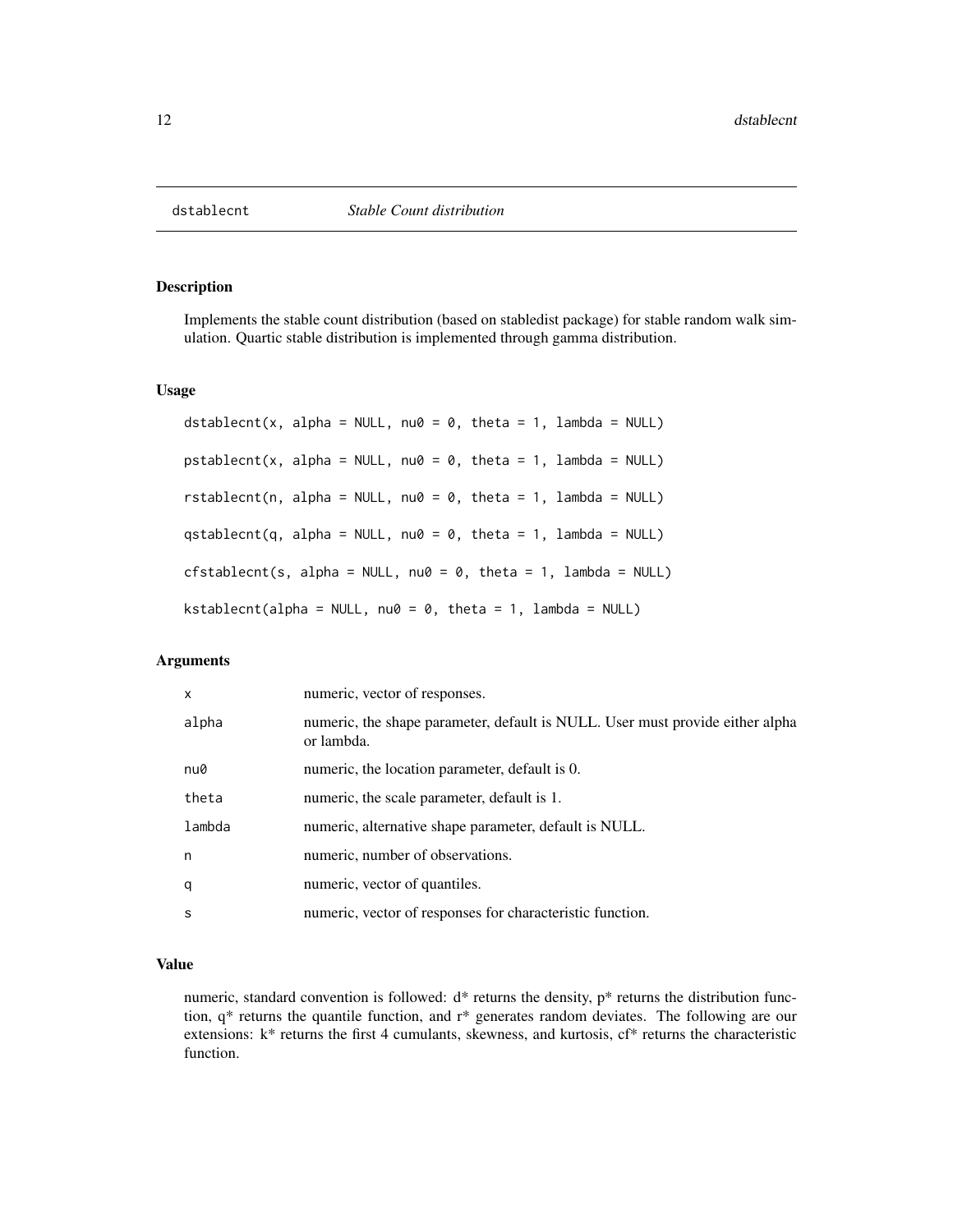#### <span id="page-12-0"></span>dstdlap and the state of the state of the state of the state of the state of the state of the state of the state of the state of the state of the state of the state of the state of the state of the state of the state of th

#### Details

The stable count distribution is the conjugate prior of the stable distribution. The density function is defined as

$$
N_{\alpha}(\nu;\nu_0,\theta) \equiv \frac{\alpha}{\Gamma(\frac{1}{\alpha})}\frac{1}{\nu-\nu_0}L_{\alpha}\left(\frac{\theta}{\nu-\nu_0}\right), \text{ where } \nu > \nu_0.
$$

where  $\nu > \nu_0$ .  $\alpha$  is the stability index,  $\nu_0$  is the location parameter, and  $\theta$  is the scale parameter. At  $\alpha = 0.5$  aka  $\lambda = 4$ , it is called "quartic stable count distribution", which is a gamma distribution with shape of 3/2. It has the closed form of

$$
N_{\frac{1}{2}}\left(\nu;\nu_{0},\theta\right) \equiv \frac{1}{4\sqrt{\pi} \,\theta^{3/2}} \left(\nu-\nu_{0}\right)^{\frac{1}{2}} e^{-\frac{\nu-\nu_{0}}{4\theta}}
$$

#### Author(s)

Stephen H-T. Lihn

# References

For more detail, see Section 2.4 and Section 3.3 of Stephen Lihn (2017). *A Theory of Asset Return and Volatility under Stable Law and Stable Lambda Distribution*. SSRN: 3046732, [https:](https://papers.ssrn.com/sol3/papers.cfm?abstract_id=3046732) [//papers.ssrn.com/sol3/papers.cfm?abstract\\_id=3046732](https://papers.ssrn.com/sol3/papers.cfm?abstract_id=3046732). This distribution is also documented formally in Wikipedia: [https://en.wikipedia.org/wiki/Stable\\_count\\_distribution](https://en.wikipedia.org/wiki/Stable_count_distribution).

#### Examples

# generate the pdf of the VIX distribution  $x \leq -c(0, 100, by=0.1)$ pdf  $\leq$  dstablecnt(x, nu0=10.4, theta=1.6, lambda=4)

<span id="page-12-1"></span>dstdlap *Standardized Laplace process and distribution*

# Description

Implements the standardized Laplace process and distribution. Be aware of the performance concerns: (a) The cumulative density function is implemented by direct integration over the density. (b) The quantile function is implemented by root finding on cumulative density function.

#### Usage

dstdlap(x,  $t = 1$ , convo = 1, beta = 0, mu = 0) pstdlap(x,  $t = 1$ , convo = 1, beta = 0, mu = 0) qstdlap(q,  $t = 1$ , convo = 1, beta = 0, mu = 0)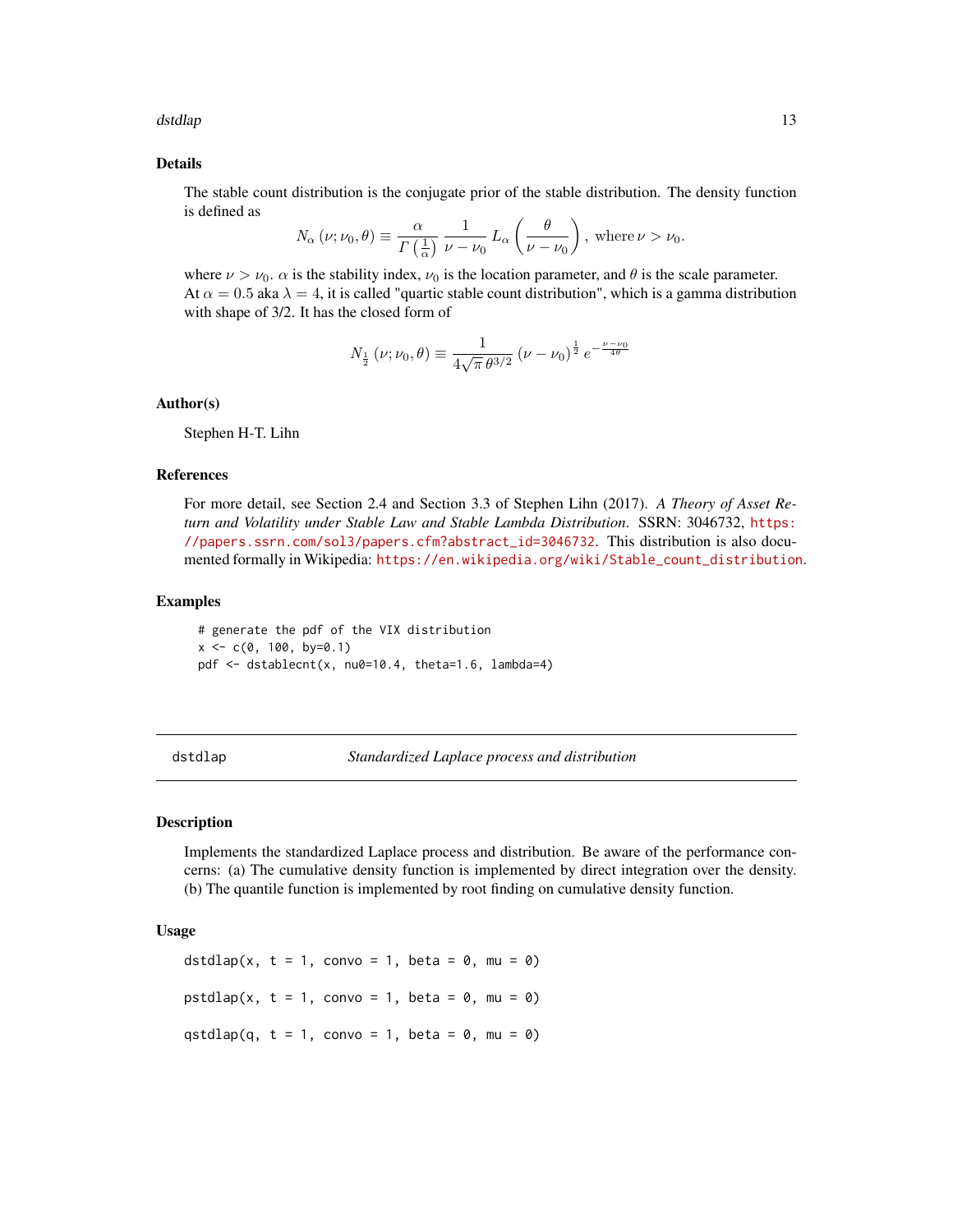14 dstdlap

```
rstdlap(n, t = 1, convo = 1, beta = 0, mu = 0)
cfstdlap(s, t = 1, convo = 1, beta = 0, mu = 0)
kstdlap(t = 1, convo = 1, beta = 0, mu = 0)dstdlap_poly(x, t = 1, convo = 1, beta = 0, mu = 0)
```
### Arguments

| $\mathsf{x}$ | numeric, vector of responses.                                                                                                                                                                            |
|--------------|----------------------------------------------------------------------------------------------------------------------------------------------------------------------------------------------------------|
| t            | numeric, the time parameter, of which the variance is t.                                                                                                                                                 |
| convo        | numeric, the convolution number, default is 1, which is Laplace without con-<br>volution. There is a special provision in rstdlap, where it will simulate the<br>Wiener process if convo=Inf and beta=0. |
| beta         | numeric, skewness parameter according to skewed lambda distribution, default<br>is $0$ .                                                                                                                 |
| mu           | numeric, location parameter, default is 0.                                                                                                                                                               |
| q            | numeric, vector of quantiles.                                                                                                                                                                            |
| n            | numeric, number of observations.                                                                                                                                                                         |
| <sub>S</sub> | numeric, vector of responses for characteristic function.                                                                                                                                                |

### Value

numeric, standard convention is followed: d\* returns the density, p\* returns the distribution function, q\* returns the quantile function, and r\* generates random deviates. The following are our extensions: k\* returns the first 4 cumulants, skewness, and kurtosis, cf\* returns the characteristic function.

### Details

The Lihn-Laplace distribution is the stationary distribution of Lihn-Laplace process. The density function is defined as

$$
f_L^{(m)}(x;t,\beta,\mu) \equiv \frac{1}{\sqrt{\pi}\Gamma(m)\,\sigma_m} \left| \frac{x-\mu}{2B_0\sigma_m} \right|^{m-\frac{1}{2}} K_{m-\frac{1}{2}}\left( \left| \frac{B_0(x-\mu)}{\sigma_m} \right| \right) e^{\frac{\beta(x-\mu)}{2\sigma_m}}
$$

where

$$
\sigma_m \equiv \sqrt{\frac{t}{m\left(2+\beta^2\right)}},\; B_0 \equiv \sqrt{1+\frac{1}{4}\beta^2}.
$$

 $K_n(x)$  is the modified Bessel function of the second kind. t is the time or sampling period,  $\beta$  is the asymmetric parameter,  $\mu$  is the location parameter.

### Author(s)

Stephen H-T. Lihn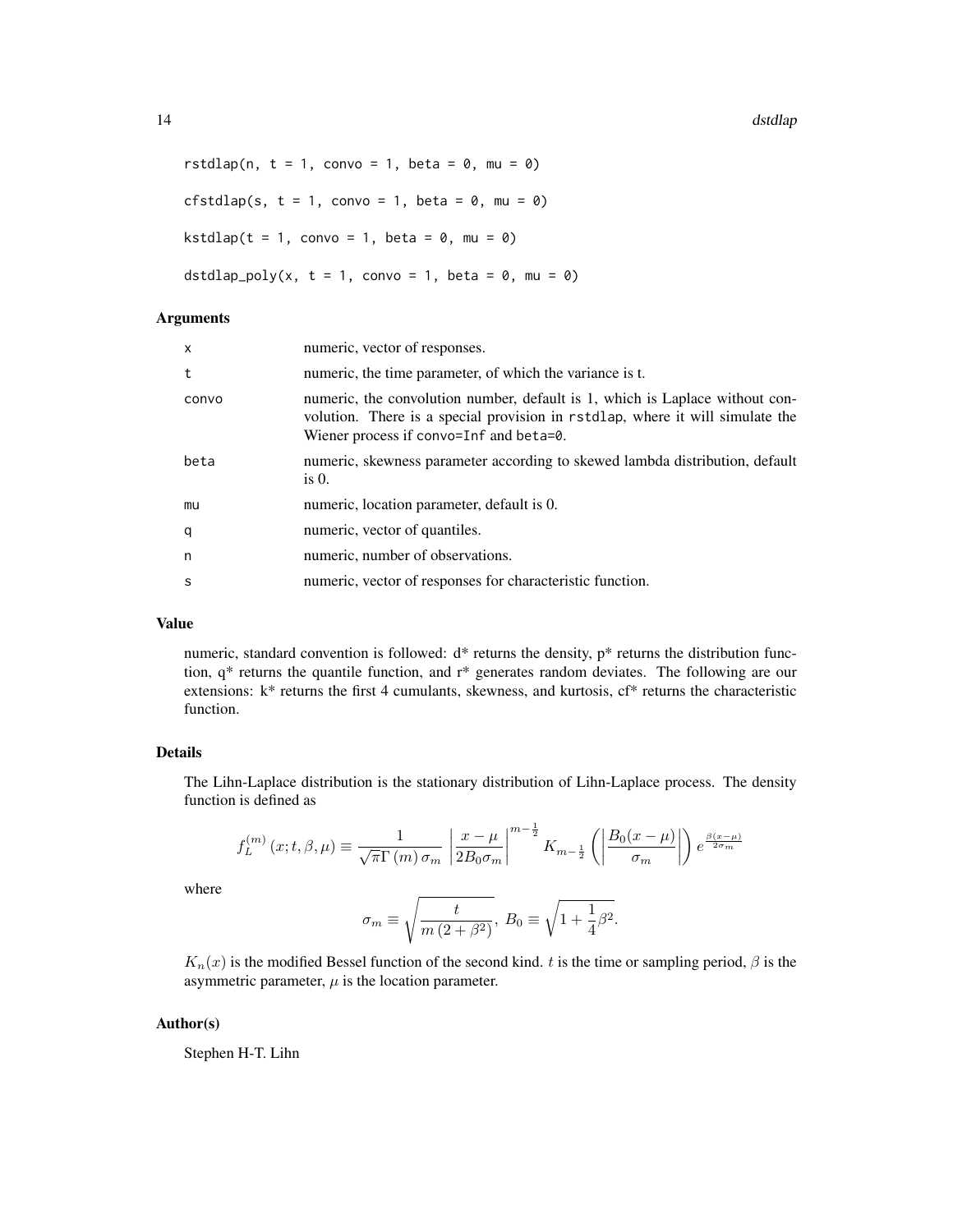#### <span id="page-14-0"></span>References

For more detail, see Section 5.4 of Stephen Lihn (2017). *A Theory of Asset Return and Volatility under Stable Law and Stable Lambda Distribution*. SSRN: 3046732, [https://papers.ssrn.com/](https://papers.ssrn.com/sol3/papers.cfm?abstract_id=3046732) [sol3/papers.cfm?abstract\\_id=3046732](https://papers.ssrn.com/sol3/papers.cfm?abstract_id=3046732).

#### Examples

# generate the pdf at time t=1 for the second convolution and beta = 0.1 for skewness  $x \leq -c(-10, 10, by=0.1)$ pdf <- dstdlap(x, t=1, convo=2, beta=0.1)

ecd *Constructor of ecd class*

#### Description

Construct an ecd class by providing the required parameters. The default is the standard cusp distribution. Cusp is validated by eps = max(.Machine\$double.eps\*1000, 1e-28).

# Usage

```
ecd(
  alpha = 0,
  gamma = \theta,
  sigma = 1,
  beta = \theta,
  mu = 0,
  cusp = \theta,
  lambda = 3,
  with.stats = TRUE,
  with.quantile = FALSE,
  bare.bone = FALSE,
  verbose = FALSE
```
#### Arguments

)

| alpha | numeric, the flatness parameter. Default: 0.                                                                                                                                       |
|-------|------------------------------------------------------------------------------------------------------------------------------------------------------------------------------------|
| gamma | numeric, the sharpness parameter. Default: 0.                                                                                                                                      |
| sigma | numeric, the scale parameter. Must be positive. Default: 1.                                                                                                                        |
| beta  | numeric, the skewness parameter. Default: 0.                                                                                                                                       |
| mu    | numeric, the location parameter. Default: 0.                                                                                                                                       |
| cusp  | logical, indicate type of cusp. The singular points in cusp requires special han-<br>dling. Default: 0, not a cusp. 1: cusp with alpha specified. 2: cusp with gamma<br>specified. |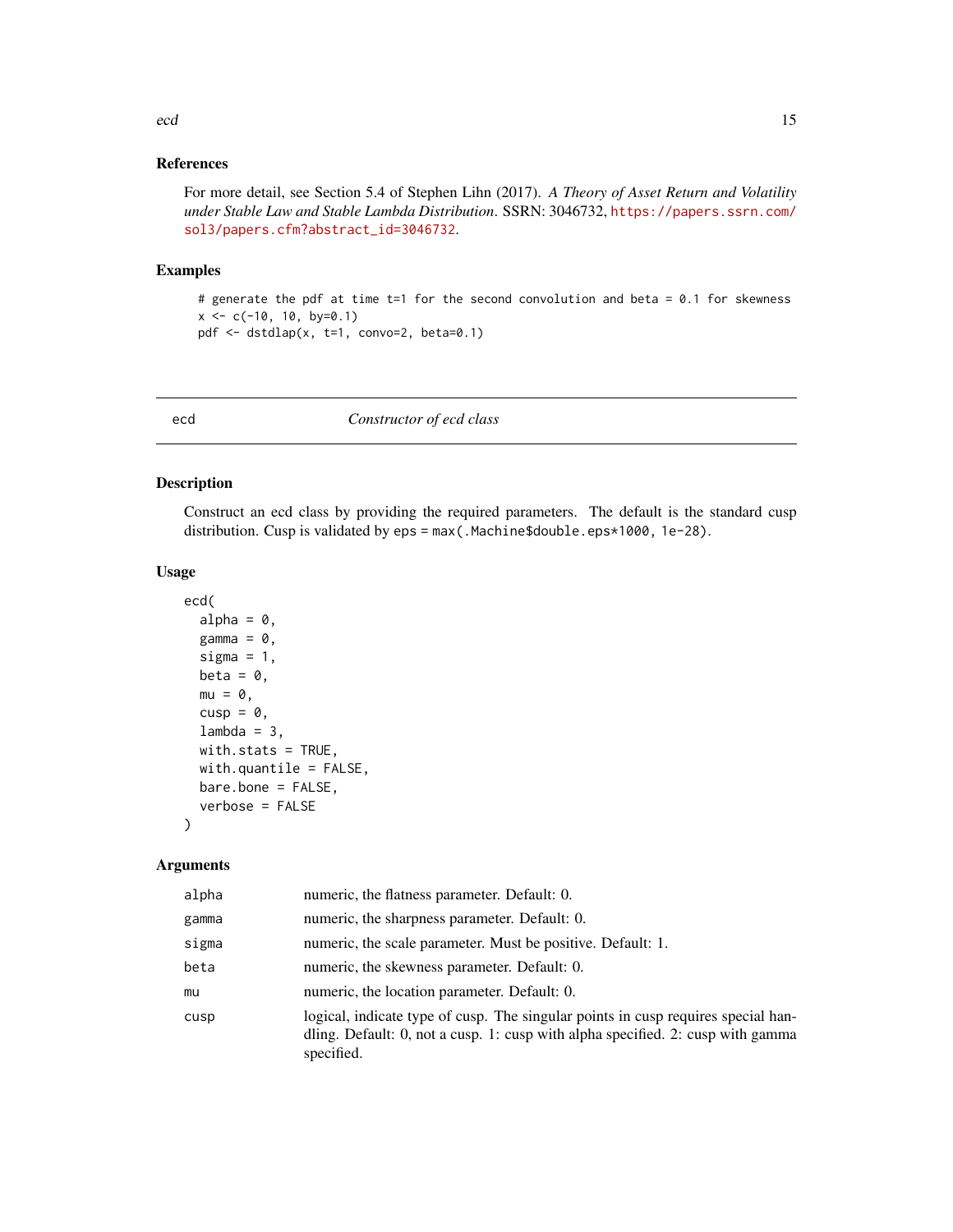<span id="page-15-0"></span>

| lambda        | numeric, the leading exponent for the special model. Default: 3.                                                                 |
|---------------|----------------------------------------------------------------------------------------------------------------------------------|
| with.stats    | logical, also calculate statistics, default is TRUE.                                                                             |
| with.quantile | logical, also calculate quantile data, default is FALSE.                                                                         |
| bare.bone     | logical, skip both const and stats calculation, default is FALSE. This for debug<br>purpose for issues on integrating $e^y(x)$ . |
| verbose       | logical, display timing information, for debugging purpose, default is FALSE.                                                    |

# Value

An object of ecd class

#### Author(s)

Stephen H. Lihn

### Examples

```
d \leftarrow \text{ecd}()d \leq -ecd(1,1)d <- ecd(alpha=1, gamma=1)
```
<span id="page-15-1"></span>

ecd-class *The ecd class*

#### Description

This S4 class is the major object class for elliptic lambda distribution. It stores the ecd parameters, numerical constants that facilitates quadpack integration, statistical attributes, and optionally, an internal structure for the quantile function.

#### **Slots**

call The match.call slot

alpha, gamma, sigma, beta, mu a length-one numeric. These are core ecd parameters.

cusp a length-one numeric as cusp indicator. 0: not a cusp; 1: cusp specified by alpha; 2: cusp specified by gamma.

lambda a length-one numeric, the leading exponent for the special model, default is 3.

R,theta a length-one numeric. These are derived ecd parameters in polar coordinate.

use.mpfr logical, internal flag indicating whether to use mpfr.

const A length-one numeric as the integral of  $exp(y(x))$  that normalizes the PDF.

const\_left\_x A length-one numeric marking the left point of PDF integration.

const\_right\_x A length-one numeric marking the right point of PDF integration.

stats A list of statistics, see ecd.stats for more information.

quantile An object of ecdq class, for quantile calculation.

model A vector of four strings representing internal classification: long\_name. skew, codelong\_name, short\_name.skew, short\_name. This slot doesn't have formal use yet.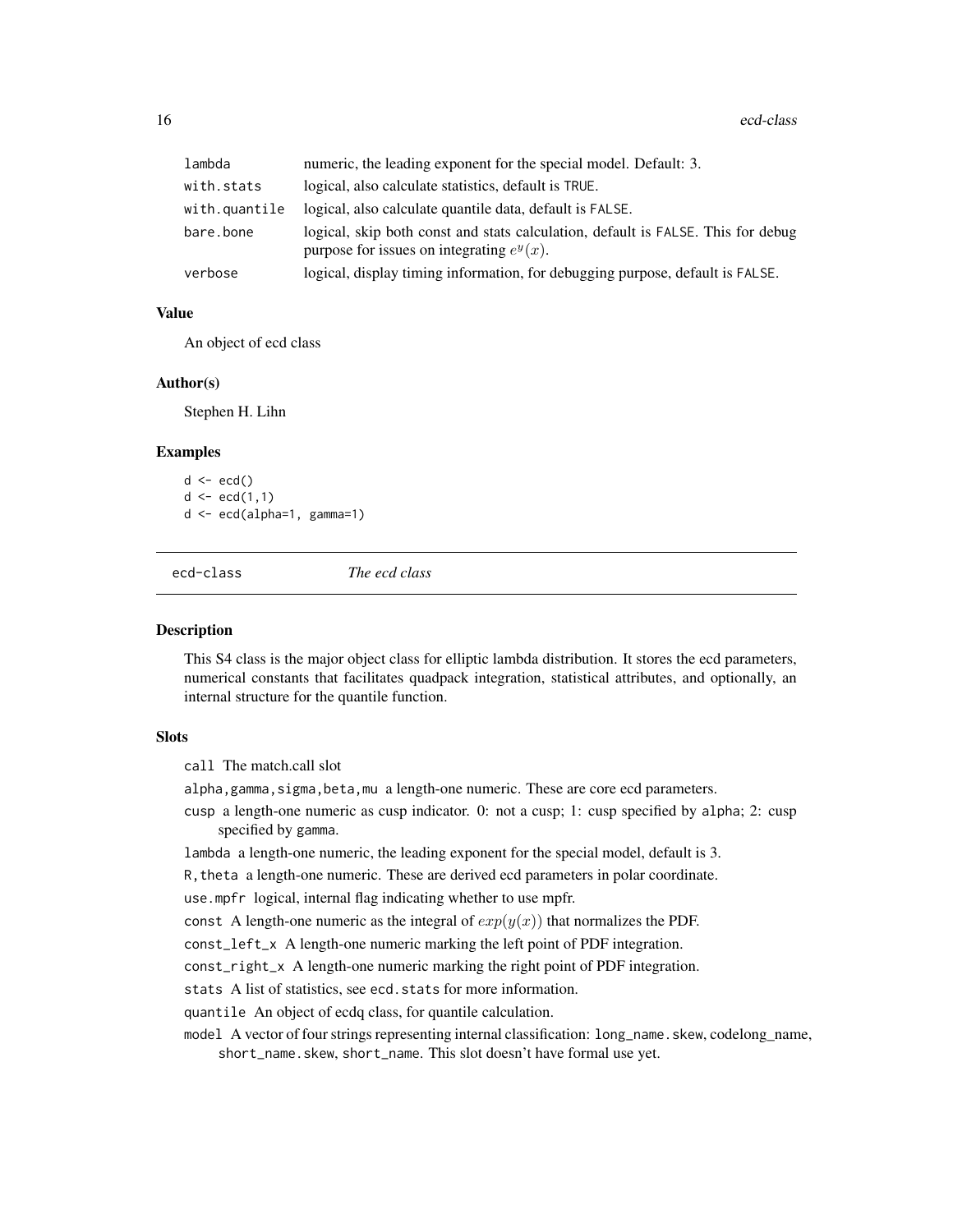### <span id="page-16-0"></span>Details

The elliptic lambda distribution is the early research target of what becomes the stable lambda distribution. It is inspired from elliptic curve, and is defined by a depressed cubic polynomial,

$$
-y(z)^3 - (\gamma + \beta z) y(z) + \alpha = z^2,
$$

where  $y(z)$  must approach minus infinity as z approaches plus or minus infinity. The density function is defined as

$$
P(x; \alpha, \gamma, \sigma, \beta, \mu) \equiv \frac{1}{C \sigma} e^{y(\left|\frac{x-\mu}{\sigma}\right|)},
$$

and  $C$  is the normalization constant,

$$
C = \int_{-\infty}^{\infty} e^{y(z)} dz,
$$

where  $\alpha$  and  $\gamma$  are the shape parameters,  $\sigma$  is the scale parameter,  $\beta$  is the asymmetric parameter,  $\mu$ is the location parameter.

# Author(s)

Stephen H. Lihn

# References

For elliptic lambda distribution, see Stephen Lihn (2015). *On the Elliptic Distribution and Its Application to Leptokurtic Financial Data*. SSRN: <https://www.ssrn.com/abstract=2697911>

ecd.adj\_gamma *Discriminant-adjusted gamma*

# Description

Adjust gamma by diescriminant conversion formula so that the critical line is a straight 45-degree line. The inverse adjustment is also provided.

#### Usage

ecd.adj\_gamma(gamma)

ecd.adj2gamma(adj\_gamma)

#### Arguments

| gamma     | numeric, the gamma paramter             |
|-----------|-----------------------------------------|
| adj_gamma | numeric, the disciminant-adjusted gamma |

#### Value

adjusted gamma (or the reverse of adjustment)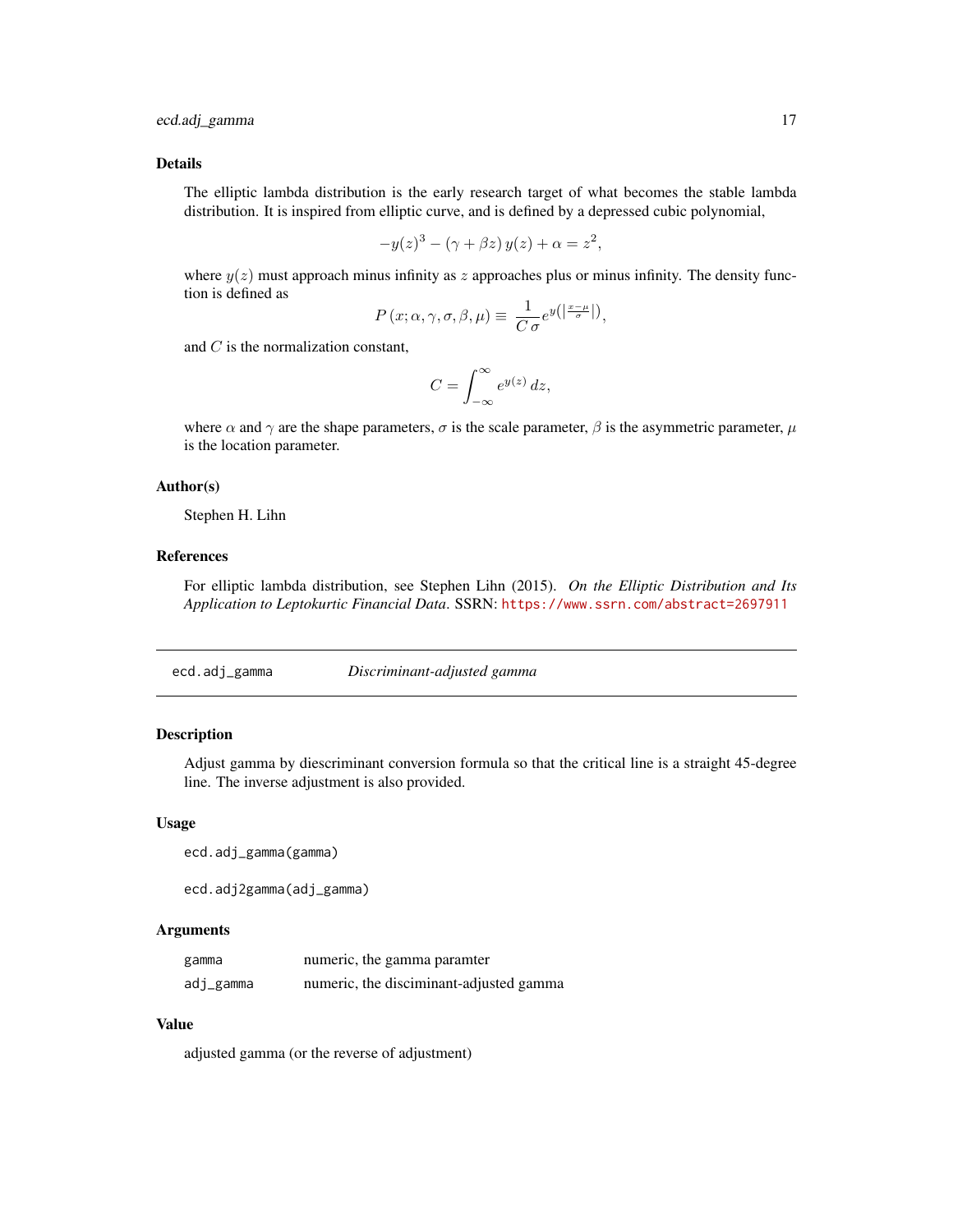# Examples

```
gamma2 <- ecd.adj_gamma(c(1,2))
gamma <- ecd.adj2gamma(c(1,2))
```
ecd.asymp\_stats *Compute asymptotic statistics of an ecd object*

# Description

The main API for asymptotic statistics. It follows the same definition of moments, except the integral of PDF is limited to a range of quantile. That is to truncate the tails. The asymptotic kurtosis is also called truncated kurtosis.

# Usage

```
ecd.asymp_stats(object, q)
```

```
ecd.asymp_kurtosis(object, q)
```
# Arguments

| object | an object of ecd class with quantile |
|--------|--------------------------------------|
| a      | numeric vector of quantiles          |

# Value

a list of stats list, or a vector of kurtosis

# Examples

```
## Not run:
   d <- ecd(1,1, with.quantile=TRUE)
   q \le -0.01ecd.asymp_stats(d,q)
    ecd.asymp_kurtosis(d,q)
```
## End(Not run)

<span id="page-17-0"></span>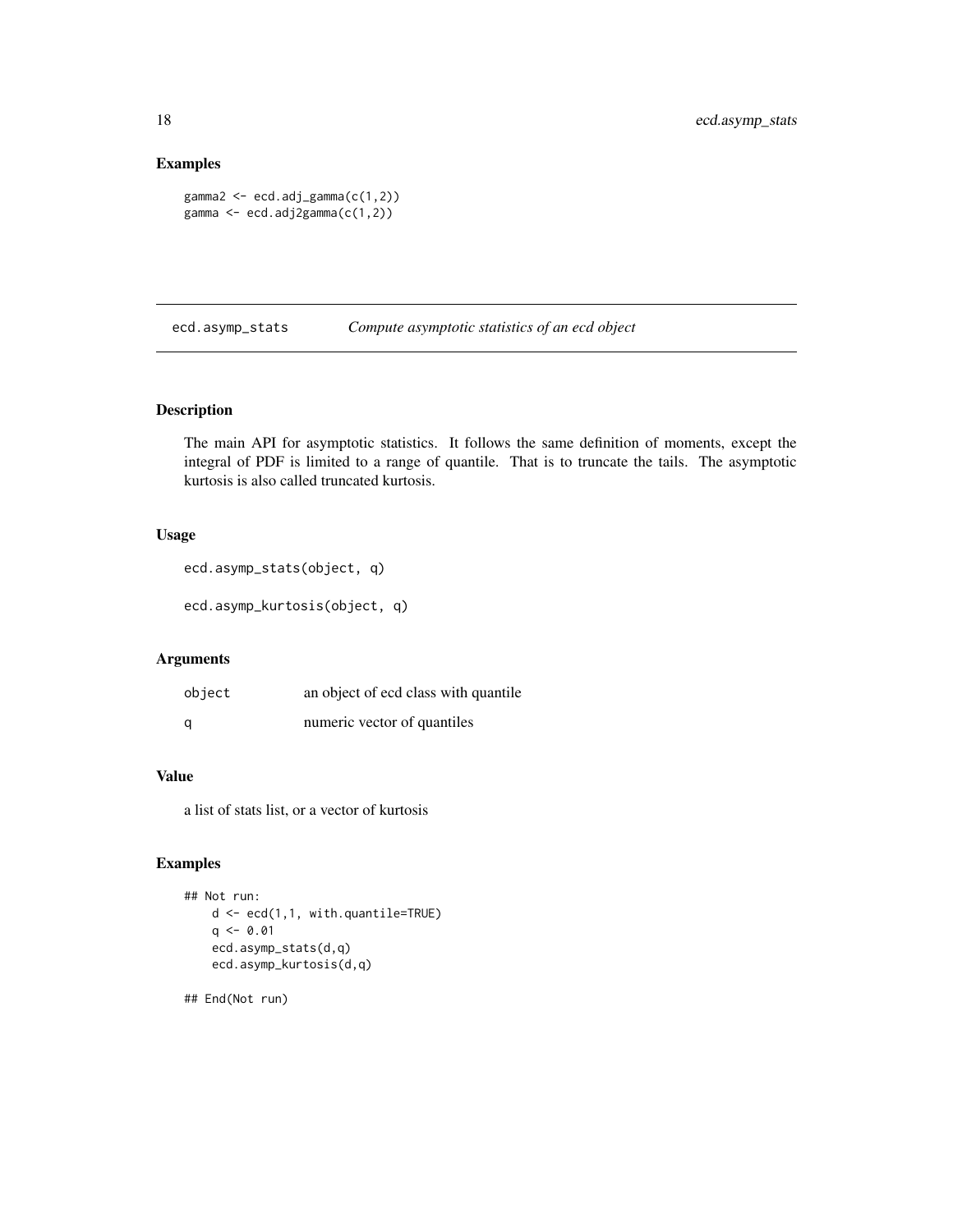<span id="page-18-0"></span>

Complementary CDF of ecd, integration of PDF from x to Inf

### Usage

```
ecd.ccdf(object, x, to.x = Inf, piece.wise = FALSE, f = NULL, verbose = FALSE)
```
# Arguments

| object       | An object of ecd class                                                                                                                        |
|--------------|-----------------------------------------------------------------------------------------------------------------------------------------------|
| $\mathsf{x}$ | A numeric vector of x                                                                                                                         |
| to.x         | A value or a vector of starting x, default Inf This is for internal use only.                                                                 |
| piece.wise   | Logical. If TRUE, use cumulative method for large array. Default to FALSE. Use<br>it with a scalar to.x.                                      |
| $\mathsf{f}$ | an optional extension to perform integral on function other than 1. This is for<br>internal use only. You should use the respective wrappers. |
| verbose      | logical, display timing information, for debugging purpose.                                                                                   |

# Value

The CCDF

# Author(s)

Stephen H. Lihn

# Examples

```
d \leftarrow \text{ecd}()x <- seq(0, 10, by=1)
ecd.ccdf(d,x)
```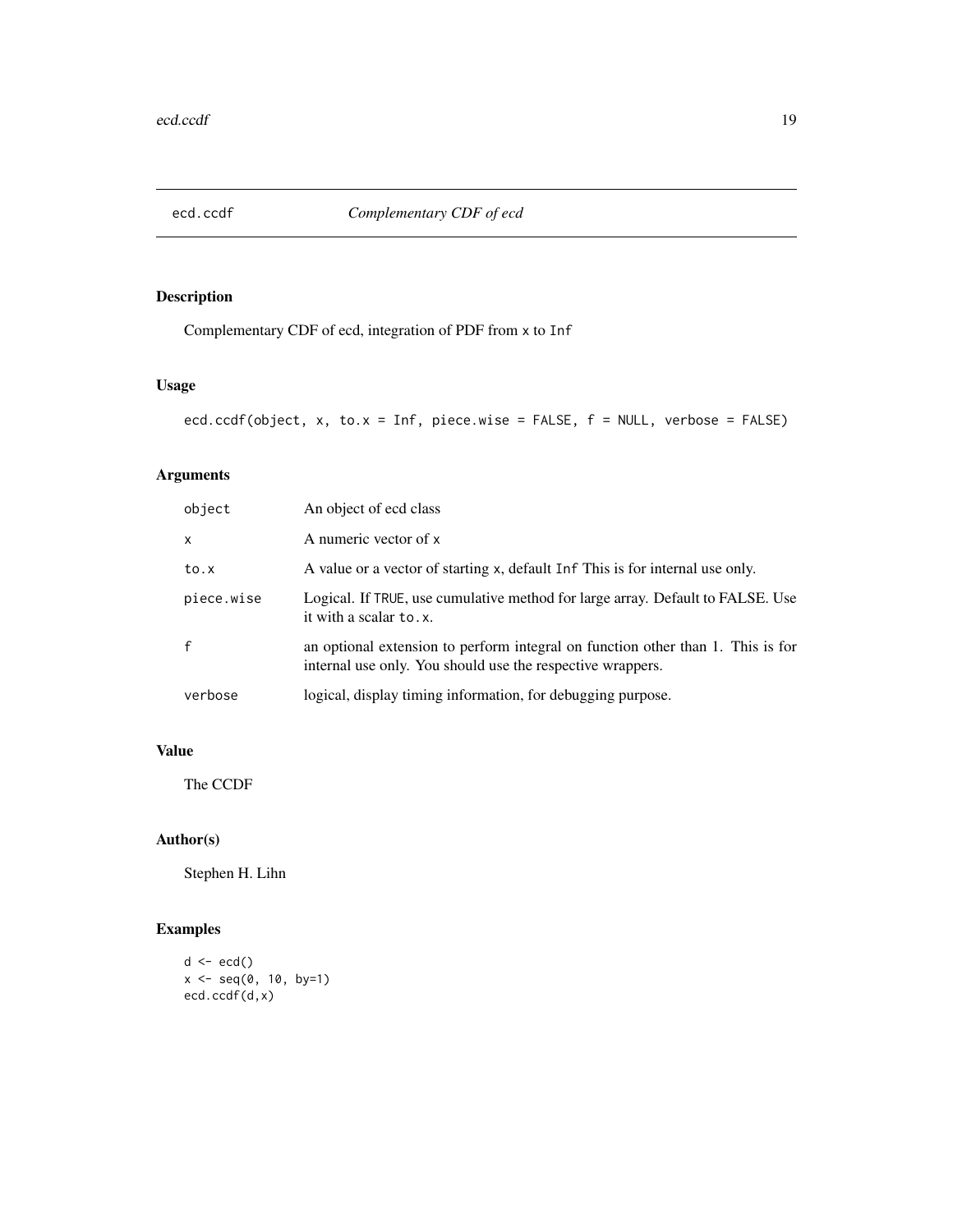<span id="page-19-0"></span>

CDF of ecd, integration of PDF from -Inf (or a point of choice) to x

# Usage

```
ecd.cdf(
 object,
 x,
 from.x = -Inf,
 piece.wise = FALSE,
 f = NULL,verbose = FALSE
)
```
# Arguments

| object       | An object of ecd class                                                                                                                        |
|--------------|-----------------------------------------------------------------------------------------------------------------------------------------------|
| $\mathsf{x}$ | A numeric vector of x                                                                                                                         |
| from.x       | A value or a vector of starting x, default -Inf                                                                                               |
| piece.wise   | Logical. If TRUE, use cumulative method for large array. Default to FALSE. Use<br>it with a scalar from. x.                                   |
| $\mathsf{f}$ | an optional extension to perform integral on function other than 1. This is for<br>internal use only. You should use the respective wrappers. |
| verbose      | logical, display timing information, for debugging purpose.                                                                                   |

# Value

The CDF

# Author(s)

Stephen H. Lihn

# Examples

```
d <- ecd()
x <- seq(-10, 10, by=1)
ecd.cdf(d,x)
ecd.cdf(d,1, from.x = -1)
```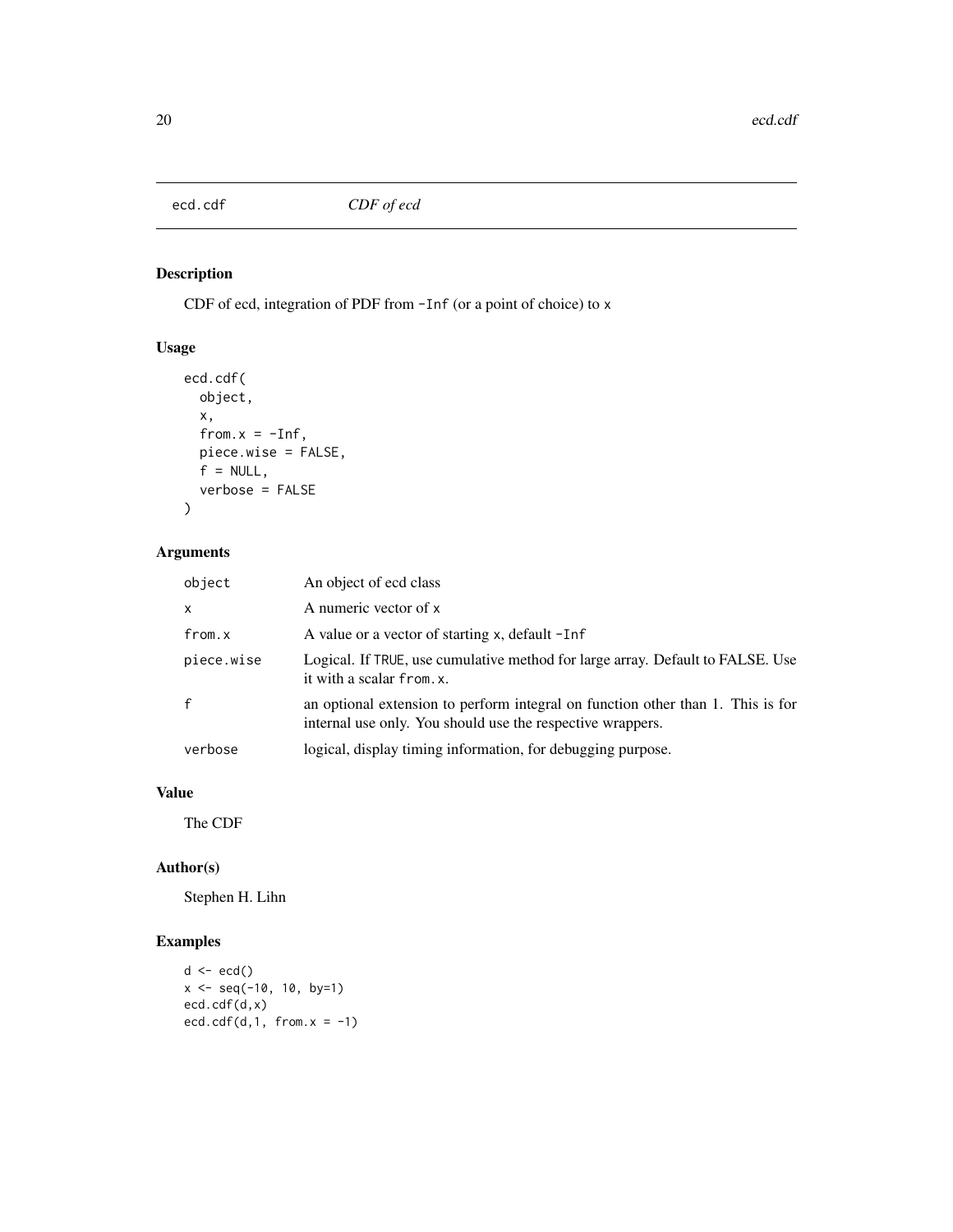<span id="page-20-0"></span>

Generate or solve the polynomial from ecd. This is usually transient for solve. Or it can be used for studying singular points.

# Usage

ecd.cubic(object,  $x = 0$ , solve = TRUE)

# Arguments

| object | An object of ecd class                            |
|--------|---------------------------------------------------|
| X      | A vector of x dimension                           |
| solve  | Logical, solve the polynomial, $default = TRUE$ . |

#### Value

list of the polynomial object, or result of solve.

#### Examples

```
d \leftarrow \text{ecd}()ecd.cubic(d)
ecd.cubic(d, 0)
```
ecd.cusp *Cusp constructor of ecd class*

# Description

Construct an ecd class for cusp distribution by specifying either alpha or gamma, but not both. At the moment, it can't handle beta.

# Usage

```
ecd.cusp(
  alpha = NaN,
  gamma = NaN,
  sigma = 1,
 mu = 0,
 with.stats = TRUE,
 with.quantile = FALSE,
 bare.bone = FALSE,
  verbose = FALSE
)
```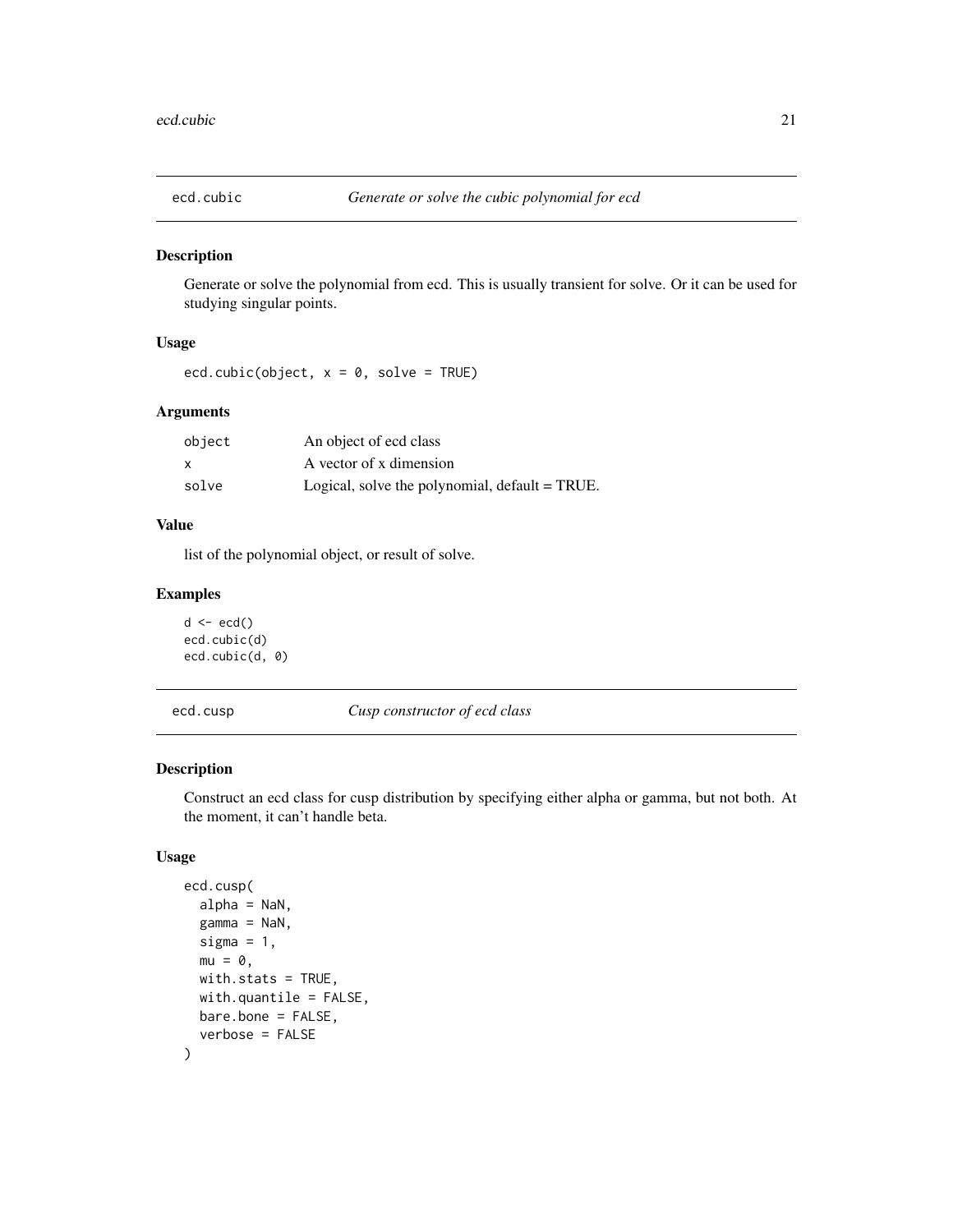<span id="page-21-0"></span>

| alpha         | numeric, the flatness parameter. Default: NaN.                                                                                   |
|---------------|----------------------------------------------------------------------------------------------------------------------------------|
| gamma         | numeric, the sharpness parameter. Default: NaN.                                                                                  |
| sigma         | numeric, the scale parameter. Must be positive. Default 1.                                                                       |
| mu            | numeric, the location parameter. Default: 0.                                                                                     |
| with.stats    | logical, also calculate statistics, default is TRUE.                                                                             |
| with.quantile | logical, also calculate quantile data, default is FALSE.                                                                         |
| bare.bone     | logical, skip both const and stats calculation, default is FALSE. This for debug<br>purpose for issues on integrating $e^y(x)$ . |
| verbose       | logical, display timing information, for debugging purpose, default is FALSE.                                                    |

### Value

The ecd class

# Author(s)

Stephen H. Lihn

# Examples

d <- ecd.cusp(alpha=1) d <- ecd.cusp(gamma=-1)

ecd.cusp\_a2r *Conversion between alpha and gamma for cusp distribution*

# Description

ecd.cusp\_a2r converts from alpha to gamma. ecd.cusp\_r2a converts from gamma to alpha.

# Usage

ecd.cusp\_a2r(alpha)

ecd.cusp\_r2a(gamma)

# Arguments

| alpha | numeric |
|-------|---------|
| gamma | numeric |

### Value

gamma for a2r; alpha for r2a.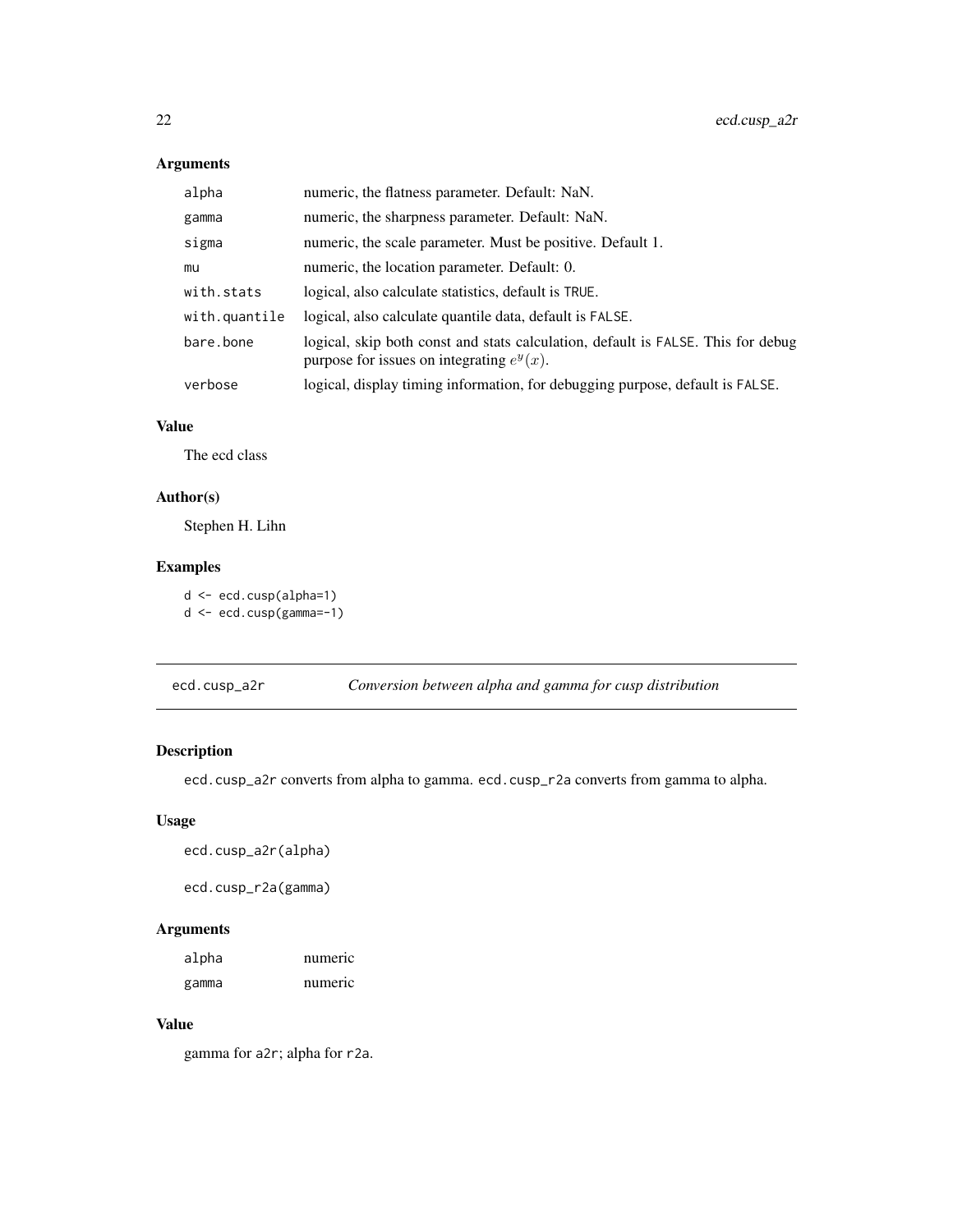#### <span id="page-22-0"></span>Author(s)

Stephen H-T. Lihn

#### Examples

```
gamma <- ecd.cusp_a2r(alpha=1)
alpha <- ecd.cusp_r2a(gamma=1)
```
ecd.cusp\_std\_moment *The moments, characteristic function (CF), and moment generating function (MGF) of standard cusp distribution.*

# Description

The moments of standard cusp distribution are calculated via Gamma function. The CF and MGF are calculated as sum of moment terms. The CF is a complex number. Since the terms in MGF is ultimately diverging, the sum is truncated before the terms are increasing.

#### Usage

```
ecd.cusp_std_moment(n)
ecd.cusp_std_cf(t, mu = 0, sigma = 1, rel.tol = 1e-08, show.warning = FALSE)
ecd.cusp_std_mgf(t, mu = 0, sigma = 1, rel.tol = 1e-07, show.warning = FALSE)
```
#### Arguments

| n            | integer vector specifying the n-th moments               |
|--------------|----------------------------------------------------------|
|              | numeric vector for CF and MGF                            |
| mu           | length-one numeric, specifying mean for CF and MGF       |
| sigma        | length-one numeric, specifying volatility for CF and MGF |
| rel.tol      | relative tolerance                                       |
| show.warning | logical, to show warning or not.                         |

### Value

the values of the moments, CF, MGF

### Examples

ecd.cusp\_std\_moment(c(2,4))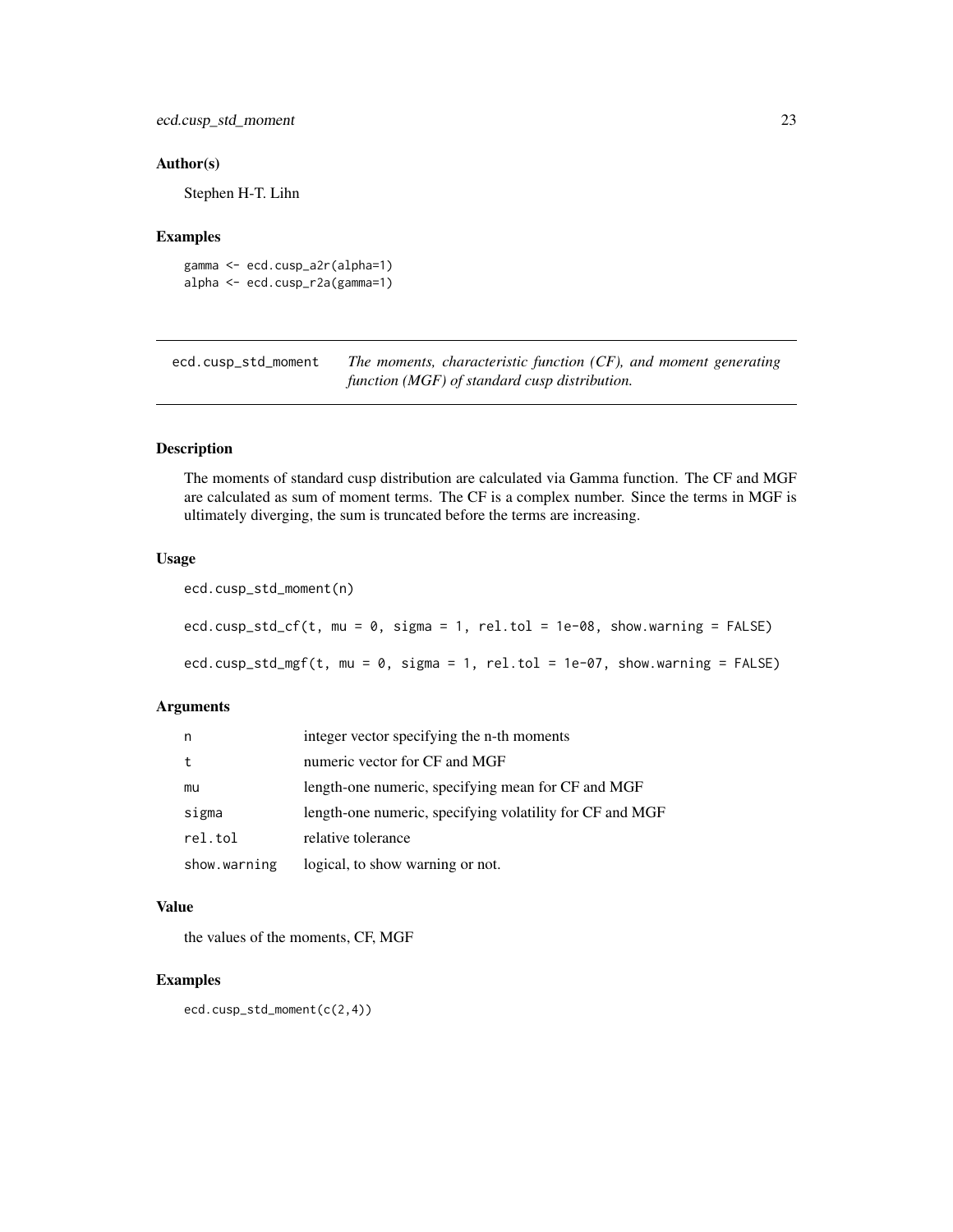<span id="page-23-0"></span>

Read sample data by specifying the symbol. The two utilities, ecd.data and ecd.data.arr, serves for slightly different purpose. ecd.data works off the xts object that has two rows: the prices and log-returns indexed by the dates. ecd.data.arr and ecd.data.ts separate the data into list of three vectors: x is the log-return, p is the prices, and d is the dates. And allows for more sophisticated call for range of dates, and different ways of slice and lag. ecd.data.arr takes symbol as input, while ecd.data.ts takes an xts object.

#### Usage

```
ecd.data(symbol = "dji")
ecd.data.arr(
  symbol = "dji",
  start.date = "1950-01-01",
  end.date = "2015-12-31",
  on = "days",lag = 1,
  drop = 0,
  repeated = TRUE,
  cache = TRUE,do.kurtosis = FALSE
\lambdaecd.data.ts(
  ts,
  start.date = "1950-01-01",
  end.date = "2015-12-31",
 on = "days",lag = 1,drop = 0,repeated = TRUE,
  do.kurtosis = FALSE
)
```

| symbol               | character, the symbol of the time series. Default: dij                                                                                                                                                        |
|----------------------|---------------------------------------------------------------------------------------------------------------------------------------------------------------------------------------------------------------|
| start.date, end.date |                                                                                                                                                                                                               |
|                      | Date or character of ISO format (YYYY-MM-DD), to specify the date range,<br>default is from 1950-01-01 to 2015-12-31. Set start date and end date to NULL<br>or "" if you wish to get the entire time series. |
| on                   | character, specify the calendar interval, days, weeks, months. Default is days.                                                                                                                               |
|                      |                                                                                                                                                                                                               |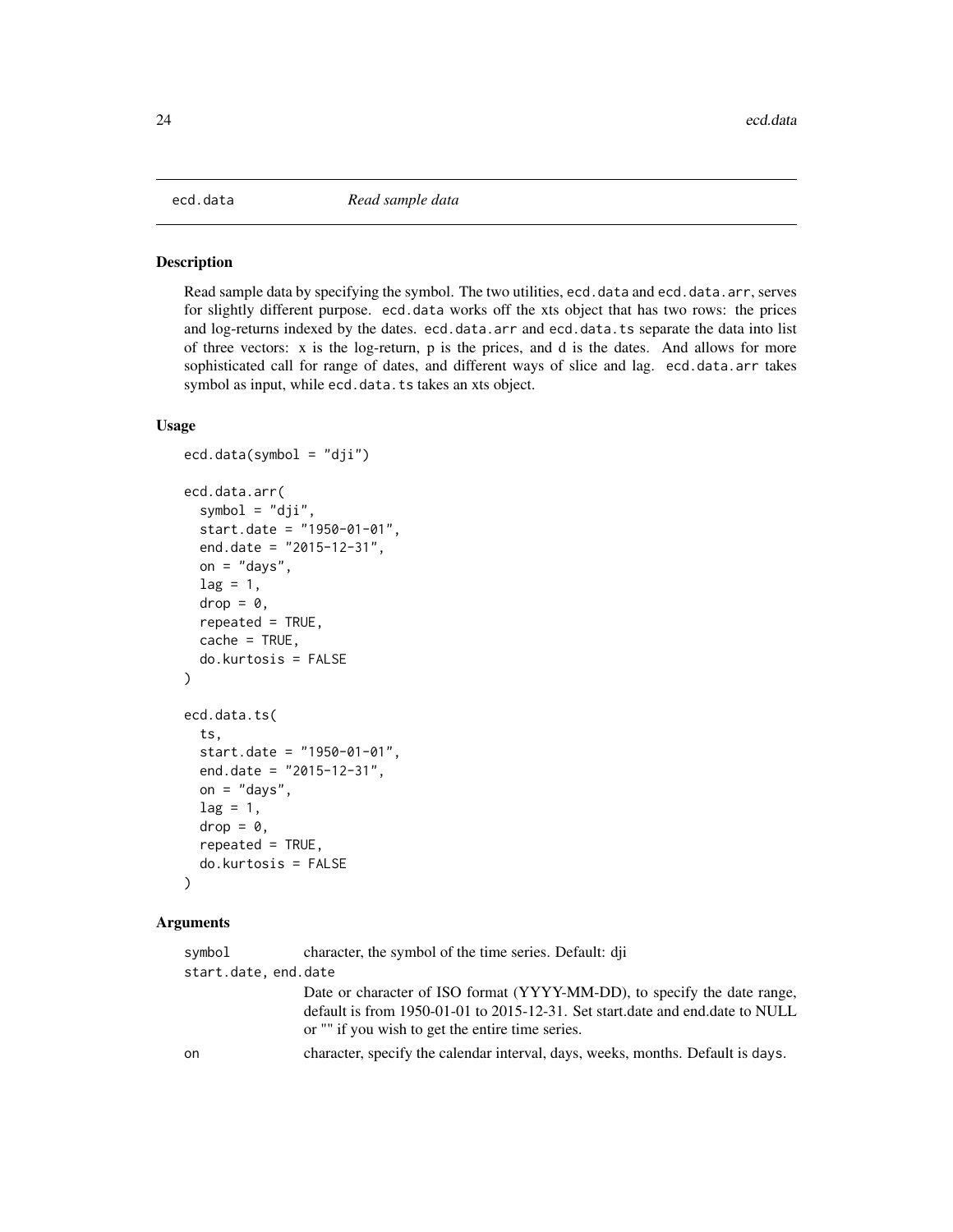# <span id="page-24-0"></span>ecd.data\_stats 25

| lag         | integer, specify the lags of return calculation, default is 1.                                                                                                                                                        |
|-------------|-----------------------------------------------------------------------------------------------------------------------------------------------------------------------------------------------------------------------|
| drop        | integer, specify number of largest outliners to drop, default is 0.                                                                                                                                                   |
| repeated    | logical, specify whether to use repeated sampling or unique sampling, default<br>is TRUE. Using "repeated" sampling can reduce noise due to insufficient sample<br>size. This is particularly useful for larger lags. |
| cache       | logical, use R's options memory to cache xts data, default is TRUE.                                                                                                                                                   |
| do.kurtosis | logical, if specified, calculate mean, sd, var, skewness, and kurtosis, default is<br>FALSE.                                                                                                                          |
| ts          | xts, the time series                                                                                                                                                                                                  |

#### Value

ecd.data returns an xts object for the time series, with two columns - "Close" and "logr". ecd.data.arr and ecd.data.ts return a list of three vectors: x is the log-return, p is the prices, and d is the dates.

# Examples

dji <- ecd.data() wti <- ecd.data("wti") spx <- ecd.data.arr("spx", lag=5)

ecd.data\_stats *Statistics and histogram on log returns*

# Description

Statistics and histogram on log returns are added to the xts attributes

# Usage

```
ecd.data_stats(
  ts = "dji",breaks = 20,
  merge_tails = c(\emptyset, \emptyset),
  with.tail = FALSE,tail.N1 = 7,
  tail.N2 = 5\mathcal{L}
```

| ts          | can be either a symbol of sample data, or the xts object from sample data                                                                                                                                                              |
|-------------|----------------------------------------------------------------------------------------------------------------------------------------------------------------------------------------------------------------------------------------|
| breaks      | A length-one numeric, breaks for generating the histogram.                                                                                                                                                                             |
| merge_tails | A length-two numeric vector. The first element is how many points in the left<br>tail of histogram to be dropped during fitting. The second element is how many<br>points in the right tail of histogram to be dropped during fitting. |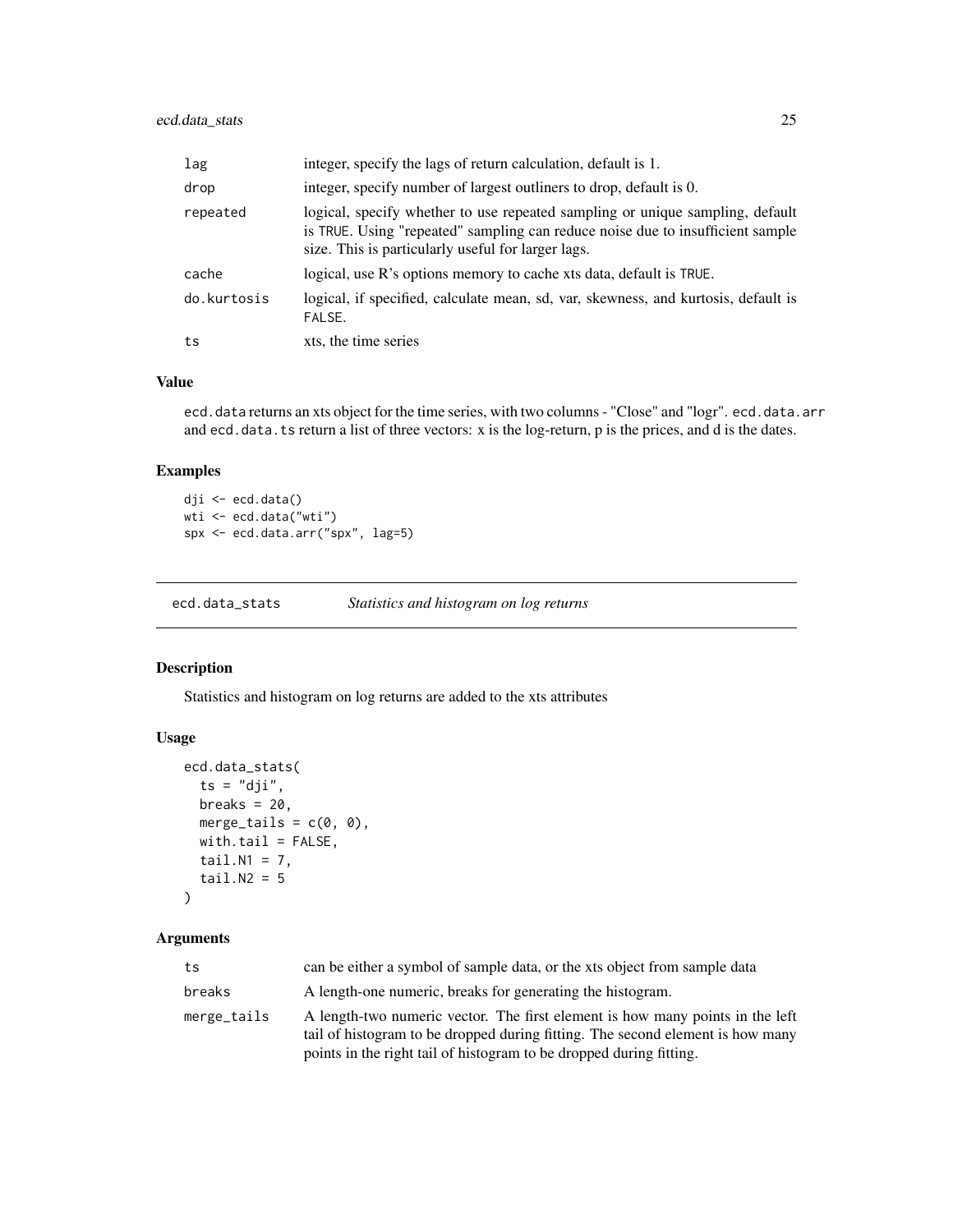<span id="page-25-0"></span>

| with.tail | logical, include tail statistics, mainly on asypmtotic kurtosis. Default: FALSE. |
|-----------|----------------------------------------------------------------------------------|
| tail.N1   | a numeric, defining the wider range of tail statistics                           |
| tail.N2   | a numeric, defining the smaller range of tail statistics                         |

# Value

The xts object containing ecd added attributes

# Examples

```
dji <- ecd.data_stats(ecd.data("dji"))
dji <- ecd.data_stats("dji")
```
ecd.df2ts *Utility to standardize timeseries from data.frame to xts*

# Description

This utility converts the df input to an xts object with columns and statistics required for the fitting/plot utility in the ecd package. The require columns are Date, Close, logr. This utility can also be used to convert the input from Quandl.

# Usage

```
ecd.df2ts(
  df,
  date_format = "%m/%d/%Y",
  dt = "Date",
  col_in = "Close",
  col_out = "Close",
  do.logr = TRUE,
 rnd.zero = 0.01)
```

| df          | Data frame of the time serie                                                                                                      |
|-------------|-----------------------------------------------------------------------------------------------------------------------------------|
| date_format | Character, date format of the input date column. It can be NULL to indicate no<br>date conversion is needed. Default: "%m/%d/%Y". |
| dt          | Character, the name of the input date column. Default: "Date"                                                                     |
| col_in      | Character, the name of the input closing price column. Default: "Close"                                                           |
| col_out     | Character, the name of the output closing price column. Default: "Close"                                                          |
| do.logr     | logical, if TRUE (default), produce xts object of logr; otherwise, just the col_out<br>column.                                    |
| rnd.zero    | numeric, a small random factor (scaled to sd of logr) to avoid an unreal peak of<br>zero log-returns.                             |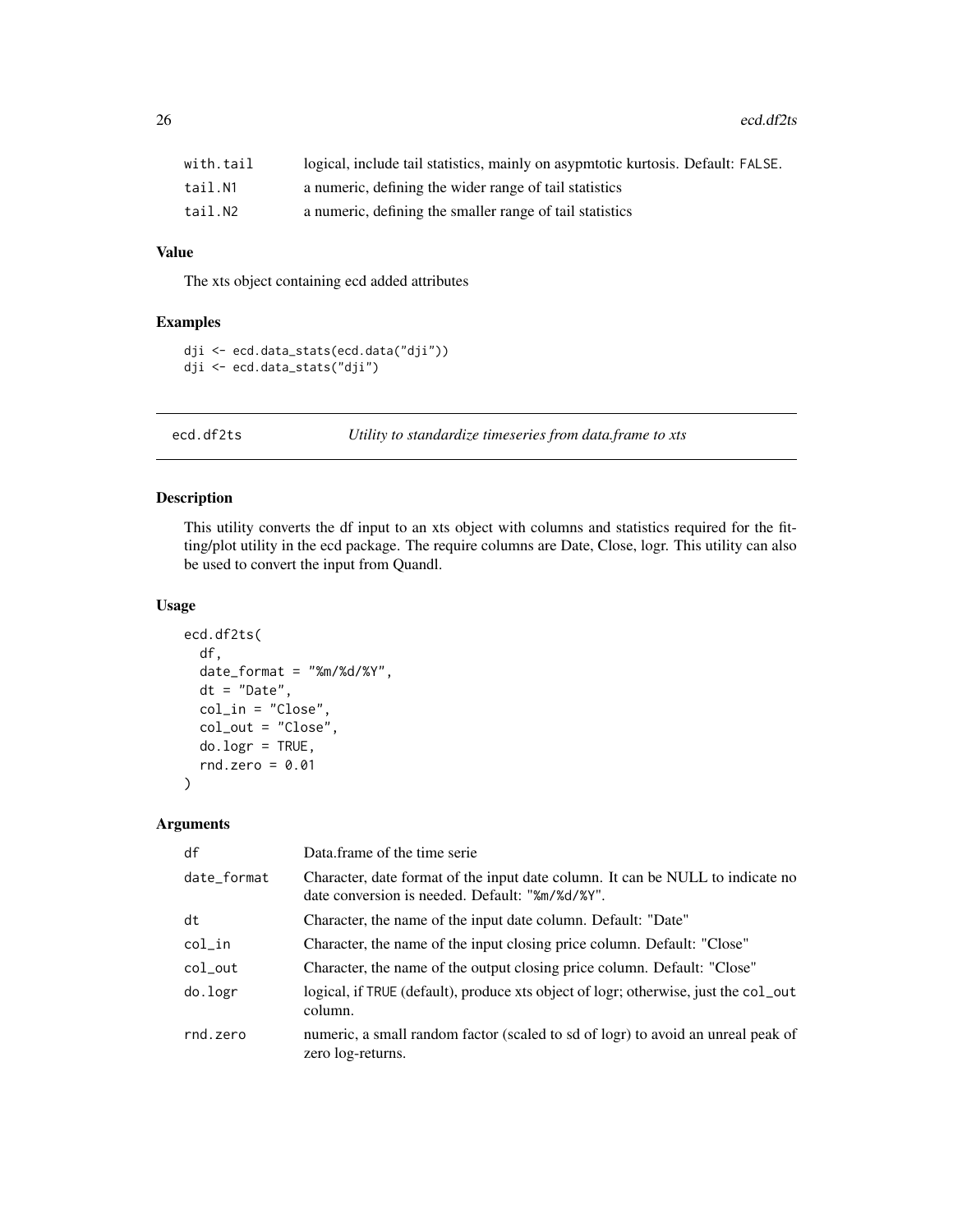#### <span id="page-26-0"></span>ecd.diff 27

# Value

The xts object for the time series

# Examples

## Not run: ecd.df2ts(df)

## End(Not run)

ecd.diff *Utility to diff a vector of numeric or mpfr to get first derivative*

# Description

This utility uses diff to get first derivative dy/dx. but it handles mpfr vector properly

# Usage

ecd.diff(y,  $x$ , pad = 0)

# Arguments

|     | a vector of numeric or mpfr                                                                                                                                               |
|-----|---------------------------------------------------------------------------------------------------------------------------------------------------------------------------|
|     | a vector of numeric or mpfr                                                                                                                                               |
| pad | integer, to manage padding so that the output vector has the same length as the<br>input. 0 for no padding, 1 to repeat the first element, -1 to repeat the last element. |

# Value

the derivative vector

# Examples

 $d \le -$  ecd.diff(c(10,20,30), c(1,2,3), pad=1)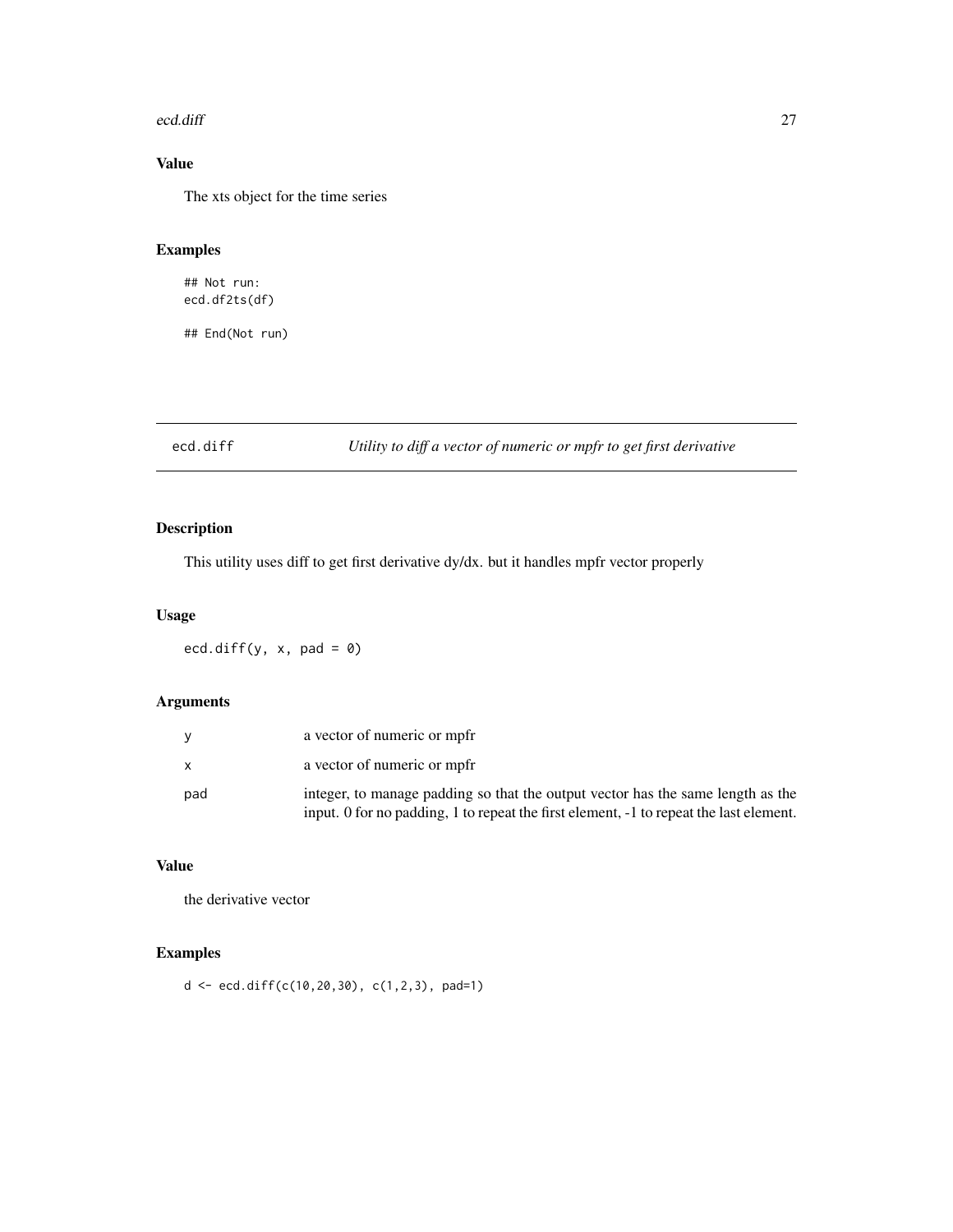<span id="page-27-0"></span>

The scaled error function in quartic pricing model that encaptulates both scaled erfi and erfc functions into a single representation. This is used to provide an elegant expression for the MGF and local option prices,  $L_{c,p}$ . When sgn=-1, it is  $\sqrt{\pi}e^{-x^2}$  er  $fi(x)$ , which twice of Dawson function. When sgn=1, it is  $\sqrt{\pi}e^{x^2}erfc(x)$ . ecd.erfq\_sum is the summation implementation with truncation. rule set forth in the quartic pricing model. It achieves high precision when  $x > 4.5$ .

#### Usage

```
ecd.erfq(x, sgn)
```
ecd.erfq\_sum(x, sgn)

# Arguments

|     | numeric               |
|-----|-----------------------|
| sgn | an integer of 1 or -1 |

### Value

The mpfr object

#### Examples

 $x \le -$  ecd.erfq(c(5,10,15), 1) y <- ecd.erfq(c(5,10,15), -1)

ecd.estimate\_const *Estimate the normalization constant for an ecd object*

# Description

This is an internal helper function for ecd constructor Its main function is to estimate const using analytical formula, without any dependency on statistics and numerical integration.

#### Usage

```
ecd.estimate_const(object)
```
#### Arguments

object An object of ecd class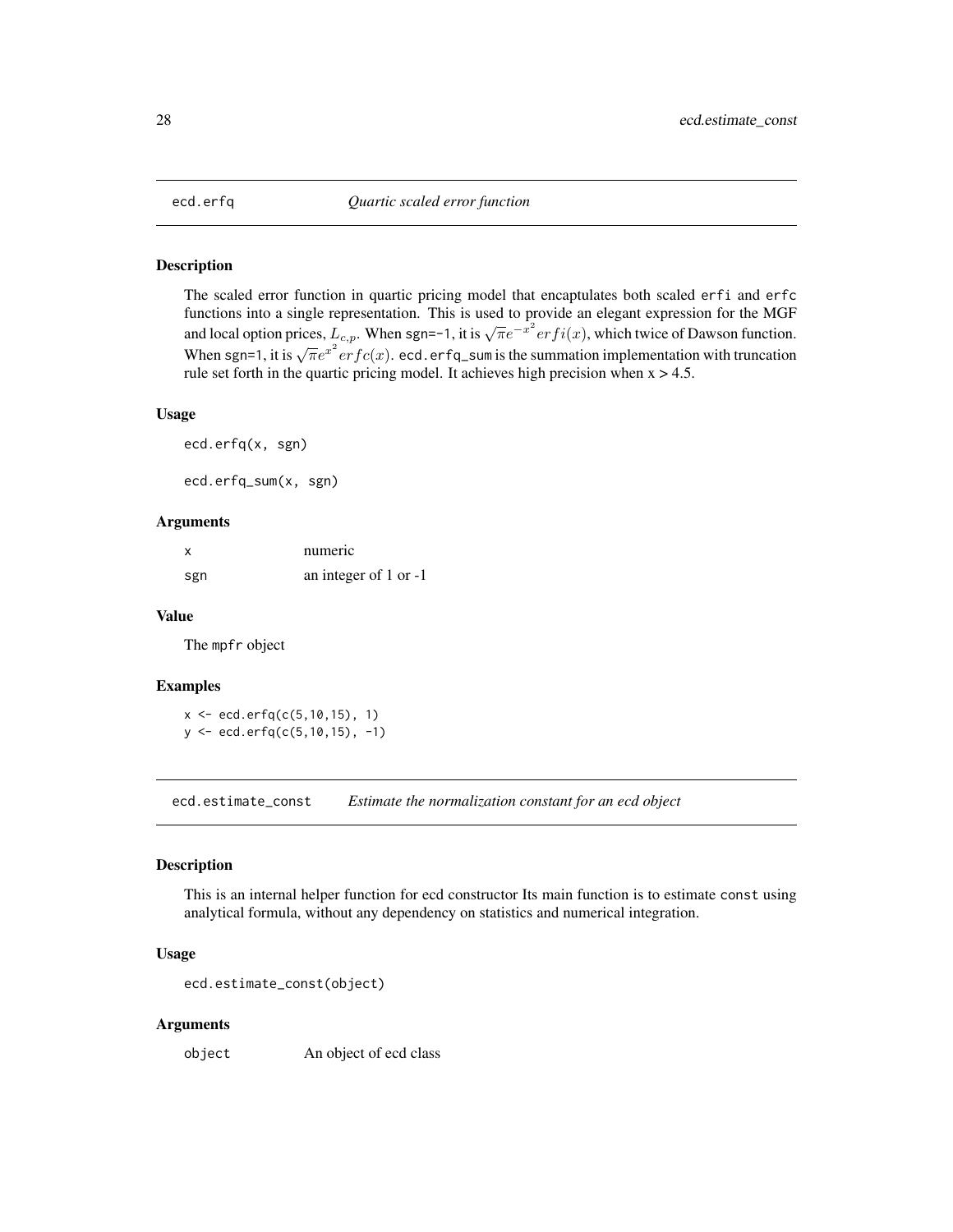# <span id="page-28-0"></span>ecd.fit\_data 29

# Value

numeric, estimated const

# Examples

```
ecd.estimate_const(ecd(100,100, sigma=0.1, bare.bone=TRUE))
```
ecd.fit\_data *Sample data fit*

### Description

Fitting sample data to ecd with a starting set of parameters. This is the highest level wrapper of the fitting routine.

#### Usage

```
ecd.fit_data(
  symbol = "dji",
  iter = 1000,
 FIT = FALSE,
 EPS = FALSE,conf_file = "conf/ecd-fit-conf.yml",
 eps_file = NULL,
 qa.fit = FALSE\mathcal{L}
```
# Arguments

| symbol     | Character. The symbol of sample data. Default: dji.                    |
|------------|------------------------------------------------------------------------|
| iter       | A length-one numeric. Number of maximum iterations. Default: 1000.     |
| FIT.       | Logical, indicating whether to call linear regression, default = FALSE |
| <b>FPS</b> | Logical, indicating whether to save the plot to EPS, default $=$ FALSE |
| conf_file  | File name fof symbol config, default to conf/ecd-fit-conf.yml          |
| eps_file   | File name for eps output                                               |
| ga.fit     | Logical, qa the standard fit fn once.                                  |
|            |                                                                        |

### Value

Final ecd object

# Examples

```
## Not run:
dji <- ecd.fit_data("dji", FIT=T)
## End(Not run)
```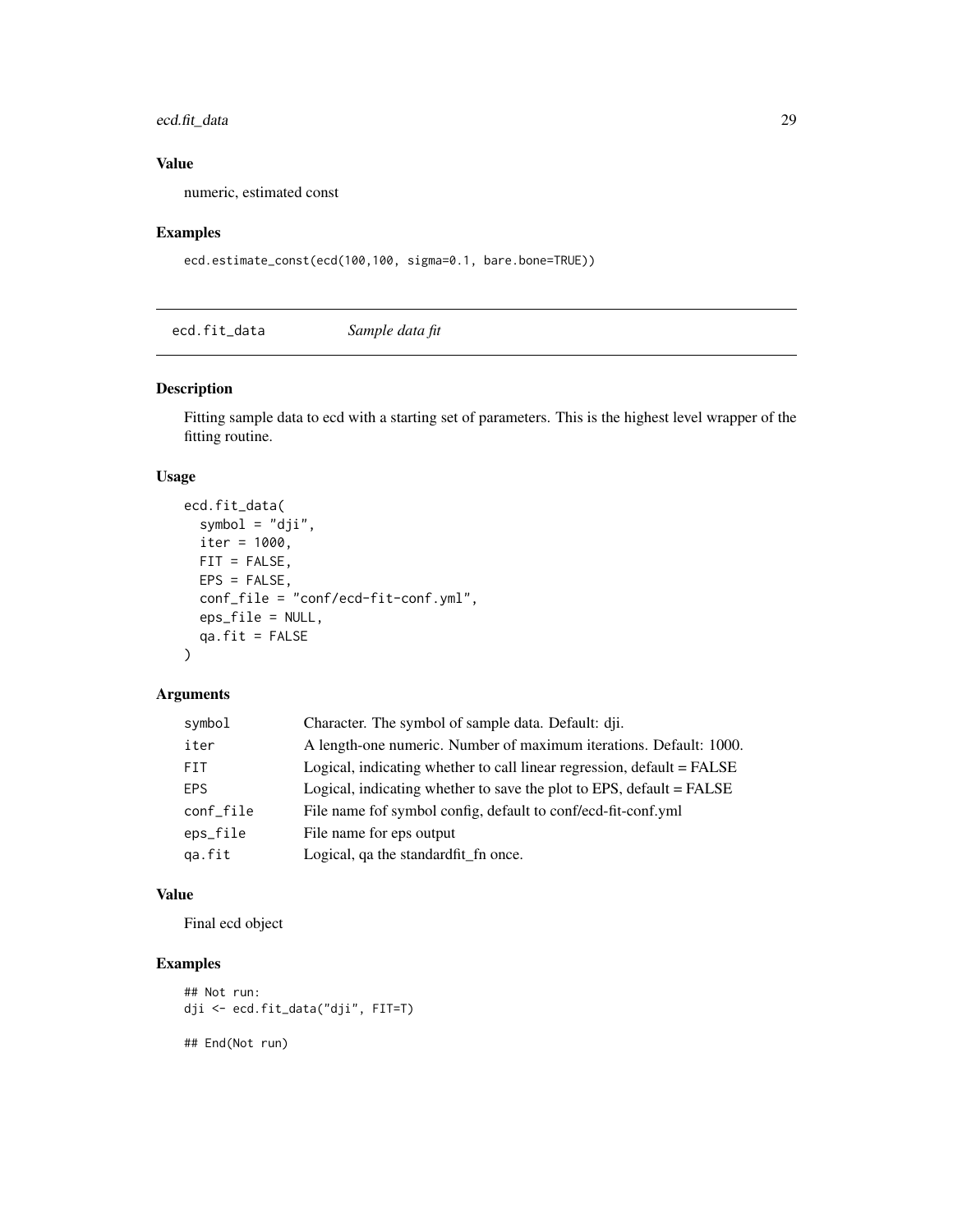<span id="page-29-0"></span>ecd.fit\_ts\_conf *Timeseries fitting utility*

# Description

Fitting timeseries with provided conf as starting set of parameters.

# Usage

```
ecd.fit_ts_conf(
  ts,
 conf,
 iter = 1000,
 FIT = FALSE,
 EPS = FALSE,
 eps_file = NULL,
  qa.fit = FALSE)
```
# Arguments

| ts         | An xts object from either ecd. data or ecd. df2ts.                     |
|------------|------------------------------------------------------------------------|
| conf       | A nested list object, the configuration.                               |
| iter       | A length-one numeric. Number of maximum iterations. Default: 1000.     |
| FIT.       | Logical, indicating whether to call linear regression, default = FALSE |
| <b>EPS</b> | Logical, indicating whether to save the plot to EPS, default = FALSE   |
| eps_file   | File name for eps output                                               |
| ga.fit     | Logical, ga the standard fit fn once.                                  |

# Value

Final ecd object

# Examples

```
## Not run:
d <- ecd.fit_ts_conf(ts, conf)
## End(Not run)
```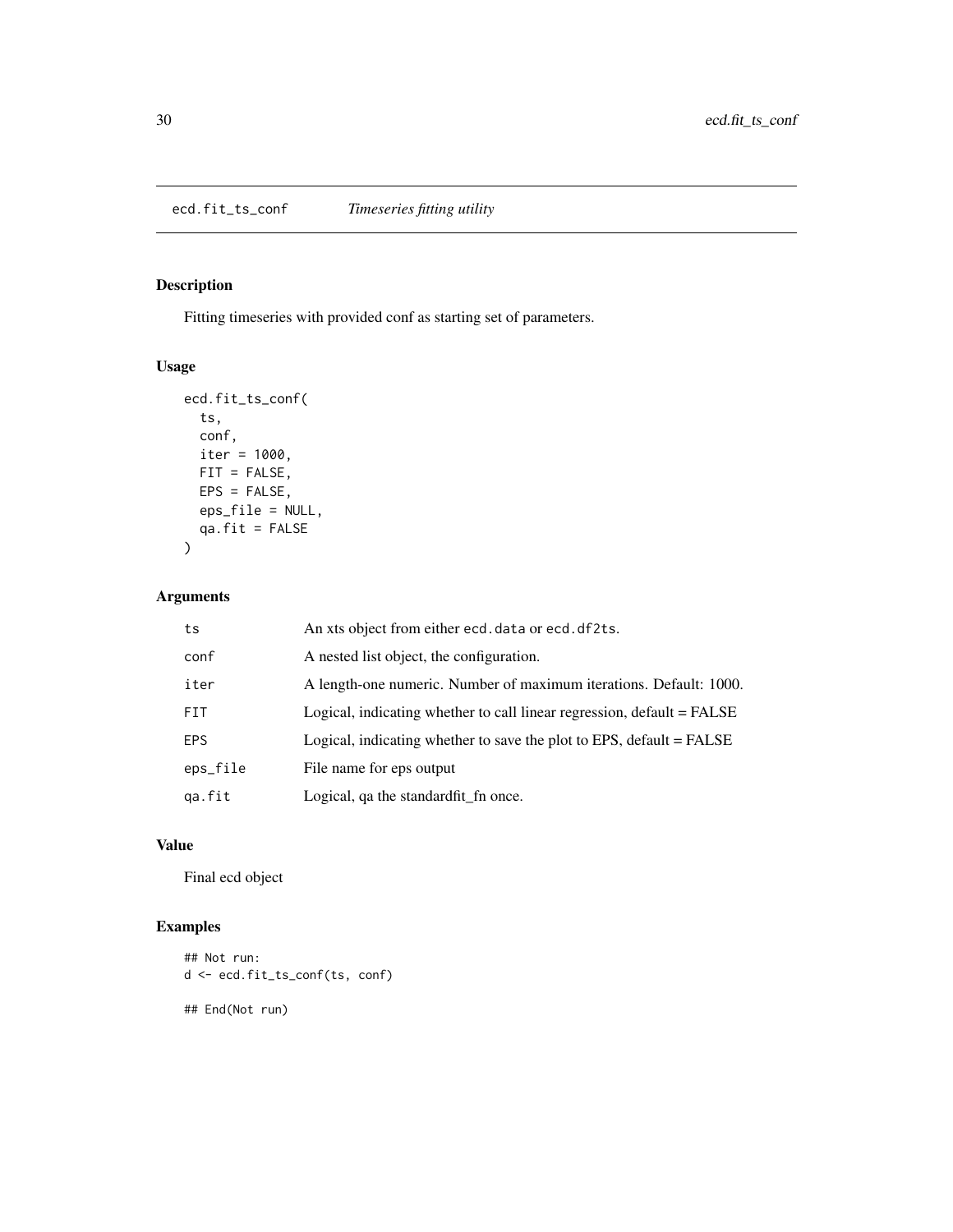<span id="page-30-0"></span>ecd.has\_quantile *Whether the ecd object has quantile data or not*

# Description

Whether the ecd object has quantile data or not. This is mostly for internal use.

# Usage

```
ecd.has_quantile(object)
```
# Arguments

object an object of ecd class

#### Value

logical, whether the object has quantile data or not.

# Author(s)

Stephen H-T. Lihn

| Incomplete MGF of ecd<br>ecd.imgf |  |
|-----------------------------------|--|
|-----------------------------------|--|

# Description

Incomplete moment generating function (IMGF) of ecd, integration of  $e^z P(z)$  for z from x to Inf. ecd.mu\_D is simply a wrapper around MGF.

### Usage

```
ecd.imgf(
  object,
  x = -Inf,t = 1,
 minus1 = FALSE,
 unit.sigma = FALSE,
 n.sigma = .ecd.mpfr.N.sigma,
  verbose = FALSE
)
ecd.mu_D(object)
```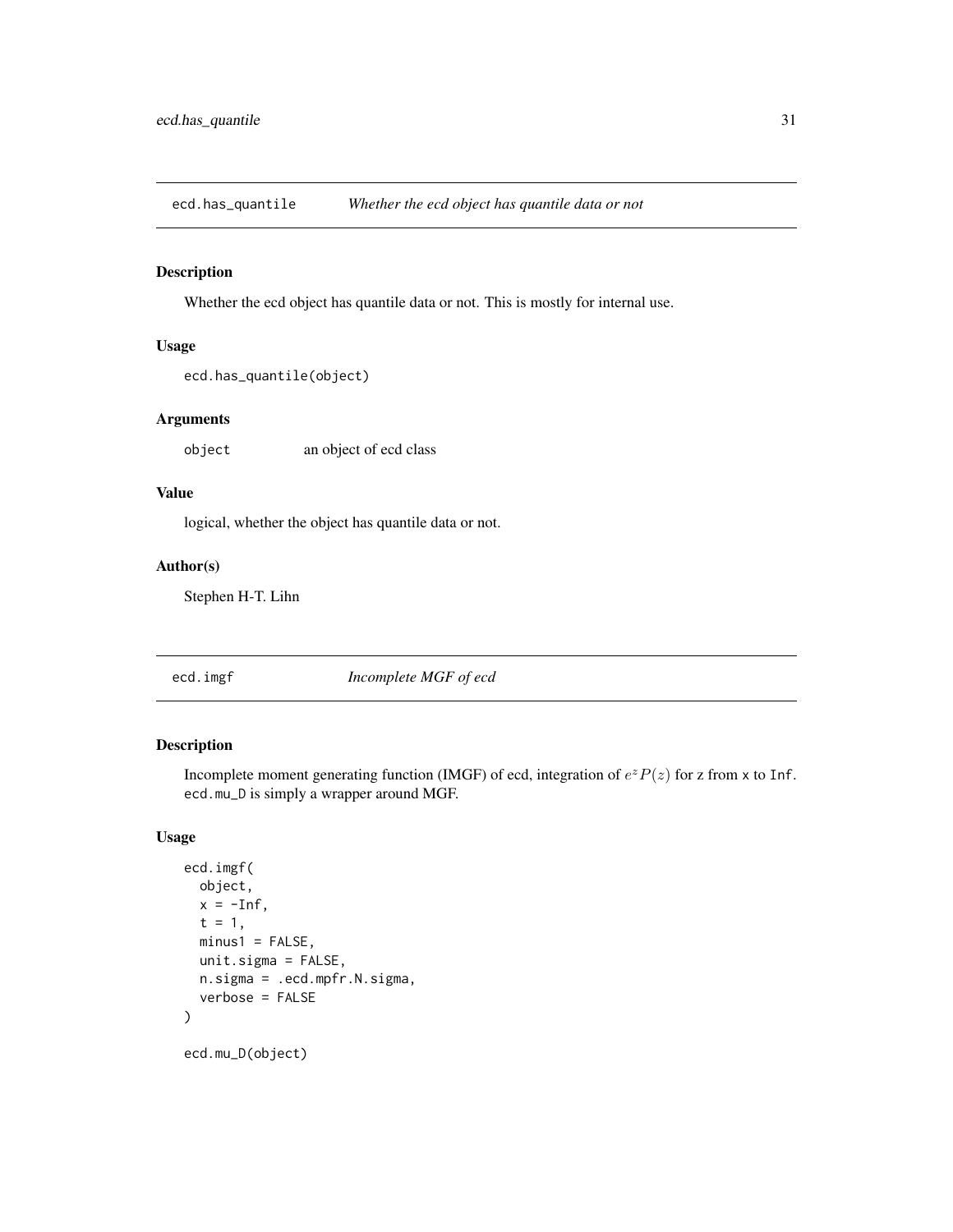<span id="page-31-0"></span>

| object       | an object of ecd class                                                                                                                                                                                                                                                |
|--------------|-----------------------------------------------------------------------------------------------------------------------------------------------------------------------------------------------------------------------------------------------------------------------|
| $\mathsf{x}$ | a numeric vector of x, default to -Inf                                                                                                                                                                                                                                |
| t            | a numeric value for MGF, default to 1                                                                                                                                                                                                                                 |
| minus1       | logical, subtracting one from $e^{tx}$                                                                                                                                                                                                                                |
| unit.sigma   | logical, transforming to unit sigma to achieve greater stability. Due to the insta-<br>bility of quadpack for ecd. integrate_pdf, default to TRUE. But constructing a<br>new ecd object has significant overhead, be aware of it in performance sensitive<br>program. |
| n.sigma      | length-one numeric, specifying the max number of sigma to check for trunca-<br>tion.                                                                                                                                                                                  |
| verbose      | logical, display timing information, for debugging purpose.                                                                                                                                                                                                           |

# Value

The IMGF

# Author(s)

Stephen H. Lihn

# Examples

d <- ecd(0, 0, sigma=0.01)  $x \leq -\text{seq}(0, 1, \text{ by=0.1})$ ecd.imgf(d, x)

ecd.integrate *Wrapper to integrate numeric and mpfr*

# Description

The wrapper handles chooses to to use integrate for numeric; or to use integrateR for mpfr. Since the later doesn't allow infinity, there is a special handling to replace infinity with a large multiple of sigma.

# Usage

```
ecd.integrate(
  object,
  f,
  lower,
  upper,
  ...,
  abs.tol = .Machine$double.eps^0.25,
  mpfr.qagi = TRUE,show.warning = TRUE
\mathcal{E}
```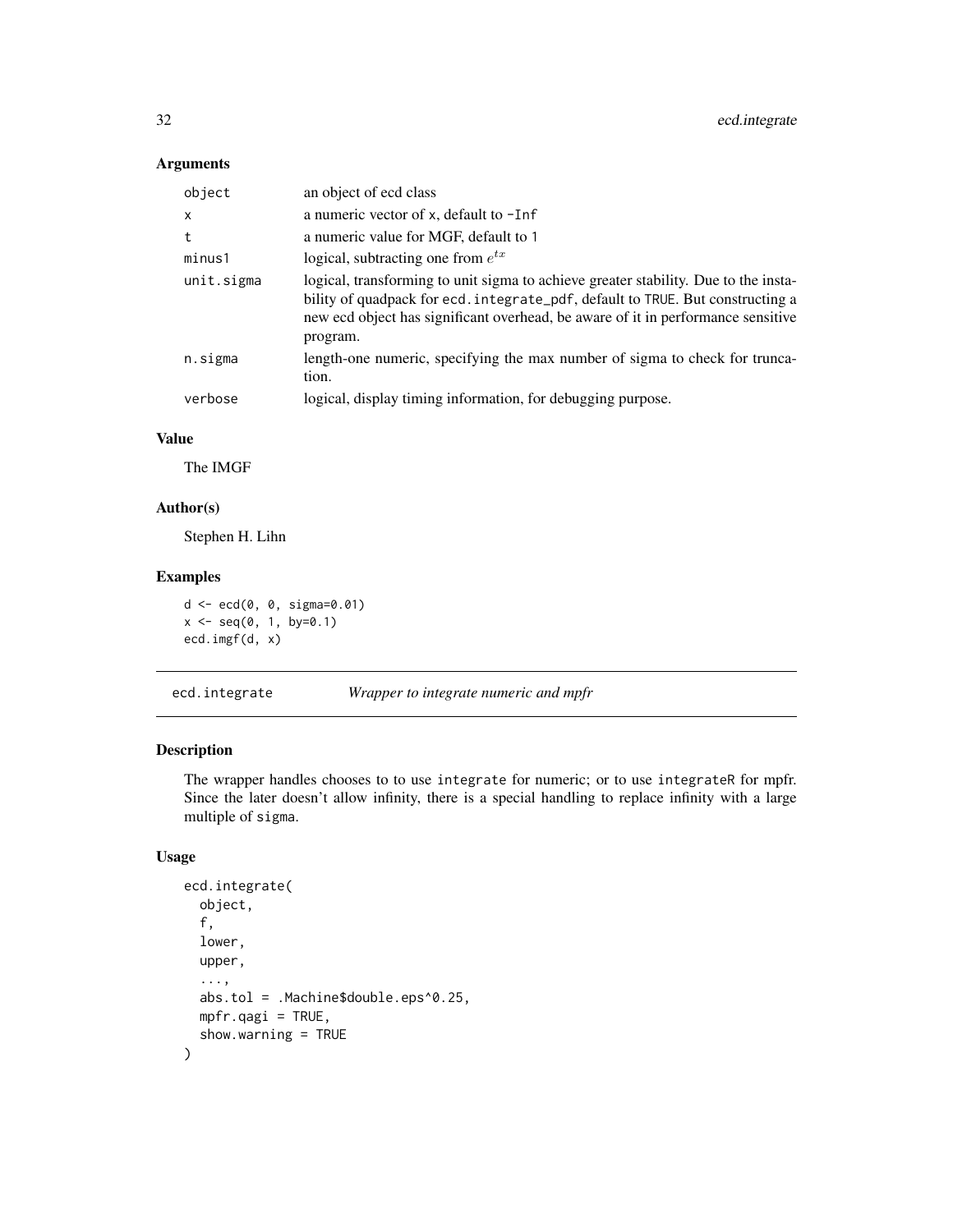#### <span id="page-32-0"></span>ecd.lag 33

# Arguments

| object       | An object of ecd class. This object can be bare-boned.                                                                                                     |
|--------------|------------------------------------------------------------------------------------------------------------------------------------------------------------|
|              | An R function taking a numeric first argument and returning a numeric vector<br>of the same length. Returning a non-finite element will generate an error. |
| lower        | Numeric, the lower limit of integration. Can be infinite.                                                                                                  |
| upper        | Numeric, the upper limit of integration. Can be infinite.                                                                                                  |
| .            | Additional arguments for f.                                                                                                                                |
| abs.tol      | numeric, the suggested absolute tolerance.                                                                                                                 |
| mpfr.qagi    | logical, to use quadpack qagi transformation for infinity.                                                                                                 |
| show.warning | logical, to suppress warnings or not.                                                                                                                      |

### Value

The integrate object

# Author(s)

Stephen H. Lihn

| ۲Ω.<br>c | ρ.<br>a |
|----------|---------|
|          |         |

external *utility to shift a vector of numeric or mpfr* 

#### Description

This utility is basically the same as Hmisc::Lag, but it handles mpfr vector properly.

# Usage

ecd.lag(x, shift =  $1$ , na.omit =  $FALSE)$ 

# Arguments

| $\times$ | a vector of numeric or mpfr        |
|----------|------------------------------------|
| shift    | integer, cells to shift            |
| na.omit  | logical, whether to remove the NAs |

# Value

the shifted vector

# Examples

 $x \leftarrow \text{ecd}(\text{c}(1, 2, 3))$  $y \leftarrow \text{ecd}.\text{lag}(\text{ecd}.\text{mpfr}(\text{c}(1, 2, 3)))$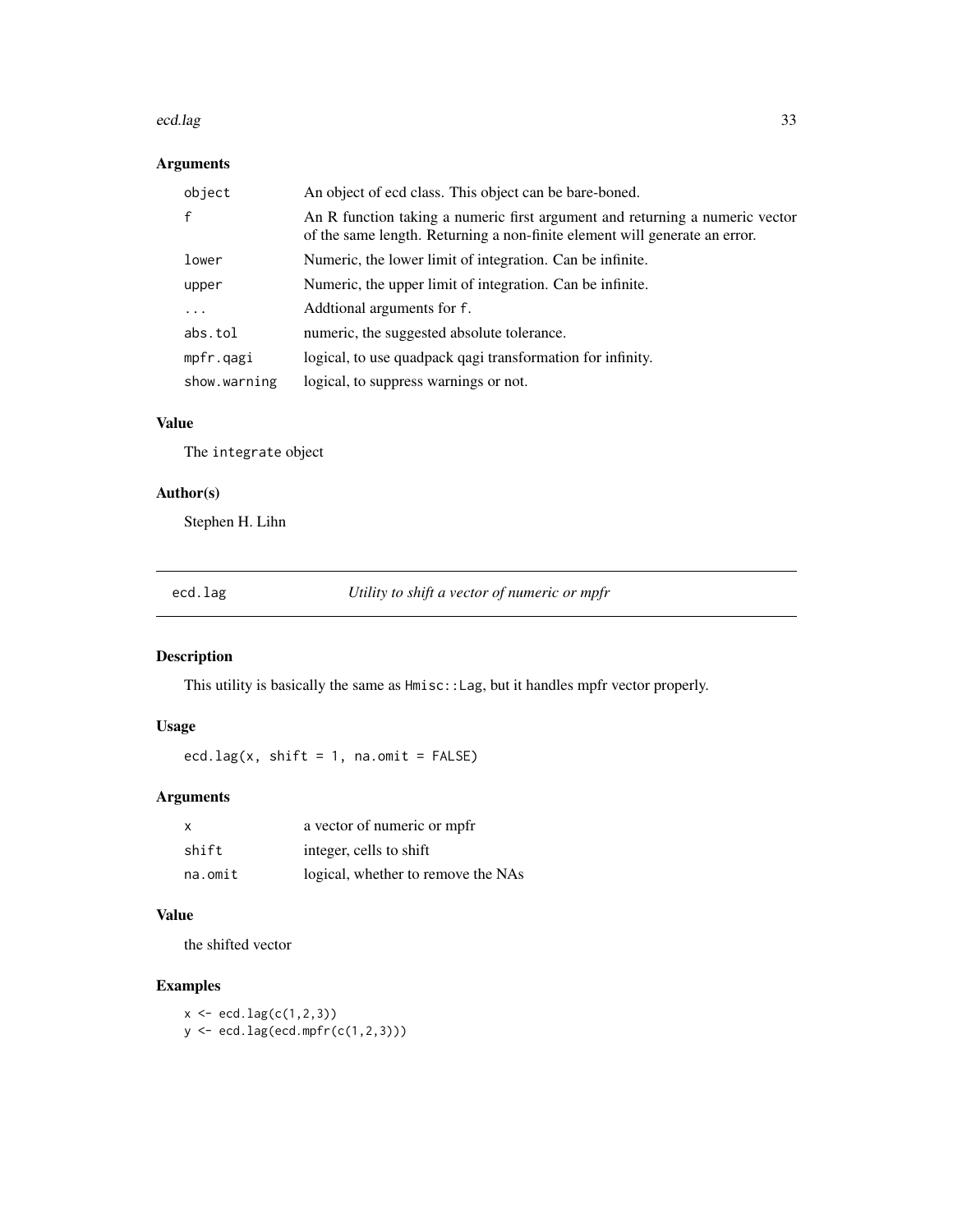<span id="page-33-0"></span>ecd.manage\_hist\_tails *Manage histogram tails*

# Description

Manage histogram tails to remove very far outliers. histuple is list( $hx = hist\$ fiids, hy = hist\\$counts), which is an internal representation of histogram

#### Usage

```
ecd.manage_hist_tails(htu, merge_tails = c(0, 0))
```
### Arguments

| htu         | list, input histuple                                                    |
|-------------|-------------------------------------------------------------------------|
| merge_tails | length-two numeric vector, points to be merged for left and right tails |

### Value

list, histuple

#### Author(s)

Stephen H-T. Lihn

# Examples

```
## Not run:
htu2 <- ecd.manage_hist_tails(htu, c(1,2))
```
## End(Not run)

ecd.max\_kurtosis *Utility to calculate where the maximum kurtosis is on the positive j=0 line*

# Description

This utility calculates the kurtosis for alpha from 2.85 to 3.00. Then the location and value of maximum kurtosis is presented.

#### Usage

ecd.max\_kurtosis(jinv = 0)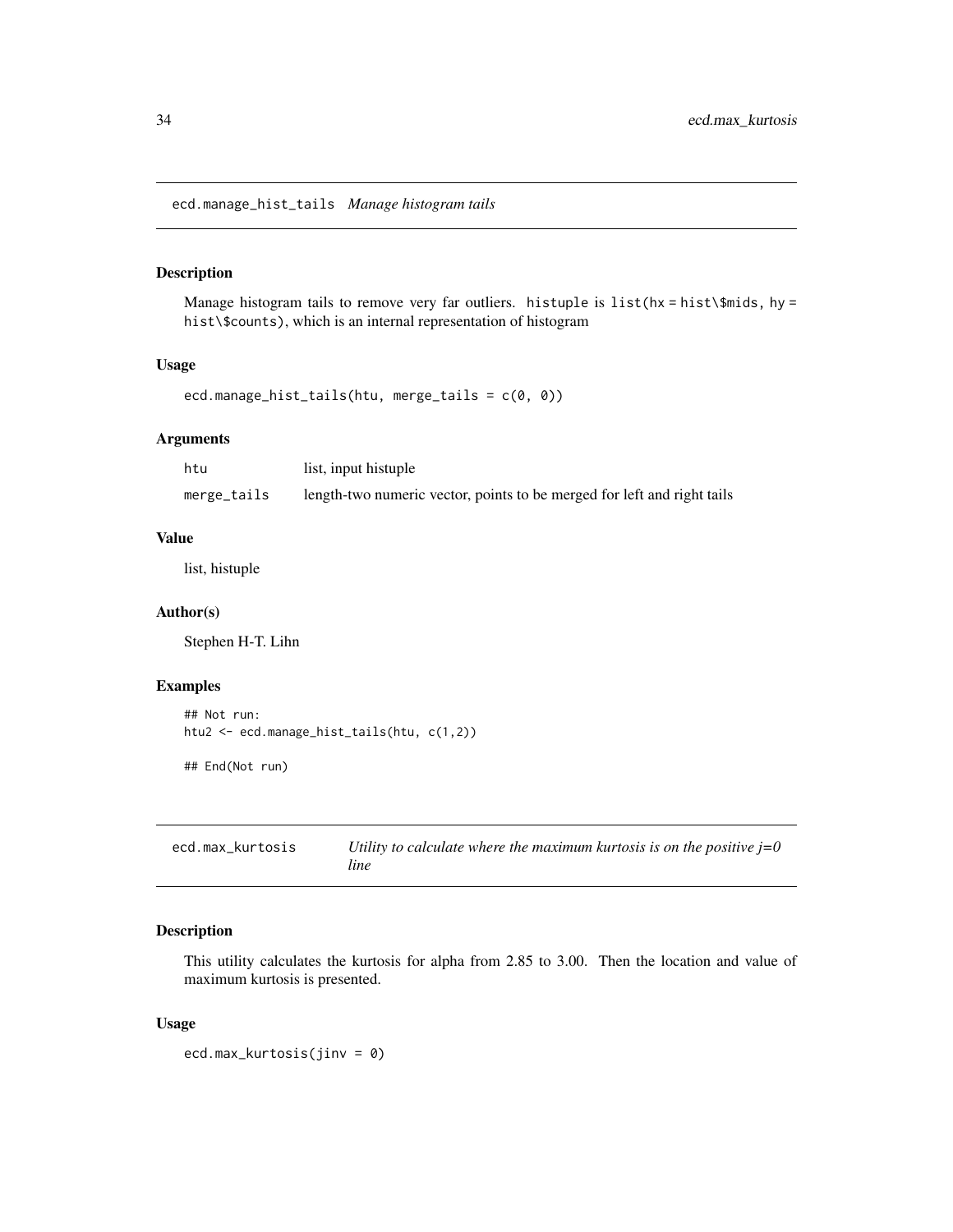#### <span id="page-34-0"></span>ecd.mp2f 35

# Arguments

jinv specify 0 (default) or 1728.

# Value

numeric vector, in which the first element is alpha, and the second element is the maximum kurtosis.

# Author(s)

Stephen H-T. Lihn

# Examples

```
## Not run:
   k <- ecd.max_kurtosis()
   alpha \leq k[1]
   kurtosis <- k[2]
```
## End(Not run)

ecd.mp2f *Wrapper to convert mpfr to numeric*

# Description

Convert mpfr to numeric primarily for display messages.

# Usage

ecd.mp2f(x)

### Arguments

x an object of mpfr class. If x is numeric class, it will be passed through.

#### Value

a numeric vector

# Examples

 $x \leftarrow \text{ecd.mp2f}(\text{ecd.mpfr}(c(1,2,3)))$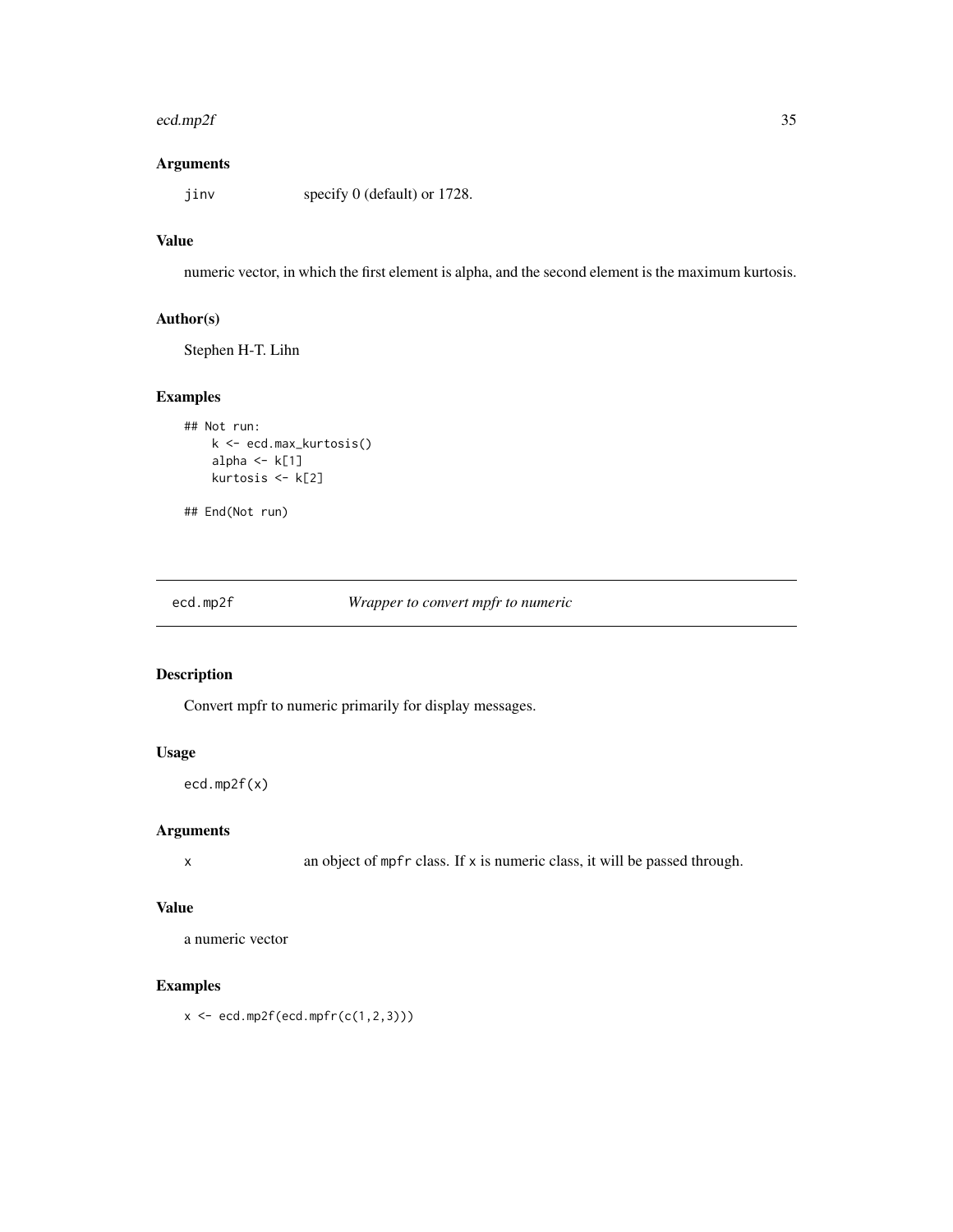<span id="page-35-0"></span>

Convert numeric to mpfr for ecd calculations. ecd.mp1 is the constant 1 wrapped in mpfr class. ecd.mppi is the function to obtain pi from Rmpfr with an optional precision. This is used to implement ecd.erfq. ecd.gamma is a wrapper on ecld.gamma, which is the incomplete gamma function. ecd.erf is a wrapper on Rmpfr::erf. ecd.erfcx is a wrapper on Rmpfr::erfcx. ecd.erfc is a wrapper on Rmpfr::erfc. This is used to implement ecd.erfq. ecd.dawson is a wrapper on gsl::dawson. Dawson function is used to implement ecd.erfq. ecd.erfi is the imaginary scaled error function, which is implemented through ecd.dawson. ecd.devel is a developer tool to size down intensive mpfr tests for CRAN. Set ecd\_devel in R options or OS env to change its value.

### Usage

```
ecd.mpfr(x, precBits = getOption("ecd.precBits"))
ecd.mp1
ecd.mppi(precBits = getOption("ecd.precBits"))
ecd.gamma(s, x, na.stop = TRUE)
ecd.erf(x)
ecd.erfc(x)
ecd.erfcx(x)
ecd.dawson(x)
ecd.erfi(x)
ecd.devel()
```
# Arguments

| $\mathsf{X}$ | a numeric vector or list. If $x$ is mpfr class, it will be passed through. |
|--------------|----------------------------------------------------------------------------|
| precBits     | an integer for mpfr precBits. Default is from getOption ("ecd. precBits"). |
| - S          | numeric vector, for the order of incomplete gamma function                 |
| na.stop      | logical, stop if NaN is generated. The default is TRUE.                    |

# Format

An object of class mpfr of length 1.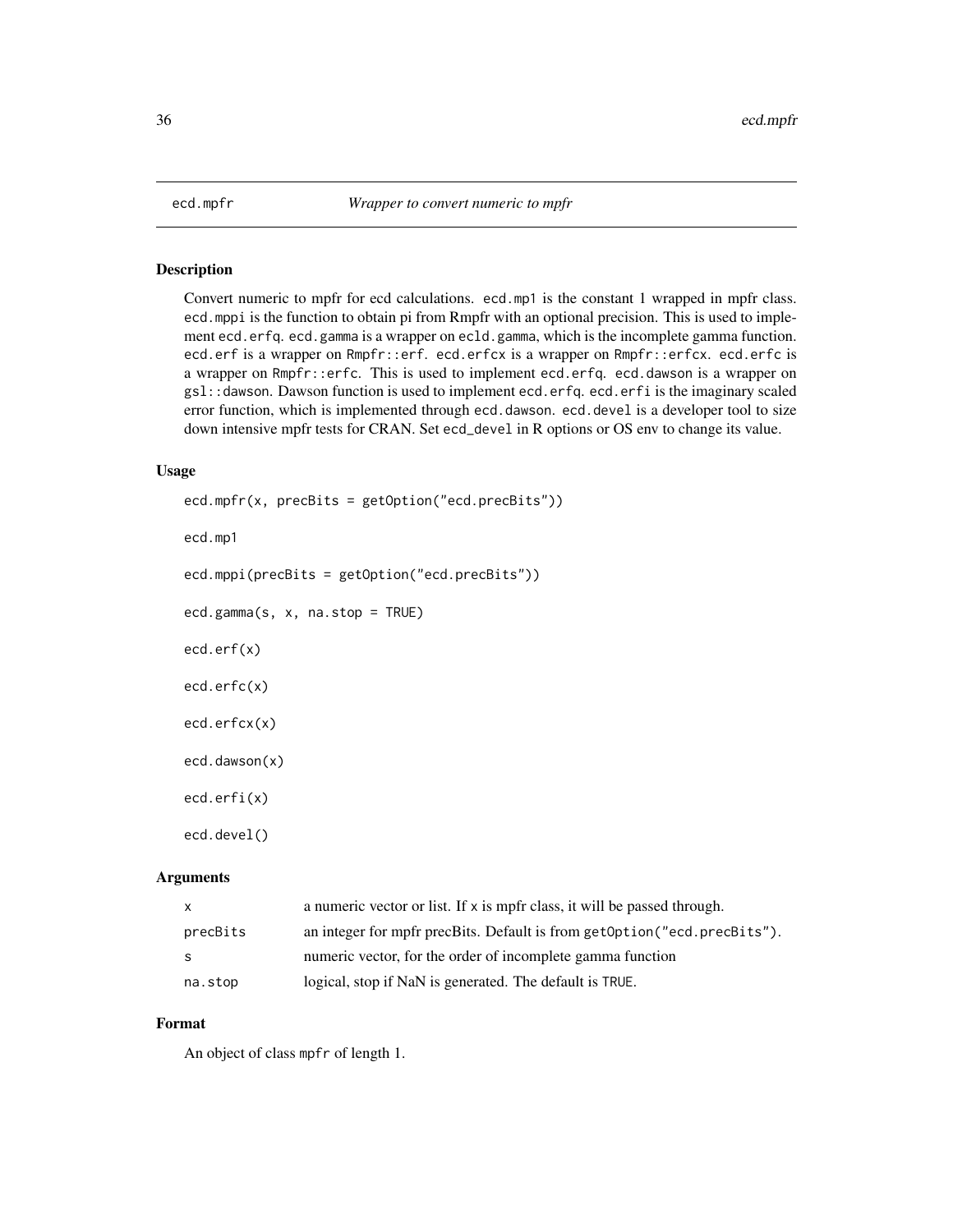# ecd.mpfr\_qagi 37

# Value

The mpfr object

# Examples

```
x \leq -ecd.mpfr(1)y <- ecd.mpfr(c(1,2,3))
z < - ecd.mp1
p <- ecd.mppi()
```
ecd.mpfr\_qagi *Utility to integrate mpfr with infinity via qagi*

# Description

This utility supplements Rmpfr::integrateR with the quadpack qagi method to handle integration involving infinity. Qagi is a transformation of  $x/sigma = (1-t)/t$  for positive x, and  $x/sigma =$  $(t-1)/t$  for negative x.  $t = 0$  is represented by .Machine\$double.eps. This utility requires (a) lower or upper is +/-Inf; (b) lower and upper are of the same sign.

### Usage

```
ecd.mpfr_qagi(
  object,
  f,
  lower,
  upper,
  ...,
  abs.tol = .Machine$double.eps^0.25,
  show.warning = TRUE
)
```
# Arguments

| object       | an object of ecd class                                                                                                                                     |
|--------------|------------------------------------------------------------------------------------------------------------------------------------------------------------|
| $\mathbf{f}$ | an R function taking a numeric first argument and returning a numeric vector of<br>the same length. Returning a non-finite element will generate an error. |
| lower        | numeric, the lower limit of integration. Can be infinite.                                                                                                  |
| upper        | numeric, the upper limit of integration. Can be infinite.                                                                                                  |
| $\ddotsc$    | addtional arguments for f.                                                                                                                                 |
| abs.tol      | numeric, the suggested absolute tolerance.                                                                                                                 |
| show.warning | logical, to suppress warnings or not.                                                                                                                      |

### Value

The integrate object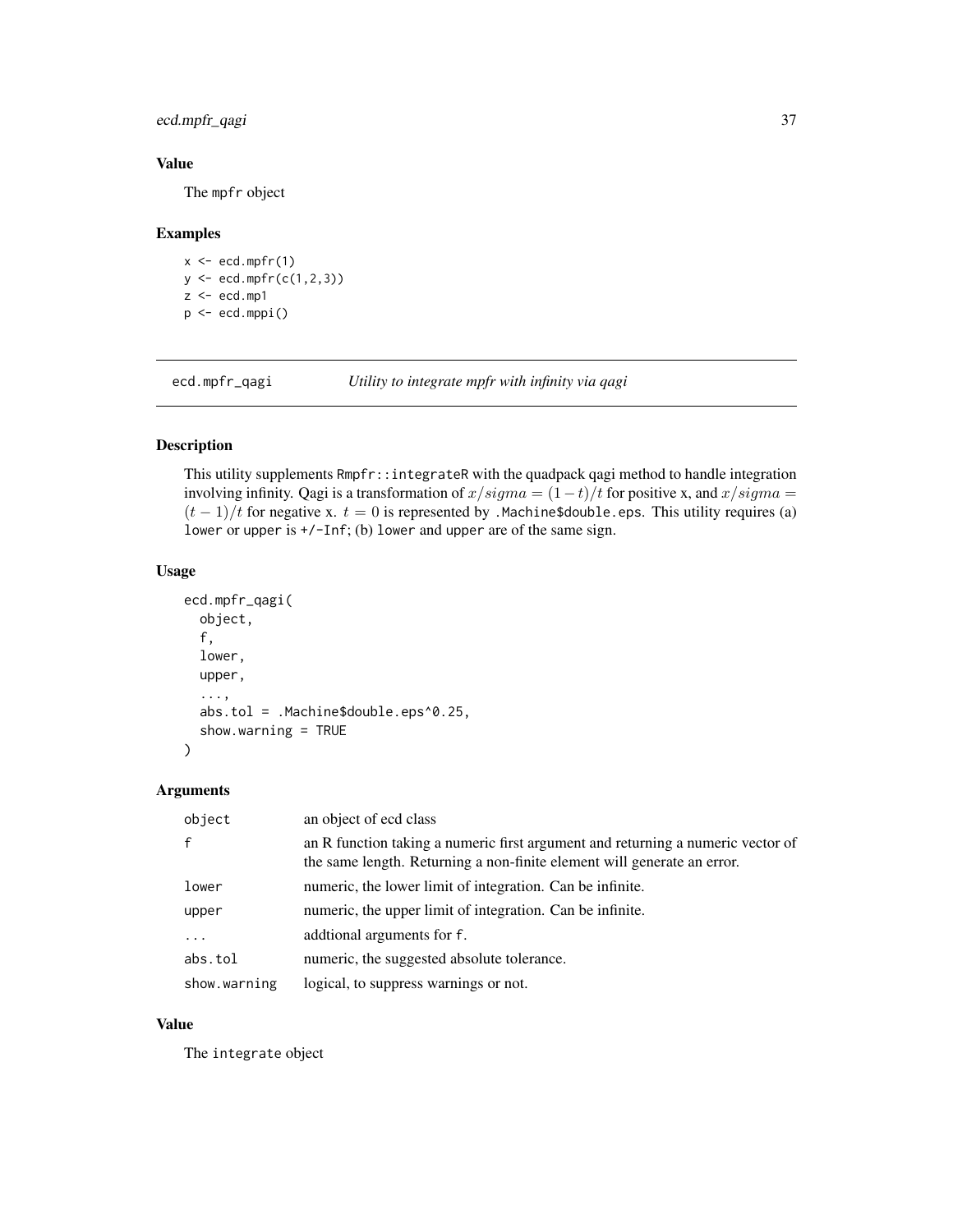# Author(s)

Stephen H. Lihn

| ecd.mpnum | Wrappers for ecd to maintain consistent type between mpfr and nu- |
|-----------|-------------------------------------------------------------------|
|           | meric                                                             |

# Description

Primarily to make sure x is converted to mpfr vector if it is not, when use mpfr is set.

# Usage

```
ecd.mpnum(object, x)
ecd.ifelse(object, test, yes, no)
ecd.sapply(object, x, FUN, ...)
ecd.mcsapply(object, x, FUN, ...)
```
# Arguments

| object     | an object of ecd class                          |
|------------|-------------------------------------------------|
| x          | a vector of numeric or mpfr.                    |
| test       | logical, test of ifelse.                        |
| yes        | return values for true elements of test         |
| no         | return values for false elements of test        |
| <b>FUN</b> | the function to be applied to each element of x |
|            | optional arguments to FUN                       |

# Value

a numeric or mpfr vector

# Author(s)

Stephen H. Lihn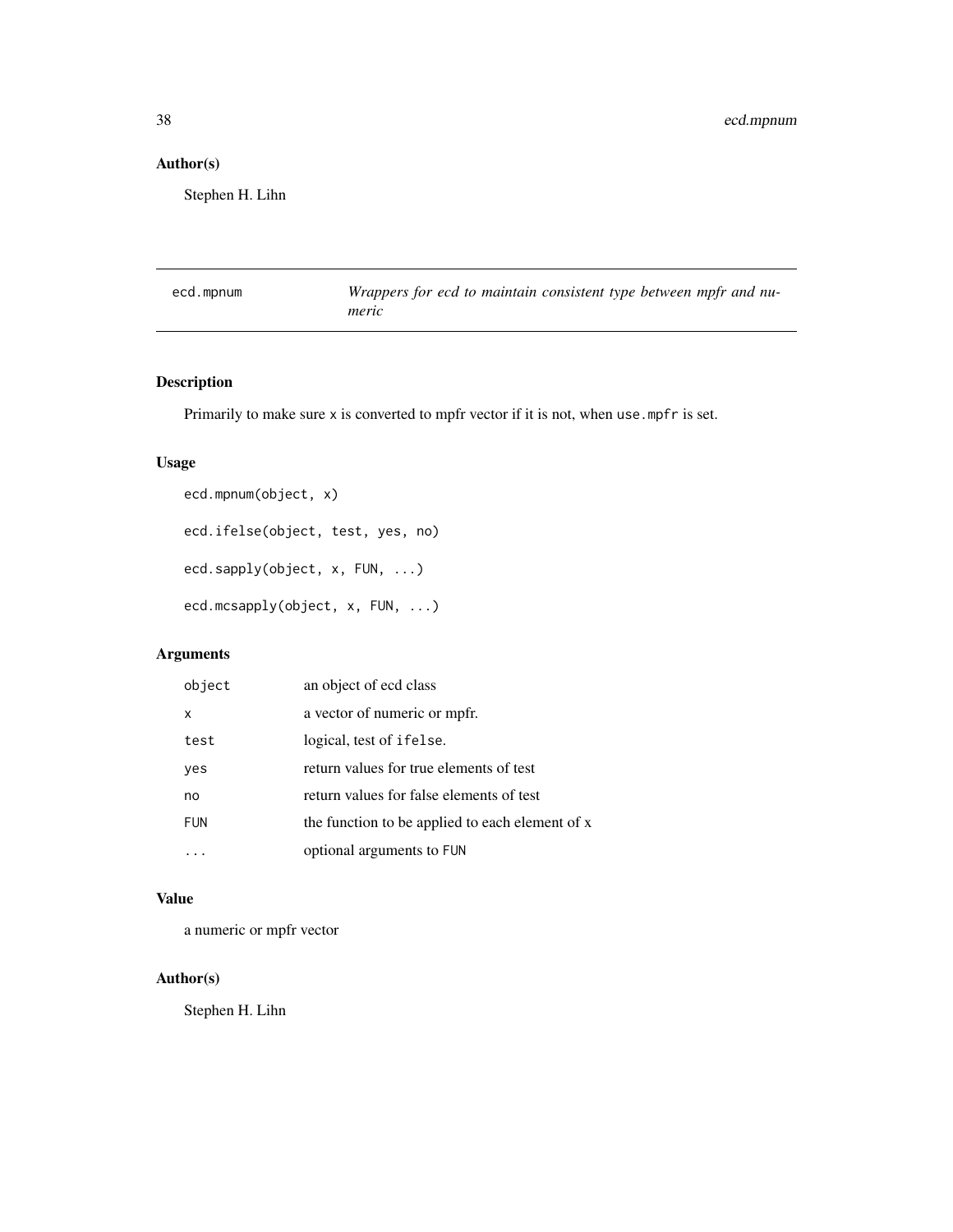Option generating function (OGF) of ecd. For call, it is integration of  $(e^z - e^k)P(z)$  for z from k to Inf. For put, it is integration of  $(e^k - e^z)P(z)$  for z from -Inf to k.

# Usage

```
ecd.ogf(object, k, otype = "c", unit.sigma = FALSE, verbose = FALSE)
```
# Arguments

| object     | an object of ecd class                                            |
|------------|-------------------------------------------------------------------|
| k          | a numeric vector of log-strike                                    |
| otype      | character, specifying option type: c or p.                        |
| unit.sigma | logical, transforming to unit sigma to achieve greater stability. |
| verbose    | logical, display timing information, for debugging purpose.       |

### Value

The option price normalized by underlying

# Author(s)

Stephen H. Lihn

# Examples

```
d <- ecd(0, 0, sigma=0.01)
k \leq -\text{seq}(-0.1, 0.1, \text{ by}=0.01)ecd.ogf(d, k, "c")
```
ecd.pdf *Calculate the PDF of an ecd object*

# Description

Calculate the PDF of an ecd object

#### Usage

ecd.pdf(object, x)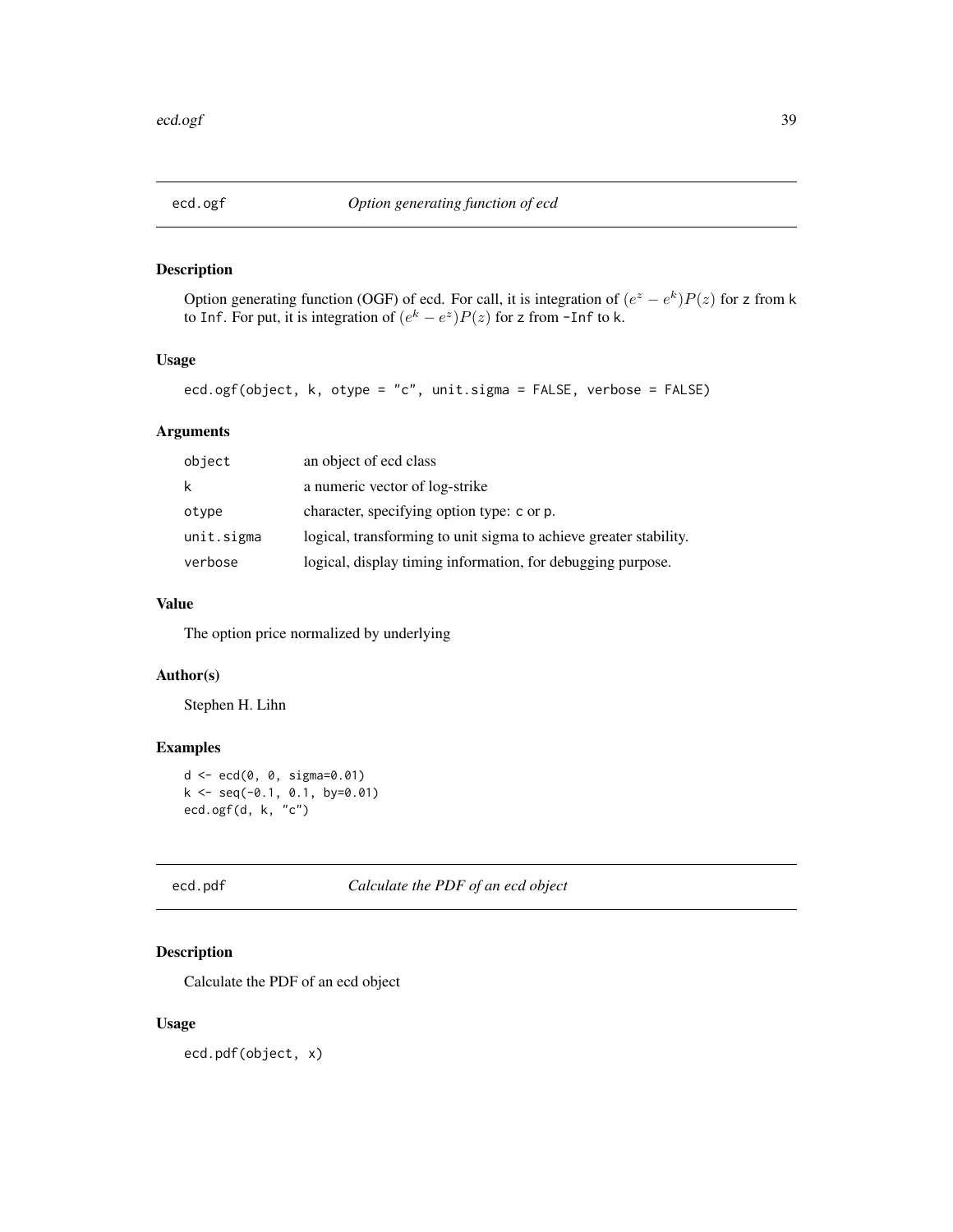40 ecd.polar

### Arguments

| object | an object of ecd class          |
|--------|---------------------------------|
| x      | numeric vector of $x$ dimension |

## Value

numeric vector of the PDF

### Author(s)

Stephen H-T. Lihn

# Examples

```
d \leftarrow \text{ecd}()x \le - seq(-10, 10, by=1)
ecd.pdf(d,x)
```
ecd.polar *Polar constructor of ecd class*

# Description

Construct an ecd class by specifying R and theta. They are converted to alpha and gamma, then passed onto the ecd constructor.

# Usage

```
ecd.polar(
  R = NaN,
  theta = NaN,
  sigma = 1,
  beta = \theta,
  mu = 0,
  cusp = \emptyset,
  with.stats = TRUE,
  with.quantile = FALSE,
  bare.bone = FALSE,
  verbose = FALSE
)
```
# Arguments

| R     | numeric, the radius parameter. Default is NaN.              |
|-------|-------------------------------------------------------------|
| theta | numeric, the angle parameter. Default: NaN.                 |
| sigma | numeric, the scale parameter. Must be positive. Default: 1. |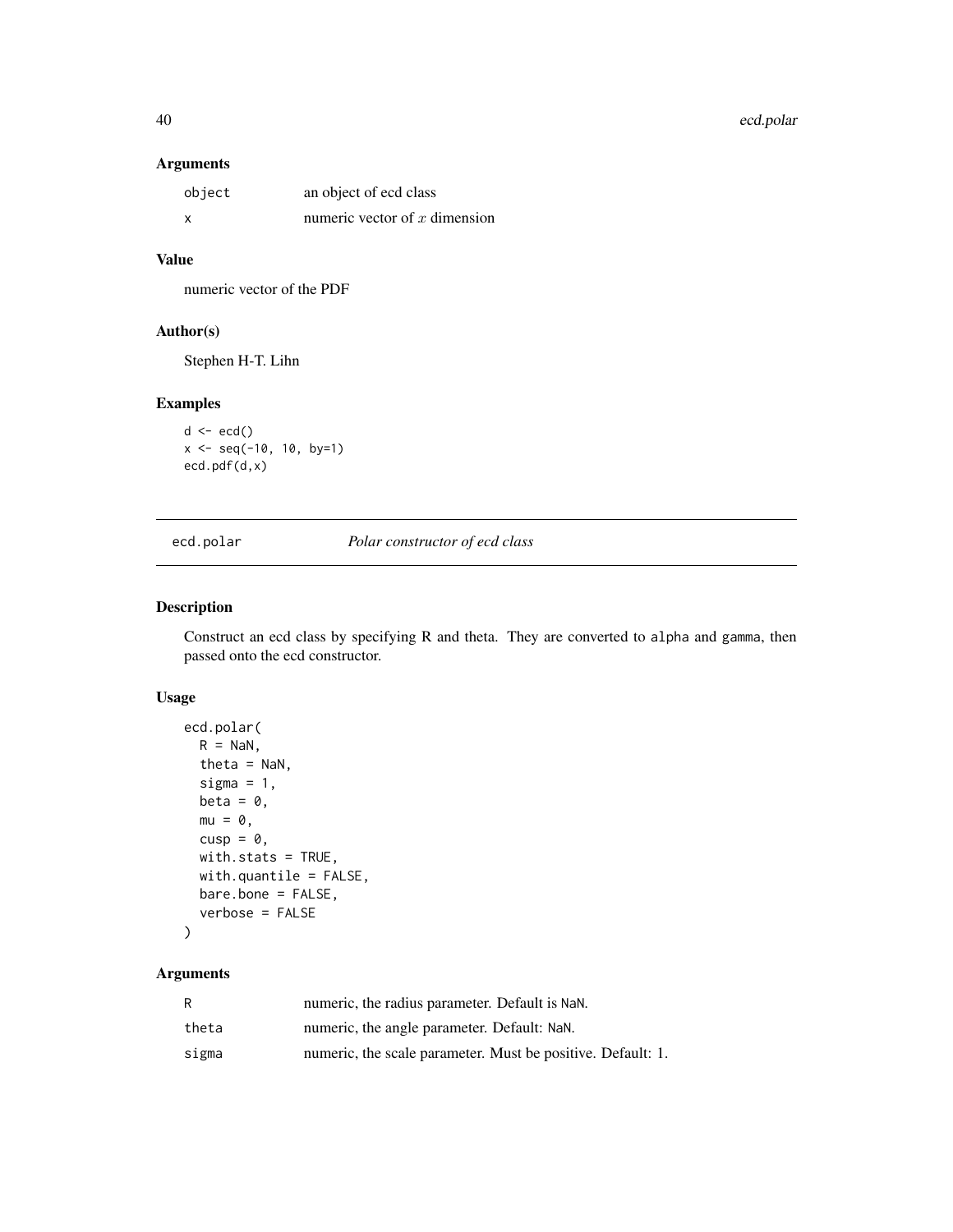#### ecd.rational 41

| beta          | numeric, the skewness parameter. Default: 0.                                                                                     |
|---------------|----------------------------------------------------------------------------------------------------------------------------------|
| mu            | numeric, the location parameter. Default: 0.                                                                                     |
| cusp          | logical, indicate type of cusp $(0,1,2)$ .                                                                                       |
| with.stats    | logical, also calculate statistics, default is TRUE.                                                                             |
| with.quantile | logical, also calculate quantile data, default is FALSE.                                                                         |
| bare.bone     | logical, skip both const and stats calculation, default is FALSE. This for debug<br>purpose for issues on integrating $e^y(x)$ . |
| verbose       | logical, display timing information, for debugging purpose, default is FALSE.                                                    |

### Value

The ecd class

# Author(s)

Stephen H. Lihn

# Examples

d <- ecd.polar(R=1, theta=0.5\*pi)

ecd.rational *Utility to convert a numeric to a rational*

# Description

Convert a numeric x to rational p/q, which is then used for polynomial construction. It can be used for displaying the time as fraction of a year too.

### Usage

```
ecd.rational(
  x,
 pref.denominator = numeric(0),cycles = 10,max.denominator = 500,
 as.character = FALSE
)
```
# Arguments

| X.               | numeric                                                                                          |
|------------------|--------------------------------------------------------------------------------------------------|
| pref.denominator |                                                                                                  |
|                  | numeric, a list of preferred integer denominators to conform to, default is numeric( $\theta$ ). |
| cycles           | numeric, maximum number of steps, default is 10.                                                 |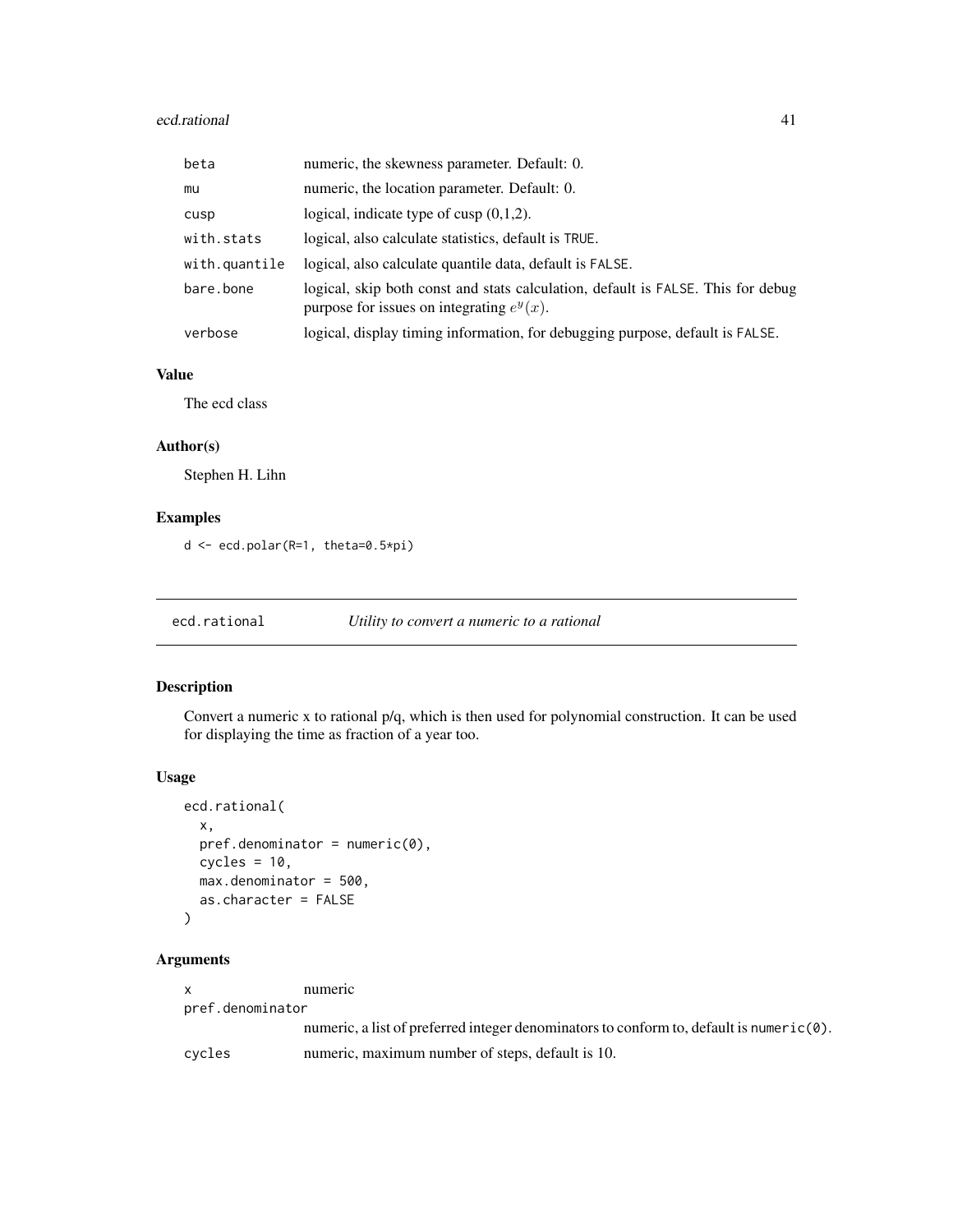| max.denominator |                                                                                     |
|-----------------|-------------------------------------------------------------------------------------|
|                 | numeric, maximum denominator when the loop of trial should stop, default is<br>500. |
| as.character    | logical, if specified, convert to character of p/q, default is FALSE.               |

### Value

vector of two integers, representing numerator and denominator. If as.character is true, then return character instead of the rational pair. If x is a vector and as.character is false, return a matrix of length(x) by 2.

### Examples

```
pq1 <- ecd.rational(2.5)
pq2 <- ecd.rational(1/250)
```
ecd.read\_csv\_by\_symbol

*Read csv file of sample data*

# Description

This is a helper utility to read sample csv file into data frame. The main use for external users is to read the option data since it has a different format than other price timeseries data.

### Usage

```
ecd.read_csv_by_symbol(symbol = "dji", extdata_dir = NULL)
```
#### Arguments

| symbol      | Character for the symbol of the time series. Default: dji |
|-------------|-----------------------------------------------------------|
| extdata_dir | optionally specify user's own extdata folder              |

### Value

The data.frame object

# Author(s)

Stephen H-T. Lihn

#### Examples

```
dji <- ecd.read_csv_by_symbol("dji")
spx <- ecd.read_csv_by_symbol("spxoption2")
```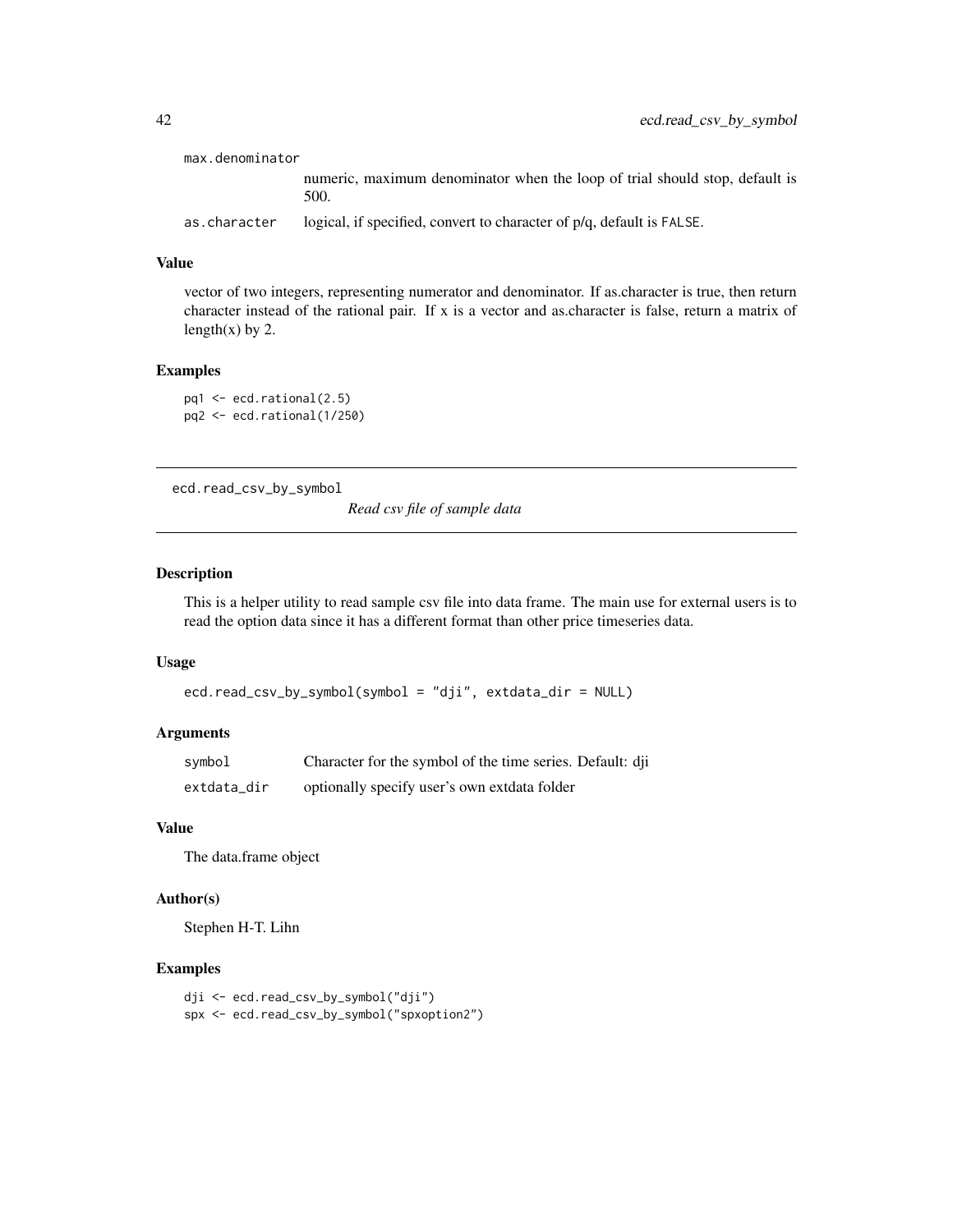ecd.read\_symbol\_conf *Read conf for sample data*

#### Description

Read conf for sample data

### Usage

```
ecd.read_symbol_conf(symbol, conf_file = "conf/ecd-fit-conf.yml")
```
# Arguments

| symbol    | Character. The symbol of sample data. Default: dji.           |
|-----------|---------------------------------------------------------------|
| conf_file | File name fof symbol config, default to conf/ecd-fit-conf.yml |

# Value

the conf object

# Examples

```
## Not run:
conf <- ecd.read_symbol_conf("dji")
```
## End(Not run)

ecd.sd *Standard deviation, variance, mean, skewness, and kurtosis of ecd*

# Description

Convenience wrappers around ecd's stats data

# Usage

ecd.sd(object)

```
ecd.var(object)
```

```
ecd.mean(object)
```

```
ecd.skewness(object)
```
ecd.kurt(object)

```
ecd.kurtosis(object)
```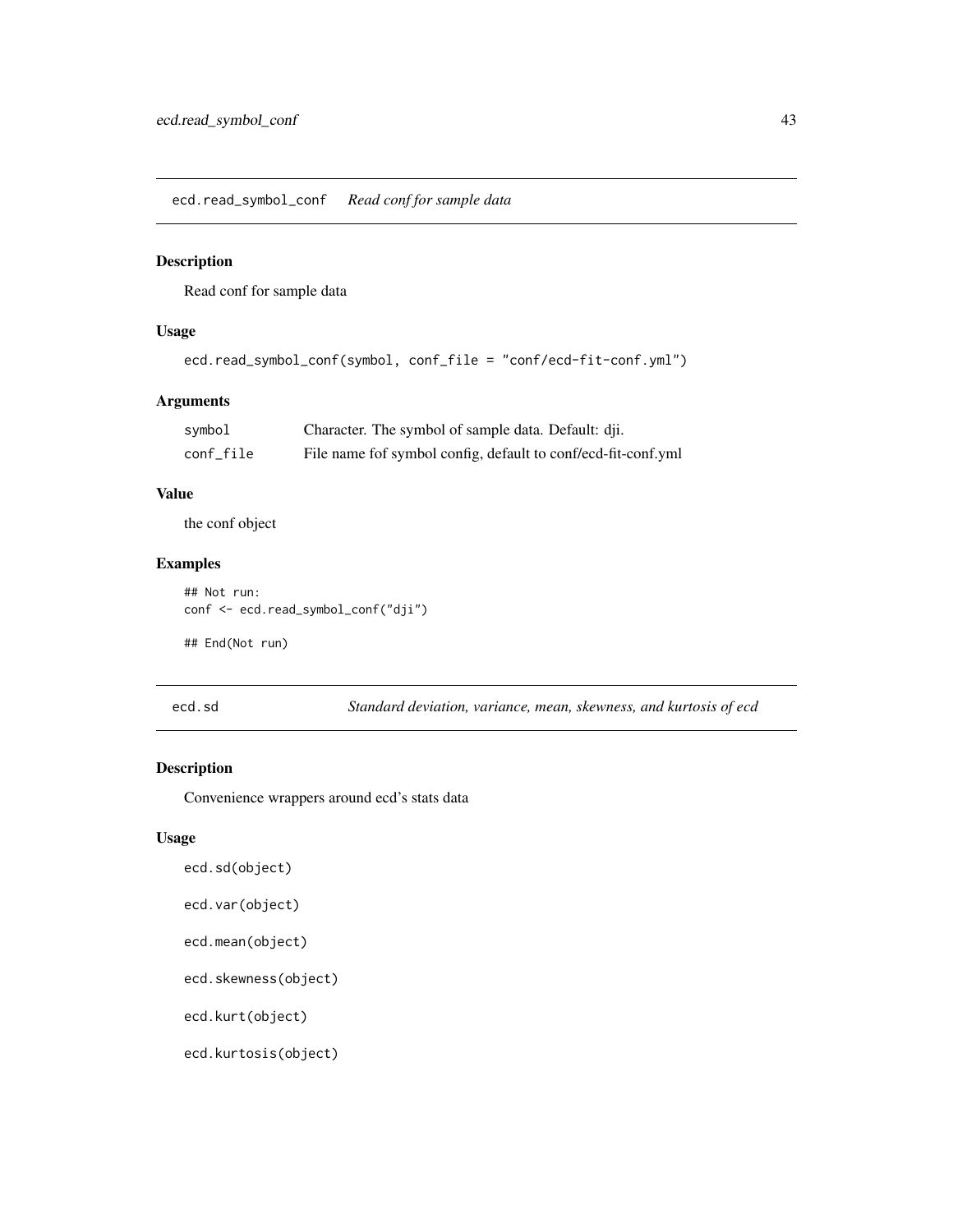### Arguments

object an object of ecd class

# Value

numeric or mpfr

# Examples

```
d \leq -ecd(-1,1)ecd.sd(d)
ecd.var(d)
ecd.mean(d)
ecd.skewness(d)
ecd.kurt(d)
```
ecd.setup\_const *Integration preprocessor for an ecd object*

# Description

This is an internal helper function for ecd constructor Its main function is to determine const, const\_left\_x, and const\_right\_x during object construction.

### Usage

```
ecd.setup_const(object, verbose = FALSE)
```
# Arguments

| object  | An object of ecd class                                      |
|---------|-------------------------------------------------------------|
| verbose | logical, display timing information, for debugging purpose. |

# Value

list(const, const\_left\_x, const\_right\_x)

### Author(s)

Stephen H. Lihn

# Examples

ecd.toString(ecd(-1,1, sigma=0.1))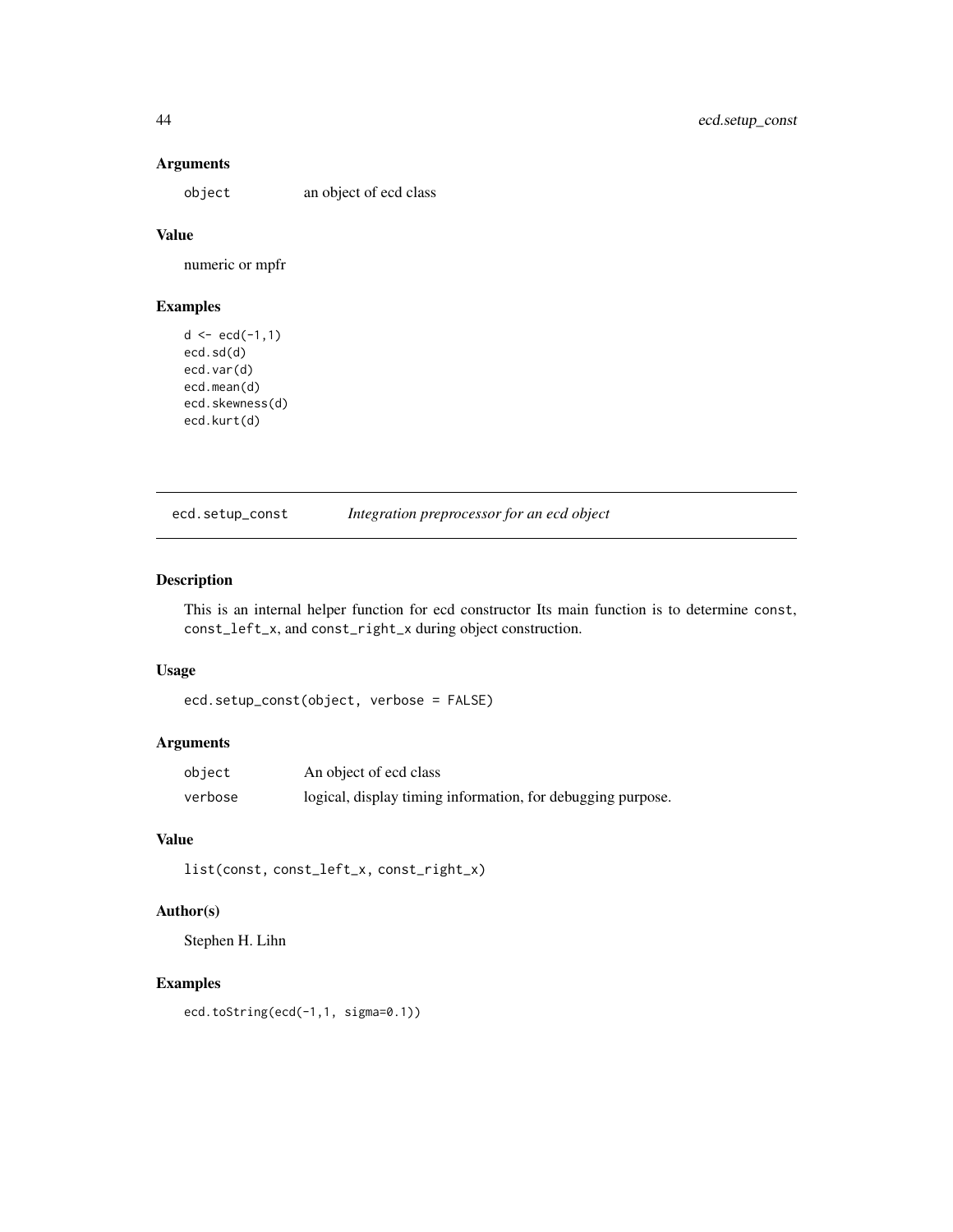ecd.solve\_cusp\_asym *Trigonometric solution for asymmetric cusp distribution*

# Description

The simplified trigonometric solution for  $x^2 = -y^3 - \theta e^x + x \cdot y$ 

# Usage

```
ecd.solve_cusp_asym(x, beta)
```
### Arguments

| X    | Array of x dimension |
|------|----------------------|
| beta | the skew parameter   |

# Value

Array of y

# Examples

 $x \leq -\text{seq}(-100, 100, \text{by=0.1})$ y <- ecd.solve\_cusp\_asym(x, beta=0.5)

```
ecd.stats Compute statistics of an ecd object
```
# Description

Compute statistics for m1, m2, m3, m4, mean, var, skewness, kurtosis. This is used as part of ecd constructor.

### Usage

```
ecd.stats(object, asymp.q = NULL, verbose = FALSE)
```
# Arguments

| object  | an object of ecd class                                                                                                             |
|---------|------------------------------------------------------------------------------------------------------------------------------------|
| asymp.q | If specified, a length-one numeric as asymptotic quantile for the asymptotic<br>statistics. There is a wrapper in ecd. asymp_stats |
| verbose | logical, display timing information, for debugging purpose.                                                                        |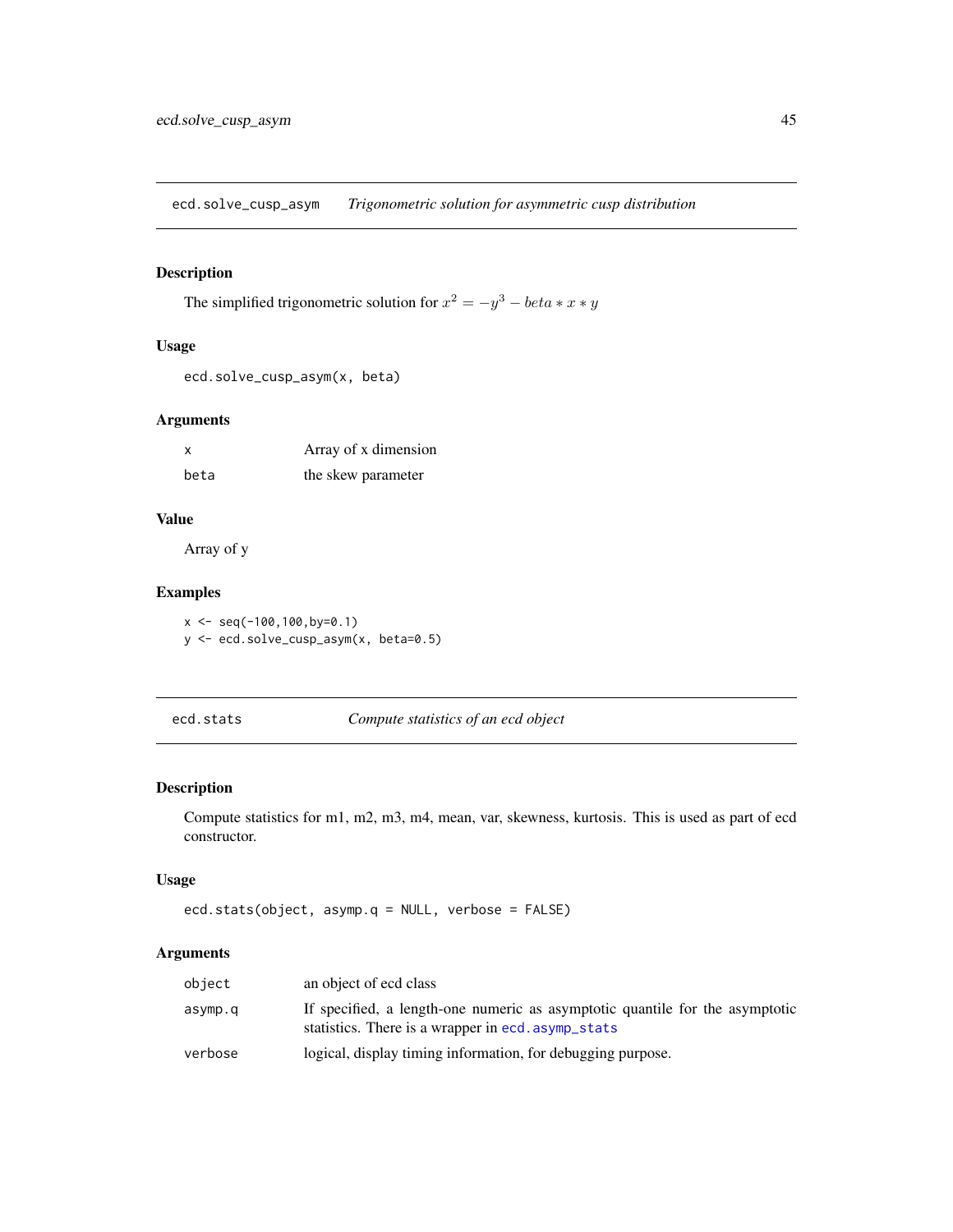# 46 ecd.toString

# Value

a list of m1, m2, m3, m4, mean, var, skewness, kurtosis

# Author(s)

Stephen H. Lihn

# Examples

 $d \leq -ecd(1,1)$ ecd.stats(d)

ecd.toString *String representation of ecd*

# Description

A string representation of an ecd object. Can be used for warning or error.

# Usage

ecd.toString(object, full = FALSE)

# Arguments

| object | An object of ecd class                                                |
|--------|-----------------------------------------------------------------------|
| full   | logical, indicating if long form (multiple lines) should be rendered. |

# Value

character

# Examples

ecd.toString(ecd(-1,1, sigma=0.1))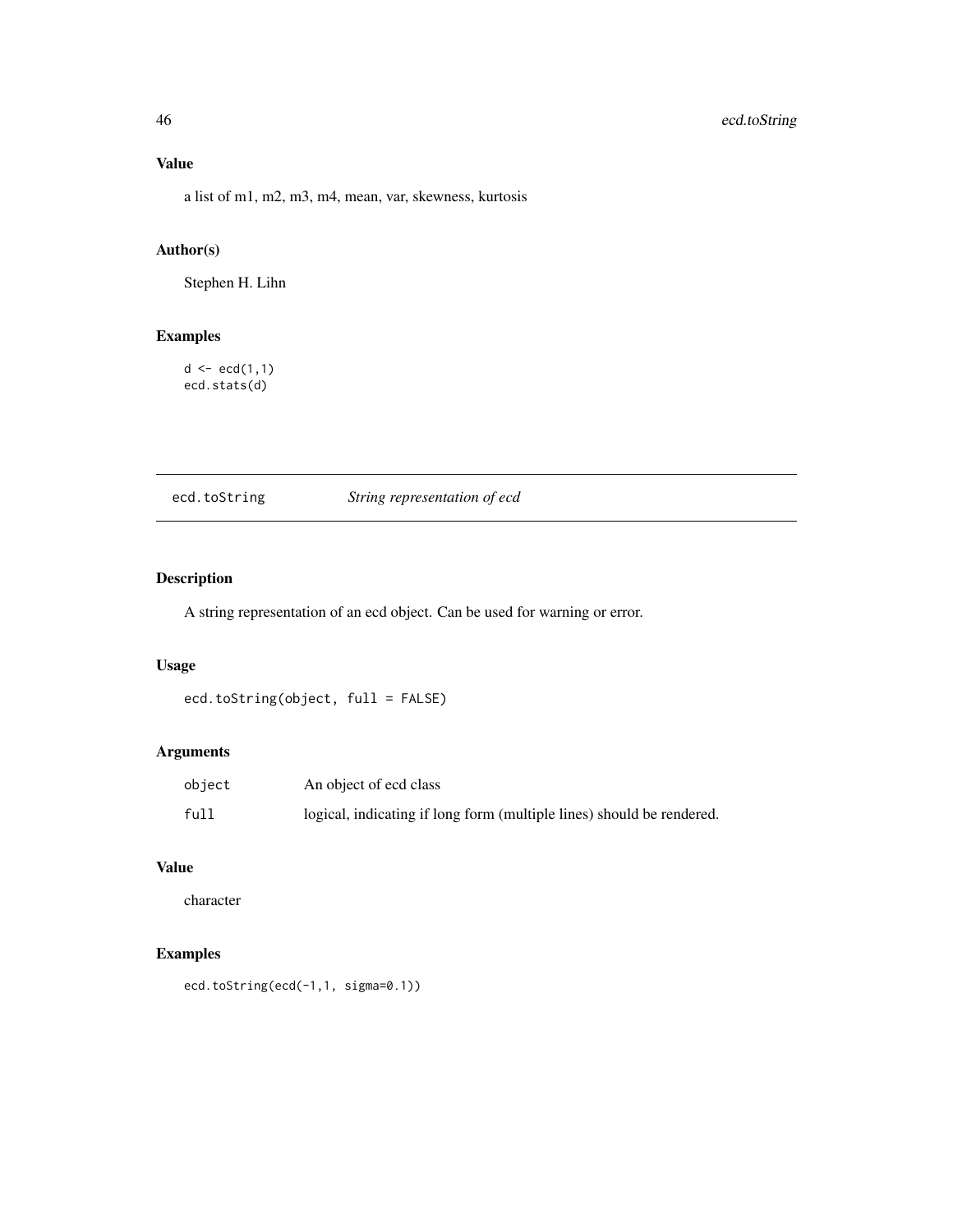ecd.ts\_lag\_stats *Lag statistics on timeseries of log returns*

### Description

Lag statistics on log returns are added to the xts attributes. It takes a vector of lags and calculates the mean, stdev, var, skewness, and kurtosis for cumulative log returns of each lag. The data is stored as a list of vectors under lagstats attribute. Be aware this function uses multicore lapply.

# Usage

ecd.ts\_lag\_stats(ts = "dji", lags, absolute = FALSE)

### Arguments

| ts       | the xts object from sample data. The ts must have the logr column. If a string is |
|----------|-----------------------------------------------------------------------------------|
|          | given, it will be replaced with sample data of the symbol.                        |
| lags     | a numeric vector of integers greater than 0.                                      |
| absolute | logical, if TRUE, statistics calculated on absolute log returns. Default: FALSE.  |

# Value

The xts object containing lagstats attribute

### Examples

## Not run: dji <- ecd.ts\_lag\_stats(ecd.data("dji"), 2)

## End(Not run)

ecd.uniroot *Uniroot wrapper*

#### Description

This function wraps ordinary uniroot and unirootR (from Rmpfr) to the same interface.

### Usage

```
ecd.uniroot(
 f,
 lower,
 upper,
 use.mpfr = FALSE,
 tol = .Machine$double.eps^0.25,
 maxiter = 100
)
```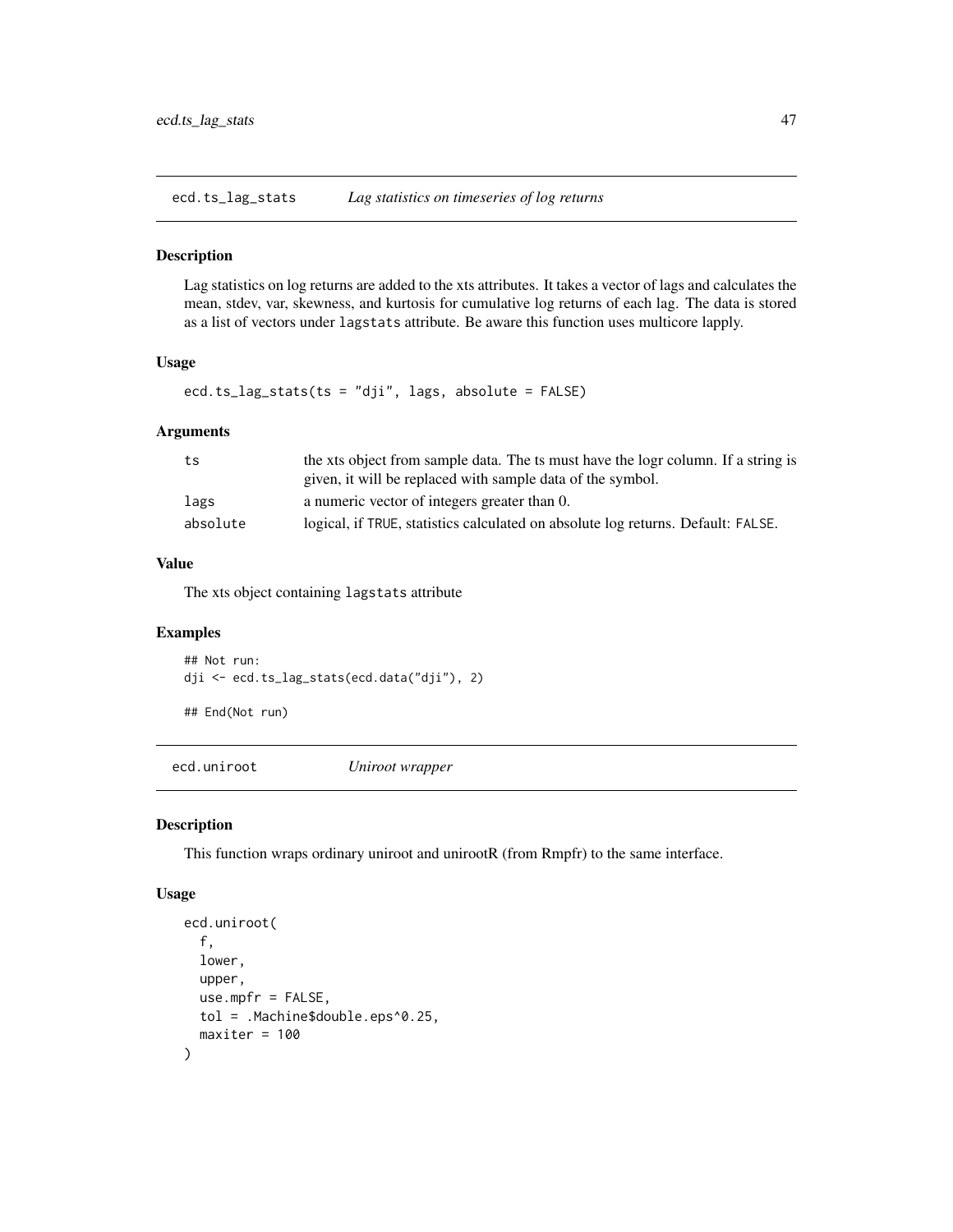# Arguments

|              | the function for which the root is sought.                     |
|--------------|----------------------------------------------------------------|
| lower, upper | the lower and upper end points of the interval to be searched. |
| use.mpfr     | logical, to use MPFR (default), or else uniroot in stats.      |
| tol          | the desired accuracy (convergence tolerance).                  |
| maxiter      | the maximum number of iterations.                              |

### Value

uniroot result

### Author(s)

Stephen H. Lihn

ecd.y0\_isomorphic *The analytic solution of* y(0) *via isomorphic mapping.*

# Description

This utility can be called two ways: (a) specify R and theta; (b) provide the ecd object. But not at the same time.

# Usage

ecd.y0\_isomorphic(theta = NaN,  $R = 1$ , object = NULL)

# Arguments

| theta  | numeric vector, the polar coordinate |
|--------|--------------------------------------|
| R      | numeric vector, the polar coordinate |
| object | optionally, a single ecd object      |

# Value

the value of  $y(0)$ 

# Examples

```
t <- 45/180*pi
ecd.y0_isomorphic(t)
```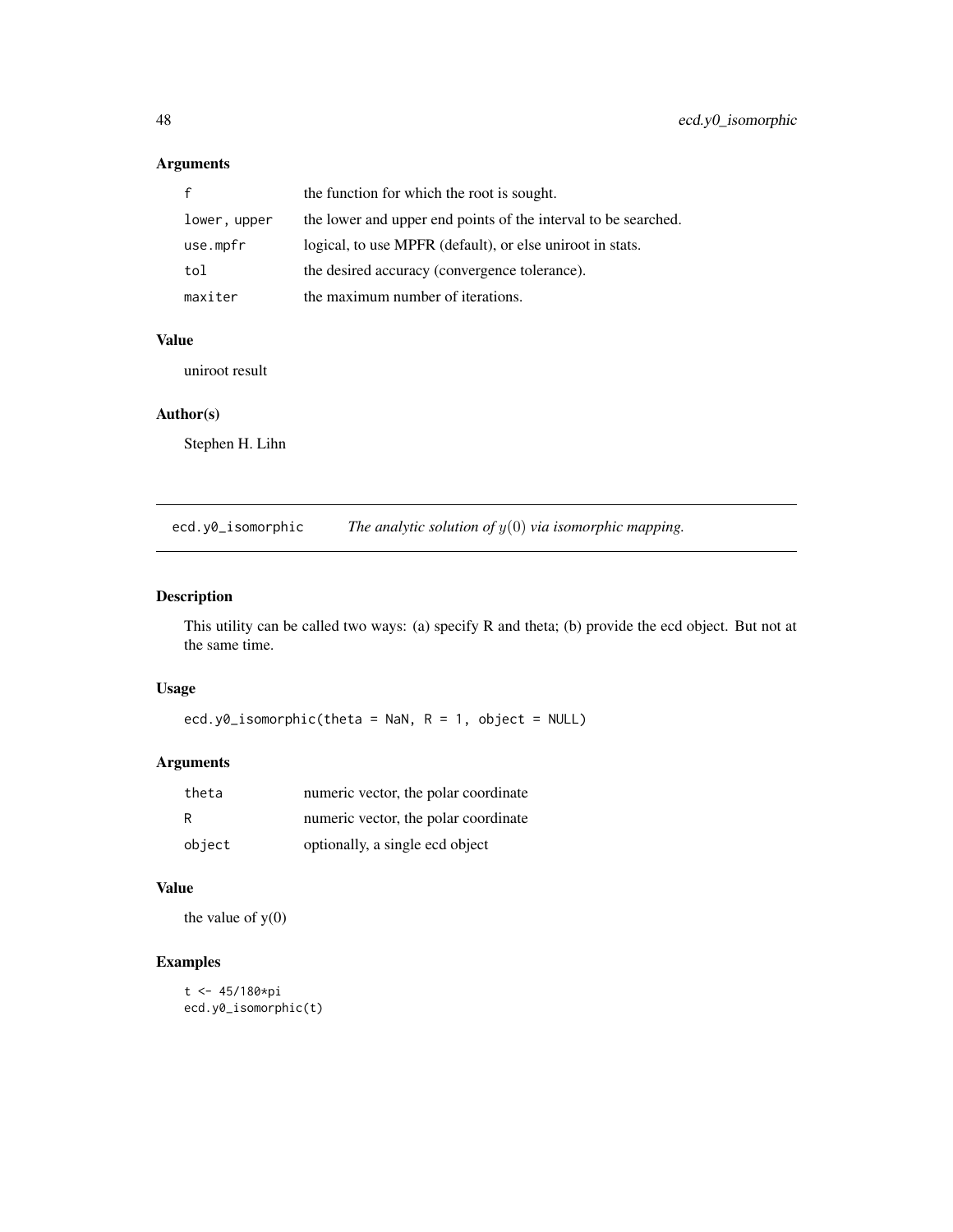Construct an ecdattr class by providing the required parameters. This object has one-to-one correspondence to the rows in ECDATTR table. This is used primarily as object wrapper for safe update to ECDB.

#### Usage

```
ecdattr(alpha, gamma = NaN, cusp = \theta, use.mpfr = FALSE)
```
### Arguments

| alpha    | numeric, must be an integer after multiplied by 1000000.                   |
|----------|----------------------------------------------------------------------------|
| gamma    | numeric, must be an integer after multiplied by 1000000. NaN if cusp is 1. |
| cusp     | numeric, representing type of cusp. Only 0 (default) and 1 are allowed.    |
| use.mpfr | logical, whether to use mpfr for ecd object, default is FALSE.             |

### Value

an object of ecdattr class

### Examples

```
a \leftarrow \text{edattr}(1,1)b <- ecdattr(alpha=1, cusp=1)
```

| ecdattr-class | An S4 class to represent the ecdattr row in the Elliptic Database |  |  |  |  |
|---------------|-------------------------------------------------------------------|--|--|--|--|
|               | (ECDB)                                                            |  |  |  |  |

# Description

The ecdattr class serves as an object-oriented interface between R and ECDB. This class is used extensively during the [bootstrap](#page-6-0) process. A list of light-weight ecdattr objects is created first by [ecdattr.pairs](#page-50-0) function, then the [ecdattr.enrich](#page-49-0) function is invoked in parallel to calculate additional ecd attributes.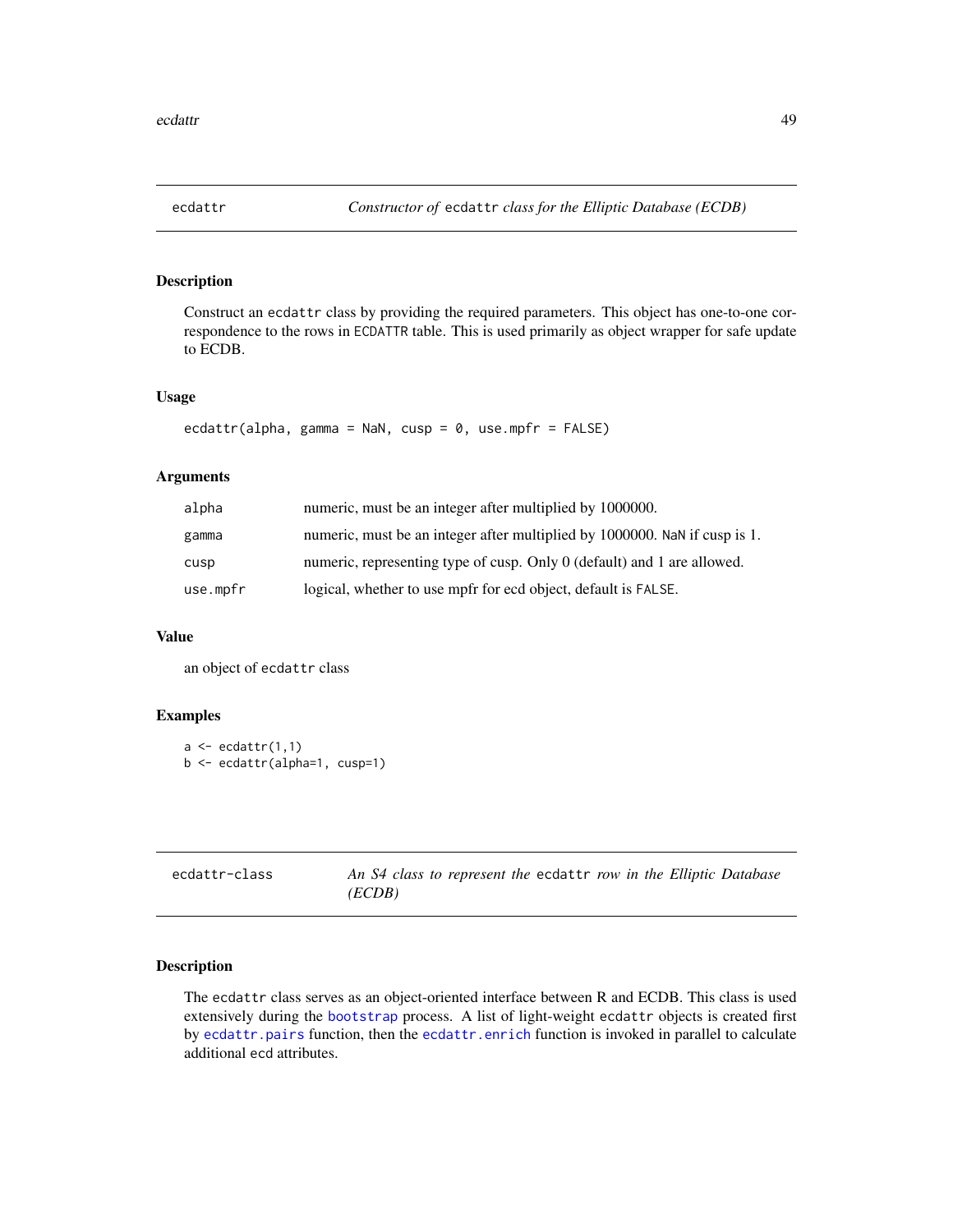# Slots

call the match.call slot

alpha numeric

gamma numeric. When cusp is 1, gamma is derived.

cusp numeric, representing type of cusp. Only 0 (default) and 1 are allowed.

use.mpfr logical, whether to use mpfr for ecd object.

enriched logical. If TRUE, it indicates the object has been enriched with ecd attributes.

alpha\_m numeric, alpha\*1000000.

gamma\_m numeric, gamma\*1000000.

ecd an object of ecd class.

attr list of attributes. They are NULL protected for SQLite.

<span id="page-49-0"></span>ecdattr.enrich *Enrich a basic* ecdattr *object*

# Description

It takes a basic ecdattr object, enrich it with ecd attributes. This function is computationally heavy. So the objects are often wrapped in a list and computed via parallel::mclapply.

#### Usage

ecdattr.enrich(p)

### Arguments

p a basic ecdattr object

# Value

an enriched ecdattr object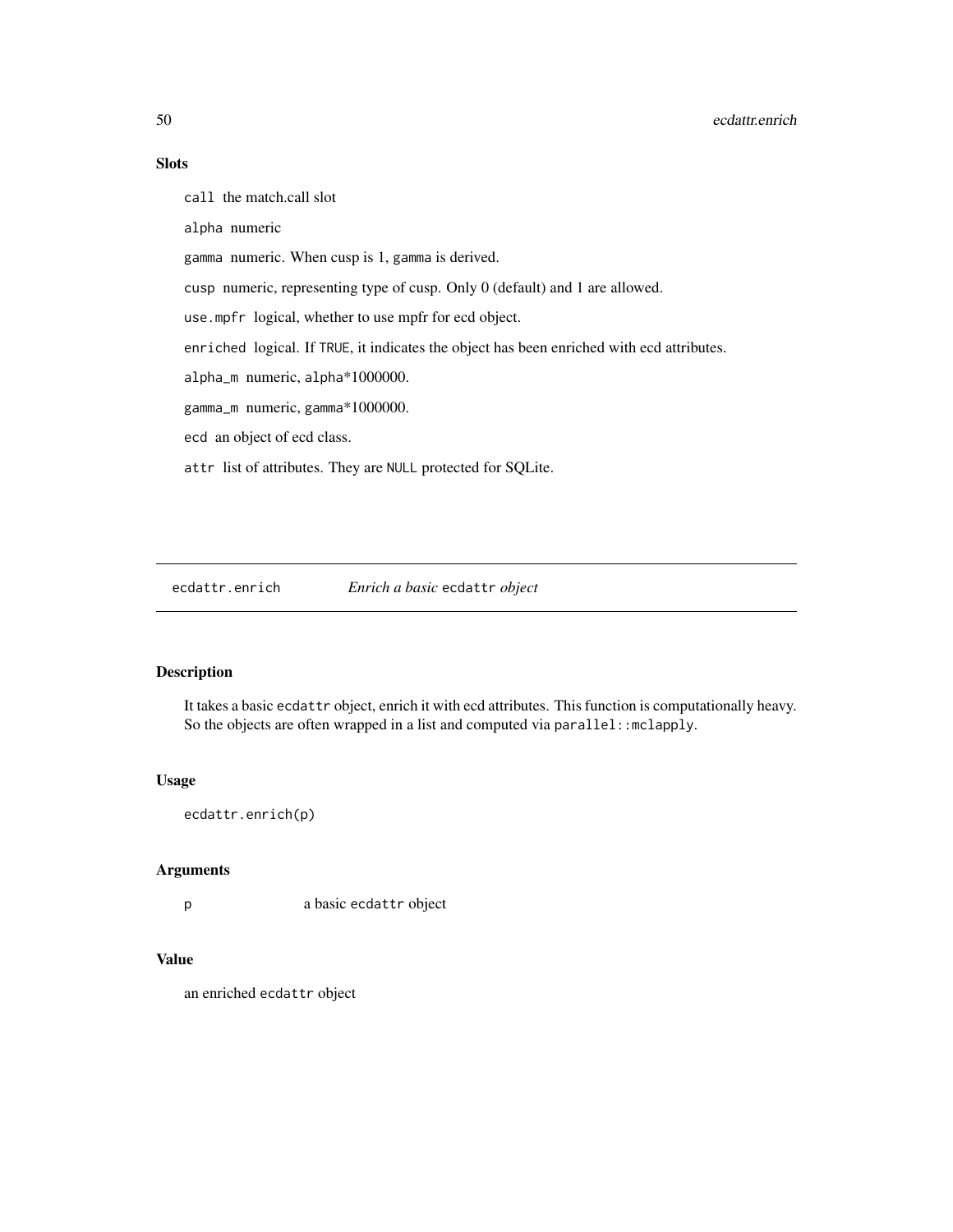<span id="page-50-0"></span>

The list is created by the Cartesian product between alpha and gamma. This contains the data points of a rectangular area defined by alpha,gamma. If cusp is 1, data points are on the critical line specified by alpha.

#### Usage

```
ecdattr.pairs(alpha, gamma, cusp = 0, use.mpfr = FALSE)
```
### Arguments

| alpha, gamma | numeric vectors                                                         |
|--------------|-------------------------------------------------------------------------|
| cusp         | numeric, representing type of cusp. Only 0 (default) and 1 are allowed. |
| use.mpfr     | logical, whether to use mpfr for ecd object, default is FALSE.          |

### Value

a list of basic ecdattr objects.

ecdattr.pairs\_polar *Create a list of basic* ecdattr *objects in polar coordinate*

### Description

The list is created by the Cartesian product between R and theta. This contains the data points of a circular area defined by R, theta. If cusp is 1, data points are on the critical line specified by R.

# Usage

```
ecdattr.pairs_polar(R, theta, cusp = 0, use.mpfr = FALSE)
```
### Arguments

| R. theta | numeric vectors                                                         |
|----------|-------------------------------------------------------------------------|
| cusp     | numeric, representing type of cusp. Only 0 (default) and 1 are allowed. |
| use.mpfr | logical, whether to use mpfr for ecd object, default is FALSE.          |

# Value

a list of basic ecdattr objects.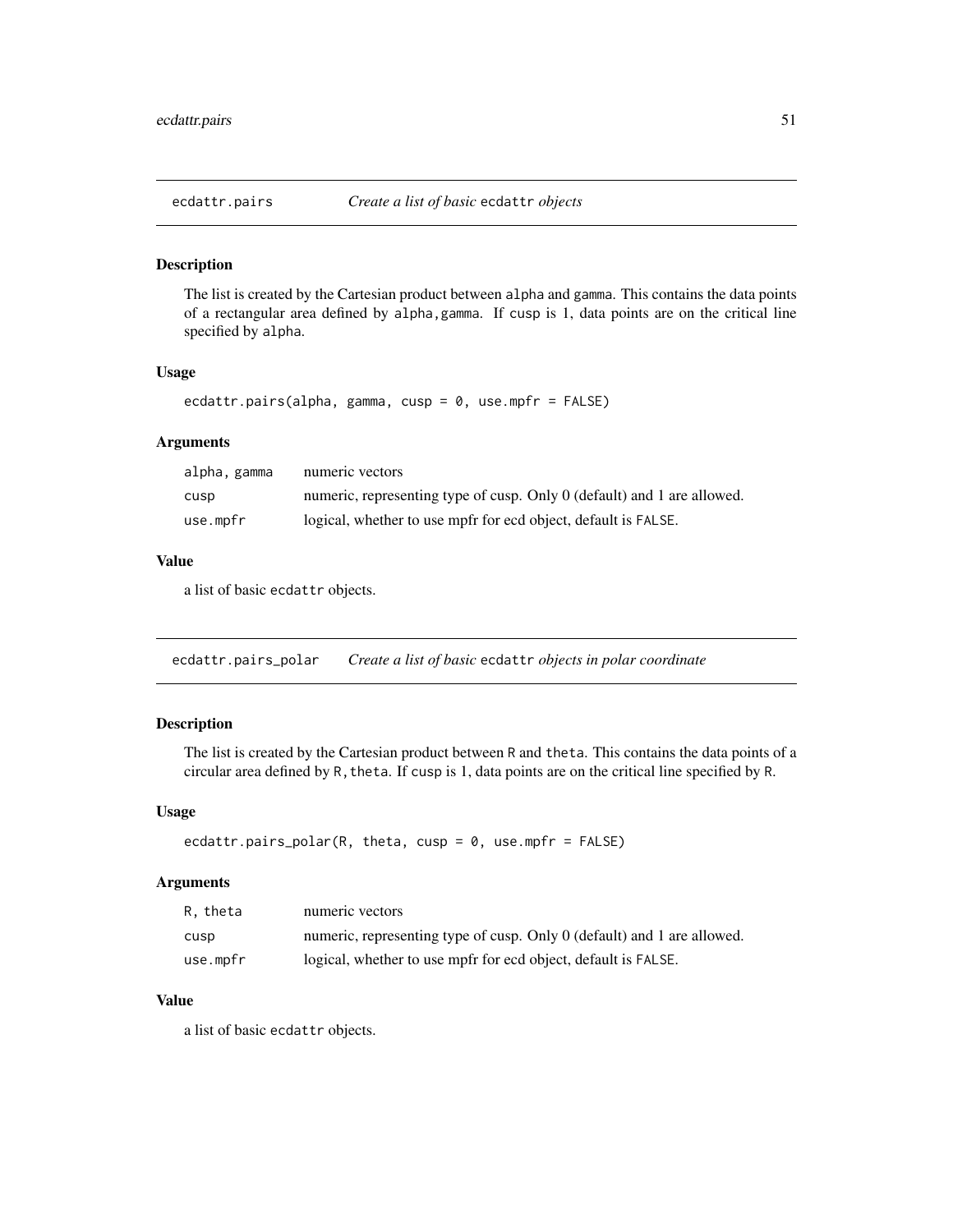Construct an ecdb class by providing the required parameters. The default is to use the internal database location. But the internal db is limited in size. The the elliptic database stores the stdev, kurtosis, discriminant, j-invariant, and ellipticity. for alpha and gamma between -100 and 100. Step size is 1 for -100 to 100; 0.25 for -50 to 50; 0.1 for -10 to 10; 0.025 between -6 and 1. Speical lines with step size of 0.001 for j0 and j1728 between -10 and 10; 0.01 for kmax and critical between 0 and 100. For asym1X, step size is 10 from 100 to 1000. For asym2X, step size is 100 from 1000 to 10000. For asym3X, step size is 1000 from 10000 to 60000. For polar-q1, step size is 0.025 from 0 to 20 for log2(R), and integer angles, 0-89.

### Usage

ecdb(file = NULL, newdb = FALSE)

### Arguments

| file  | Character, the full path to an elliptic database. Use "internal" to force the usage<br>of the internal db. |
|-------|------------------------------------------------------------------------------------------------------------|
| newdb | Logical. If TRUE, remove existing db and create a new one. Default: FALSE.                                 |

#### Value

An object of ecdb class

#### Examples

db <- ecdb("internal")

ecdb-class *setClass for ecdb class*

# Description

setClass for ecdb class

### **Slots**

call the match.call slot

file character, the full path to an elliptic database.

conn an object of SQLiteConnection class.

is.internal logical, whether the connected db is internal.

conf list of configuration for data generation assigned by the constructor. Typical user should not have to modify this list unless you need to generate more data for advanced research.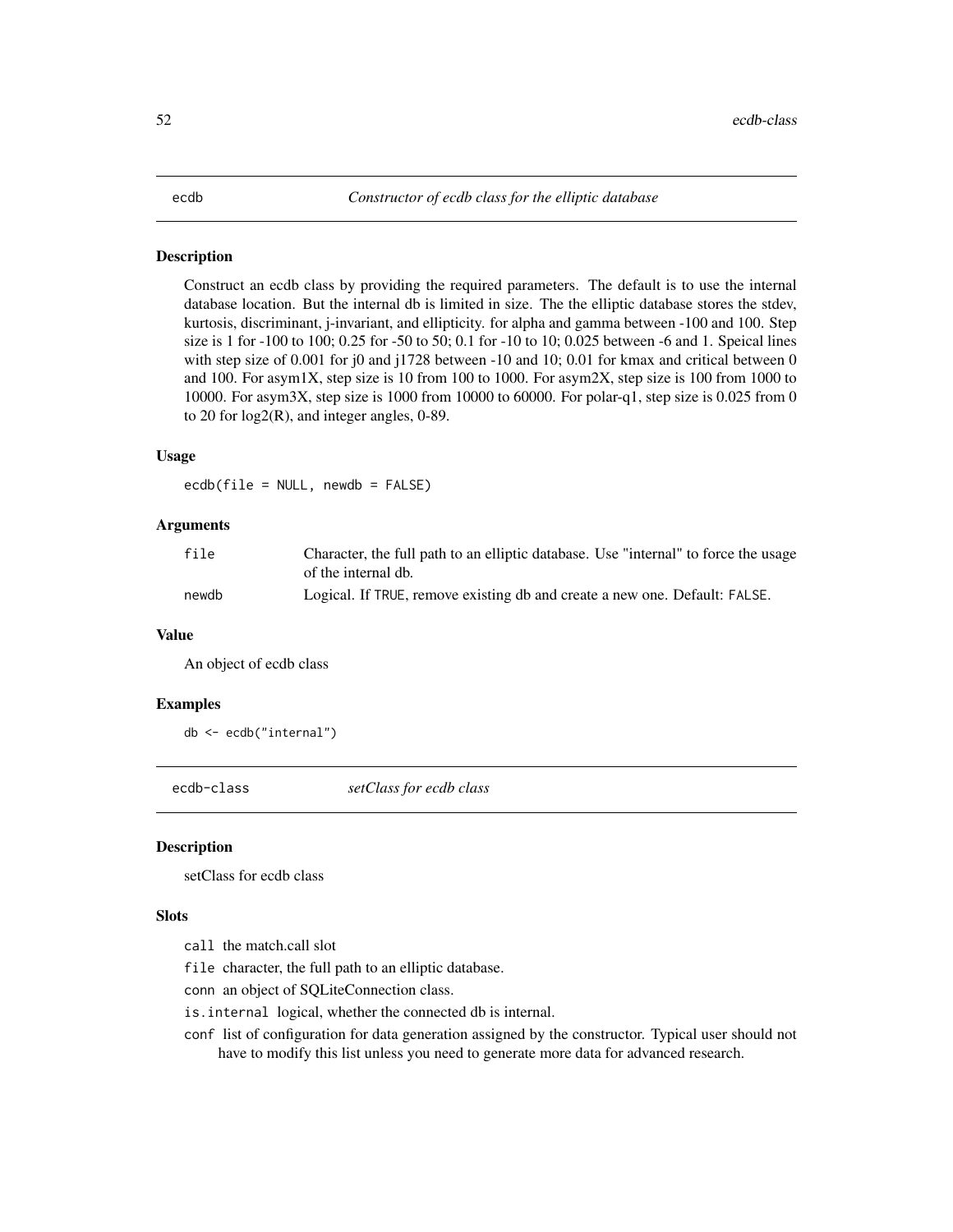# ecdb.dbSendQuery 53

# Author(s)

Stephen H-T. Lihn

ecdb.dbSendQuery *Send query to the elliptic database*

# Description

This API is used for write operations such as CREATE and INSERT.

### Usage

ecdb.dbSendQuery(db, statement, ...)

# Arguments

| db        | an object of ecdb class                            |
|-----------|----------------------------------------------------|
| statement | character, the SOL statement                       |
| .         | database-specific parameters may be specified here |

# Value

a result set object

# Author(s)

Stephen H-T. Lihn

ecdb.protectiveCommit *Protective commit*

### Description

Protective commit after sending query to the elliptic database.

### Usage

ecdb.protectiveCommit(db)

# Arguments

db an object of ecdb class

# Value

The db object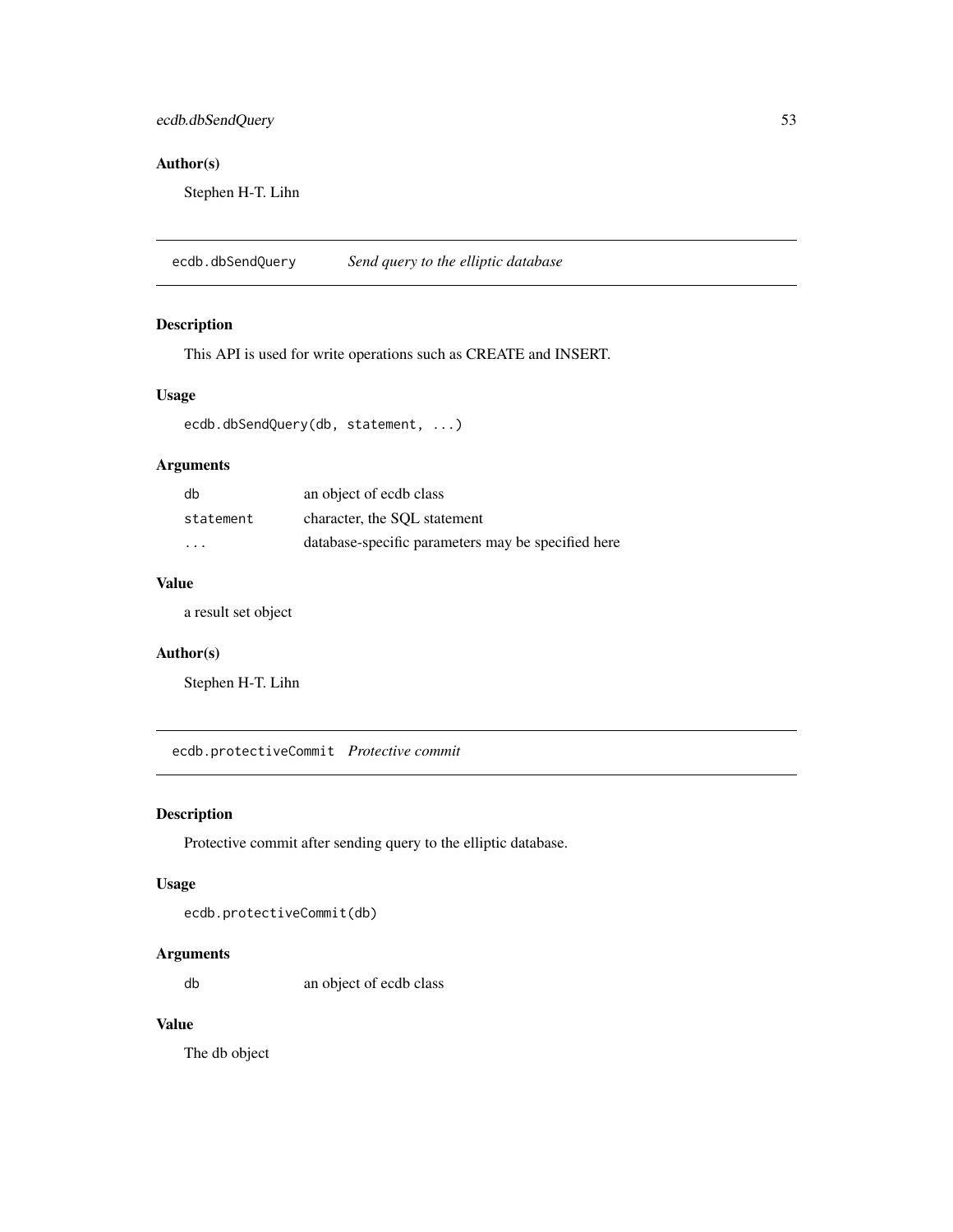# Author(s)

Stephen H-T. Lihn

# ecdq *Constructor of ecdq class*

# Description

Construct an ecdq class by providing the required parameters.

# Usage

ecdq(ecd, verbose = FALSE)

# Arguments

| ecd     | An object of ecd class                                      |
|---------|-------------------------------------------------------------|
| verbose | logical, display timing information, for debugging purpose. |

# Value

An object of ecdq class

# Author(s)

Stephen H. Lihn

# Examples

```
## Not run:
     d <- ecd()
     dq \leftarrow \text{ecd}(d)
```
## End(Not run)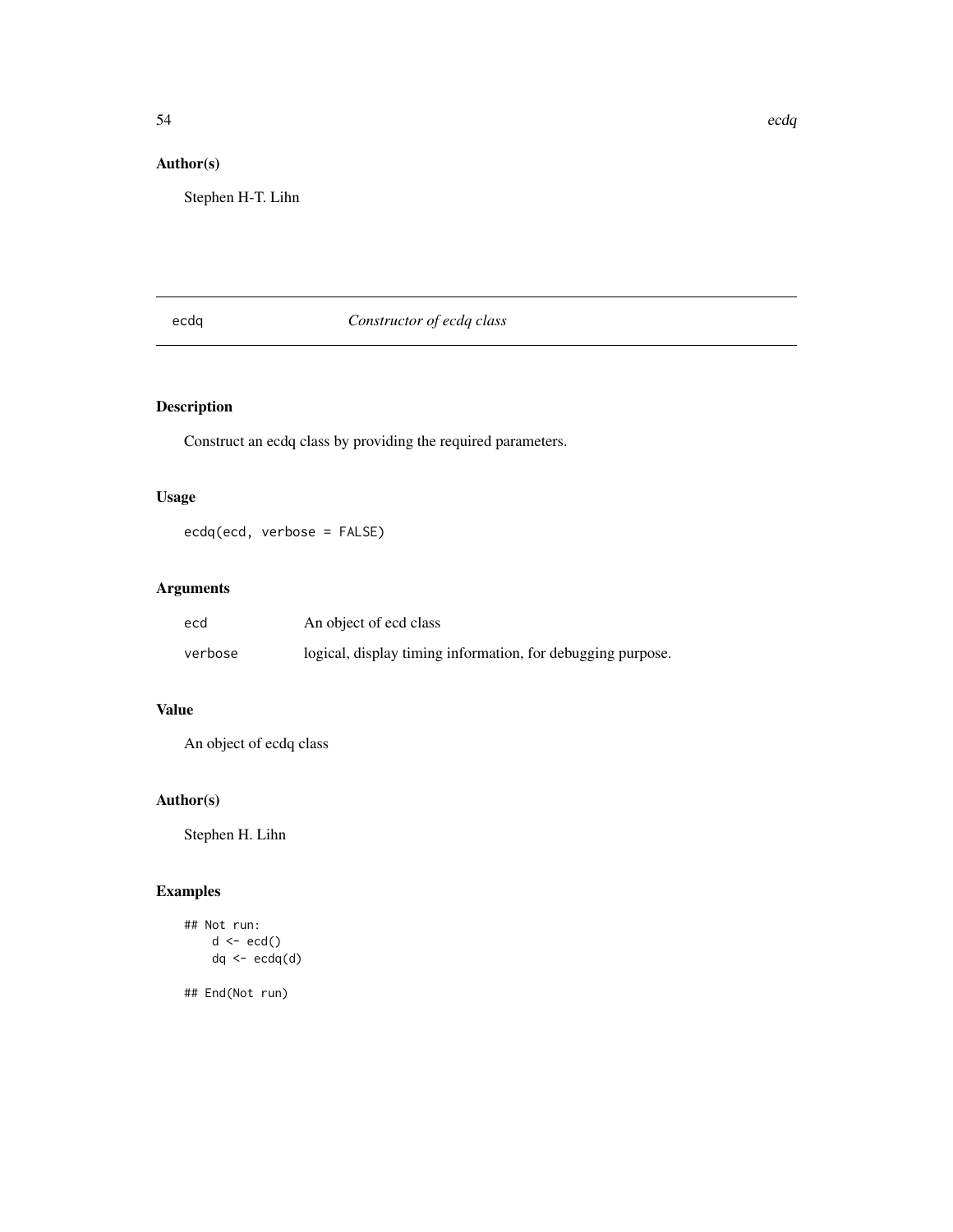setClass for ecdq class, the quantile generator

# Slots

call the match.call slot

xseg.from,xseg.to numeric vectors. The from and to for each x segment.

cseg.from,cseg.to numeric vectors. The from and to for each cdf segment.

cseg.min,cseg.max numeric. The min and max of cdf segments.

N\_seg numeric. Number of segments.

cdf.fit A vector of lm object, one for each segment.

x\_left\_tail,x\_right\_tail numeric. The starting x of left and right tails.

fit.left, fit.right objects of lm class for fitting the tails.

conf list of miscelaneous configurations. For debugging purpose.

ecld *Constructor of ecld class*

#### Description

Construct an [ecld-class](#page-56-0) by providing the required parameters. The default is the standard symmetric cusp distribution. The default also doesn't calculate any ecd extension. ecld.from allows you to pass the parameters from an existing ecd object. ecld.validate checks if an object is ecld class. ecld.quartic is a convenient constructor designed for quartic distribution. ecld.from\_sd calculates sigma from a given sd and renders a vanila ecld object.

#### Usage

```
ecld(
  lambda = 3,
  sigma = 1,
 beta = \theta,
 mu = 0,
  epsilon = NaN,
  rho =NaN,
 with.ecd = FALSE,
 width.mu_D = FALSE,with.RN = FALSE,is.sged = FALSE,
```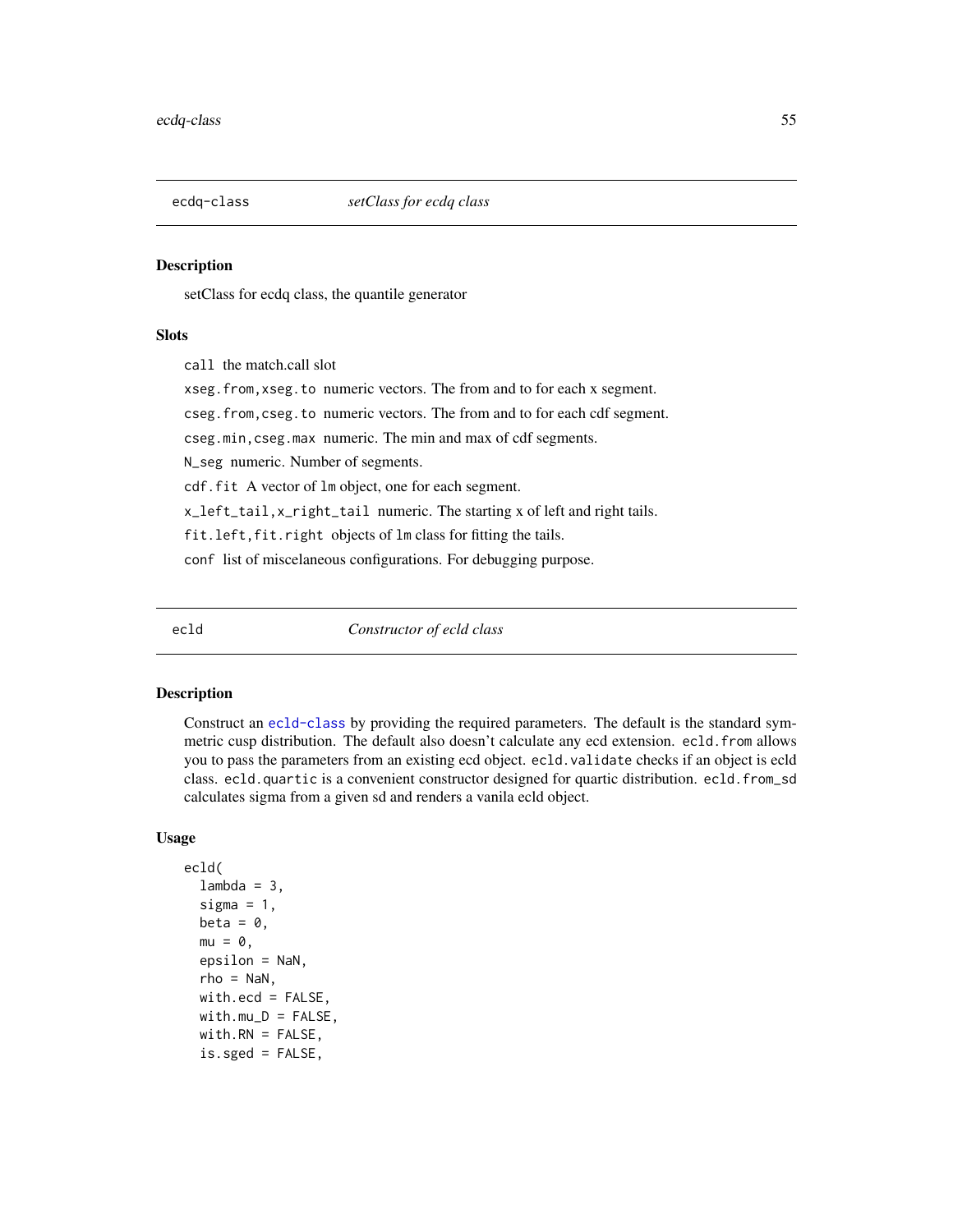```
verbose = FALSE
\mathcal{L}ecld.from(
 object,
 with.ecd = FALSE,
 with.mu_D = FALSE,
 with.RN = FALSE,verbose = FALSE
)
ecld.validate(object, sged.allowed = FALSE, sged.only = FALSE)
ecld.quartic(sigma, epsilon, rho, mu_plus_ratio = NaN, mu_plus = NaN)
ecld.from_sd(lambda = 3, sd = 1, beta = 0, mu = 0)
```
56 ecld extensive contract to the contract of the contract of the contract of the contract of the contract of the contract of the contract of the contract of the contract of the contract of the contract of the contract of

# Arguments

| lambda                 | numeric, the lambda parameter. Must be positive. Default: 3.                                                                                                     |
|------------------------|------------------------------------------------------------------------------------------------------------------------------------------------------------------|
| sigma                  | numeric, the scale parameter. Must be positive. Default: 1.                                                                                                      |
| beta                   | numeric, the skewness parameter. Default: 0.                                                                                                                     |
| mu                     | numeric, the location parameter. Default: 0.                                                                                                                     |
| epsilon                | The supplemental residual premium for lambda transformation. It is default to<br>NaN in ecld constructor since its meaning is not defined.                       |
| rho                    | The supplemental momentum shift for lambda transformation. It is default to<br>NaN in ecld constructor since its meaning is not defined.                         |
| with.ecd               | logical, also calculate the ecd object, default is FALSE.                                                                                                        |
| $with . mu_D$          | logical, also calculate the ecd risk-neutral drift, default is FALSE. If TRUE, this<br>flag supercedes with.ecd. Also mu must set to zero.                       |
| with.RN                | logical, also calculate the risk-neutral ecd object, default is FALSE. If TRUE, this<br>flag supercedes with.mu_D.                                               |
| is.sged                | logical, if TRUE, interpret parameters as SGED.                                                                                                                  |
| verbose                | logical, display timing information, for debugging purpose, default is FALSE.                                                                                    |
| object                 | an object of ecld class                                                                                                                                          |
| sged.allowed           | logical, used in ecld. validate to indicate if the function allows SGED.                                                                                         |
| sged.only              | logical, used in ecld. validate to indicate if the function is only for SGED.                                                                                    |
| mu_plus, mu_plus_ratio |                                                                                                                                                                  |
|                        | numeric, excess value in addition to mu_D. When ratio is provided, it is relative<br>to the stdev.                                                               |
| sd                     | numeric, the scale parameter expressed in stdev instead of sigma. Internally, It<br>is converted to sigma via uniroot on ecld. sd. Must be positive. Default: 1. |

# Value

an object of ecld class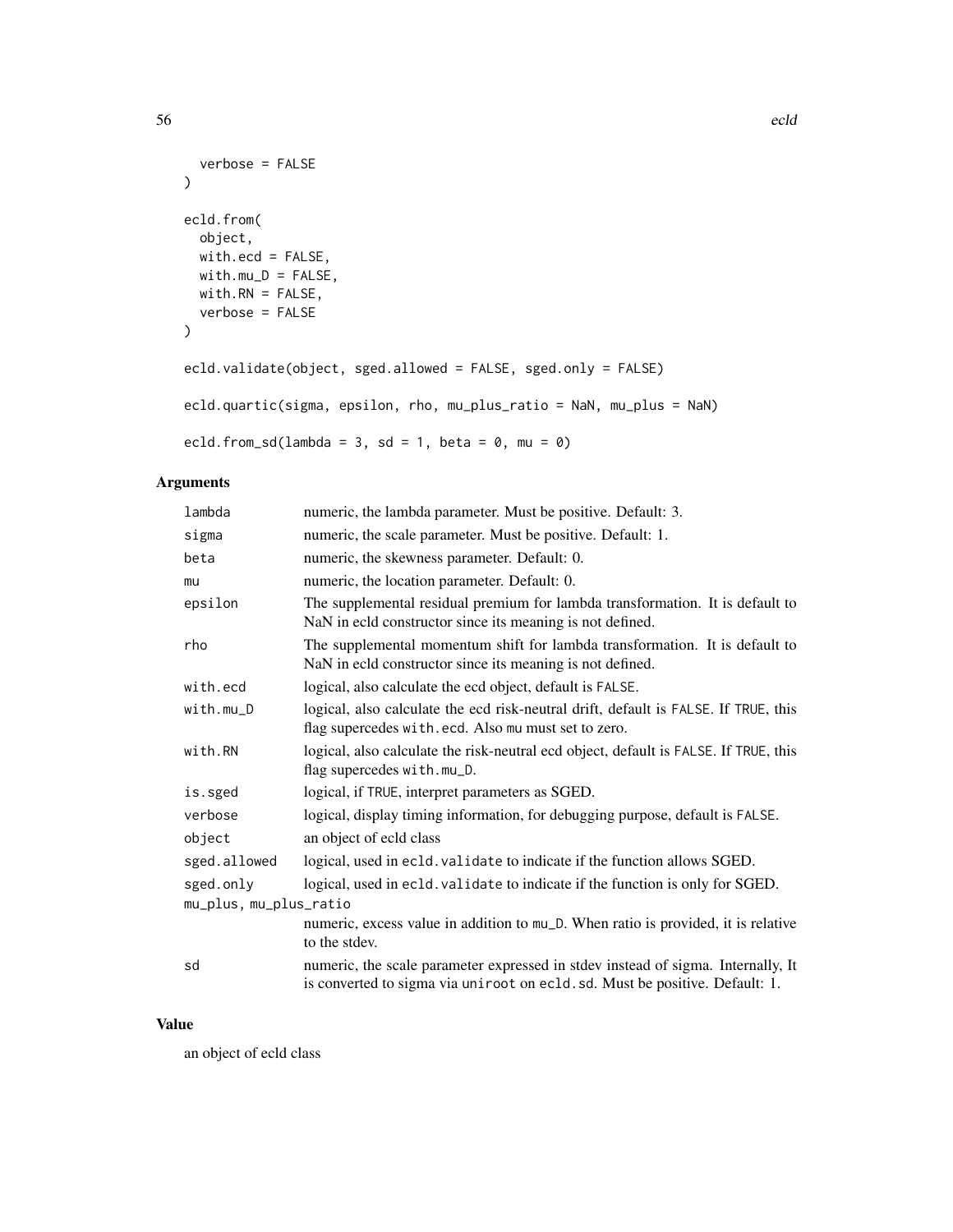#### ecld-class 57

#### Author(s)

Stephen H-T. Lihn

#### Examples

```
ld \leftarrow \text{ecld}()ld \leftarrow \text{ecld}(2, 0.01)ld <- ecld.from_sd(3, 0.1)
```
<span id="page-56-0"></span>

ecld-class *An S4 class to represent the lambda distribution*

### Description

The ecld class serves as an object-oriented interface for the lambda distribution. The ecld prefix is also used as the namespace for many analytic formulai derived in lambda distribution, especially when lambda  $= 1,2,3$ . Because of the extensive use of analytic formulai and enhanced precision through the unit distribution, MPFR is not needed in most cases. This makes option pricing calculation in ecld much faster than its counterpart built on the more general-purpose ecd library.

### Slots

call the match.call slot

lambda numeric

sigma numeric

beta numeric

mu numeric

- use.mpfr logical, whether to use mpfr for ecld object. If any of the above parameters is mpfr, then this flag is set to TRUE.
- is.sged logical, if TRUE, interpret parameters as SGED.
- ecd the companion object of ecd class (optional)
- mu\_D the risk-neutral drift, optional, but preferred to have value if the object is to engage with OGF calculation.
- epsilon the residual risk, optional as a storage for lambda transformation
- rho the momentum shift, optional as a storage for lambda transformation
- ecd\_RN the risk-neutral companion object of ecd class (optional)
- status numeric, bitmap recording the state of the calculation layers. 1: bare bone; 2: ecd; 4: mu\_D; 8: ecd\_RN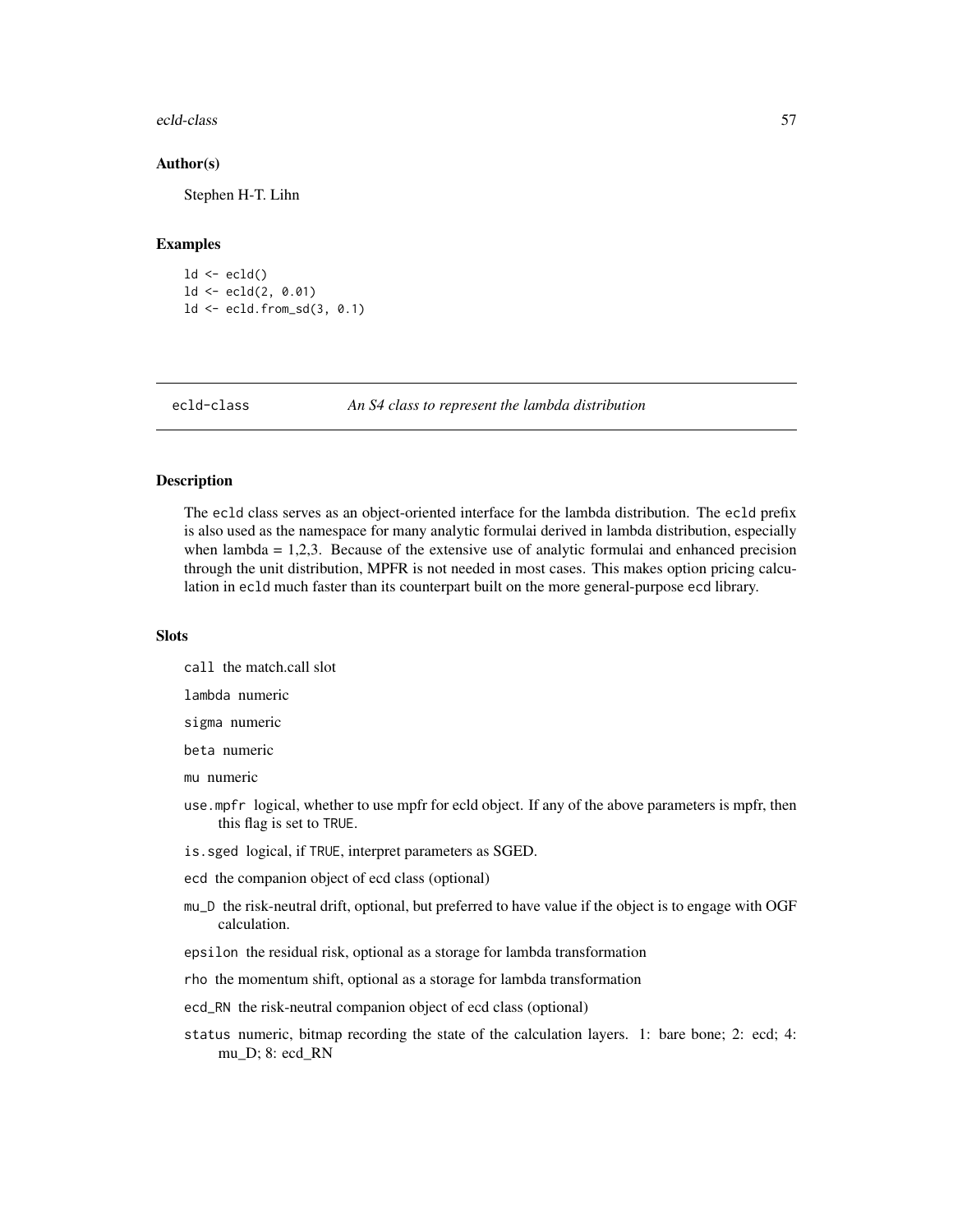#### Details

The lambda distribution is defined by a depressed polynomial of  $\lambda$ -th order,

$$
|y(z)|^{\lambda} + \dots - \beta z y(z) = z^2
$$

where  $y(z)$  must approach minus infinity as z approaches plus or minus infinity. The density function is defined as

$$
P(x; \lambda, \sigma, \beta, \mu) \equiv \frac{1}{C \sigma} e^{y(\left|\frac{x-\mu}{\sigma}\right|)},
$$

and C is the normalization constant,

$$
C = \int_{-\infty}^{\infty} e^{y(z)} dz,
$$

where  $\lambda$  is the shape parameter,  $\sigma$  is the scale parameter,  $\beta$  is the asymmetric parameter,  $\mu$  is the location parameter.

The distribution is symmetric when  $\beta = 0$ , which becomes

$$
P(x; \lambda, \sigma, \mu) \equiv \frac{1}{\lambda \Gamma(\frac{2}{\lambda}) \sigma} e^{-\left|\frac{x-\mu}{\sigma}\right|^{\frac{2}{\lambda}}}.
$$

This functional form is not unfamiliar and has appeared under several names, such as generalized normal distribution and power exponential distribution, where  $\lambda < 2$ .

However, we are most interested in  $\lambda \geq 2$ , which is called the "local regime". In this regime, the MGF diverges which requires regularization aka truncation of the right tail. The  $\lambda$  option model pays special attention to  $\lambda = 2, 3, 4$  where many closed form solutions can be obtained. In particular, SPX options fit best at  $\lambda = 4$ , which is called "quartic lambda".

Since option model often has to deal with very small numbers which are closed to the machine error of double precision calculation, the method supports MPFR. As soon as one of the ecld parameters becomes MPFR (by simply multiplying ecd.mp1), the subsequent calculations will use MPFR.

### Author(s)

Stephen H. Lihn

#### References

For lambda distribution and option pricing model, see Stephen Lihn (2015). *The Special Elliptic Option Pricing Model and Volatility Smile*. SSRN: [https://papers.ssrn.com/sol3/papers.](https://papers.ssrn.com/sol3/papers.cfm?abstract_id=2707810) [cfm?abstract\\_id=2707810](https://papers.ssrn.com/sol3/papers.cfm?abstract_id=2707810).

Closed form solutions are derived in Stephen Lihn (2016). *Closed Form Solution and Term Structure for SPX Options*. SSRN: [https://papers.ssrn.com/sol3/papers.cfm?abstract\\_id=2805769](https://papers.ssrn.com/sol3/papers.cfm?abstract_id=2805769) and

Stephen Lihn (2017). *From Volatility Smile to Risk Neutral Probability and Closed Form Solution of Local Volatility Function*. SSRN: [https://papers.ssrn.com/sol3/papers.cfm?abstract\\_](https://papers.ssrn.com/sol3/papers.cfm?abstract_id=2906522) [id=2906522](https://papers.ssrn.com/sol3/papers.cfm?abstract_id=2906522)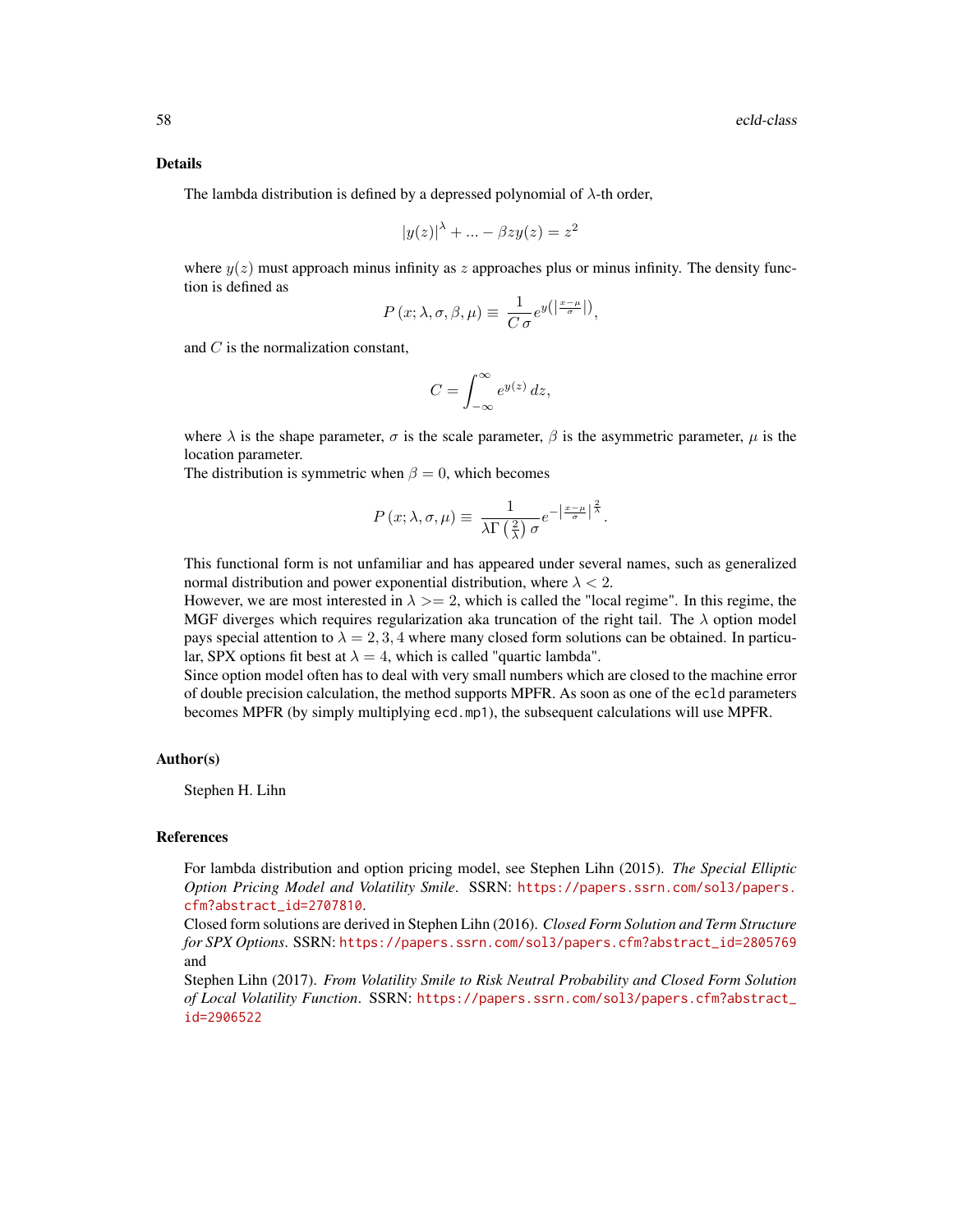The analytic solutions for CDF and CCDF of ecld, if available. ecld.cdf\_gamma is a sub-module with the CDF expressed as incomplete gamma function. SGED is supported only in ecld.cdf and ecld.ccdf.

# Usage

```
ecld.cdf(object, x)
ecld.ccdf(object, x)
ecld.cdf_integrate(object, x)
ecld.cdf_gamma(object, x)
```
### Arguments

| object | an object of ecld class |
|--------|-------------------------|
| X      | a numeric vector of x   |

# Value

The CDF or CCDF vector

# Author(s)

Stephen H. Lihn

# Examples

```
ld <- ecld(sigma=0.01*ecd.mp1)
x \le - seq(-0.1, 0.1, by=0.01)
ecld.cdf(ld,x)
```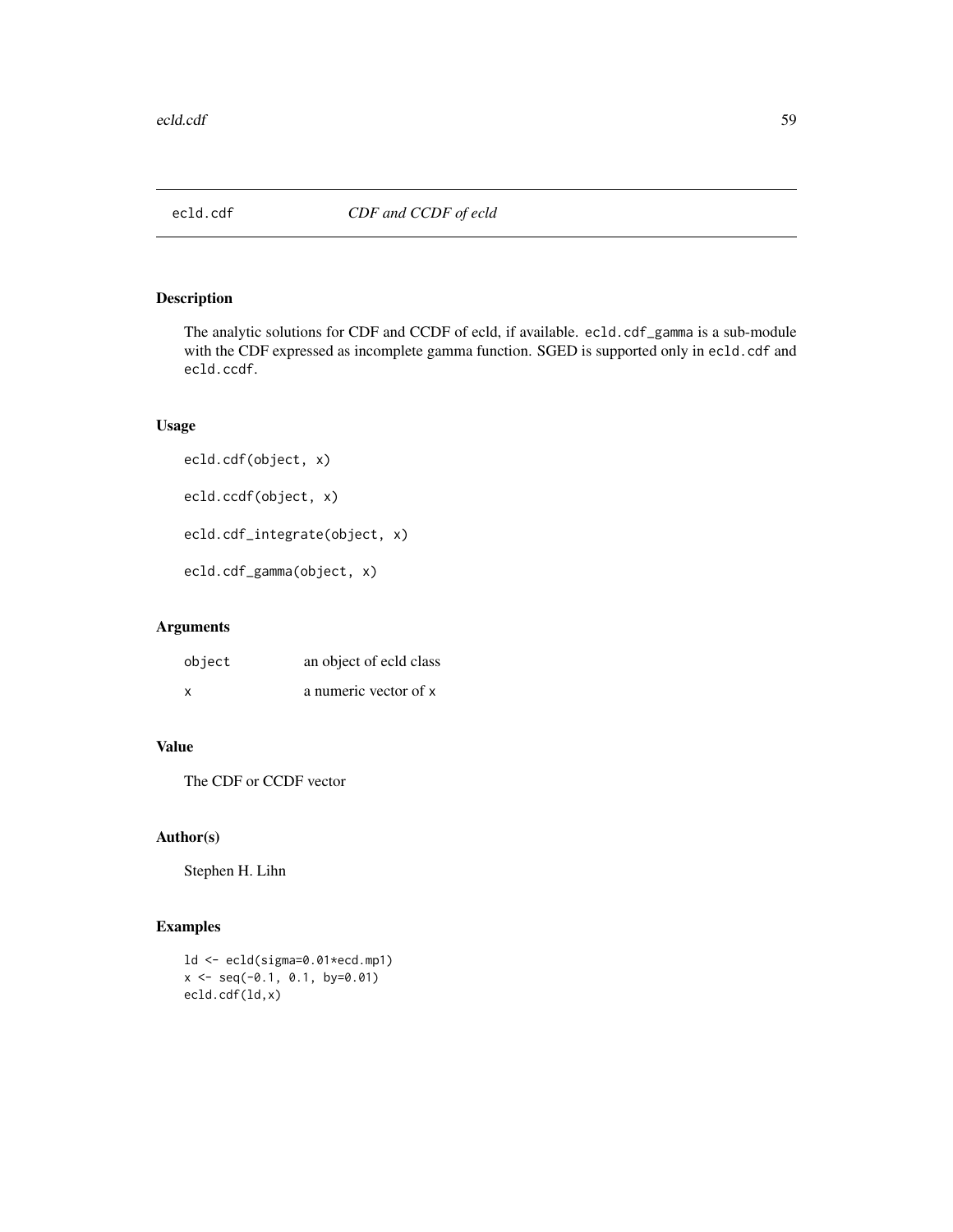The normalization constant C. SGED is supported.

### Usage

```
ecld.const(object)
```
#### Arguments

object an object of ecld class

### Value

numeric

### Author(s)

Stephen H. Lihn

#### Examples

 $ld \leftarrow \text{ecld}(3)$ ecld.const(ld)

ecld.fixed\_point\_SN0\_atm\_ki

*The ATM RNO related constants and calculations in fixed point model*

### Description

Computes the small sigma limit of ATM location, rho/stdev, ATM skew of  $Q_c$ , and the ratio of lambda to ATM skew under the RNO measure in the fixed point model.

#### Usage

```
ecld.fixed_point_SN0_atm_ki(lambda)
```

```
ecld.fixed_point_SN0_rho_sd(lambda)
```

```
ecld.fixed_point_SN0_atm_ki_sd()
```
ecld.fixed\_point\_SN0\_skew(lambda, atm\_ki = NULL)

```
ecld.fixed_point_SN0_lambda_skew_ratio(lambda, atm_ki = NULL)
```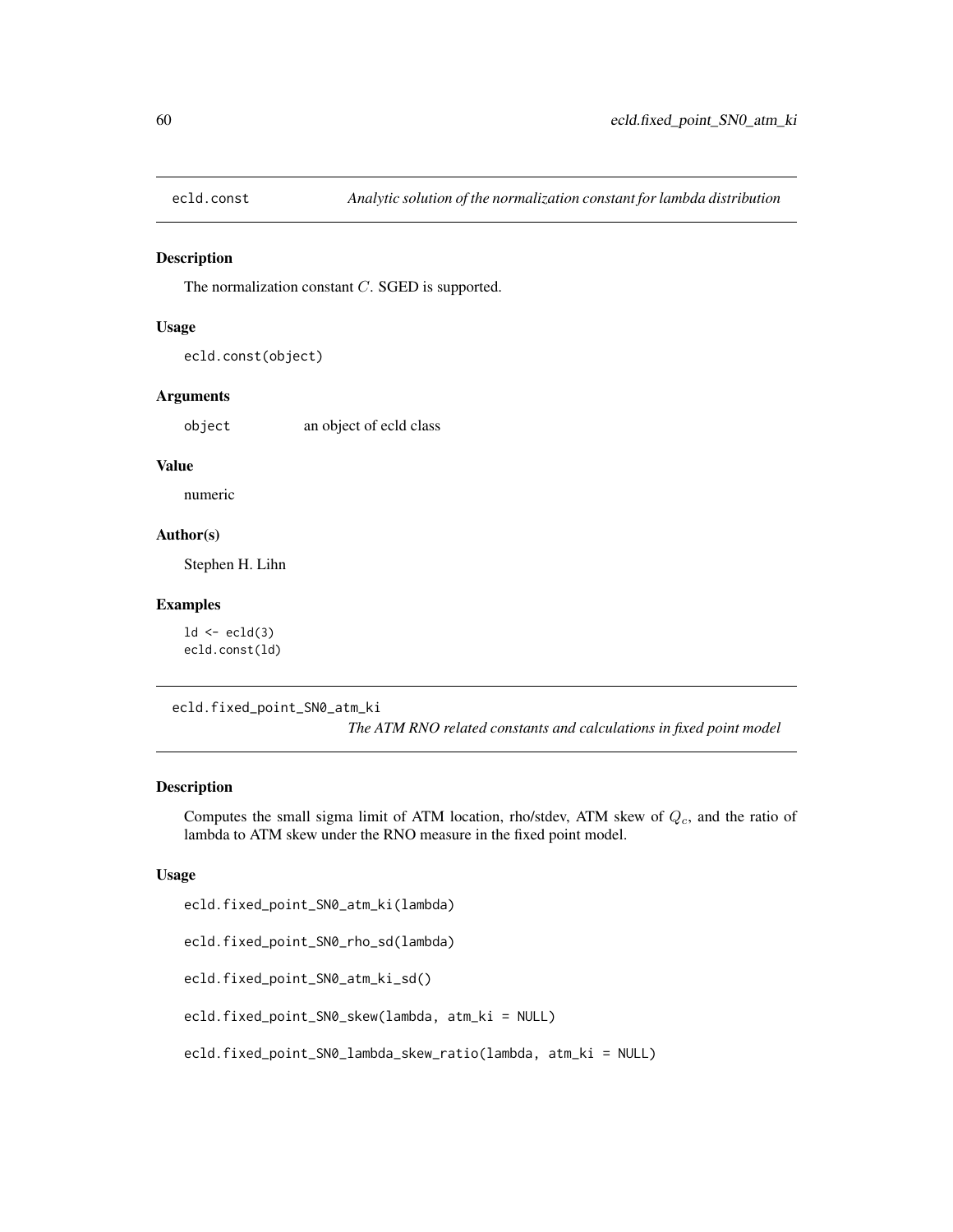# ecld.gamma 61

### Arguments

| lambda | numeric the lambda parameter.                                                   |
|--------|---------------------------------------------------------------------------------|
| atm ki | numeric optional and experimental, use it as override. This is for experimental |
|        | purpose, default is NULL. A typical override is the sd/sigma.                   |

# Value

numeric

# Author(s)

Stephen H-T. Lihn

ecld.gamma *Incomplete gamma function and asymptotic expansion*

### Description

ecld.gamma is the wrapper for incomplete gamma function  $\Gamma(s, x)$ . It is mainly to wrap around pgamma. And ecld.gamma\_hgeo is the asymptotic expansion of  $\Gamma(s, x)$  using hypergeometric series,  $e^{-x}x^{s-1}$ 2 $F_0(1,1-s;;-1/x)$ . It is mainly used in for star OGF  $L^*(k;\lambda)$ . ecld.gamma\_2F0 is simply  ${}_2F_0(1, 1 - s; ; -1/x)$ , which is used in the star OGF expansion.

# Usage

```
ecld.gamma(s, x = 0, na.stop = TRUE)
ecld.gamma_hgeo(s, x, order)
ecld.gamma_2F0(s, x, order)
```
### Arguments

|              | numeric vector, for the order of incomplete gamma function |
|--------------|------------------------------------------------------------|
| $\mathsf{X}$ | numeric or MPFR vector                                     |
| na.stop      | logical, stop if NaN is generated. The default is TRUE.    |
| order        | numeric, the order of the power series                     |

# Value

numeric

# Author(s)

Stephen H-T. Lihn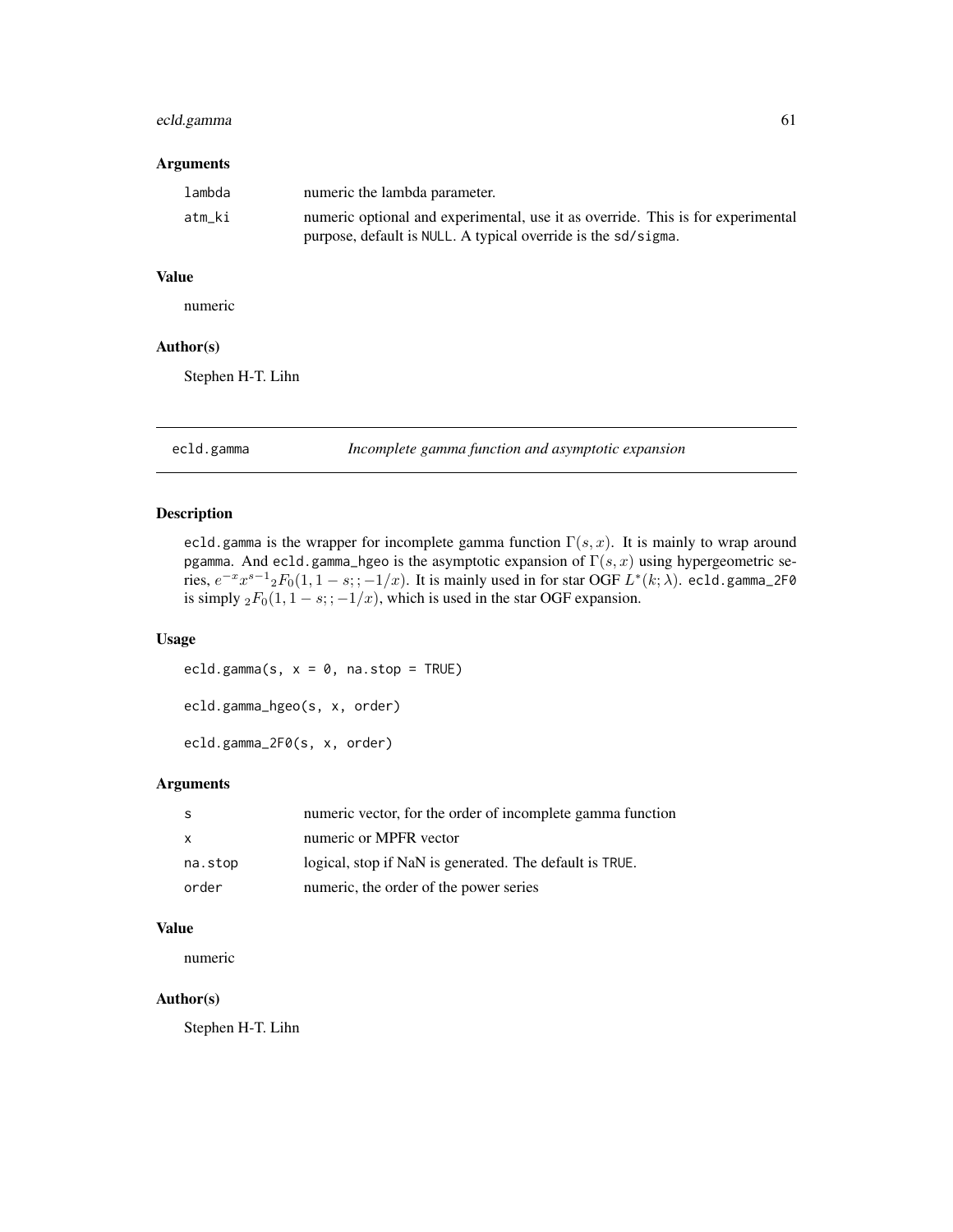The analytic solutions for IMGF of ecld, if available. Note that, by default, risk neutrality is honored. However, you must note that when fitting market data, this is usually not true. SGED is supported.

### Usage

```
ecld.imgf(object, k, otype = "c", RN = TRUE)
ecld.imgf_quartic(object, k, otype = "c", RN = TRUE)
ecld.imgf_gamma(object, k, otype = "c", RN = TRUE)
ecld.imgf_integrate(object, k, otype = "c", RN = TRUE)
```
# Arguments

| object    | an object of ecld class                              |
|-----------|------------------------------------------------------|
| k         | a numeric vector of log-strike                       |
| otype     | character, specifying option type: c (default) or p. |
| <b>RN</b> | logical, use risk-neutral assumption for mu_D        |

# Value

numeric, incomplete MGF

# Author(s)

Stephen H-T. Lihn

# Examples

ld <- ecld(sigma=0.01) ecld.imgf(ld,0)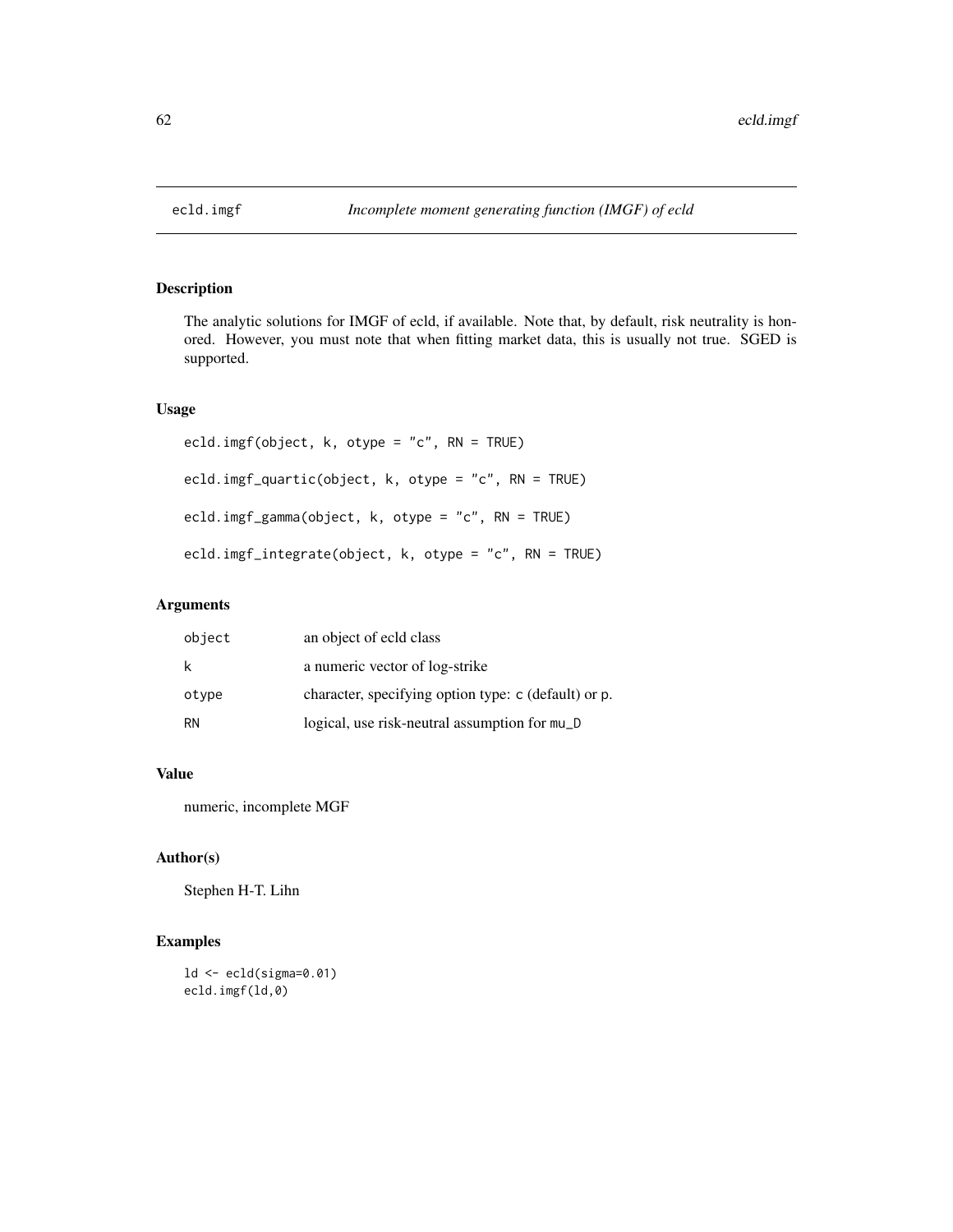The analytic solutions for imnt of ecld, if available. Note that, by default, risk neutrality is honored. ecld.imnt\_sum provides an alternative method to calculate IMGF.

### Usage

```
ecld.imnt(object, ki, order, otype = "c")
ecld.imnt_integrate(object, ki, order, otype = "c")
ecld.imnt_sum(object, ki, order, otype = "c")
```
# Arguments

| object | an object of ecld class                                                                                                                                                                                                                                                                                                         |
|--------|---------------------------------------------------------------------------------------------------------------------------------------------------------------------------------------------------------------------------------------------------------------------------------------------------------------------------------|
| ki     | numeric vector of normalized log-strike, (k-mu)/sigma                                                                                                                                                                                                                                                                           |
| order  | numeric. Order of the moment to be computed. For ecld.imnt_sum, this is<br>the maximum order to be truncated. For small sigma at lambda=3, this can be<br>simply 2. If Inf, the slope truncation procedure will be used to determine the<br>maximum order. However, due to the numeric limit of pgamma, it is capped at<br>100. |
| otype  | character, specifying option type: c (default) or p.                                                                                                                                                                                                                                                                            |

### Value

numeric vector

# Author(s)

Stephen H-T. Lihn

### Examples

```
ld <- ecld(sigma=0.01*ecd.mp1)
ki <- seq(-0.1, 0.1, by=0.01)
ecld.imnt(ld,ki, 1)
```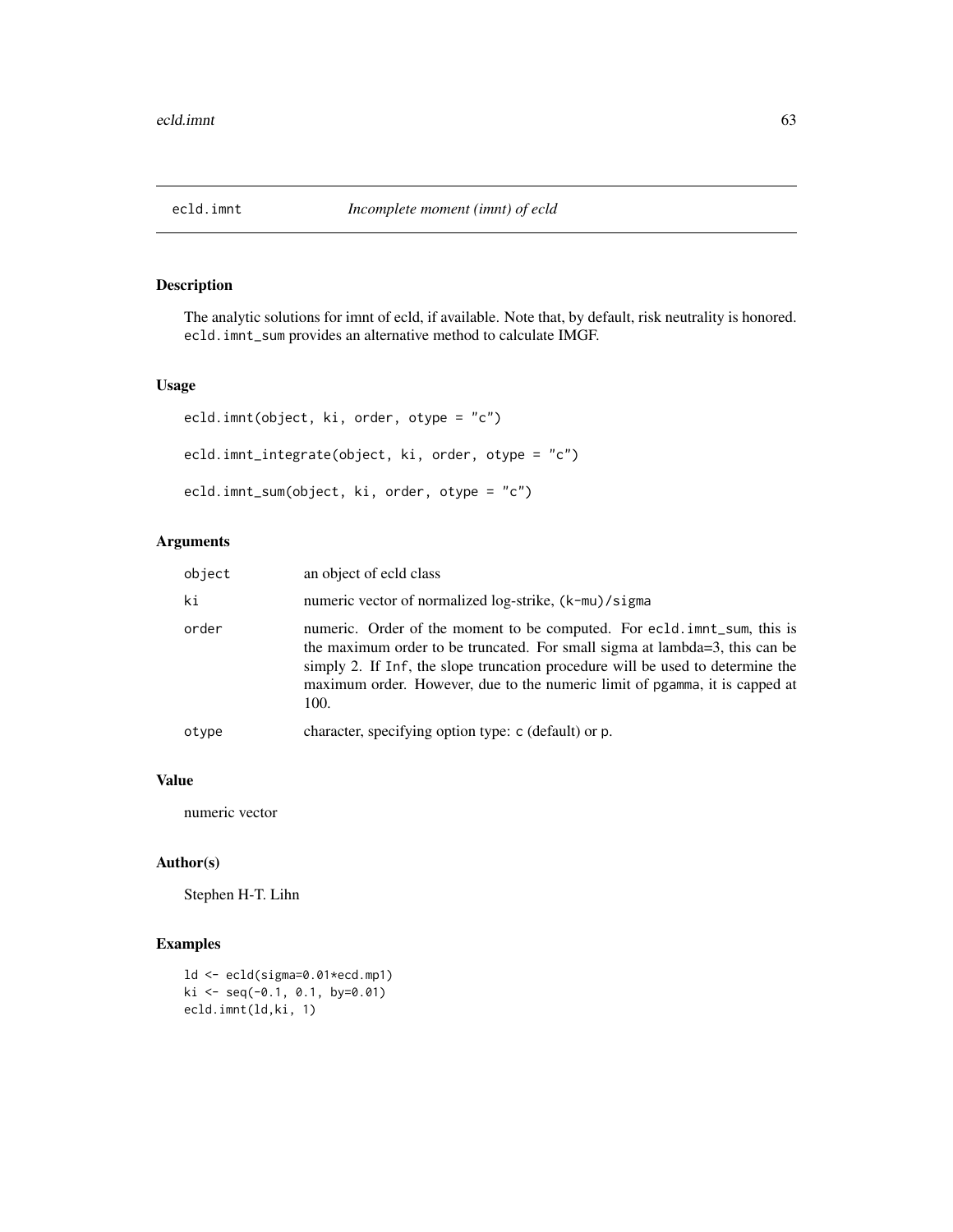ecld.ivol\_ogf\_star *Calculate implied volatility using star OGF and small sigma formula*

# Description

Calculate implied volatility using star OGF and small sigma formula. SGED is not supported yet.

### Usage

```
ecld.ivol_ogf_star(
  object,
 ki,
  epsilon = 0,
 otype = "c",order.local = Inf,
 order.global = Inf,
  ignore.mu = FALSE
)
```
### Arguments

| object       | an object of ecld class                                                                                                                                                  |
|--------------|--------------------------------------------------------------------------------------------------------------------------------------------------------------------------|
| ki           | a numeric vector of log-strike                                                                                                                                           |
| epsilon      | numeric, small asymptotic premium added to local regime                                                                                                                  |
| otype        | option type                                                                                                                                                              |
| order.local  | numeric, order of the hypergeometric series to be computed for local regime.<br>Default is Inf, use the incomplete gamma. When it is NaN, $L*$ value is sup-<br>pressed. |
| order.global | numeric, order of the hypergeometric series to be computed for global regime.<br>Default is Inf, use the incomplete gamma. If NaN, then revert to OGF.                   |
| ignore.mu    | logical, ignore exp(mu) on both sides, default is FALSE.                                                                                                                 |

### Value

The state price of option in star OGF terms. For ecld.ivol\_ogf\_star, it is  $\sigma_1$ .

# Author(s)

Stephen H-T. Lihn

# Examples

ld <- ecld(sigma=0.001) ecld.ivol\_ogf\_star(ld, 0)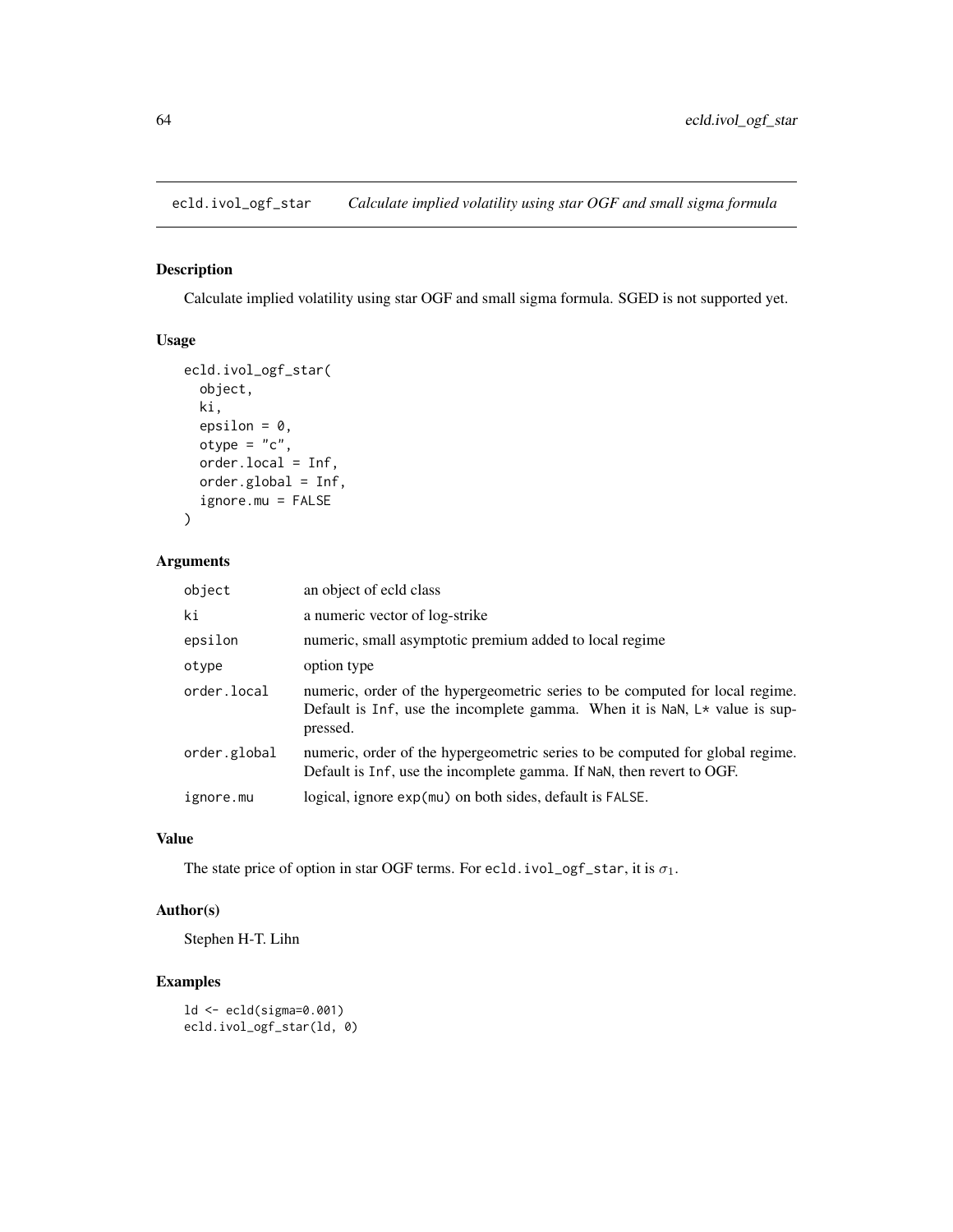ecld.mgf\_term and ecld.mgf\_diterm are the term and derivative of the term by order (n) in the summation of MGF. Since ecld.mgf\_term uses lgamma instead of gamma itself, ecld.mgf\_term\_original is to preserve the original formula. ecld.mgf\_trunc uses ecld.mgf\_diterm to locate the truncation of MGF terms. ecld.mgf\_trunc\_max\_sigma locates the maximum sigma that keeps MGF finite for each lambda. SGED is supported.

#### Usage

```
ecld.mgf_term(object, order, t = 1)
ecld.mgf_term_original(object, order, t = 1)
ecld.mgf_diterm(object, order, t = 1)
ecld.mgf_trunc(object, t = 1)
ecld.mgf_trunc_max_sigma(object, order = 1)
```
### Arguments

| object     | an object of ecd class                                      |
|------------|-------------------------------------------------------------|
| order      | numeric. Order of the term (moment). Order can be a vector. |
| $^{\rm t}$ | numeric, for MGF                                            |

### Value

numeric

#### Author(s)

Stephen H-T. Lihn

### Examples

```
ld <- ecld(3, sigma=0.01*ecd.mp1)
ecld.mgf_trunc(ld)
```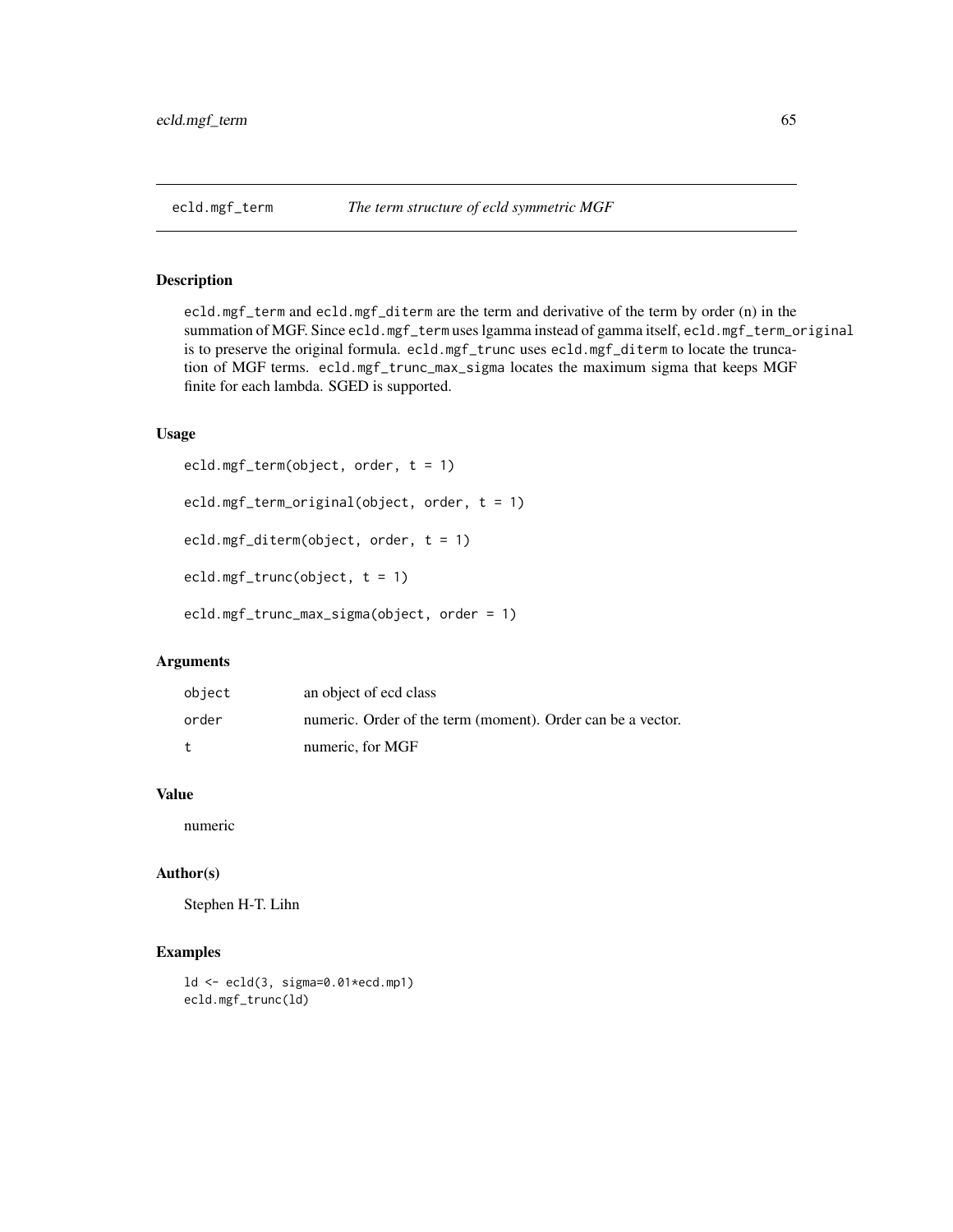Compute the moments and MGF of ecld for mu=0 (centered), via analytical result whenever is available. SGED is supported.

### Usage

```
ecld.moment(object, order, ignore.mu = TRUE)
ecld.mgf(object, t = 1)
ecld.mgf_by_sum(object, t = 1)
ecld.mgf_quartic(object, t = 1)
```
# Arguments

| object    | an object of ecd class                                  |
|-----------|---------------------------------------------------------|
| order     | numeric, order of the moment to be computed             |
| ignore.mu | logical, disgard mu; otherwise, stop if mu is not zero. |
| t         | numeric, for MGF                                        |

# Value

numeric

### Author(s)

Stephen H-T. Lihn

### Examples

```
ld <- ecld(lambda=3, sigma=0.01*ecd.mp1)
ecld.moment(ld, 2)
ecld.mgf(ld)
```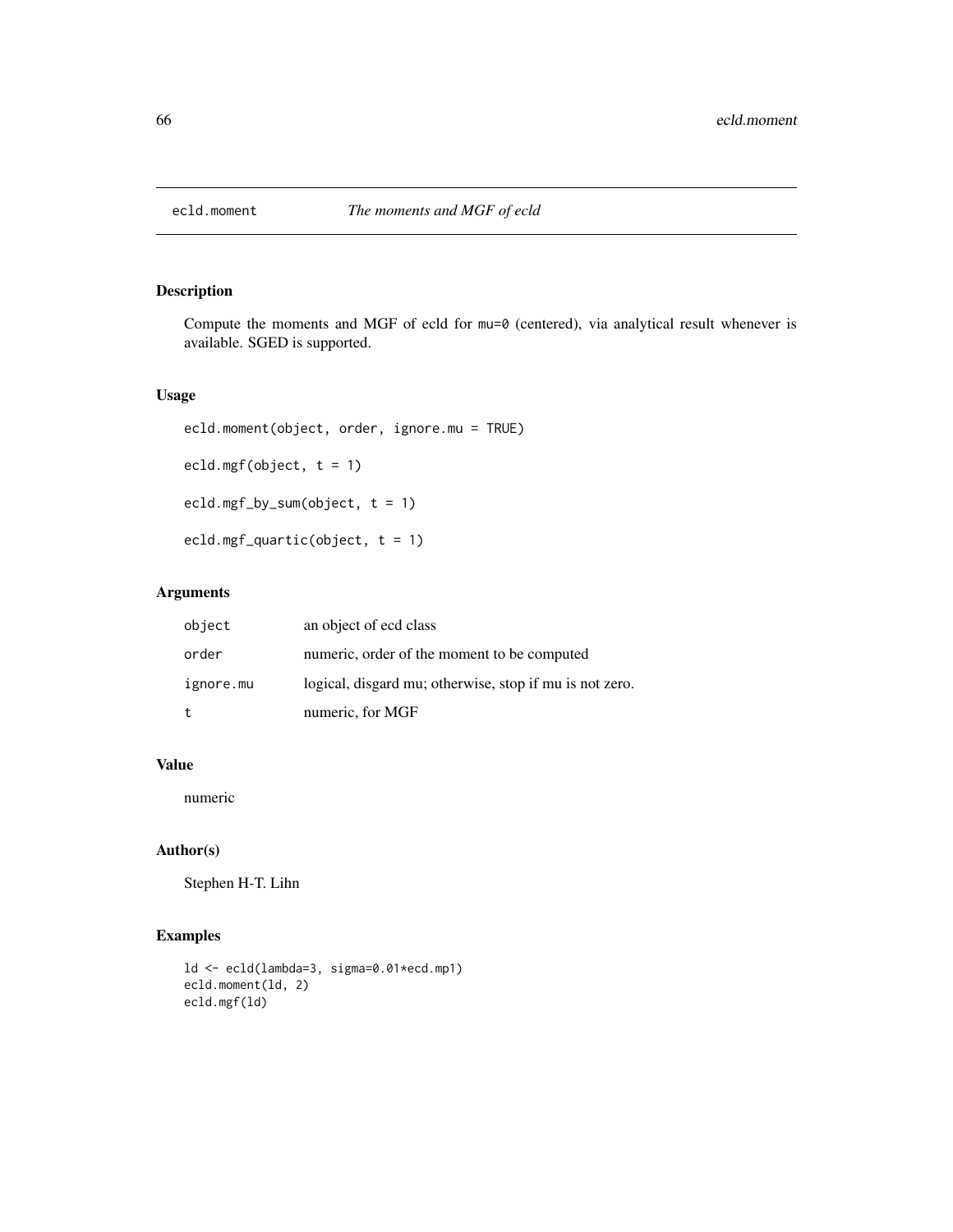Primarily to make sure x is converted to mpfr vector if it is not, when use mpfr is set.

# Usage

```
ecld.mpnum(object, x)
ecld.ifelse(object, test, yes, no)
ecld.sapply(object, x, FUN, ...)
ecld.mclapply(object, x, FUN, ...)
```
# Arguments

| object     | an object of ecd class                          |
|------------|-------------------------------------------------|
| X          | a vector of numeric or mpfr.                    |
| test       | logical, test of ifelse.                        |
| yes        | return values for true elements of test         |
| no         | return values for false elements of test        |
| <b>FUN</b> | the function to be applied to each element of x |
|            | optional arguments to FUN                       |

### Value

a numeric or mpfr vector

# Author(s)

Stephen H-T. Lihn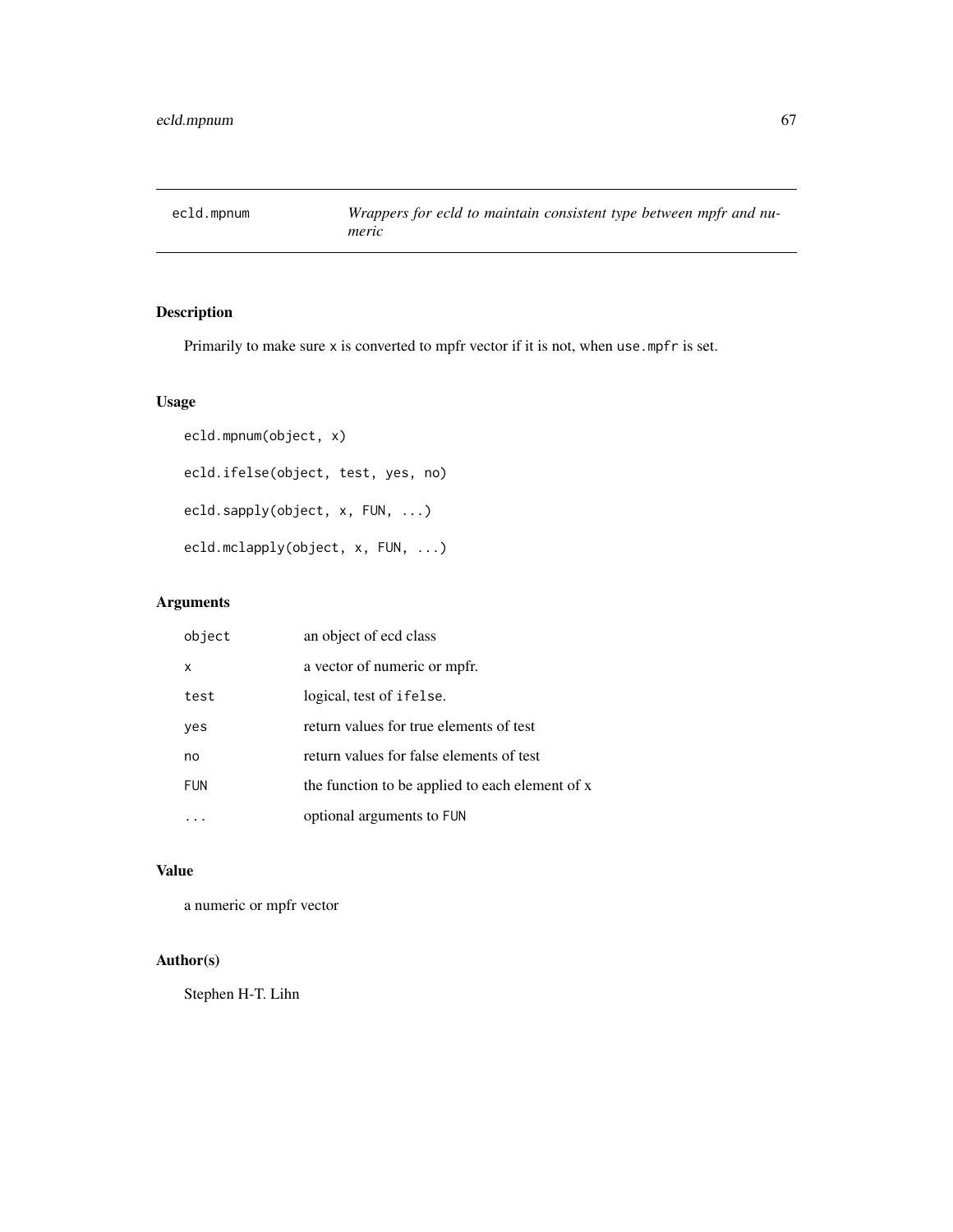The analytic solutions for risk-neutral drift. If analytic form doesn't exist, it uses integral of unit distribution. This is different from ecld.mgf where series summation is used.

#### Usage

```
ecld.mu_D(object, validate = TRUE)
ecld.mu_D_quartic(object)
ecld.mu_D_by_sum(object)
```
ecld.mu\_D\_integrate(object, validate = TRUE)

# Arguments

| object   | an object of ecid class                                              |
|----------|----------------------------------------------------------------------|
| validate | logical, if true (default), stop when the result is NaN or infinite. |

#### Value

numeric

### Author(s)

Stephen H. Lihn

### Examples

```
ld <- ecld(sigma=0.01*ecd.mp1)
ecld.mu_D(ld)
```
ecld.ogf *Option generating function (OGF) of ecld*

### Description

The analytic solutions for OGF of ecld, if available. Note that, by default, risk neutrality is honored. However, you must note that when fitting market data, this is usually not true. It is also more preferable that input object already contains mu\_D. It is more consistent and saves time.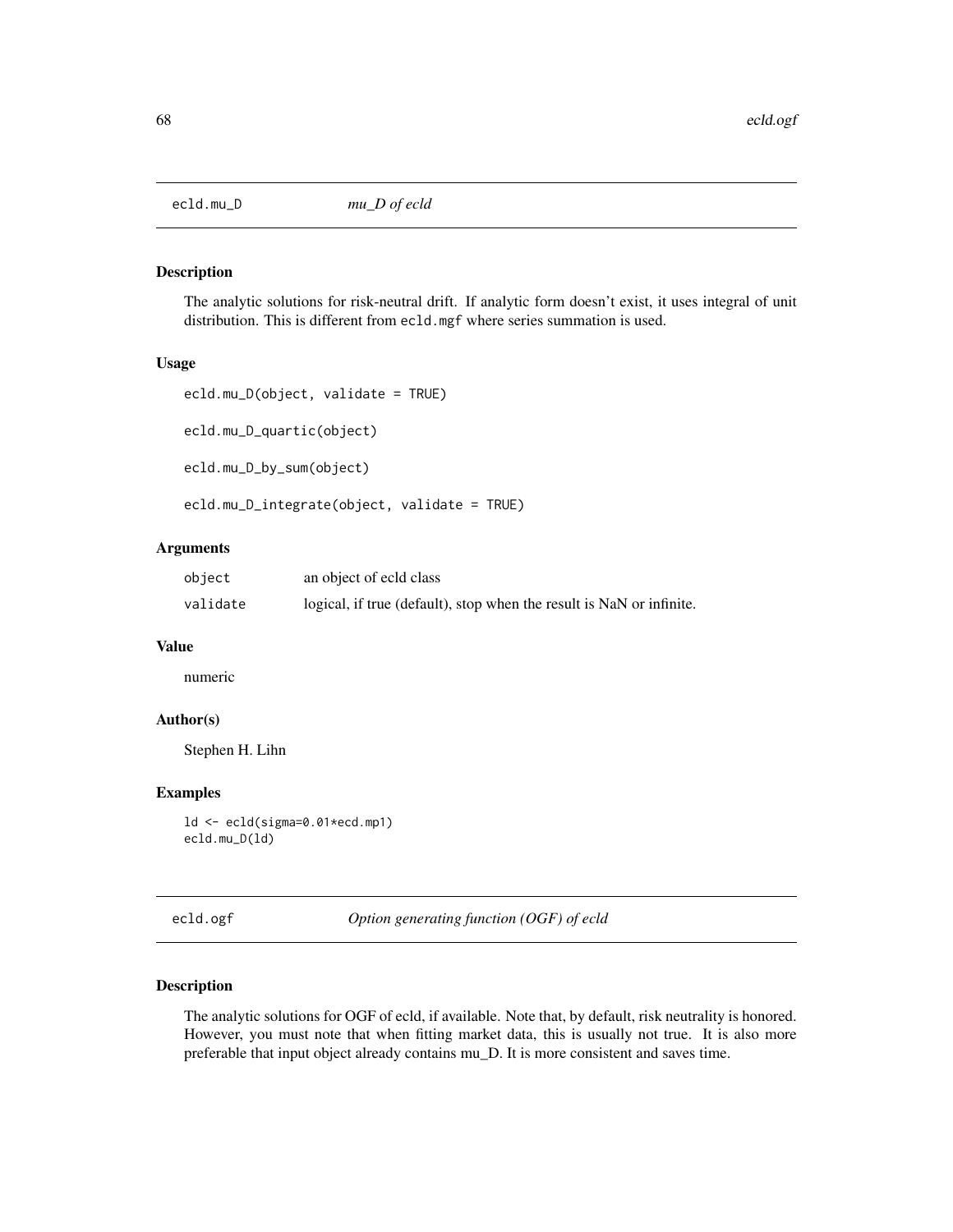# ecld.ogf\_star 69

# Usage

```
ecld.ogf(object, k, otype = "c", RN = TRUE)
ecld.ogf_quartic(object, k, otype = "c", RN = TRUE)
ecld.ogf_integrate(object, k, otype = "c", RN = TRUE)
ecld.ogf_gamma(object, k, otype = "c", RN = TRUE)
ecld.ogf_imnt_sum(object, k, order, otype = "c", RN = TRUE)
ecld.ogf_log_slope(object, k, otype = "c", RN = TRUE)
```
# Arguments

| object    | an object of ecld class                              |
|-----------|------------------------------------------------------|
| k         | a numeric vector of log-strike                       |
| otype     | character, specifying option type: c (default) or p. |
| <b>RN</b> | logical, use risk-neutral assumption for mu_D        |
| order     | numeric, order of the moment to be computed          |

# Value

The state price of option

# Author(s)

Stephen H-T. Lihn

# Examples

```
ld <- ecld(sigma=0.01*ecd.mp1)
k \leq -\text{seq}(-0.1, 0.1, \text{ by=0.05})ecld.ogf(ld,k)
```
ecld.ogf\_star *Star OGF of ecld*

# Description

The star OGF of ecld is the limiting OGF for small sigma. It only depends on the normalized k and lambda. Its dependency on sigma and mu is removed. SGED is not supported yet.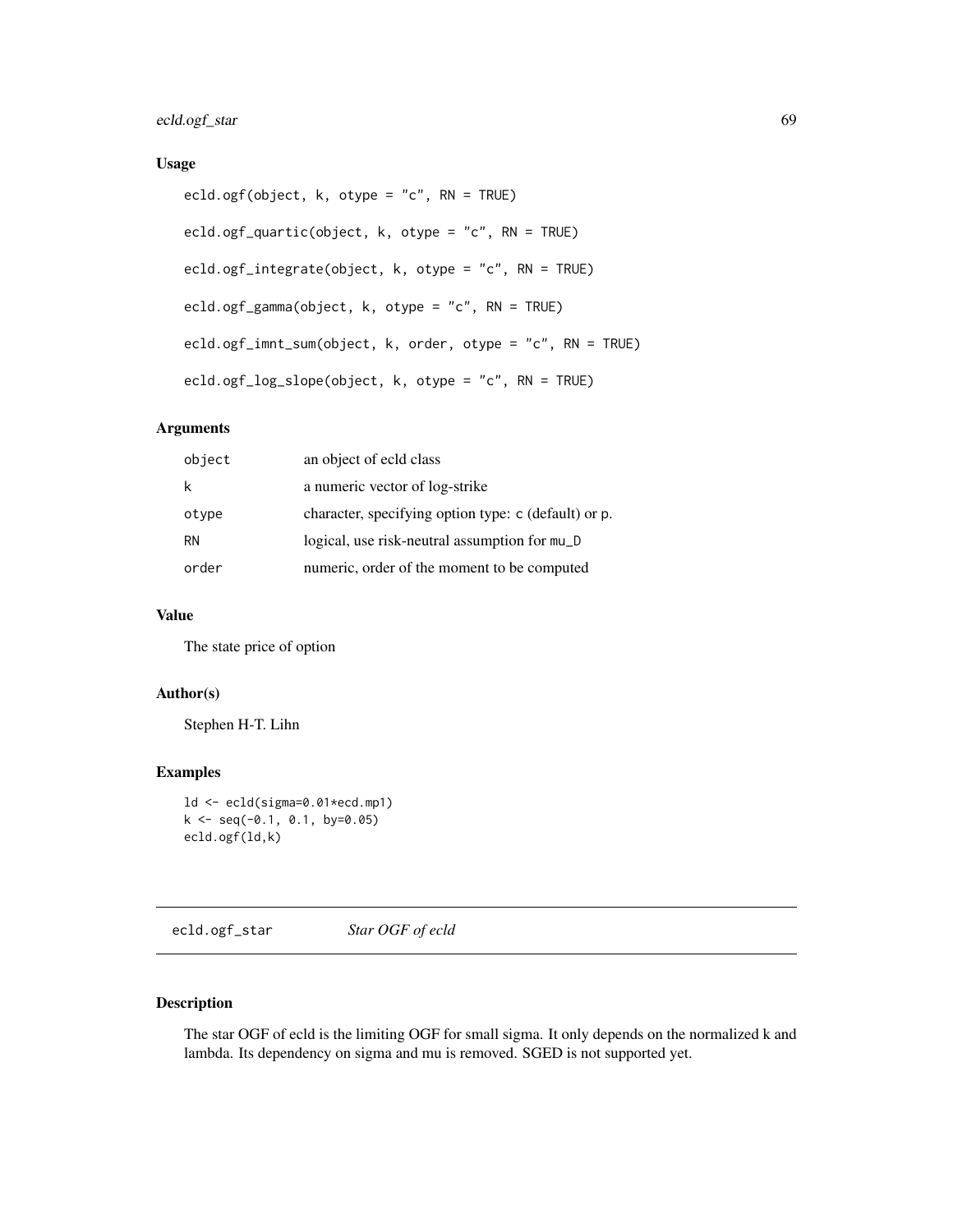### Usage

```
ecld.ogf_star(object, ki)
ecld.ogf_star_hgeo(object, ki, order = 4)
ecld.ogf_star_exp(object, ki, order = 3)
ecld.ogf_star_gamma_star(object, ki, order = 6)
ecld.ogf_star_analytic(object, ki)
```
### Arguments

| object | an object of ecld class                                    |
|--------|------------------------------------------------------------|
| ki     | a numeric vector of log-strike                             |
| order  | numeric, order of the hypergeometric series to be computed |

# Value

The state price of option in star OGF terms.

# Author(s)

Stephen H-T. Lihn

#### Examples

```
ld <- ecld(sigma=0.001*ecd.mp1)
ki \leq -seq(1, 5, by=1)ecld.ogf_star(ld, ki)
```
ecld.op\_Q *The Q operator in option pricing model*

#### Description

The Q operator generates the normalized implied volatility  $\sigma_1(k)/\sigma$ . cld.op\_Q\_skew calculates the skew in Q space by ki and +/- dki/2. cld.op\_Q\_skew\_by\_k\_lm calculates the skew in Q space by lm on a vector of k. ki is derived internally from (k-mu-rho)/sigma. ecld.fixed\_point\_atm\_Q\_left is the left hand side of fixed point ATM hypothesis. ecld.fixed\_point\_atm\_Q\_right is the right hand side of fixed point ATM hypothesis, assuming shift is stored in rho. ecld. fixed\_point\_atm\_ki is the ATM ki in fixed point ATM hypothesis. assuming shift is stored in rho. ecld.fixed\_point\_shift is the utility for the standard shift algorithm, -(atm\_imp\_k - mu).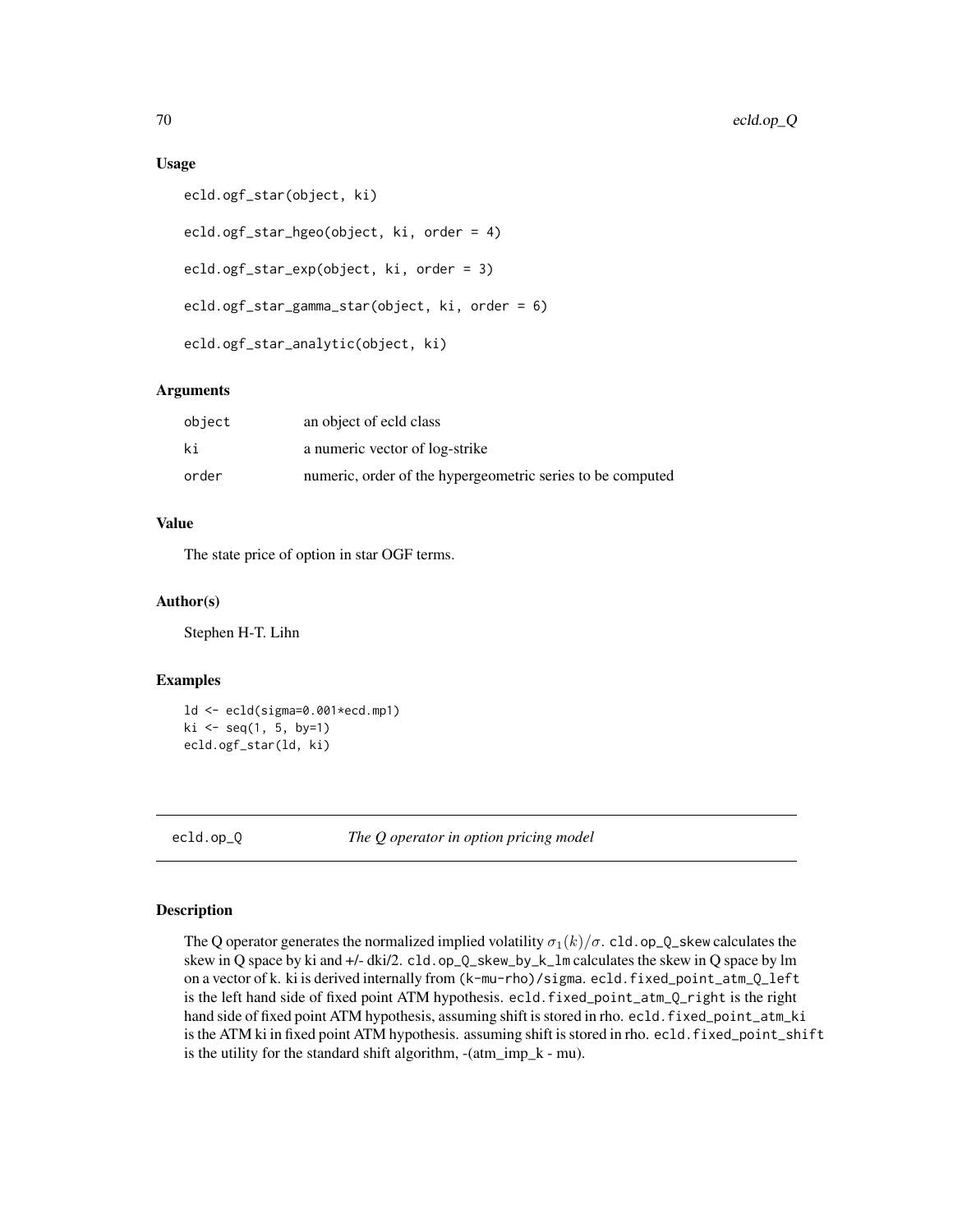ecld.op\_V 71

### Usage

```
ecld.op_Q(object, ki, otype = "c")
ecld.op_Q_skew(object, ki, dki = 0.1, otype = "c")
ecld.op_Q_skew_by_k_lm(object, k, otype = "c")
ecld.fixed_point_atm_Q_left(object, otype = "c")
ecld.fixed_point_atm_ki(object)
ecld.fixed_point_atm_Q_right(object)
ecld.fixed_point_shift(object, atm_imp_k)
```
### Arguments

| object    | an object of ecld class with built-in $\rho, \epsilon$                                                            |
|-----------|-------------------------------------------------------------------------------------------------------------------|
| ki        | numeric, a vector of $\sigma$ -normalized log-strike                                                              |
| otype     | character, specifying option type: c (default) or p.                                                              |
| dki       | numeric, delta of ki for calculating slope                                                                        |
| k         | numeric, a vector of log-strike                                                                                   |
| atm_imp_k | numeric, the ATM implied log-strike. It is derived from ATM volatility times<br>sqare root of time to expiration. |

### Value

a numeric vector, representing Q or skew of Q. For ecld.fixed\_point\_atm\_ki, it is ATM ki. For ecld.fixed\_point\_shift, it is the shift.

#### Author(s)

Stephen H. Lihn

ecld.op\_V *The O, V, U operators in option pricing model*

### Description

The O operator takes a vector of implied volatility  $\sigma_1(k)$  and transforms them to a vector of normalized option prices. The V operator takes a vector of normalized option prices and transforms them to a vector of implied volatility  $\sigma_1(k)$ . If ttm is provided,  $\sigma_1(k)$  will be divided by square root of 2 ttm and yield Black-Scholes implied volatility. The U operator calculates the log-slope of the option prices. The op\_VL\_quartic operator is the quartic composite of V  $\times$  OGF, assuming epsilon and rho are deposited in the ecld object. The RN parameter for OGF is not available here. It is always assumed to be FALSE.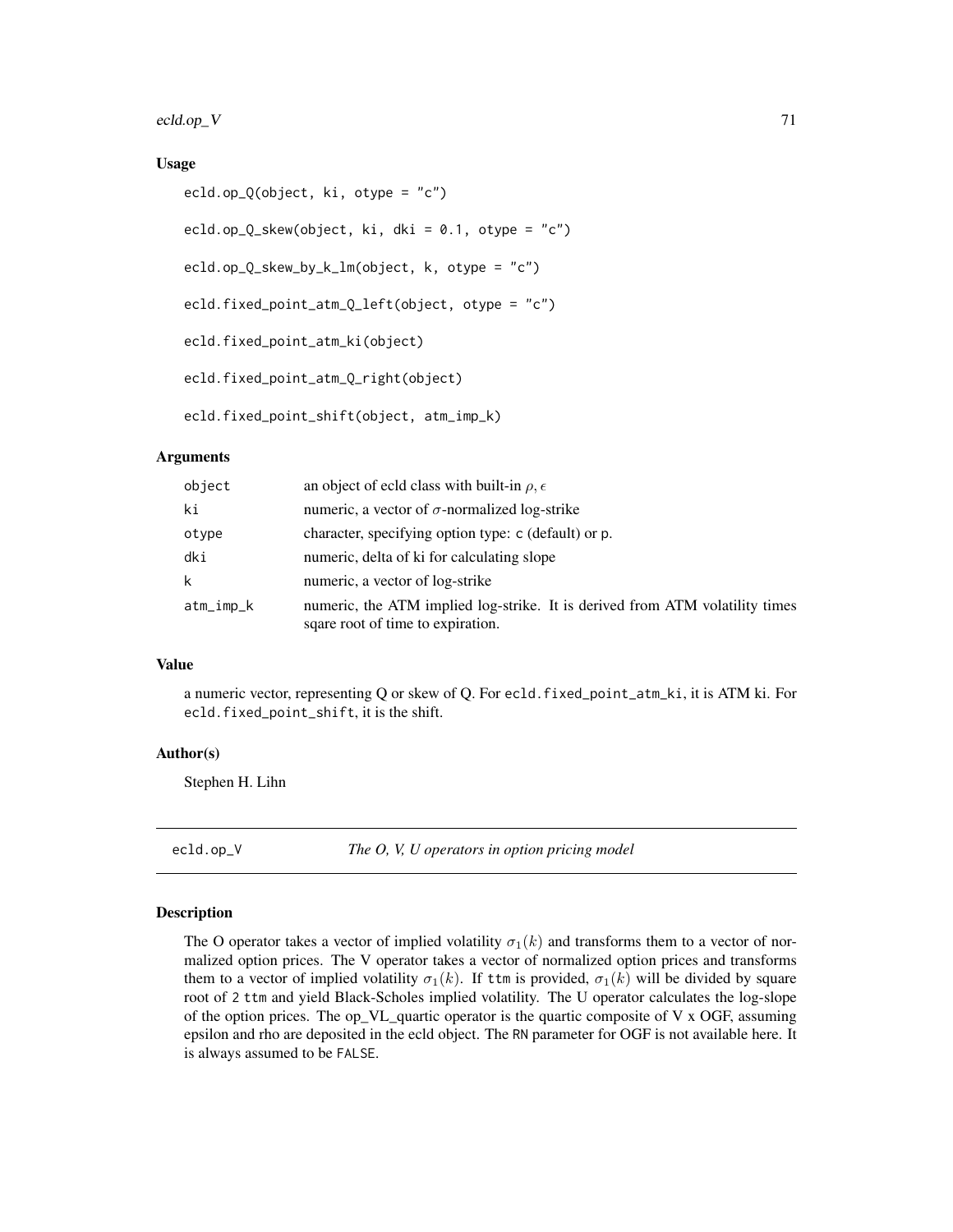# Usage

```
ecld.op_V(
  L,
  k,
  otype = "c",ttm = NaN,
  rho = 0,
  stop.on.na = FALSE,
  use.mc = TRUE
\mathcal{L}ecld.op_O(sigma1, k, otype = "c", rho = 0)
ecld.op_U_lag(L, k, sd, n = 2)
ecld.op_VL_quartic(
  object,
  k,
  otype = "c",ttm = NaN,
  stop.on.na = FALSE,
  use.mc = TRUE
\mathcal{L}
```
# Arguments

| L          | numeric, a vector of normalized local option prices                                                                                                                                   |
|------------|---------------------------------------------------------------------------------------------------------------------------------------------------------------------------------------|
| k          | numeric, a vector of log-strike                                                                                                                                                       |
| otype      | character, specifying option type: c (default) or p.                                                                                                                                  |
| ttm        | numeric, time to expiration (maturity), measured by fraction of year. If speci-<br>fied, V operator will adjust $\sigma_1(k)$ to Black-Scholes implied volatility. Default is<br>NaN. |
| rho        | numeric, specify the shift in the global mu.                                                                                                                                          |
| stop.on.na | logical, to stop if fails to find solution. Default is to use NaN and not stop.                                                                                                       |
| use.mc     | logical, to use mclapply, or else just use for loop. Default is TRUE. For loop<br>option is typically for debugging.                                                                  |
| sigma1     | numeric, a vector of implied volatility (without T)                                                                                                                                   |
| sd         | numeric, the stdev of the distribution. Instead, if an ecld or ecd object is pro-<br>vided, the stdev will be calculated from it.                                                     |
| n          | numeric, number of lags in ec1d.op_U_lag.                                                                                                                                             |
| object     | an object of ecld class created from ecld. quartic. This object contains the full<br>quartic lambda model spec in order to be used in ecld.op_VL_quartic                              |

### Value

a numeric vector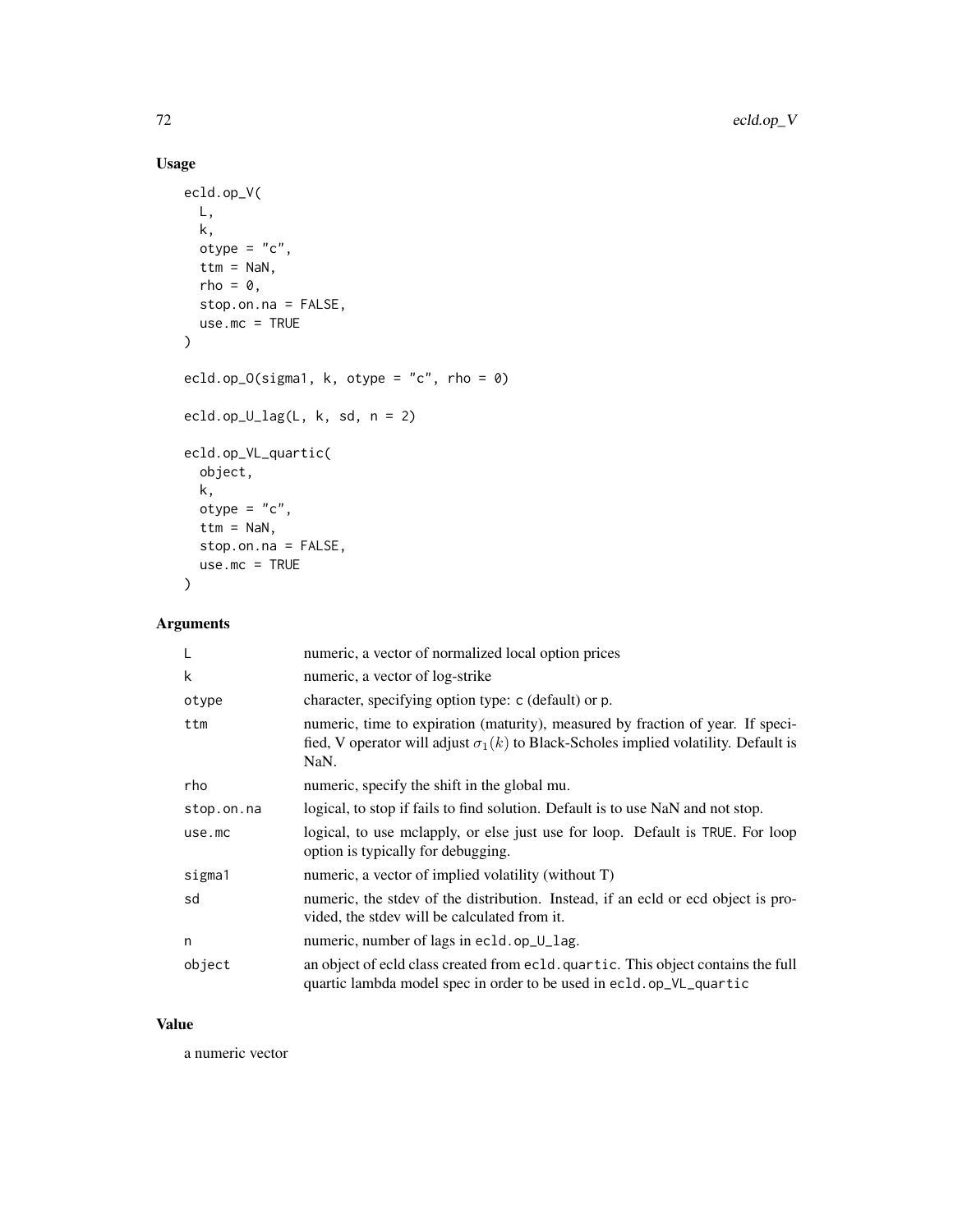#### ecld.pdf 73

# Author(s)

Stephen H. Lihn

## ecld.pdf *Calculate the PDF of an ecld object*

#### Description

Calculate the PDF of an ecld object

## Usage

ecld.pdf(object, x)

## Arguments

| object | an object of ecd class          |
|--------|---------------------------------|
| x      | numeric vector of $x$ dimension |

## Value

numeric vector of the PDF

# Author(s)

Stephen H-T. Lihn

## Examples

```
ld <- ecld(lambda=3)
x <- seq(-10, 10, by=1)
ecld.pdf(ld,x)
```
ecld.quartic\_Qp *The ATM volatility and skew of* Q*\_*p *in quartic model*

## Description

Compute the ATM location and ATM skew of  $Q_p$  in quartic model.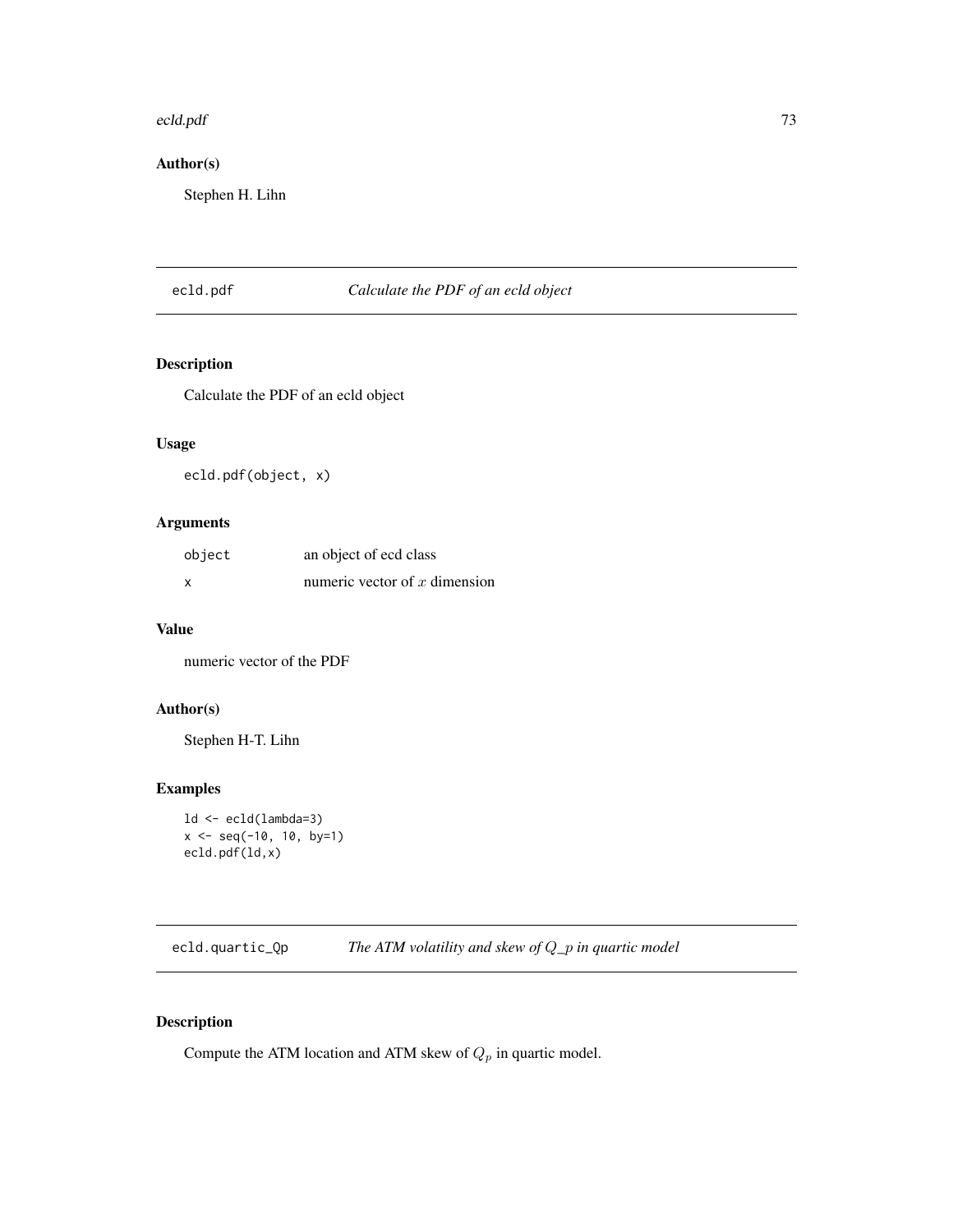## Usage

```
ecld.quartic_Qp(object, ki)
ecld.quartic_Q(object, ki, otype)
ecld.quartic_Qp_atm_ki(object, lower = -50, upper = -1.37)
ecld.quartic_Qp_rho(object, atm_ki = NaN, lower = -50, upper = -1.37)
ecld.quartic_Qp_skew(object, ki, dki = 0.1)
ecld.quartic_Qp_atm_skew(object, dki = 0.1, lower = -50, upper = -1.37)
```
# Arguments

| object | an object of ecd class                                                                                                                                      |
|--------|-------------------------------------------------------------------------------------------------------------------------------------------------------------|
| ki     | numeric, order of the moment to be computed                                                                                                                 |
| otype  | character, specifying option type with either c or p.                                                                                                       |
| lower  | numeric, optional value to specify the lower bound of ATM root finding. This is<br>often needed when the smile is collapsed in the left wing.               |
| upper  | numeric, optional value to specify the upper bound of ATM root finding This is<br>often needed when the smile is collapsed significantly in the right wing. |
| atm_ki | numeric, if provided, take it as is without calculating again                                                                                               |
| dki    | numeric, delta of ki for calculating slope                                                                                                                  |

## Value

numeric

## Author(s)

Stephen H-T. Lihn

## Examples

```
## Not run:
   ld <- ecld.quartic(sigma=0.001*ecd.mp1, epsilon=0, rho=0, mu_plus=0)
   ecld.quartic_Qp_atm_ki(ld, lower=-12, upper=-11)
   ecld.quartic_Qp_atm_skew(ld, lower=-12, upper=-11)
```
## End(Not run)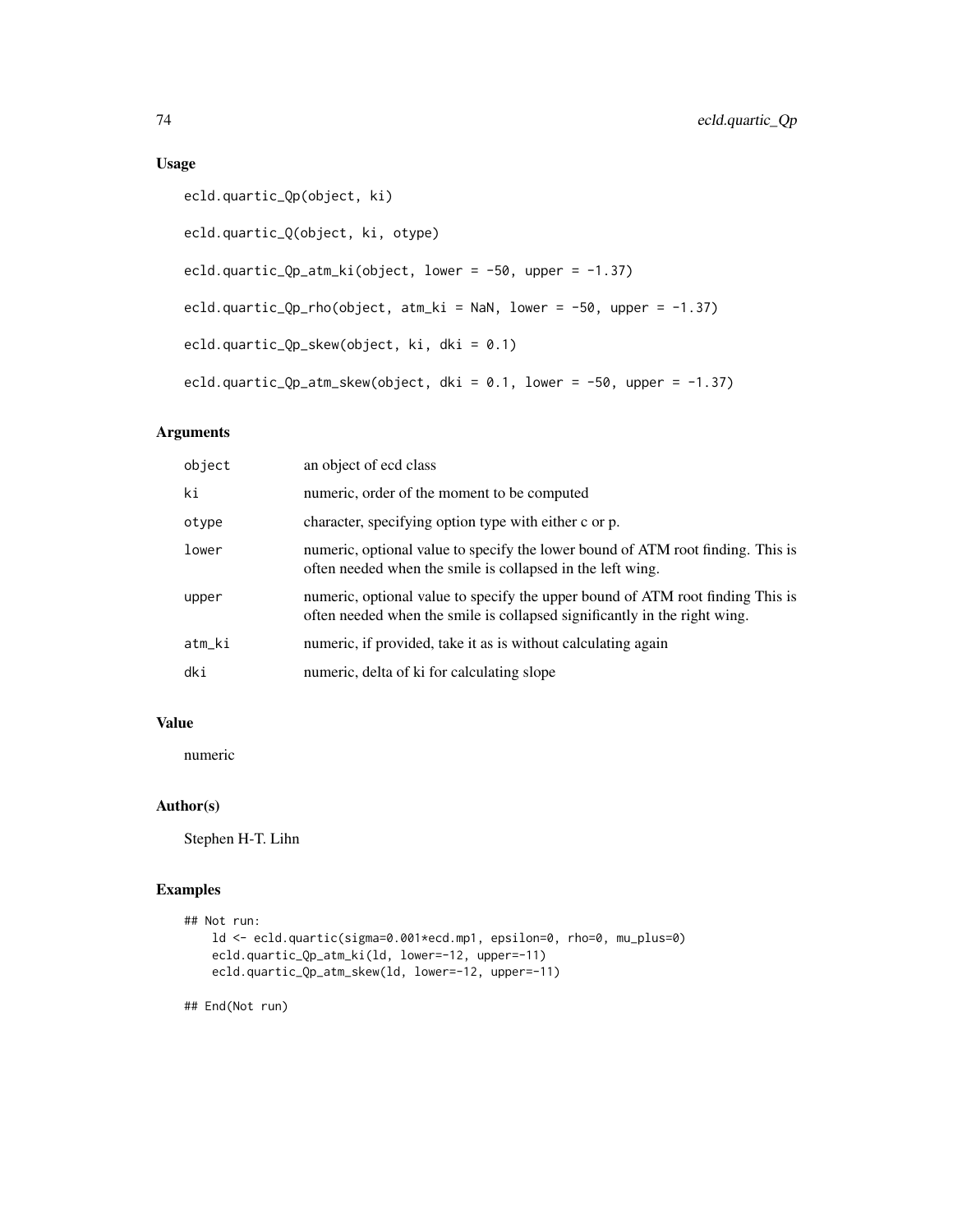ecld.quartic\_Qp\_atm\_attr

*Calculate ATM attributes from key quartic parameters*

## Description

This utility takes a data frame of key quartic parameters, and generates several key ATM attributes. Input fields are: ttm - time to expiration, sigma - term structure of sigma, epsilon\_ratio - term structure of epsilon/sigma, mu\_plus\_ratio - term structure of (mu\_p-mu\_D)/stdev. The output fields are: atm\_ki, atm\_kew, atm\_vol, rho, and rho\_ratio - rho/stdev.

#### Usage

```
ecld.quartic_Qp_atm_attr(df)
ecld.quartic_model_sample(dt, ttm, skew_adjusted = TRUE)
ecld.quartic_model_sample_attr(dt, ttm, target_file, skew_adjusted = TRUE)
```
#### Arguments

| df            | data.frame                                                                                                 |
|---------------|------------------------------------------------------------------------------------------------------------|
| dt            | character, one of three sample dates used in the quartic model paper (YYYY-<br>MM-DD)                      |
| ttm           | numeric, list of time to expiration $(T=1$ for one year)                                                   |
| skew_adjusted | logical, if true, use skew adjusted T=0 intercep, else use the tercep from linear<br>fit. Default is TRUE. |
| target_file   | character, file location to cache the attribute data (to avoid lengthy repetitions)                        |

## Value

data.frame

## Author(s)

Stephen H-T. Lihn

#### Examples

```
ttm <- seq(sqrt(90), sqrt(365), length.out=3)^2 / 365
epsr = 0.014 + 0*ttmmupr <- -(ecld.quartic_SN0_max_RNV() - 0.2*sqrt(ttm))
## Not run:
  df <- data.frame(ttm=ttm, sigma=0.2*sqrt(ttm/120), mu_plus_ratio=mupr, epsilon_ratio=epsr)
   ecld.quartic_Qp_atm_attr(df)
```
## End(Not run)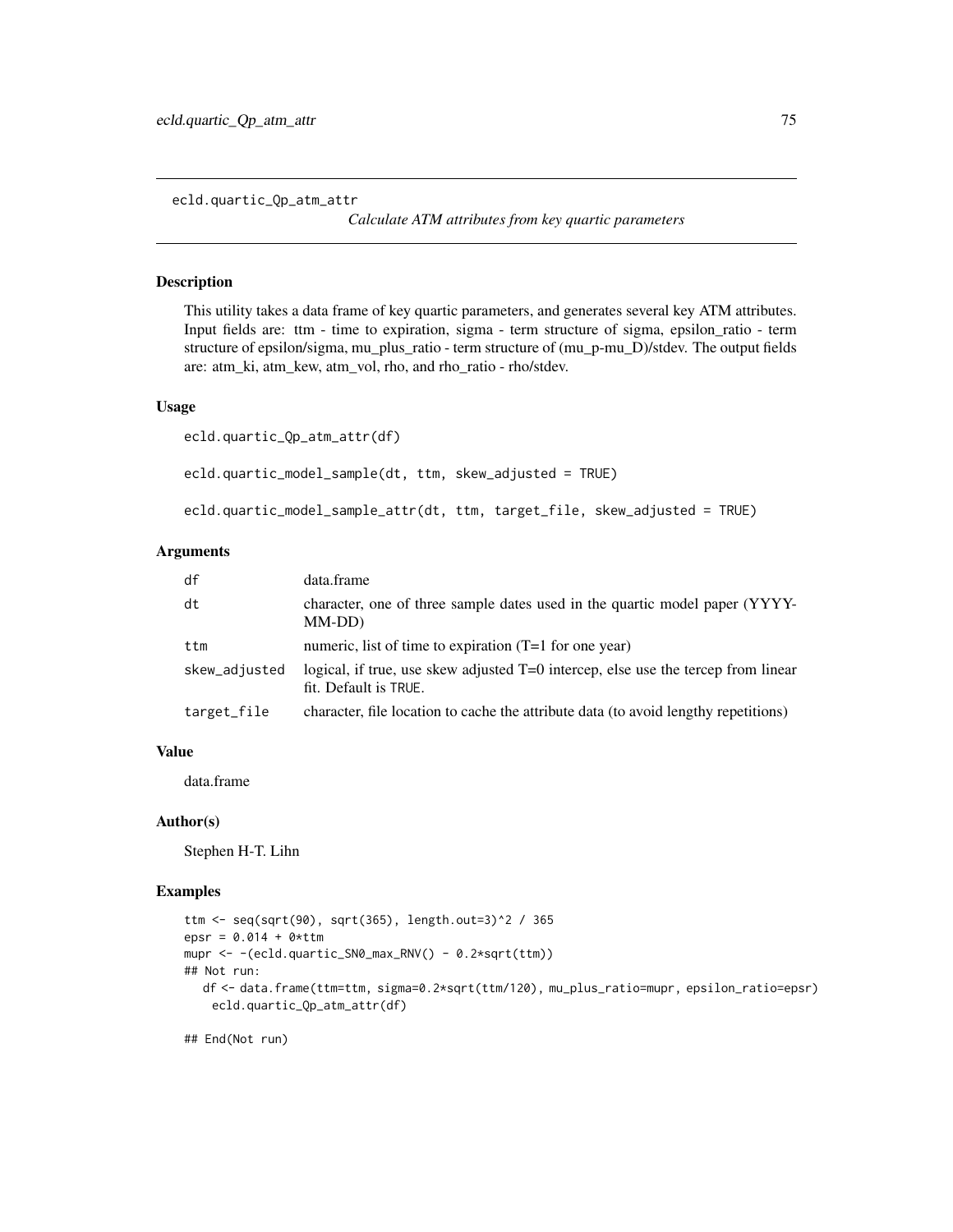```
ecld.quartic_SN0_atm_ki
```
*The ATM RNO related constants and calculations in quartic model*

## Description

Computes the small sigma limit of ATM location, rho/stdev, and ATM skew of  $Q_p$  under the RNO measure in quartic model. Computes the maximum risk-neutral violation as an extension of RN0 measure.

## Usage

```
ecld.quartic_SN0_atm_ki()
```

```
ecld.quartic_SN0_rho_stdev()
```

```
ecld.quartic_SN0_skew()
```
ecld.quartic\_SN0\_max\_RNV(sigma = 0)

## Arguments

sigma numeric, the volatility parameter

## Value

numeric

# Author(s)

Stephen H-T. Lihn

ecld.sd *Compute statistics analytically for an ecld object*

## Description

Compute statistics for mean, var, skewness, kurtosis, from the known analytical result. SGED is supported.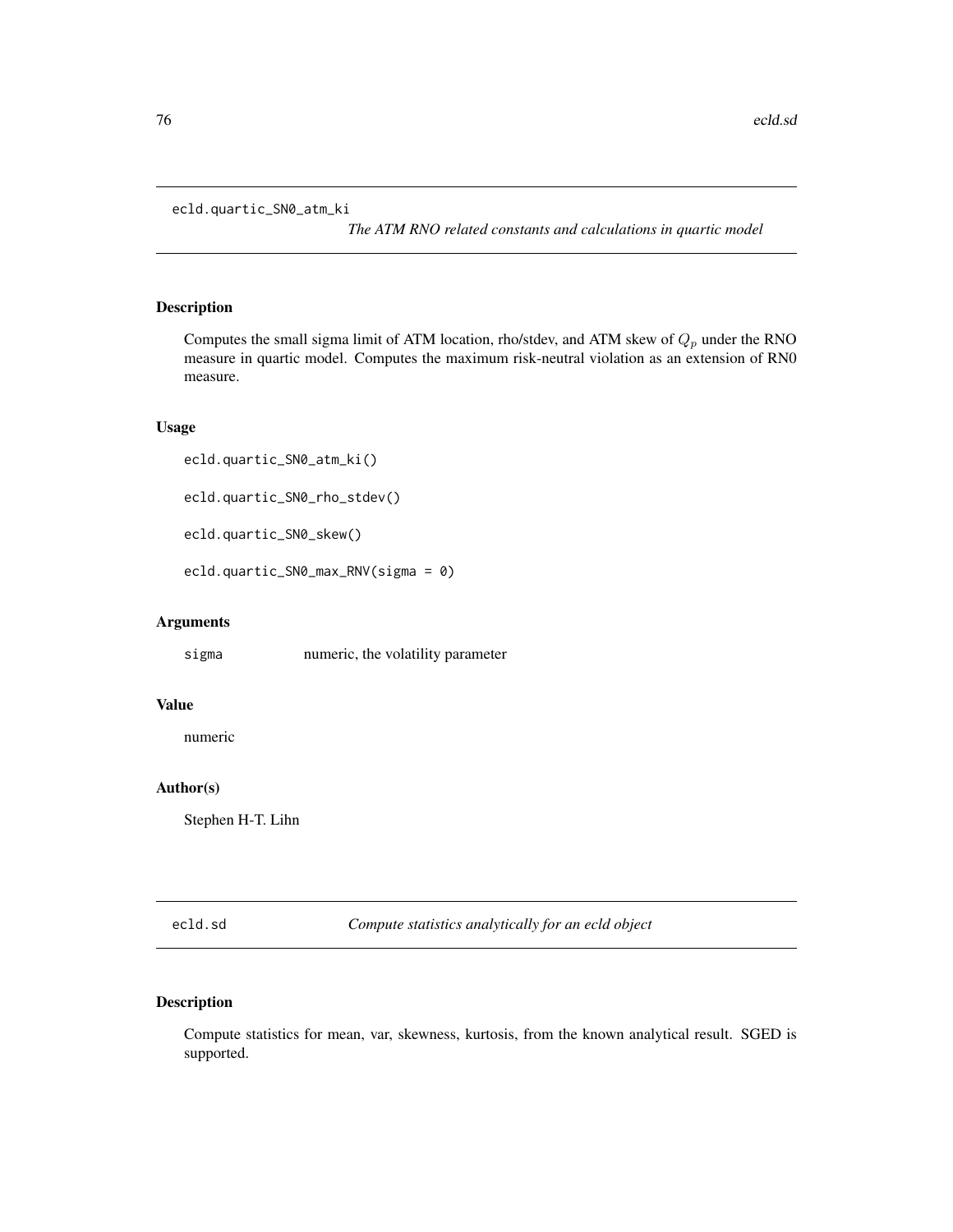ecld.sged\_const 77

## Usage

ecld.sd(object)

ecld.var(object)

ecld.mean(object)

ecld.skewness(object)

ecld.kurtosis(object)

ecld.kurt(object)

# Arguments

object an object of ecld class

# Value

numeric or mpfr

## Author(s)

Stephen H-T. Lihn

# Examples

 $ld < -$  ec $ld(3)$ ecld.sd(ld) ecld.var(ld) ecld.mean(ld) ecld.skewness(ld) ecld.kurt(ld)

ecld.sged\_const *The integral solutions of SGED*

# Description

These integrals are mainly used as validation to analytic solutions. If you must use them, be mindful of their slower speeds.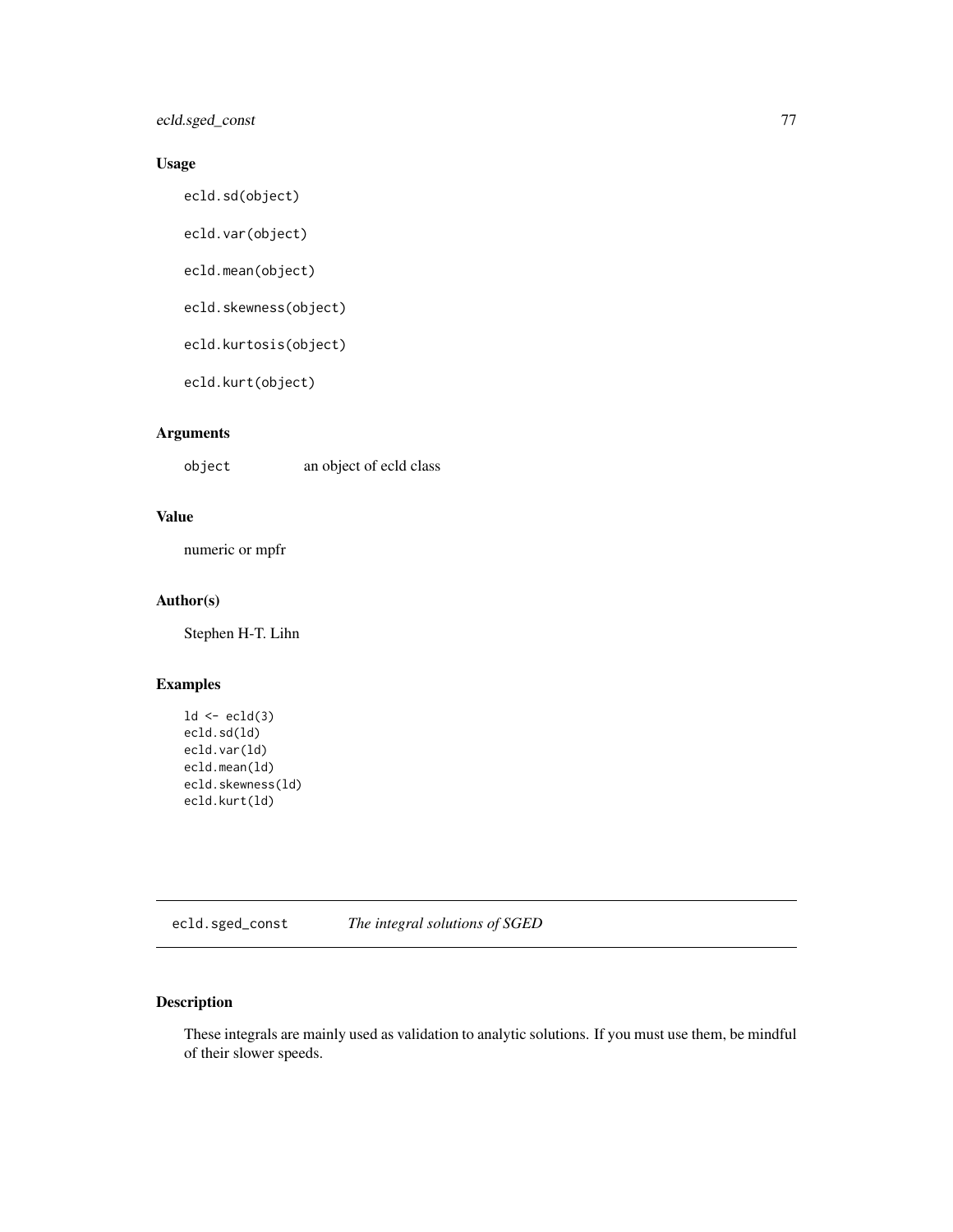#### Usage

```
ecld.sged_const(object)
ecld.sged_cdf(object, x)
ecld.sged_moment(object, order)
ecld.sged_mgf(object, t = 1)
ecld.sged_imgf(object, k, t = 1, otype = "c")
ecld.sged_ogf(object, k, otype = "c")
```
## Arguments

| a numeric vector of x<br>$\mathsf{x}$<br>numeric, order of the moment to be computed<br>order<br>numeric, for MGF and IMGF<br>t<br>k<br>a numeric vector of log-strike<br>character, specifying option type: c (default) or p.<br>otype | object | an sged object of ecld class |
|-----------------------------------------------------------------------------------------------------------------------------------------------------------------------------------------------------------------------------------------|--------|------------------------------|
|                                                                                                                                                                                                                                         |        |                              |
|                                                                                                                                                                                                                                         |        |                              |
|                                                                                                                                                                                                                                         |        |                              |
|                                                                                                                                                                                                                                         |        |                              |
|                                                                                                                                                                                                                                         |        |                              |

#### Value

numeric

#### Author(s)

Stephen H-T. Lihn

## Examples

```
ld \leftarrow \text{ecld}(3)ecld.const(ld)
```
ecld.solve *Analytic solution for* y(x) *in lambda distribution*

# Description

Analytic solution for  $y(x)$  if available. *ecld.laplace* B is a utility function for the slopes of a skew Laplace distribution at lambda=2:  $B^+$  and  $B^-$  with  $B^0/2 = B^+ + B^-$ . If sigma is provided, B notation is expanded for IMGF where  $B^+_{\sigma}B^-_{\sigma} = \exp(\mu_D)$ . SGED is supported.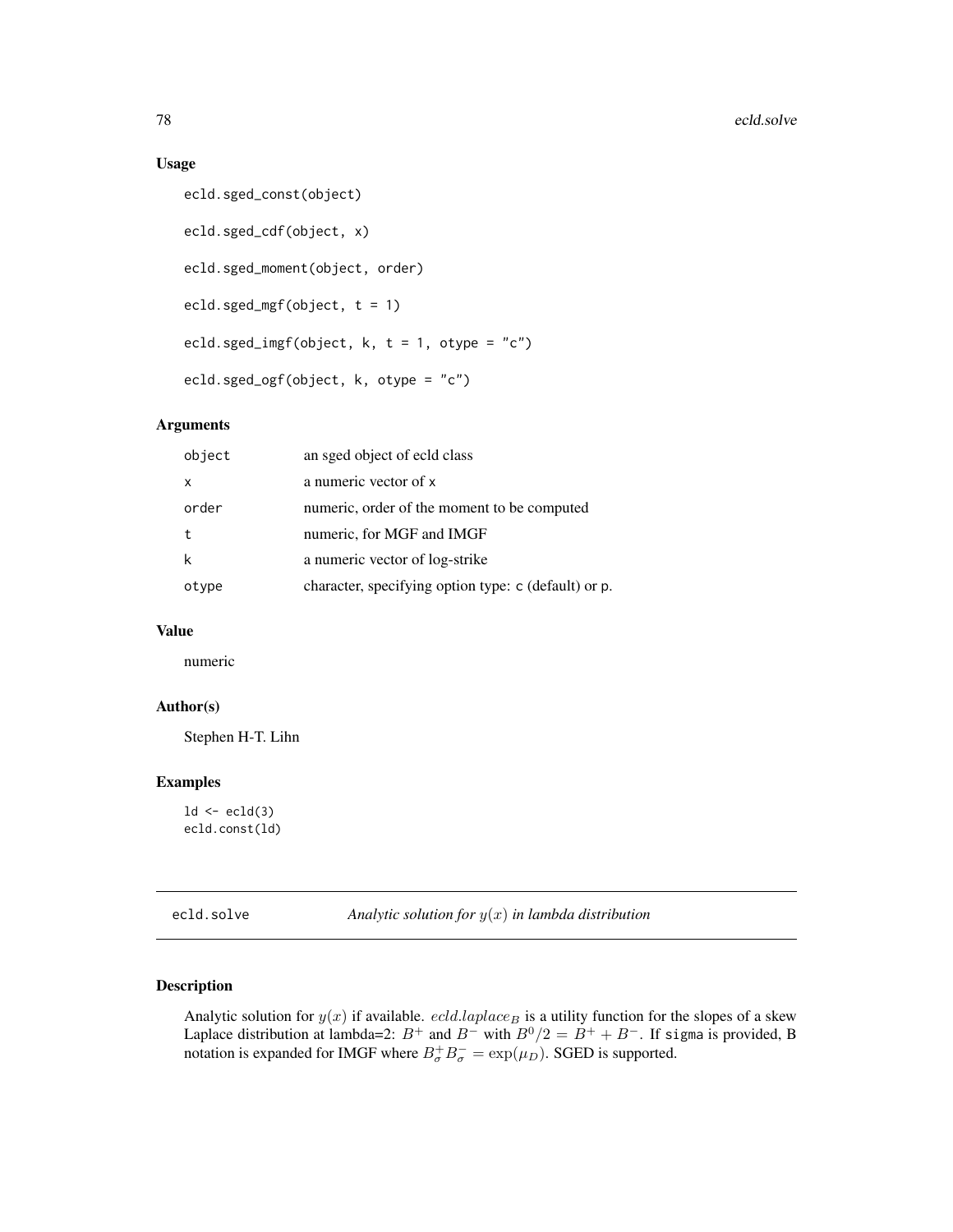ecld.y\_slope 79

# Usage

```
ecld.solve(a, b, ...)
ecld.laplace_B(beta, sgn = 0, sigma = 0)
ecld.solve_quartic(a, b, ...)
ecld.solve_by_poly(a, b, ...)
ecld.solve_isomorphic(a, b, ...)
```
#### Arguments

| a       | an object of ecld class                             |
|---------|-----------------------------------------------------|
| b       | a vector of $x$ values                              |
| $\cdot$ | Not used. Only here to match the generic signature. |
| beta    | the skew parameter                                  |
| sgn     | sign of $-1, 0, +1$                                 |
| sigma   | the scale parameter, optional                       |

## Value

A vector for  $y(x)$ 

#### Author(s)

Stephen H. Lihn

## Examples

```
ld <- ecld(sigma=0.01*ecd.mp1)
x \leq -\text{seq}(-0.1, 0.1, \text{ by} = 0.01)ecld.solve(ld,x)
```
ecld.y\_slope *Analytic solution for the slope of* y(x) *in lambda distribution*

# Description

Analytic solution for the slope of  $y(x)$  if available. *ecld.y<sub>s</sub>lope<sub>t</sub>runc* calculates the MGF truncation point where  $dy/dx + t = 1$ . SGED is supported.

## Usage

ecld.y\_slope(object, x)

ecld.y\_slope\_trunc(object, t = 1)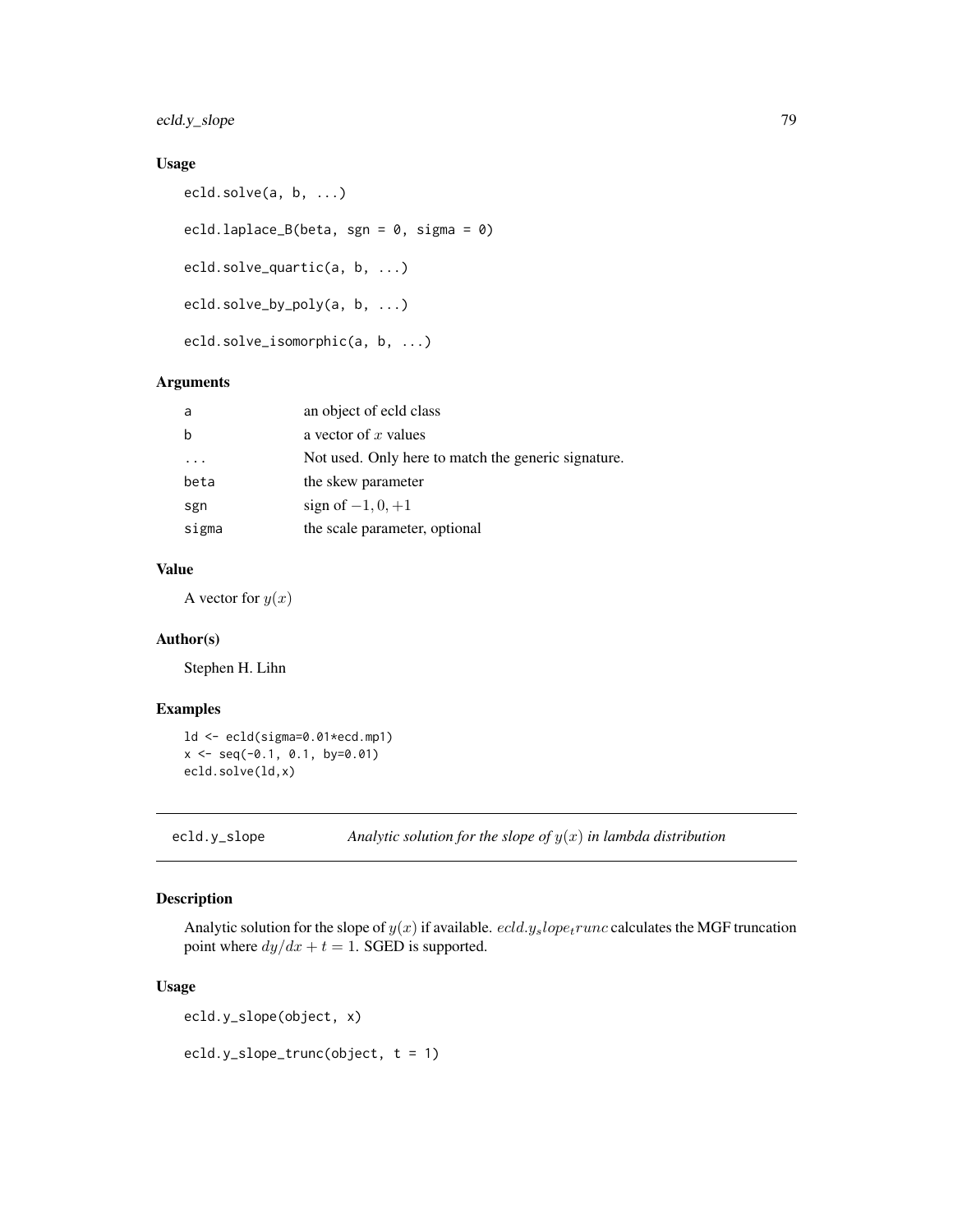80 ecop-class

## Arguments

| object | an object of ecid class     |
|--------|-----------------------------|
| X      | a vector of x values        |
| t.     | numeric, for MGF truncation |

# Value

numeric

## Author(s)

Stephen H-T. Lihn

## Examples

```
ld <- ecld(sigma=0.01*ecd.mp1)
x \le - seq(-0.1, 0.1, by=0.01)
ecld.y_slope(ld,x)
ecld.y_slope_trunc(ld)
```
ecldOrEcd-class *The ecldOrEcd class*

# Description

The S4 class union of ecld and ecd, primarily used to define slot in ecop.opt class. Its usage is rather cumbersome, so the end user should avoid it as much as possible.

ecop-class *An S4 class to represent the top-level option model*

## Description

The ecop class serves as an object-oriented container for the option pricing model. It does have a specific purpose at the moment - that is, to produce all the data for the charts of the paper, based on CBOE data structure. Therefore, user may not find it general enough. That probably will be the case for the time being until more popularity calls for a more generic container.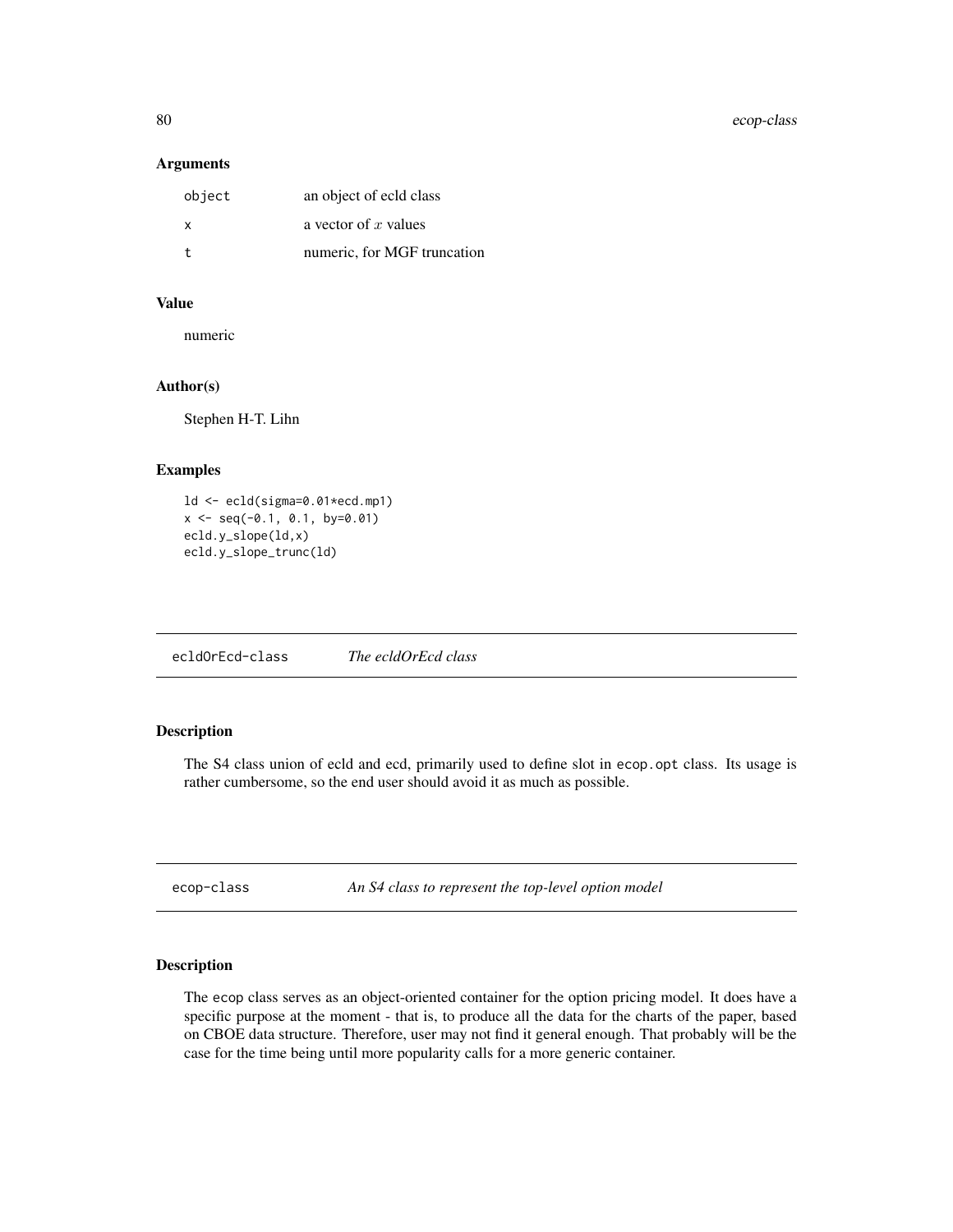# Slots

call the match.call slot

conf list, configuration

key character

symbol character

datadate Date

days numeric, days between datadate and expiry date

ttm numeric, time to maturity in days/365

int\_rate numeric

div\_yield numeric

put\_data the put data of ecop.opt class

call\_data the call data of ecop.opt class

put\_conf list, the put configuration

call\_conf list, the call configuration

## Author(s)

Stephen H-T. Lihn

ecop.bs\_implied\_volatility

*Implied volatility of Black-Sholes model*

# Description

This is the standard library to calculate implied volatility  $\sigma_{BS}$  in Black-Sholes model. There is no external dependency on elliptic distribution.

```
ecop.bs_implied_volatility(
 V,
 K,
  S,
  ttm,
  int_rate = 0,
 div\_yield = 0,
 otype = "c",stop.on.na = FALSE,
  use.mc = TRUE)
```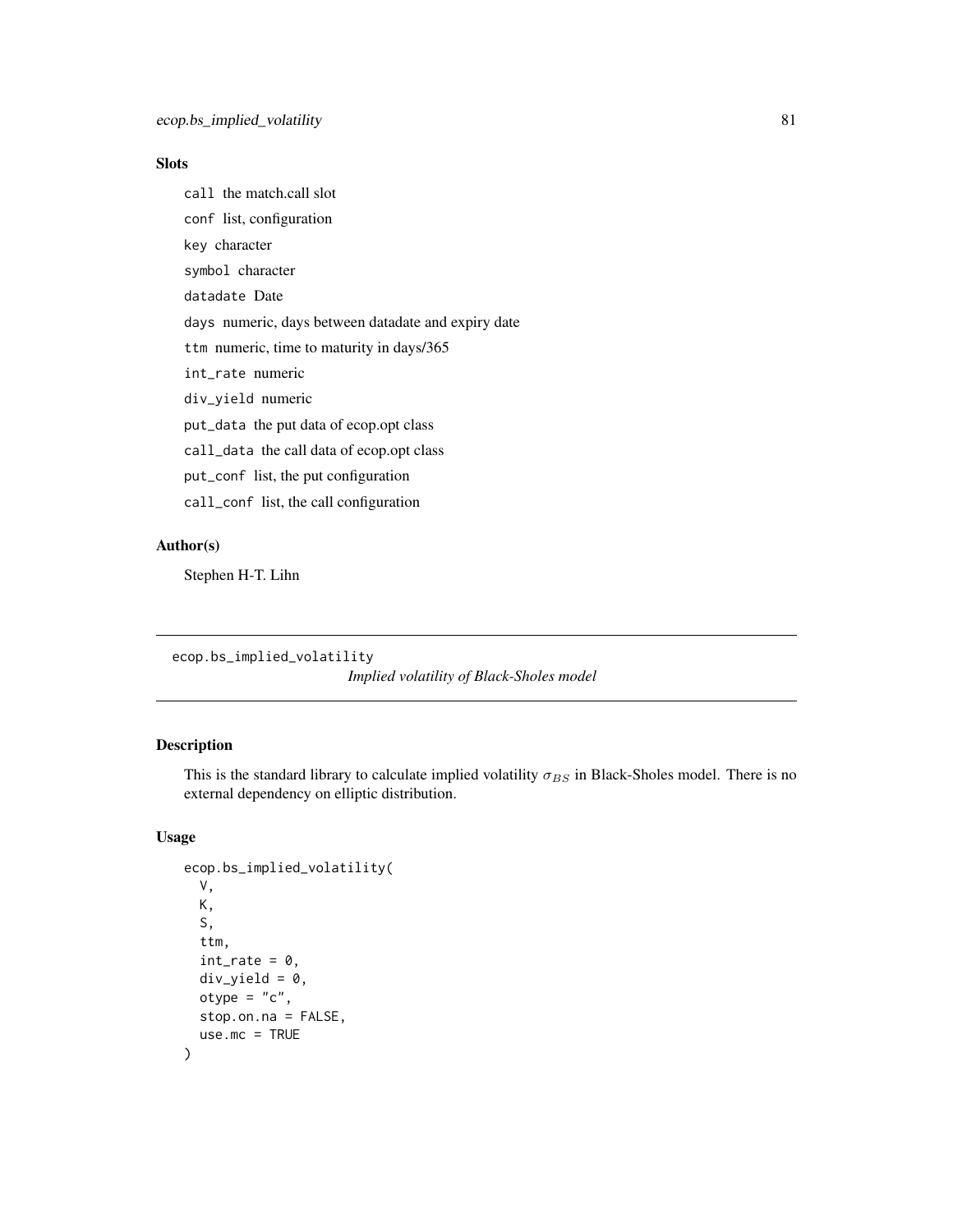| $\vee$     | numeric vector of option prices                                                                               |
|------------|---------------------------------------------------------------------------------------------------------------|
| K          | numeric vector of strike prices                                                                               |
| S          | length-one numeric for underlying price                                                                       |
| ttm        | length-one numeric for time to maturity, in the unit of days/365.                                             |
| int_rate   | length-one numeric for risk-free rate, default to 0.                                                          |
| div_yield  | length-one numeric for dividend yield, default to 0.                                                          |
| otype      | character, specifying option type: c or p.                                                                    |
| stop.on.na | logical, to stop if fails to find solution. Default is to use NaN and not stop.                               |
| use.mc     | logical, to use mclapply (default), or else just use for loop. For loop option is<br>typically for debugging. |

## Value

The implied volatity  $\sigma_{BS}$ .

#### Examples

```
V < -c(1.8, 50)K < -c(2100, 2040)S \leftarrow 2089.27T < -1/365y \le -0.019ecop.bs_implied_volatility(V, K, S, ttm=T, div_yield=y, otype="c")
# expect output of 12.8886% and 29.4296%
```
ecop.bs\_option\_price *Calculate option price from implied volatility in Black-Sholes model*

# Description

This is the standard library to calculate option price from implied volatility  $\sigma_{BS}$  in Black-Sholes model. There is no external dependency on elliptic distribution.

```
ecop.bs_option_price(ivol, K, S, ttm, int_rate = 0, div_yield = 0, otype = "c")
ecop.bs_call_price(ivol, K, S, ttm, int_rate = 0, div_yield = 0)
ecop.bs_put_price(ivol, K, S, ttm, int_rate = 0, div_yield = 0)
```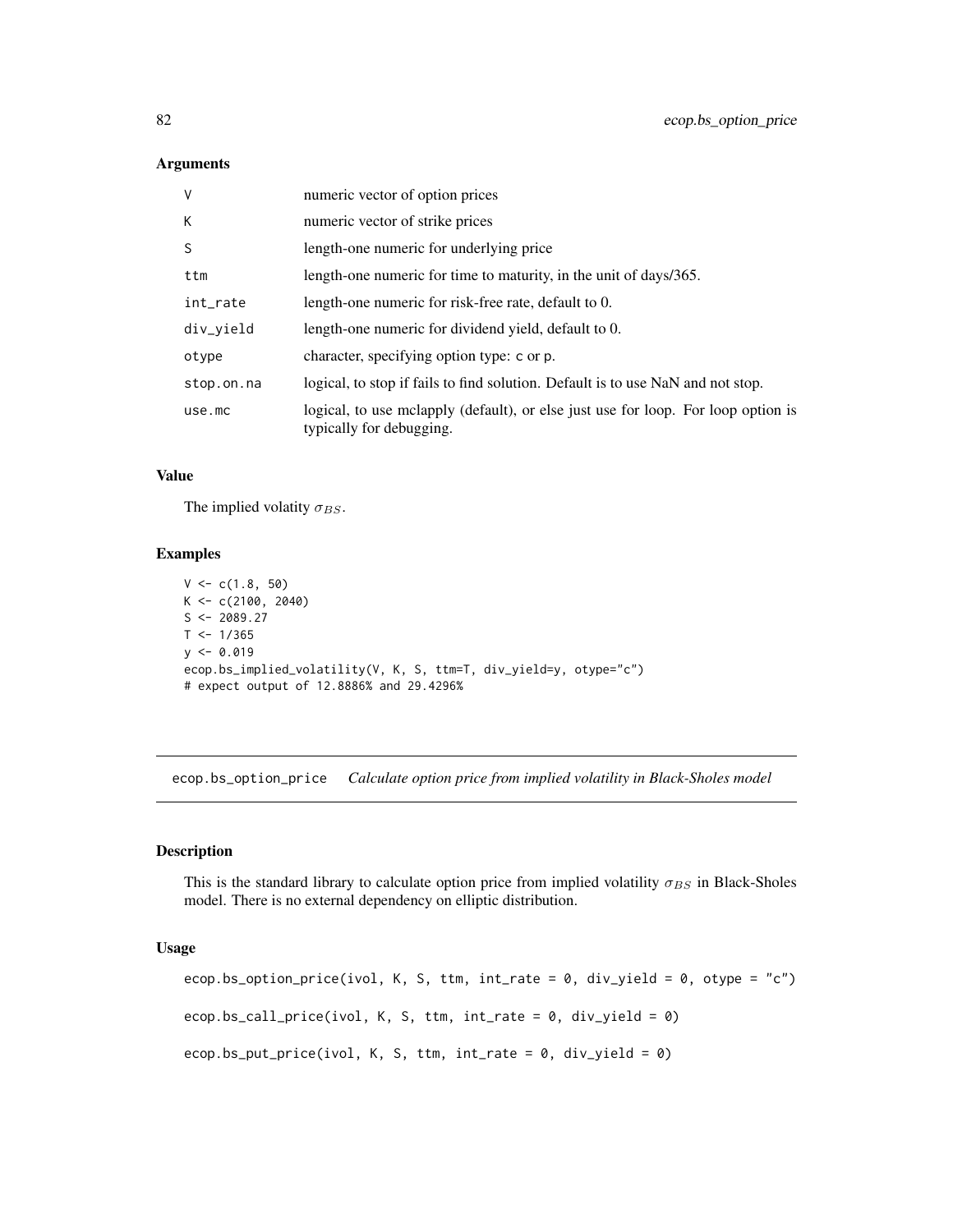| ivol      | numeric vector of implied volatility                              |
|-----------|-------------------------------------------------------------------|
| К         | numeric vector of strike prices                                   |
|           | length-one numeric for underlying price                           |
| ttm       | length-one numeric for time to maturity, in the unit of days/365. |
| int_rate  | length-one numeric for risk-free rate, default to 0.              |
| div_yield | length-one numeric for dividend yield, default to 0.              |
| otype     | character, c or p. Default is c.                                  |

## Value

The call/put prices

#### Examples

```
ivol <- c(0.128886, 0.294296)
K < -c(2100, 2040)S < -2089.27T < -1/365y \le -0.019ecop.bs_option_price(ivol, K, S, ttm=T, div_yield=y, otype="c")
# expect output of c(1.8, 50)
```
ecop.find\_fixed\_point\_lambda\_by\_atm\_skew *Utility to find the fixed point lambda that matches ATM skew*

#### Description

This utility finds the fixed point lambda from larger lambda to smaller lambda until the calculated ATM skew is smaller than ATM skew from data. It uses ecop.find\_fixed\_point\_sd\_by\_lambda to locate stdev. Other smile related parameters are abstracted away via the closure function fn\_get\_ld1. This utility is used primarily to solve the fixed point ATM hypothesis (for VIX option smile). Note that this utility alone is not the full solution. Another utility is needed to match the two tails (via mu and epsilon). This utility doesn't handle beta either.

```
ecop.find_fixed_point_lambda_by_atm_skew(
  fn_get_ld1,
  lambda,
  step,
  atm_skew,
  k_atm,
  ttm,
```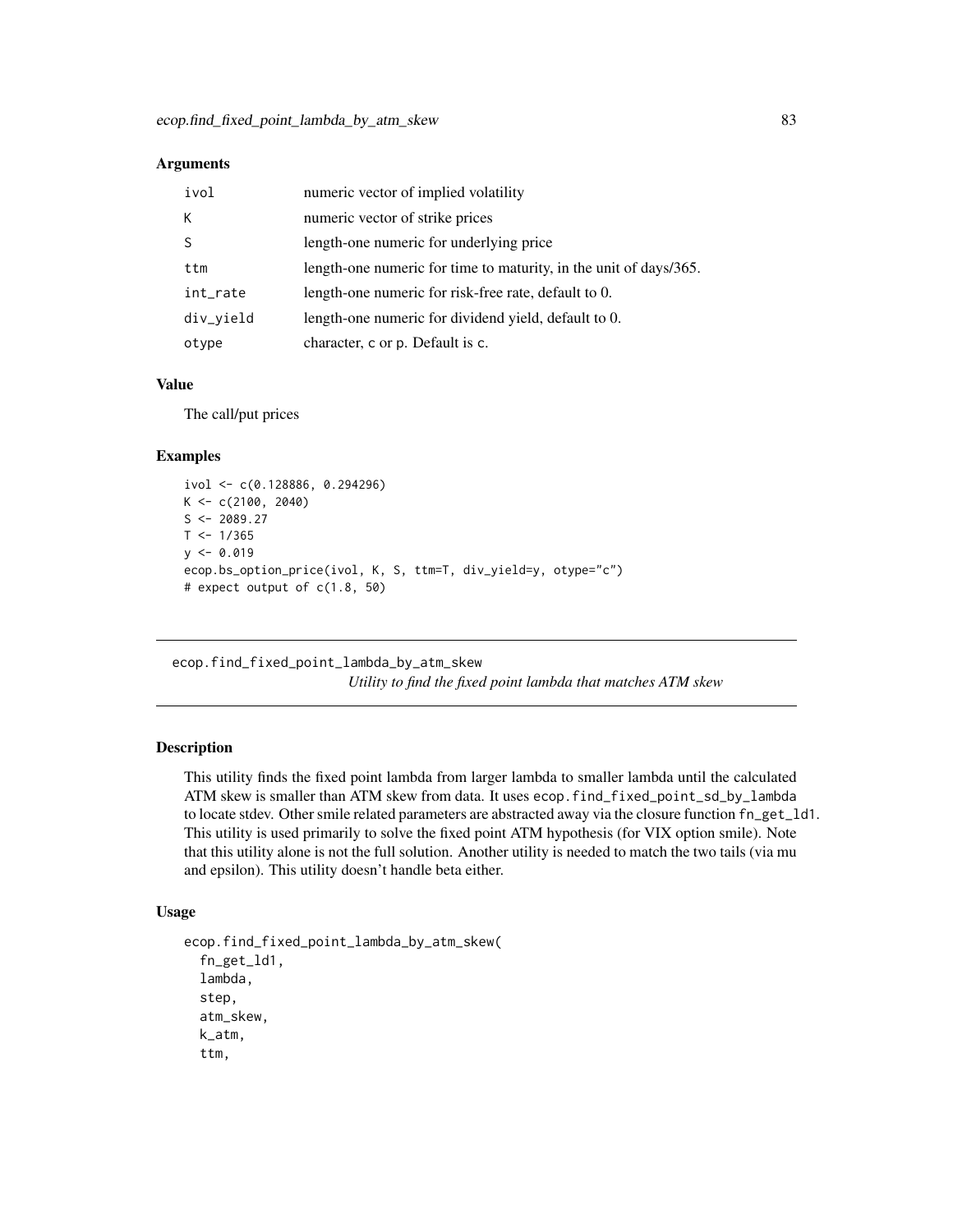```
otype = "c",verbose = TRUE,
 msg\_prefix = "",min_lambda = 1.1
)
```

| $fn\_get\_ld1$ | function, takes stdev, lambda, beta as input, return ld1 object via ecop.get_ld_triple.<br>This closure function encapulates mu_plus_ratio, epsilon_ratio, atm_imp_k. |
|----------------|-----------------------------------------------------------------------------------------------------------------------------------------------------------------------|
| lambda         | numeric, the lambda parameter.                                                                                                                                        |
| step           | numeric, increment to decrease lambda.                                                                                                                                |
| atm_skew       | numeric, ATM skew from data.                                                                                                                                          |
| k_atm          | a vector of numeric, range of log-strike to calculate ATM skew via lm.                                                                                                |
| ttm            | numeric, time to expiration, with 1 representing 1 year (365 days).                                                                                                   |
| otype          | character, option type. Default: "c".                                                                                                                                 |
| verbose        | boolean, print debug message. Default: FALSE.                                                                                                                         |
| $msg\_prefix$  | character, command line message prefix. Default: "".                                                                                                                  |
| min_lambda     | numeric, do not try lambda lower than this and return it. Default is 1.1.                                                                                             |

#### Value

numeric, representing lambda.

#### Author(s)

Stephen H-T. Lihn

ecop.find\_fixed\_point\_sd\_by\_lambda

*Utility to find the fixed point stdev when lambda is given*

# Description

This utility finds the fixed point stdev when lambda is given. Other smile related parameters are abstracted away via the closure function fn\_get\_ld1. This utility is used primarily to solve the fixed point ATM hypothesis (for VIX option smile). Note that this utility alone is not the full solution. Another utility is needed to match the ATM skew, and the two tails (via mu and epsilon). fn\_get\_ld1 should have the functional signature of fn\_get\_ld1(sd, lambda, beta=0) and returns an ecld object accordingly.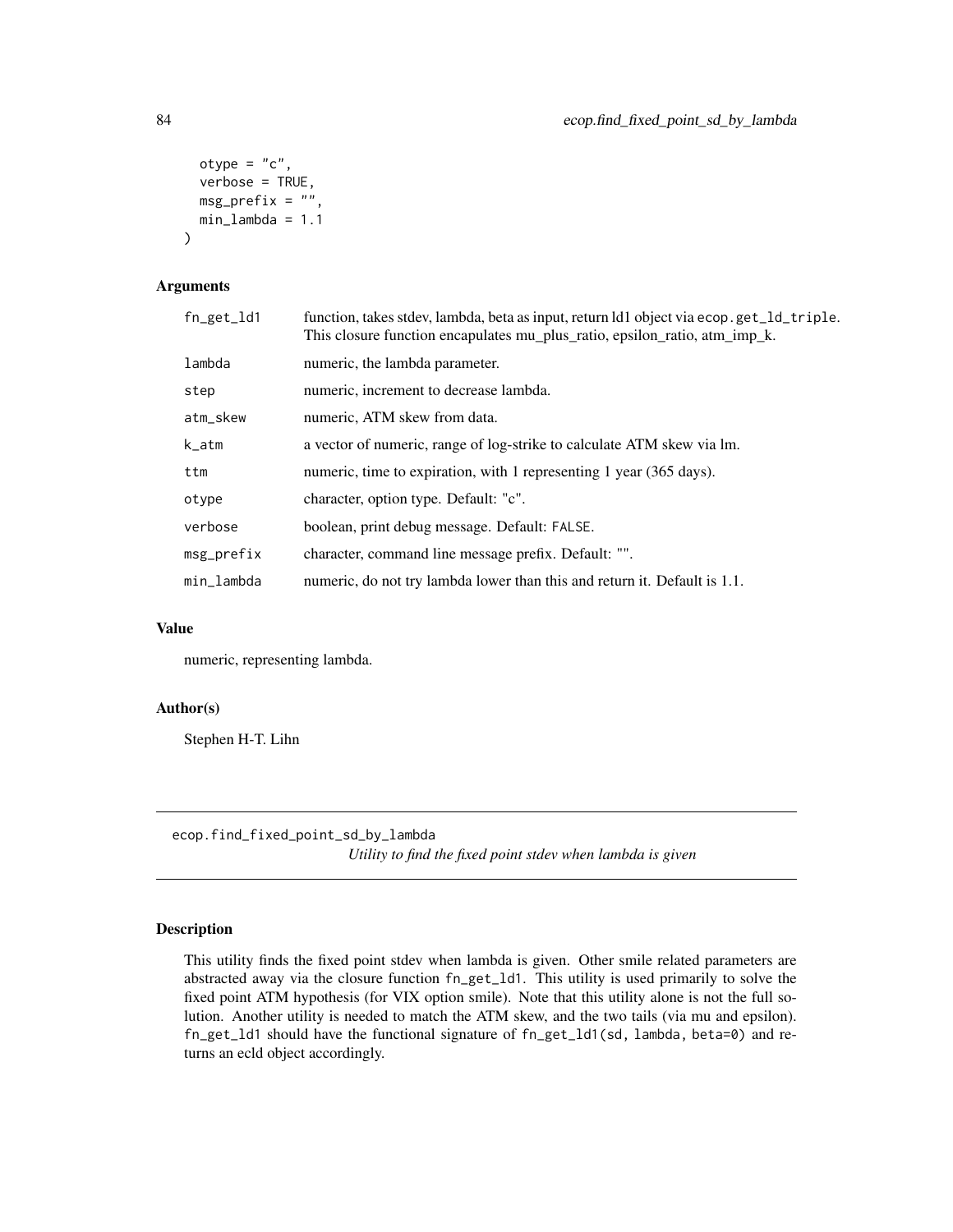ecop.from\_symbol\_conf 85

## Usage

```
ecop.find_fixed_point_sd_by_lambda(
  fn_get_ld1,
  lambda,
 beta = \theta,
 otype = "c".
  verbose = FALSE
)
```
# Arguments

| fn_get_ld1 | function, takes stdev, lambda, beta as input, return ld1 object via ecop.get_1d_triple.<br>This closure function encapulates mu_plus_ratio, epsilon_ratio, atm_imp_k. |
|------------|-----------------------------------------------------------------------------------------------------------------------------------------------------------------------|
| lambda     | numeric, the lambda parameter. Must be positive. Default: 3.                                                                                                          |
| beta       | numeric, the skewness parameter. Default: 0.                                                                                                                          |
| otype      | character, option type. Default: "c".                                                                                                                                 |
| verbose    | boolean, print debug message. Default: FALSE.                                                                                                                         |

## Value

numeric, representing stdev.

## Author(s)

Stephen H-T. Lihn

ecop.from\_symbol\_conf *Constructor of ecop class by read conf for option sample data*

#### Description

Read conf for option sample data and fitting parameters

```
ecop.from_symbol_conf(
  key,
  conf_file = "conf/ecop-fit-conf.yml",
 conf_data = NULL,
  extdata_dir = NULL
\mathcal{L}ecop.read_symbol_conf(key, conf_file = "conf/ecop-fit-conf.yml")
ecop.build_opt(ecop, df, otype)
```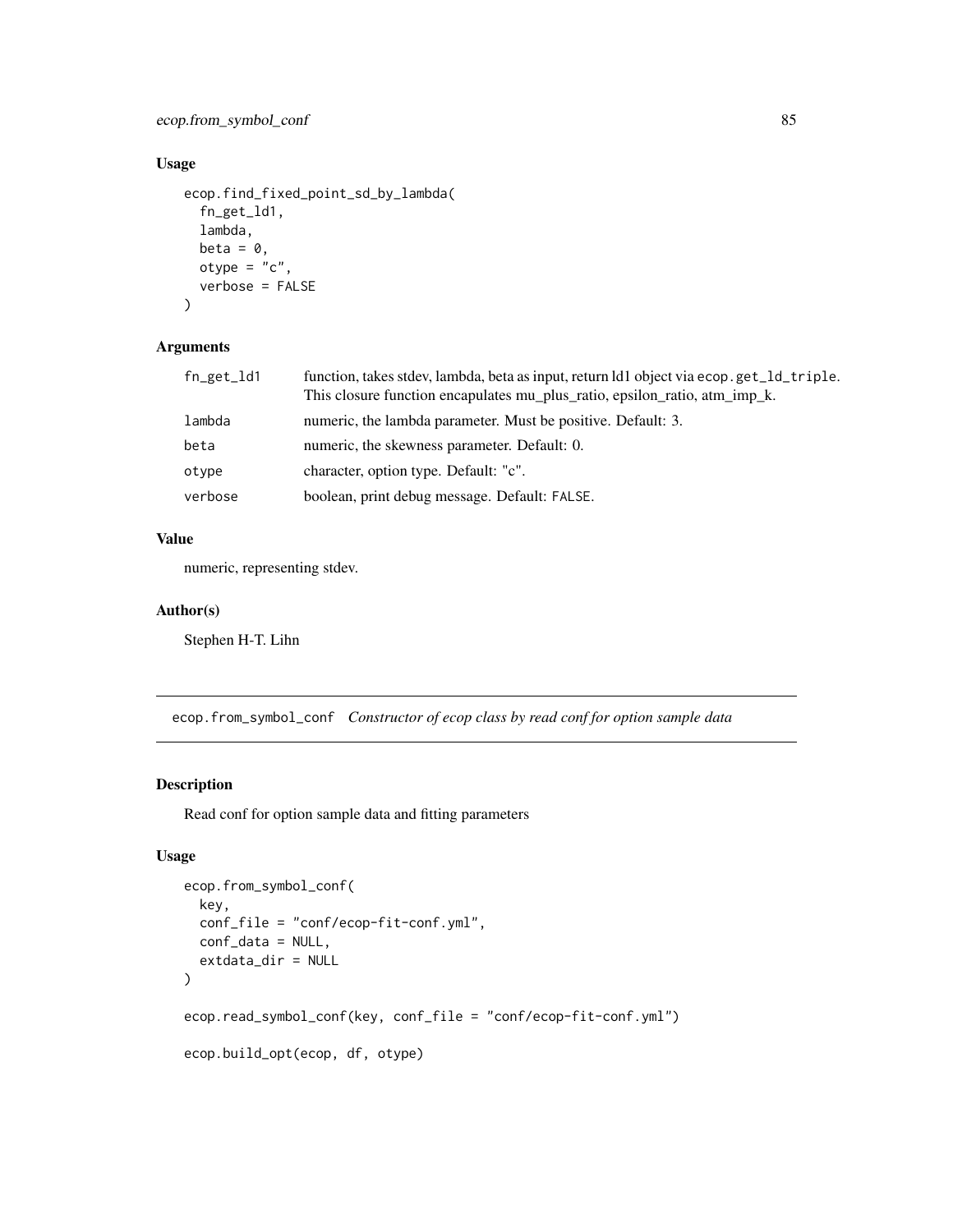| key         | character. The top-level key in conf                                                                              |
|-------------|-------------------------------------------------------------------------------------------------------------------|
| conf_file   | file name fof symbol config, default to conf/ecld-fit-conf.yml                                                    |
| conf_data   | optionally feed config through a list. If this is not null, this takes priority and<br>conf_file will be ignored. |
| extdata_dir | optionally specify user's own extdata folder                                                                      |
| ecop        | an ecop object with conf                                                                                          |
| df          | data frame of a single closing date and time to maturity                                                          |
| otype       | option type                                                                                                       |

# Value

the ecop object

#### Author(s)

Stephen H-T. Lihn

## Examples

```
## Not run:
   conf <- ecop.read_symbol_conf("spx2_1d")
   op <- ecop.from_symbol_conf("spx2_1d")
```
## End(Not run)

ecop.get\_ld\_triple *Get triple list of ecld objects by stdev*

# Description

Construct triple list of ecld objects by stdev, with lambda, and ratios related to stdev. This utility is used primarily in fixed point ATM hypothesis (when simulating VIX option smile).

```
ecop.get_ld_triple(
  lambda = 3,
  sd = 1,
  beta = \theta.
  mu_plus_ratio = 0,
  epsilon_ratio = 0,
  atm\_imp_k = NaN,
  fn\_shift = NULL\mathcal{E}
```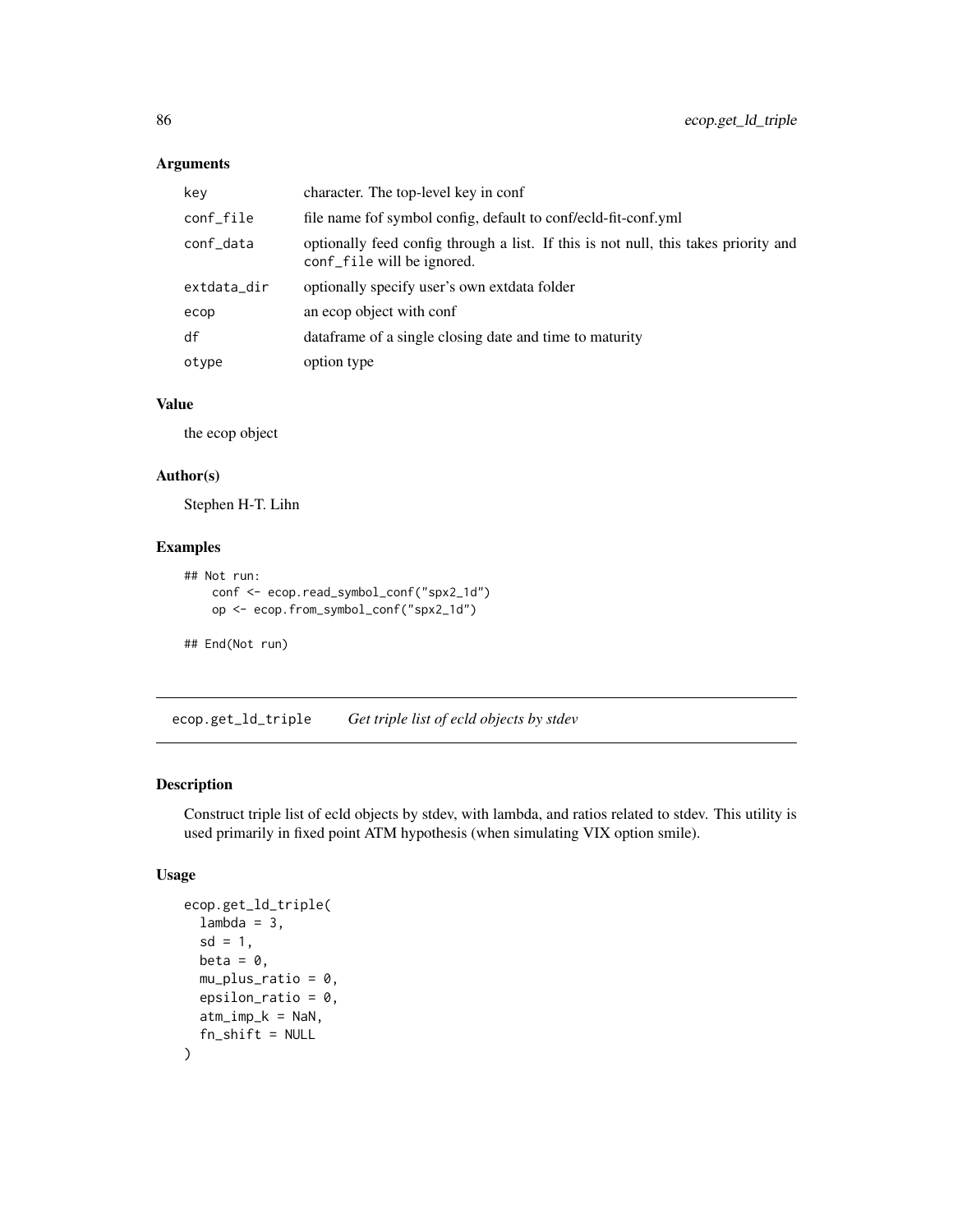## ecop.opt-class 87

## Arguments

| lambda        | numeric, the lambda parameter. Must be positive. Default: 3.                                                                                                                                                                                                          |
|---------------|-----------------------------------------------------------------------------------------------------------------------------------------------------------------------------------------------------------------------------------------------------------------------|
| sd            | numeric, the stdev parameter. Must be positive. Default: 1.                                                                                                                                                                                                           |
| beta          | numeric, the skewness parameter. Default: 0.                                                                                                                                                                                                                          |
| mu_plus_ratio | numeric, numeric, excess value in addition to mu_D, relative to the stdev. Default:<br>0.                                                                                                                                                                             |
| epsilon_ratio | numeric, epsilon ratio relative to the stdev. Default: 0.                                                                                                                                                                                                             |
| atm_imp_k     | numeric, ATM implied log-strike. It is derived from ATM volatility times sqare<br>root of time to expiration. If provided, it is used to calculate the fixed point<br>shift, $-(atm\_imp_k - mu)$ . Default: NaN, the rho slot in 1d1 is populated with the<br>value. |
| fn_shift      | function, takes an ecld object and return the fixed point shift, $-(atm\_imp_k -$<br>mu). the rho slot in 1d1 is populated with the value from this function. This<br>serves as secondary method if you don't want to provide atm_imp_k directly.                     |

#### Value

a triple list of ecld objects. ld0 has mu=0 as vanila object; ld1 has mu and rho as prescribed; ld2 has mu=mu\_D.

## Author(s)

Stephen H-T. Lihn

## Examples

lds <- ecop.get\_ld\_triple(3, 0.1) ld1 <- lds\$ld1

ecop.opt-class *An S4 class to represent the option data and model calculation*

# Description

The ecop.opt class serves as an object-oriented container for the type-specific (p or c) option data.

#### Slots

call the match.call slot otype character, option type range.from numeric, starting price range range.to numeric, ending price range momentum numeric, momentum for tranlation (T) operator epsilon numeric, asymptotic premium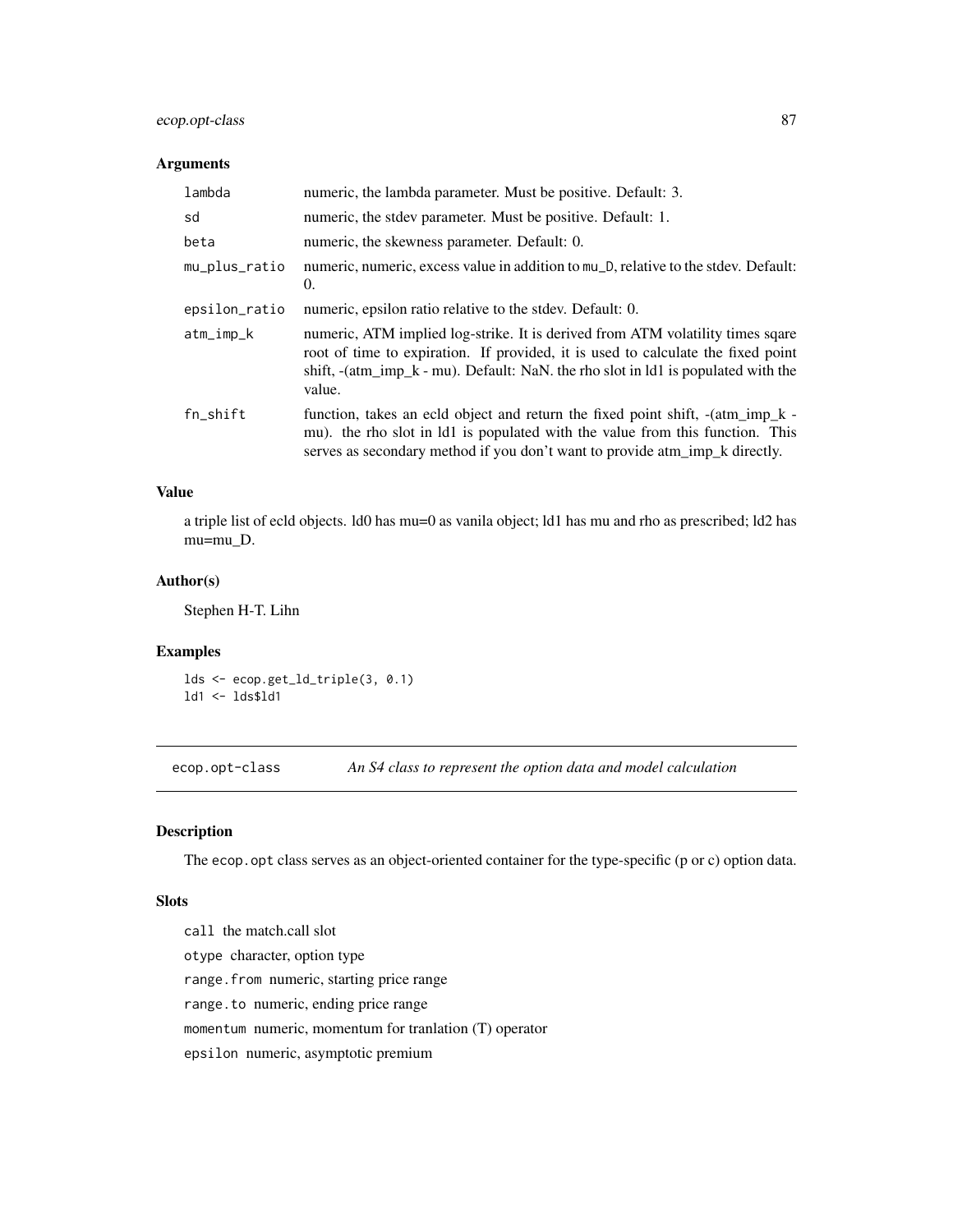k\_cusp numeric, the suggested cusp location for poly fit of prices

ecldOrEcd the ecld/ecd class to calculate theoretical values in local regime

- S underyling price, this can be overriden by conf
- S\_raw underyling price (before override)
- strike strike price
- k log-strike price
- V\_last last option price
- V\_bid bid option price
- V\_ask ask option price
- V finalized option price (likely mid-point)
- IV implied volatility from the vendor

#### Author(s)

Stephen H. Lihn

ecop.polyfit\_option *Poly fit on option prices*

#### Description

The poly fits on logarithm of option prices are performed for each side of the suggested cusp (specified by k.cusp). This utiility is used mainly to remove the market data noise for the calculation of log-slope of option prices.

#### Usage

```
ecop.polyfit_option(k, V, k.cusp, k.new, degree.left = 6, degree.right = 6)
```
## Arguments

| k            | numeric, vector of log-strike                                            |
|--------------|--------------------------------------------------------------------------|
| V            | numeric, vectors of option prices                                        |
| k.cusp       | length-one numeric, the suggested cusp location                          |
| k.new        | numeric, vector of log-strike to evaluate the poly fit                   |
| degree.left  | length-one numeric, specifying the degree of poly fit for the left tail  |
| degree.right | length-one numeric, specifying the degree of poly fit for the right tail |

#### Value

The state prices from the poly fit

## Author(s)

Stephen H-T. Lihn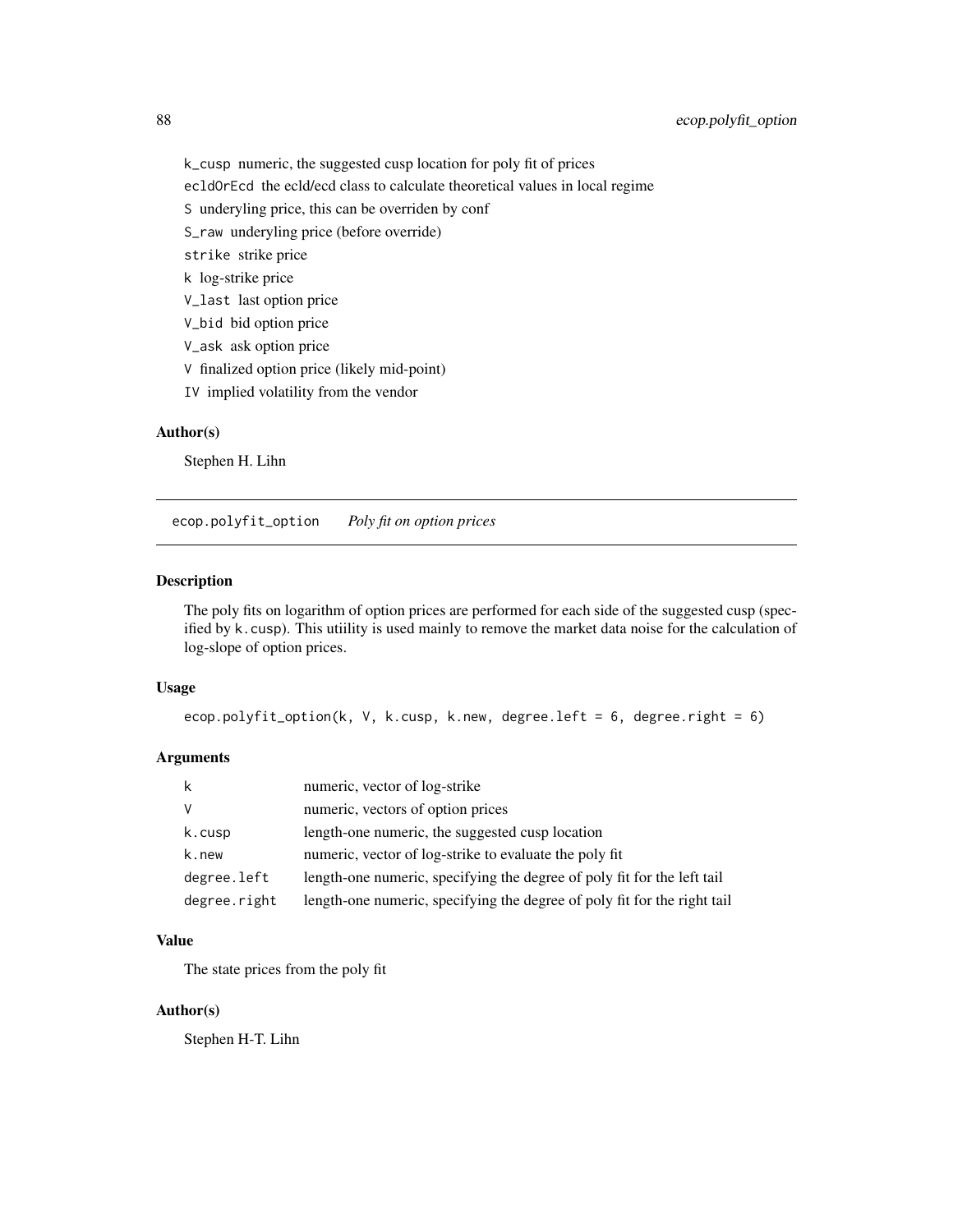ecop.read\_csv\_by\_symbol

*Read option data csv*

## Description

Read option data csv into dataframe. The dataframe is enriched with Date, expiration\_date, days.

#### Usage

```
ecop.read_csv_by_symbol(symbol, extdata_dir = NULL)
```
ecop.enrich\_option\_df(df)

#### Arguments

| symbol      | character, option data symbol                         |
|-------------|-------------------------------------------------------|
| extdata_dir | optionally specify user's own extdata folder          |
| df          | dataframe, it is assumed to be in CBOE heading format |

## Value

dataframe

## Author(s)

Stephen H-T. Lihn

#### Examples

df <- ecop.read\_csv\_by\_symbol("spxoption2")

ecop.term\_master\_calculator

*Master calculator for all the analytics of volatility smiles required for a date*

#### Description

This is all-in-one calculator. The inputs are symbol, date (YYYY-MM-DD), and quartic config file location, and the optional external data directory. The data structure and documentation here are really rough. They are used to calcuate teh data needed for the quartic paper. They need to be polished and refined after the quartic paper is released.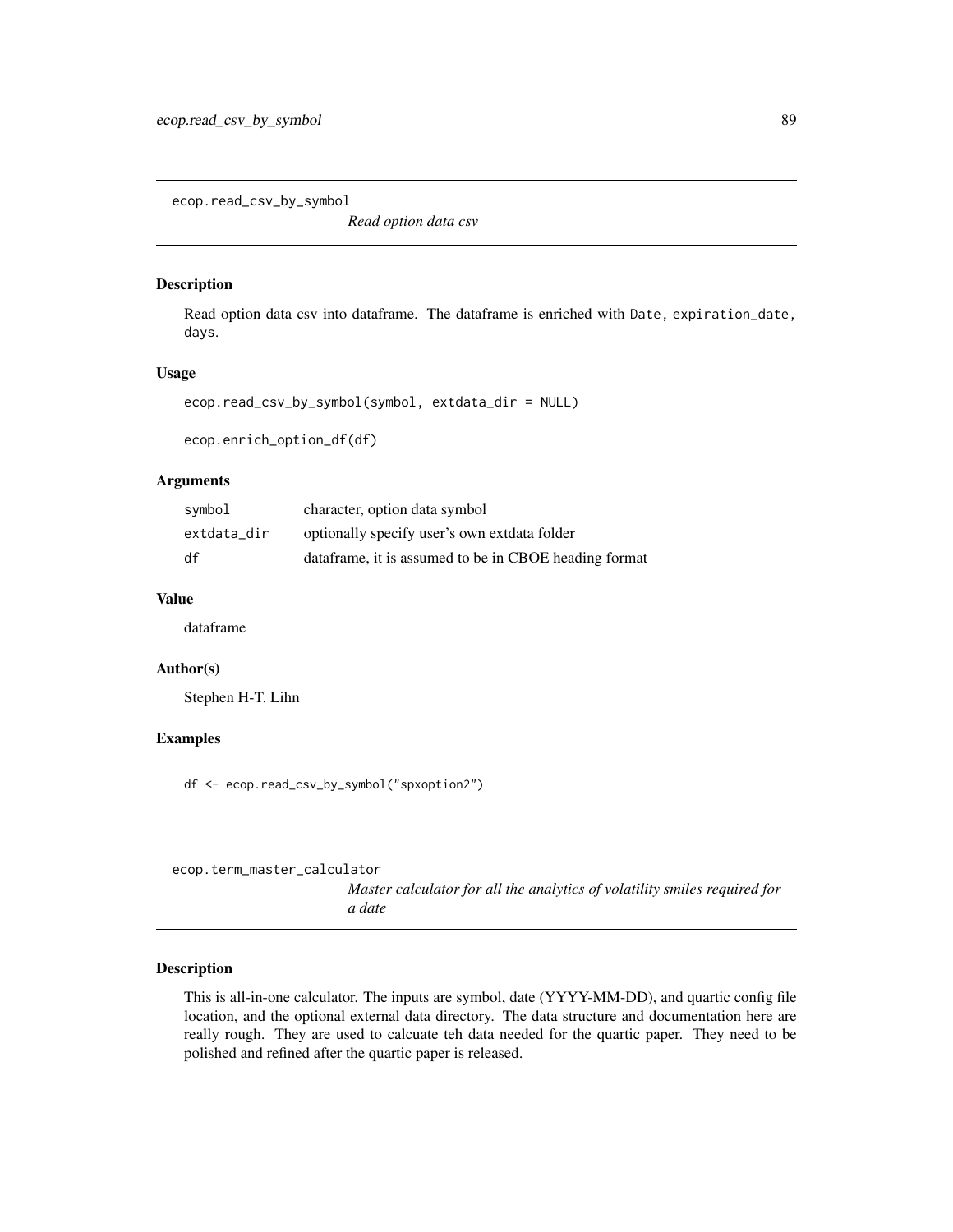# Usage

```
ecop.term_master_calculator(
  symbol,
  date_str,
  int_rate = 0,div\_yield = 0,
  config_file = NULL,
  extdata_dir = NULL
)
```

```
ecop.smile_data_calculator(idx, df_day, master, int_rate, div_yield, otype)
```

```
ecop.term_atm(opt)
```
## Arguments

| character pointing to the standard option data file                                     |
|-----------------------------------------------------------------------------------------|
| character in the form of YYYY-MM-DD                                                     |
| numeric, the interest rate used to calculate BS implied volatility from market<br>data  |
| numeric, the vididend yield used to calculate BS implied volatility from market<br>data |
| character, config file from the quarter optime fit.                                     |
| character, external data directory                                                      |
| integer, indicating the index of the option chain                                       |
| data frame for the day                                                                  |
| the list structure from the output of ecop. term_master_calculator                      |
| character, option type of p or c                                                        |
| the list structure from the output of ecop.smile_data_calculator                        |
|                                                                                         |

#### Value

The nested list containing all analytics of volatility smiles for a date. The first level keys are the date strings. The first level attributes are quartic.config which is a data frame, lists of days, volumes, classes, and values of undl\_price, max\_idx.

ecop.term\_plot\_3x3 *Produce 3x3 plot of volatility smiles for a date*

# Description

This utlity produces 3x3 plot of volatility smiles for a date. It is used for the term structure paper.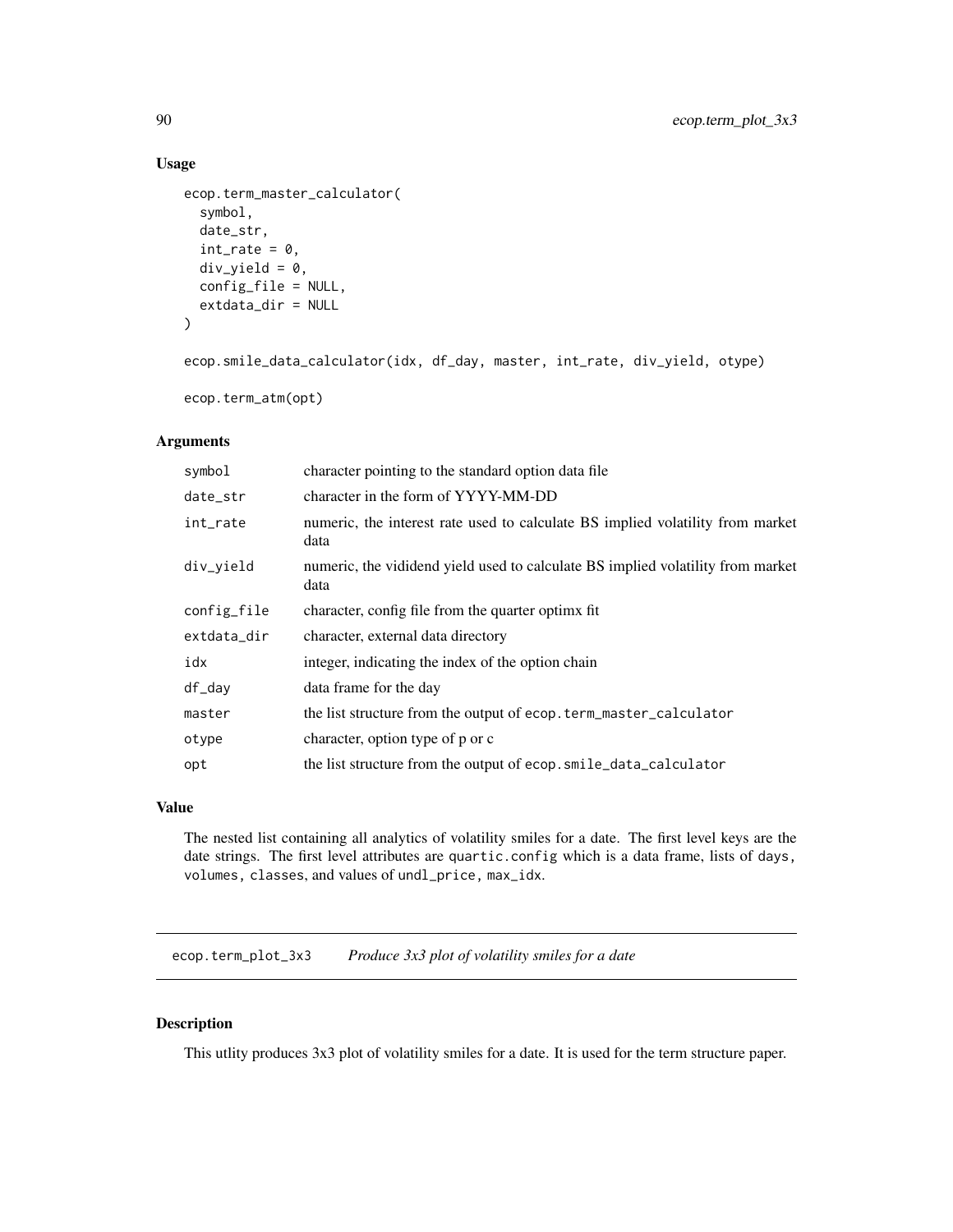ecop.vix\_plot\_3x3 91

## Usage

```
ecop.term_plot_3x3(
 term_data,
 date_str,
 trim_points = 151,
  target_days = NULL,
 add.first.day = TRUE,
 show.put.bid = FALSE)
ecop.term_target_days_default
ecop.term_realized_days(target_days, days)
```
ecop.term\_idx\_range(realized\_days, days)

#### Arguments

| term_data     | term structure data for one date, produced from ecop. term_master_calculator     |
|---------------|----------------------------------------------------------------------------------|
| date_str      | character in the form of YYYY-MM-DD                                              |
| trim_points   | integer, specifying number of data points to present in the plots                |
| target_days   | list of ceiling days for the plot                                                |
| add.first.day | logic, whether to add the first expiration date to target_days. Default is TRUE. |
| show.put.bid  | logic, show bid smile for put option. Default is FALSE.                          |
| days          | list of days to expiration from market data                                      |
| realized_days | list of days realized for the plot                                               |

## Format

An object of class numeric of length 8.

## Value

The 3x3 plot

ecop.vix\_plot\_3x3 *Produce 3x3 plot of VIX volatility smiles for a date*

## Description

This utlity produces 3x3 plot of volatility smiles for a date. It is used for the VIX option paper.

```
ecop.vix_plot_3x3(date_str, option_data, result, result_avg)
```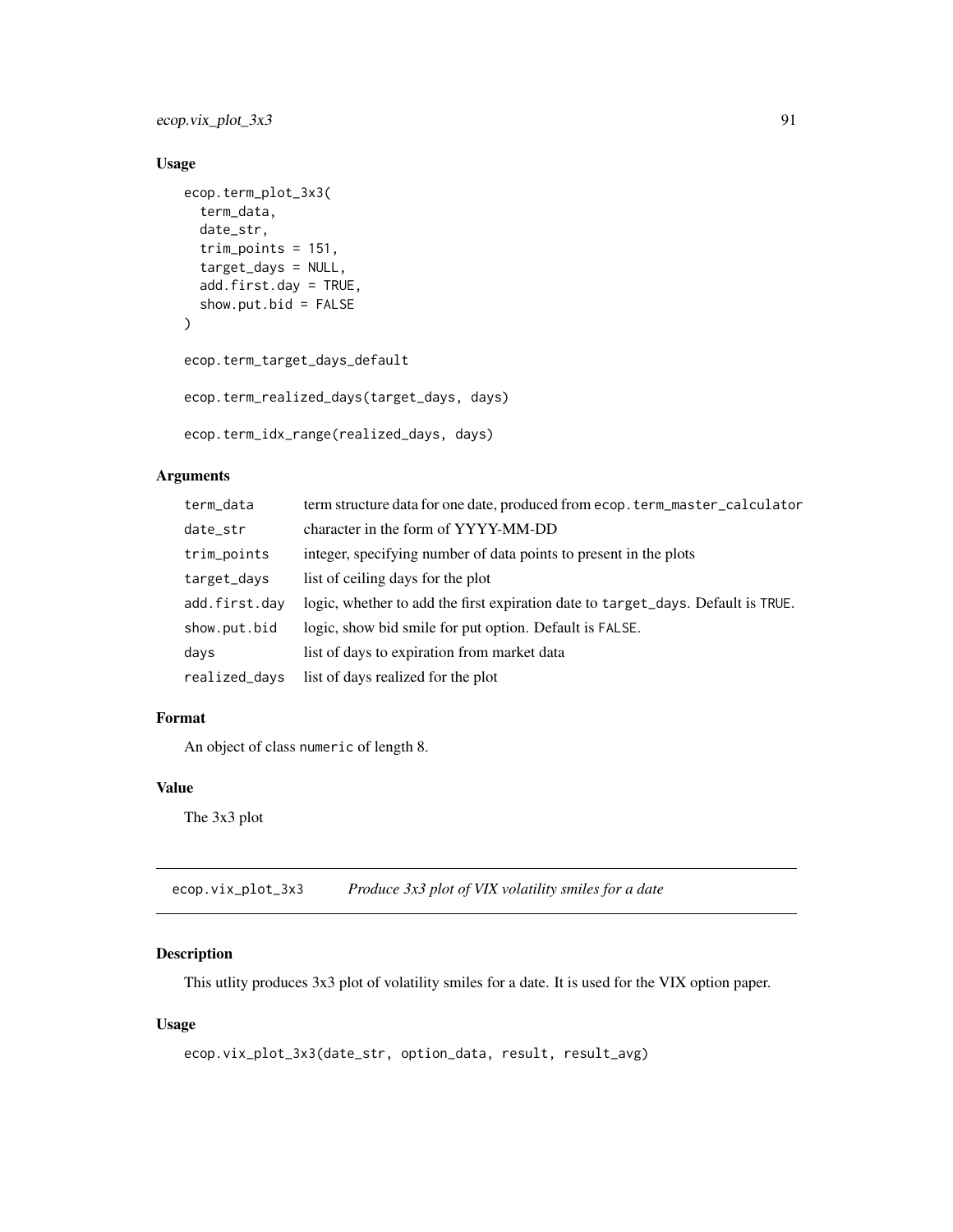| date str    | character in the form of YYYY-MM-DD                                       |
|-------------|---------------------------------------------------------------------------|
| option_data | dataframe, read from ecop. read_csv_by_symbol                             |
| result      | dataframe, the VIX optimx result                                          |
| result_avg  | dataframe, the VIX optimx result using average lambda for all expirations |

## Value

The 3x3 plot

ellipticity.ecd *Ellipticity of ecd object*

# Description

Ellipticity of ecd object, defined as half of the distance between the two elliptic points.

## Usage

## S3 method for class 'ecd' ellipticity(object, tol = 1e-04) ellipticity(object, tol = 1e-05) ## S4 method for signature 'ecd' ellipticity(object, tol = 1e-04)

## Arguments

| object | An object of ecd class                                                          |
|--------|---------------------------------------------------------------------------------|
| tol    | Numeric, the tolerance of precision during subdivision. Default: 1e-4 of stdev. |

# Value

a list with 3 major numbers: xe1= negative x\_e, xe2= positive x\_e, avg= ellipticity

# Examples

 $d \leftarrow \text{ecd}(0,1)$ ellipticity(d)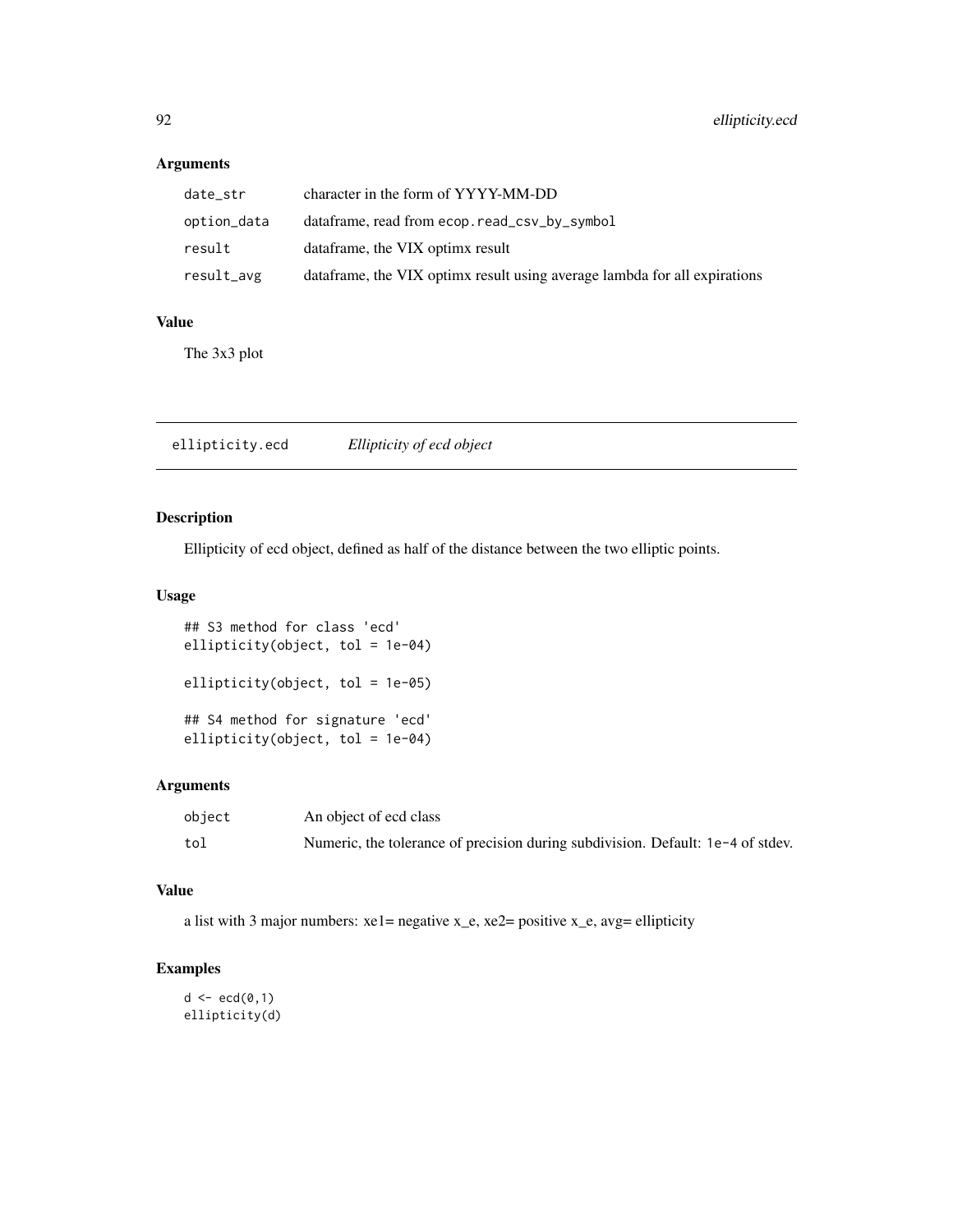## Description

List of unique history reflecting the bootstrap activities.

#### Usage

```
## S3 method for class 'ecdb'
history(object)
```
history(object)

## S4 method for signature 'ecdb' history(object)

# Arguments

object an object of ecdb class.

## Value

list of history

# Author(s)

Stephen H-T. Lihn

integrate\_pdf.ecd *Integrate a function with PDF of the distribution*

## Description

Integrate a function with PDF of the distribution. The integration is seperated into three segments to ensure convergence.

```
## S3 method for class 'ecd'
integrate_pdf(
 object,
  f,
 lower,
  upper,
  ...,
```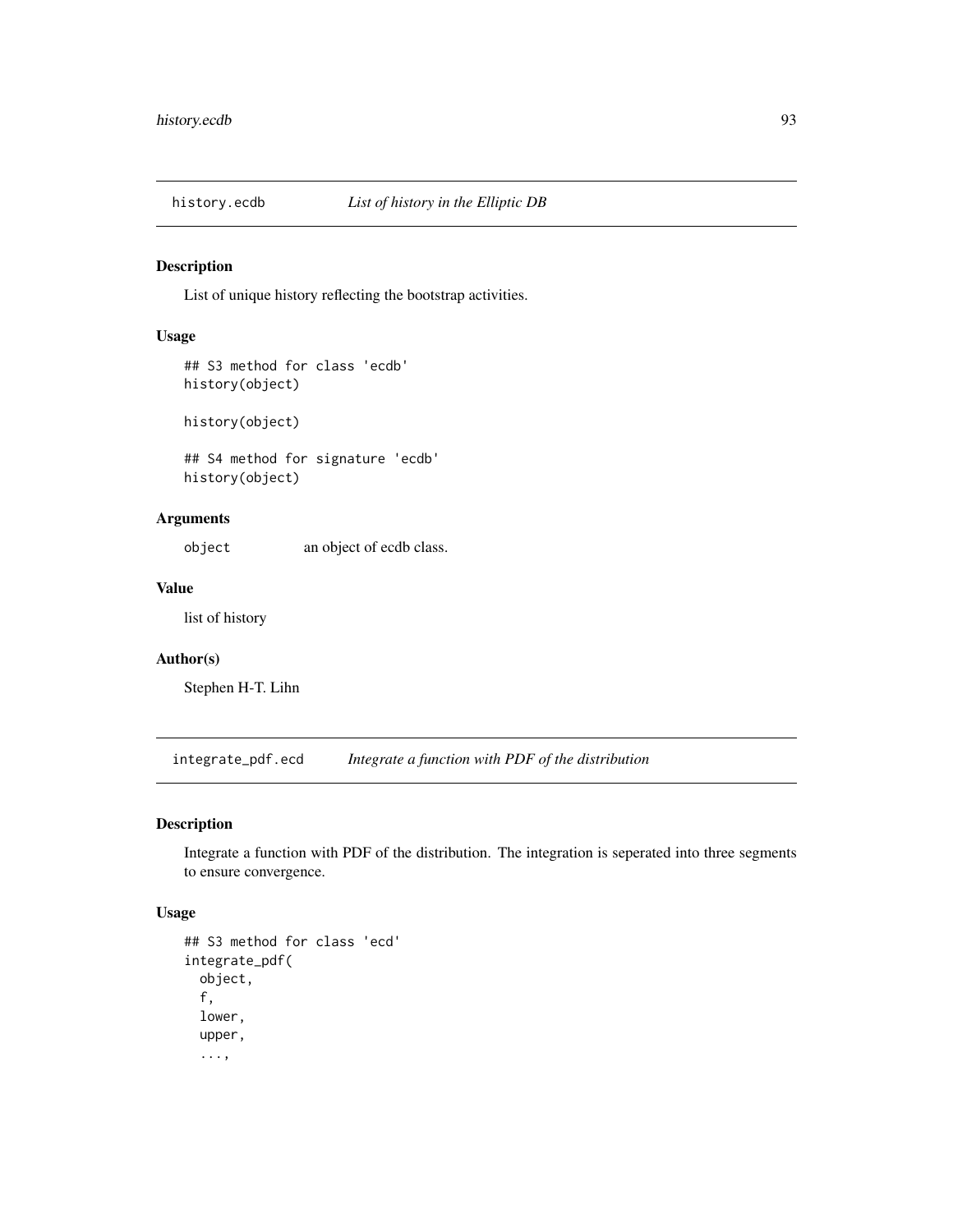```
show.warning = TRUE,
 verbose = FALSE
\lambdaintegrate_pdf(object, f, lower, upper, ...)
## S4 method for signature 'ecd'
integrate_pdf(
 object,
 f,
 lower,
 upper,
  ...,
 show.warning = TRUE,
 verbose = FALSE
)
```

| object       | An object of ecd class                                                                                                                                     |
|--------------|------------------------------------------------------------------------------------------------------------------------------------------------------------|
| f            | An R function taking a numeric first argument and returning a numeric vector<br>of the same length. Returning a non-finite element will generate an error. |
| lower        | Numeric, the lower limit of integration. Can be infinite.                                                                                                  |
| upper        | Numeric, the upper limit of integration. Can be infinite.                                                                                                  |
| $\ddots$     | Additional arguments for f.                                                                                                                                |
| show.warning | logical, display warning messages.                                                                                                                         |
| verbose      | logical, display timing information, for debugging purpose.                                                                                                |

## Value

A list of class "integrate".

# Author(s)

Stephen H. Lihn

# Examples

```
d \leftarrow \text{ecd}()integrate_pdf(d, function(x){x^2}, -Inf, Inf)
```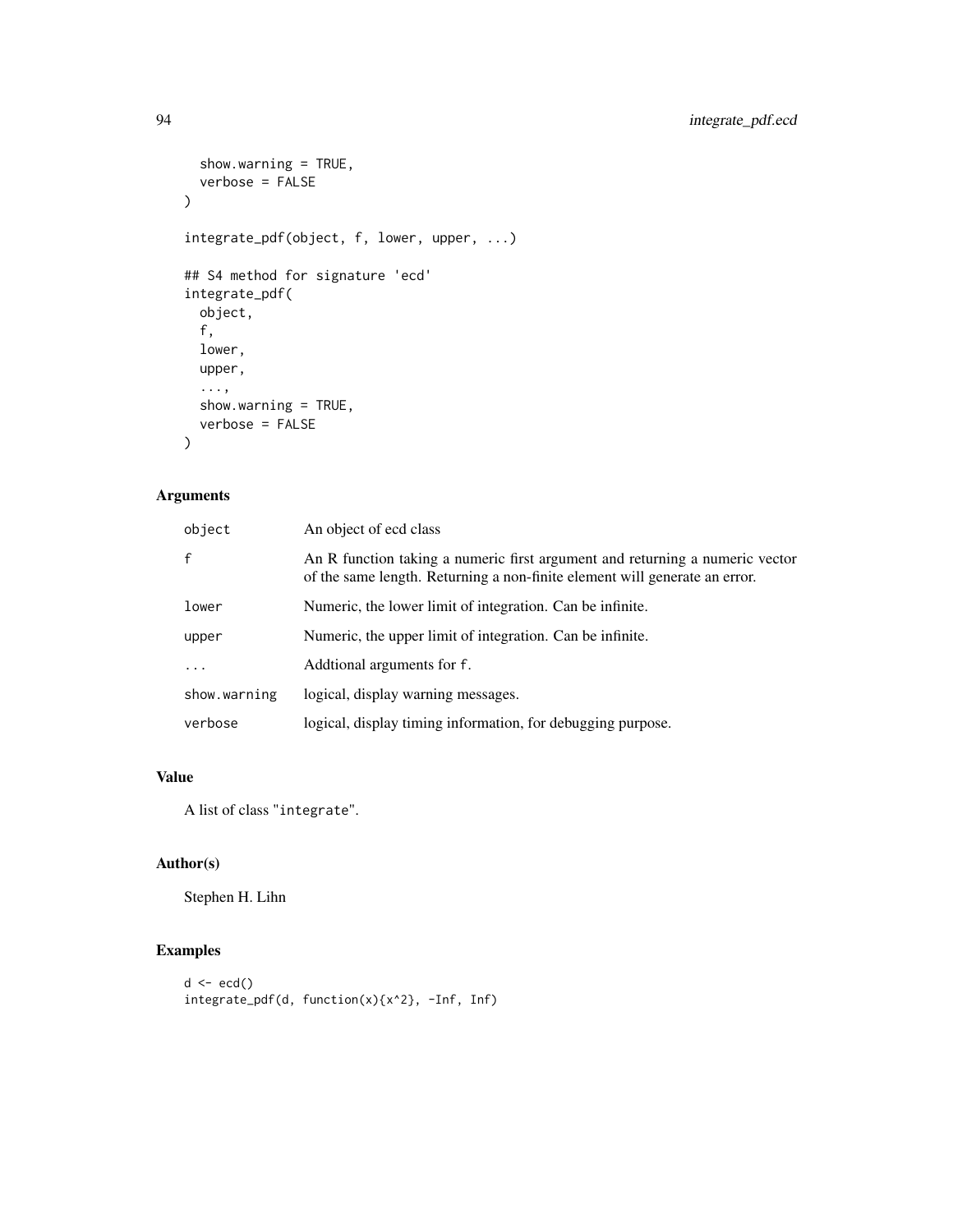## Description

J-invariant of the elliptic curve  $y(x)$ 

# Usage

```
## S3 method for class 'ecd'
jinv(object, no.validate = FALSE)
jinv(object, no.validate = FALSE)
## S4 method for signature 'ecd'
jinv(object, no.validate = FALSE)
```
# Arguments

| object      | an object of ecd class                                               |
|-------------|----------------------------------------------------------------------|
| no.validate | logical, if TRUE, don't validate presence of beta. Default is FALSE. |

## Value

the j-invariant

#### Author(s)

Stephen H-T. Lihn

# Examples

 $d \leq -ecd(1,1)$  $j \leftarrow j$ inv $(d)$ 

k2mnt *Conversion between cumulants and moments*

## Description

Implements conversion between the first four cumulants and moments

## Usage

k2mnt(k)

mnt2k(m)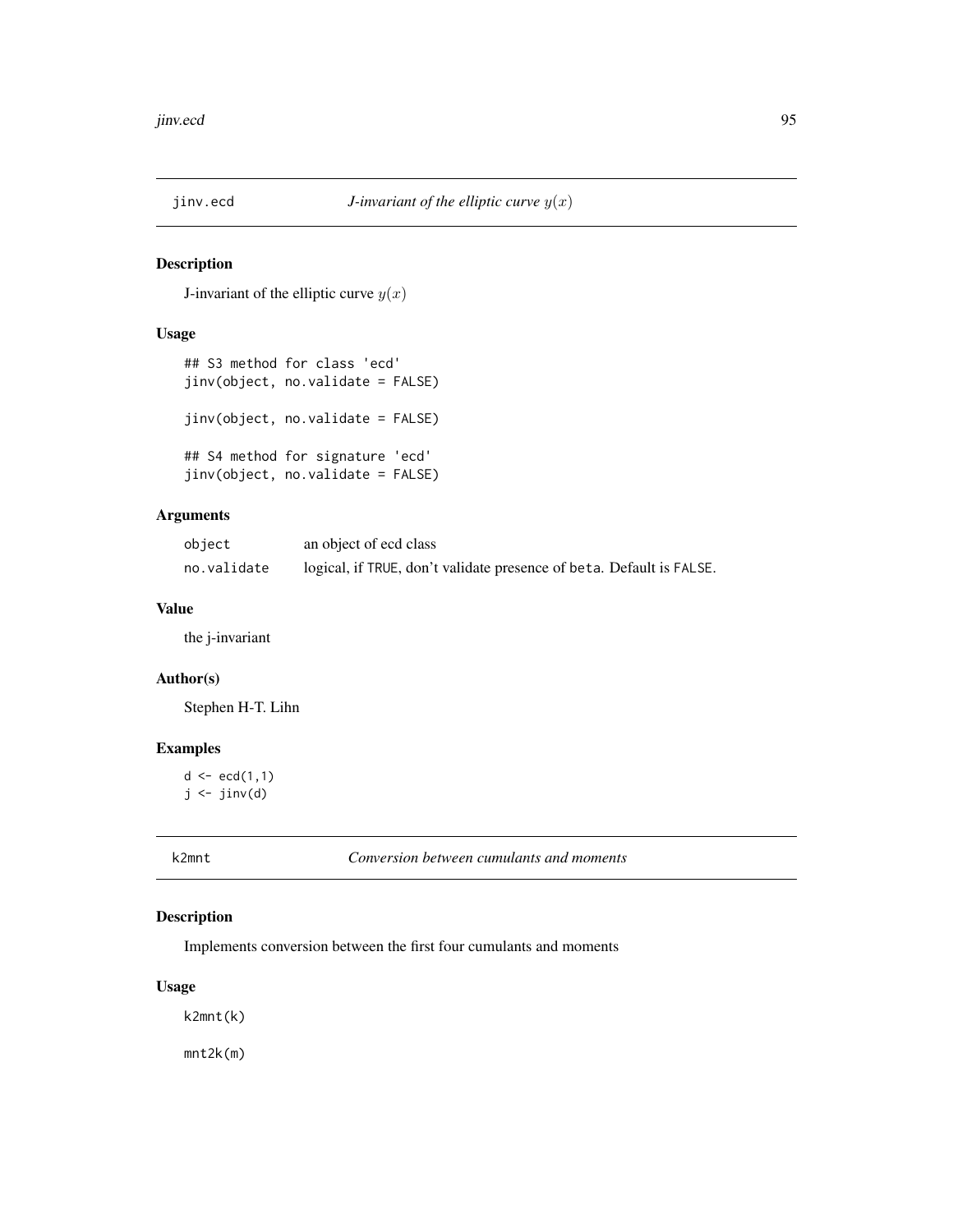96 lamp

# Arguments

|   | numeric, first four cumulants. |
|---|--------------------------------|
| m | numeric, first four moments.   |

# Value

numeric

# Author(s)

Stephen H-T. Lihn

# lamp *Constructor of lamp class*

## Description

Construct an lamp class by providing the required parameters. The default is the unit quartic lambda process.

## Usage

```
lamp(
  lambda = NaN,
  T.inf = 86400 * 1000,rnd.n = 1e+06,
  alpha = NaN,
  beta = \theta,
  rnd.walk = 1,
  sd = NaN,
  sd.method = 0,N. lower = \theta,
  N.upper = 1000,
  file = character(0)
\mathcal{E}
```
# Arguments

| lambda   | numeric, the lambda parameter. Must be positive. Default is NaN.                                                                        |
|----------|-----------------------------------------------------------------------------------------------------------------------------------------|
| T.inf    | numeric, the infinite bound to cut off Levy sums. Default is 86400000.                                                                  |
| rnd.n    | numeric, the length of one rnd call. Default is 1000000.                                                                                |
| alpha    | numeric, optional, if you don't like to use lambda. Default is NaN. Either<br>lambda or alpha must be specified with a positive number. |
| beta     | numeric, the skewness parameter. Default: 0.                                                                                            |
| rnd.walk | numeric, random walk method, 1: Laplace, 2: Binomial/normal. Default is 1.                                                              |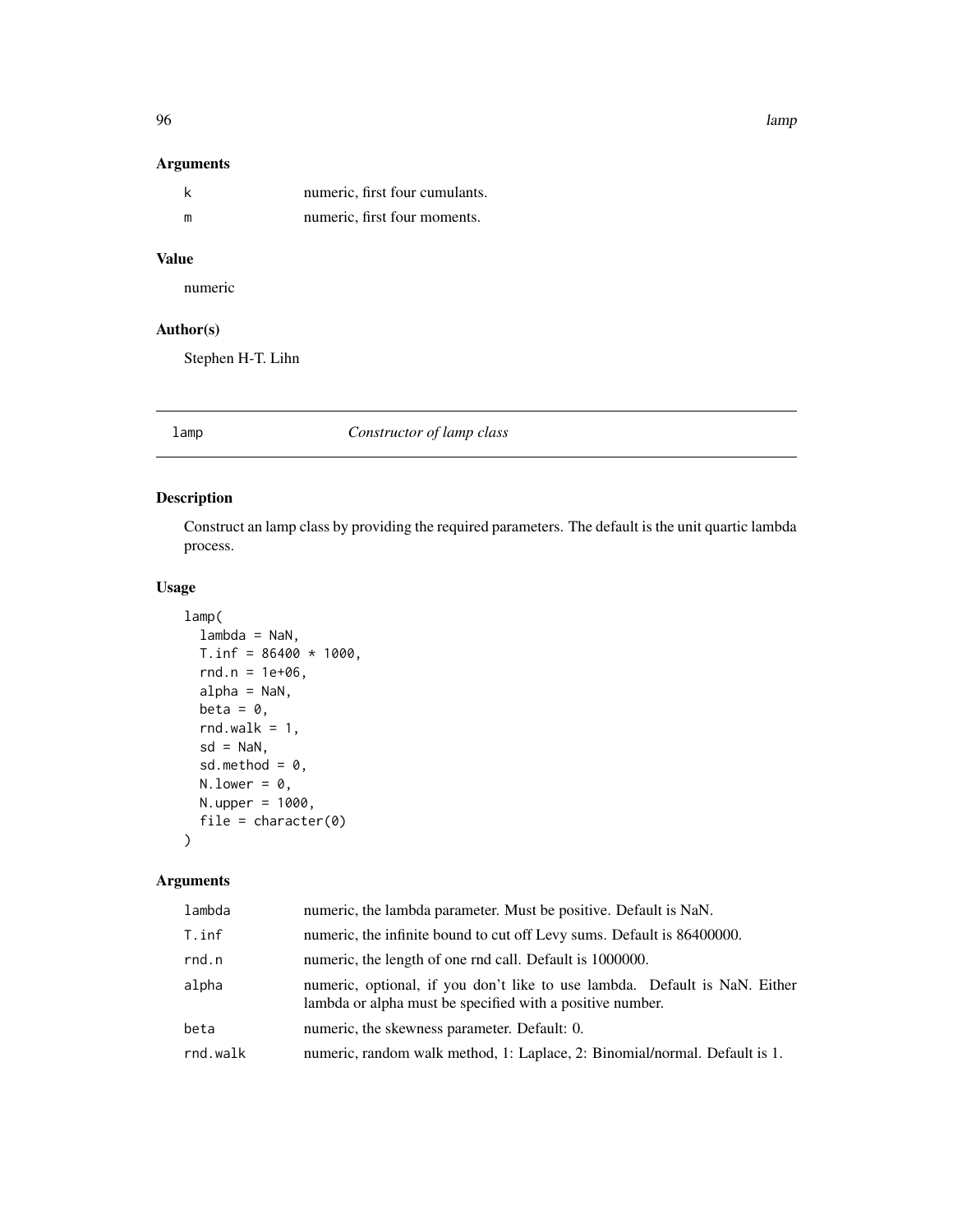## lamp-class 97

| sd        | numeric, standard deviation adjustment. No adjustment if NaN. Default is NaN.                             |
|-----------|-----------------------------------------------------------------------------------------------------------|
| sd.method | numeric, methodology of sd adjustment. 0 means in scale parameter, 1 means<br>in Levy sums. Default is 0. |
| N.lower   | numeric, the lower bound of N to truncate the boundary effect. Default is 0.                              |
| N.upper   | numeric, the upper bound of N to limit the outliers. Default is 1000.                                     |
| file      | character, file path to save the object and simulation result. Default is charac-<br>$ter(0)$ .           |

#### Value

an object of lamp class

#### Author(s)

Stephen H-T. Lihn

#### Examples

lp <- lamp(4, T.inf=86400\*1000000)

lamp-class *An S4 class to represent the lambda process*

#### Description

The lamp class serves as an object-oriented interface for the lambda process. The main purpose of the class is to store all the parameters required for simulation.

### **Slots**

call the match.call slot.

lambda numeric, lambda index of lambda process, which is 2/alpha.

alpha numeric, stable alpha. This is derived from lambda for convenience reason.

beta numeric, stable beta.

pm numeric, parameterization, default to 1.

rnd.walk numeric, Random walk method. Default is 1.

sd numeric, standard deviation adjustment. No adjustment if NaN.

sd.method numeric, methodology of sd adjustment. 0 means in scale parameter, 1 means in Levy sums.

T.inf numeric, the infinite bound to cut off the Levy sums.

rnd.n numeric, the length of one rnd call.

N.lower numeric, the lower bound of N to truncate the boundary effect. Default is 0.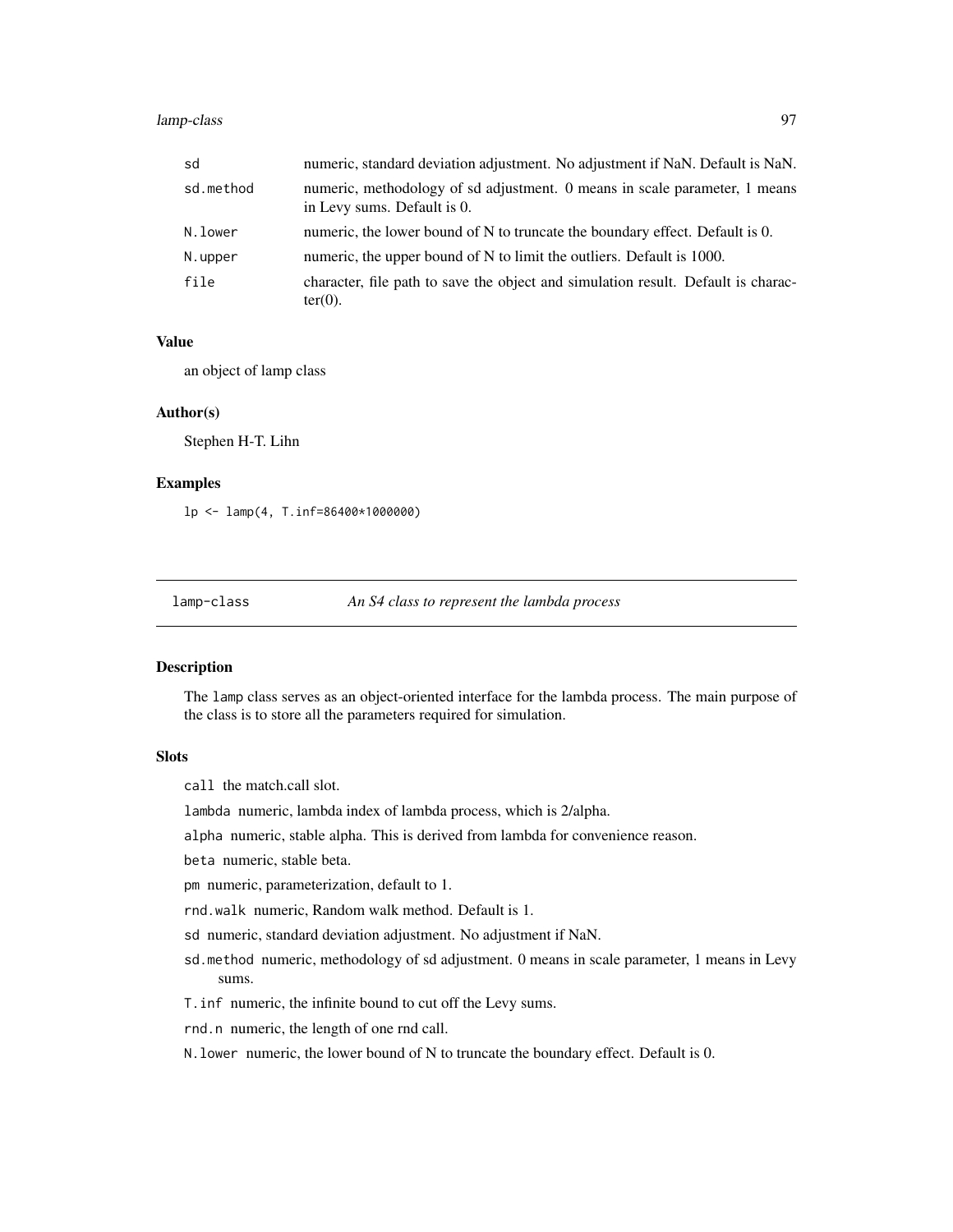N.upper numeric, the upper bound of N to limit the outliers. Default is 1000.

use.mpfr logical, use Mpfr for high precision sums.

file character, file path to save the object and simulation result.

tau numeric, storage for the stable random variables.

tau\_i numeric, for internal use, length or index of tau.

Z\_i numeric, length of Z.

Z numeric, simulation result of the lambda process, Z.

B numeric, simulation result of the binomial process, B.

N numeric, simulation result of the count process, N.

tm POSIXct, timestamp of simulation.

#### Author(s)

Stephen H. Lihn

lamp.generate\_tau *Generate tau from stable distribution*

## Description

Generate tau, a random sequence representing the stable random walk process.

## Usage

lamp.generate\_tau(object)

#### Arguments

object an object of lamp class

#### Value

an object of lamp class with tau populated, tau\_i is set to 1.

## Author(s)

Stephen H-T. Lihn

#### Examples

```
lp \leftarrow lamp(4, rnd.n=10)lp1 <- lamp.generate_tau(lp)
lp1@tau
```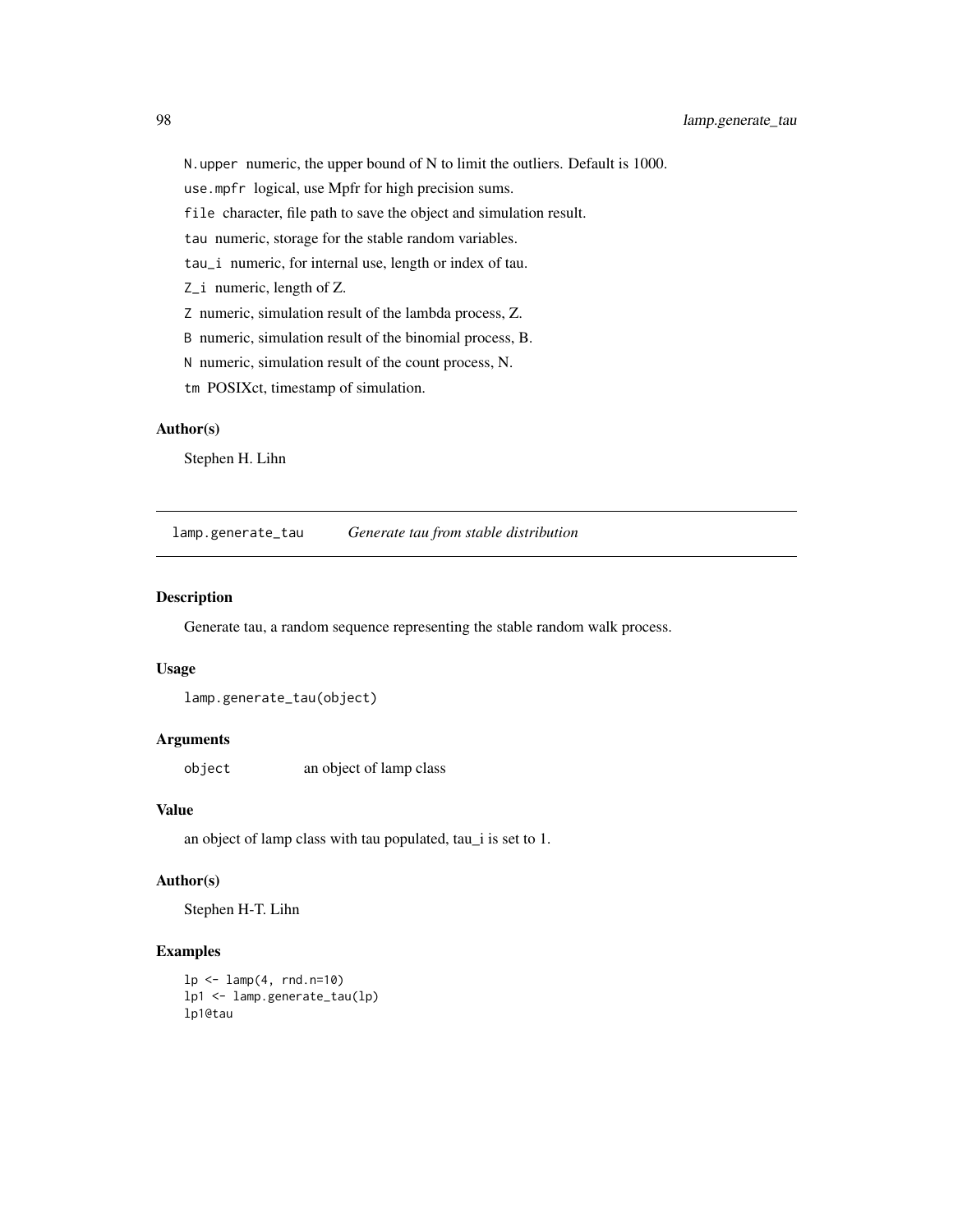## Description

Plot the simulation result in standard layout, with 4 or 6 charts The PDF and log(PDF) histogram of Z, the lambda process. The log(PDF) histogram of N, the stable count process. The log(PDF) histogram of B, the binomial random walk process. The 6-chart plot also includes the asymptotic kurtosis and stdev vs the bps of data points dropped in Z.

#### Usage

lamp.plot\_sim4(object)

lamp.plot\_sim6(object)

## Arguments

object an object of lamp class

#### Value

an object of lamp class

#### Author(s)

Stephen H-T. Lihn

lamp.qsl\_fit\_config *Read QSLD fit config*

#### Description

Read QSLD fit config for plot or custom fit utility. The xtable print utility is also provided to generate high quality latex output for publication purpose.

#### Usage

lamp.qsl\_fit\_config(key = NULL, extdata\_dir = NULL, filename = NULL)

lamp.qsl\_fit\_config\_xtable(df)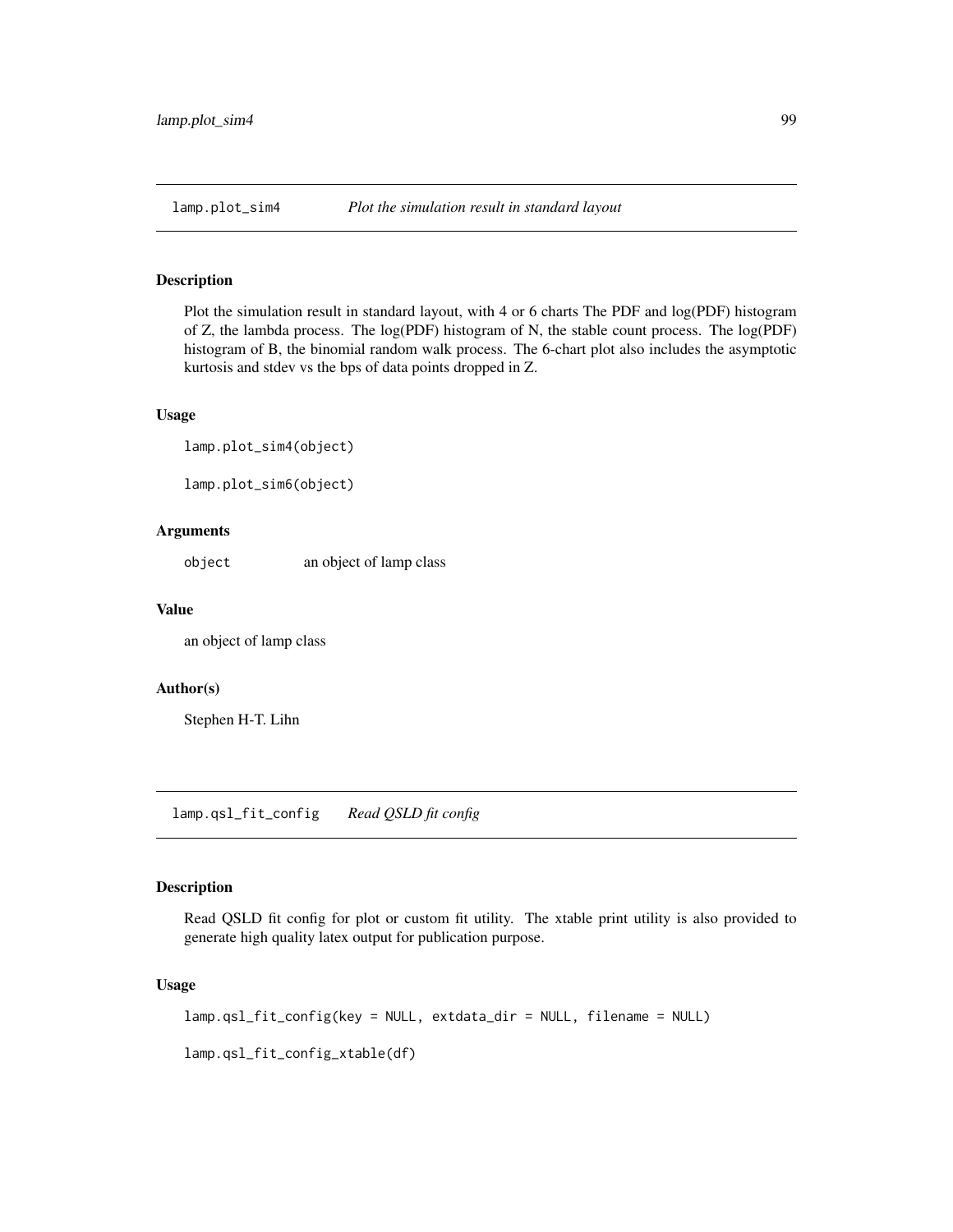| key         | character, the top-level key for config, default to NULL.                   |
|-------------|-----------------------------------------------------------------------------|
| extdata_dir | optionally specify user's own extdata folder, default is NULL.              |
| filename    | character, optionally specify user's own config file name, default is NULL. |
| df          | the data frame generated from lamp.gsl_fit_config.                          |

# Value

The data.frame object for the config

## Examples

c <- lamp.qsl\_fit\_config()

lamp.qsl\_fit\_plot *Plot the fit to asset returns using quartic stable lambda distribution*

## Description

Plot the fit to asset returns using quartic stable lambda distribution

## Usage

```
lamp.qsl_fit_plot(
 key,
  debug = FALSE,
 plot.type = c("pdf", "log-pdf"),
  qqplot.n = 1e+06,
  extdata_dir = NULL,
  filename = NULL
\mathcal{L}
```
## Arguments

| key         | character, the key(s) to retrieve configuration for plot. If key is provided as<br>single-row data frame, then it will be used directly as config. |
|-------------|----------------------------------------------------------------------------------------------------------------------------------------------------|
| debug       | logical, if true, print debug information. Default is FALSE.                                                                                       |
| plot.type   | character, type of plot: pdf, log-pdf, qqplot. Default is c("pdf", "log-pdf").                                                                     |
| qqplot.n    | numeric, specify number of QSLD simulations for qqplot utility, default is 1000000.                                                                |
| extdata_dir | optionally specify user's own extdata folder, default is NULL.                                                                                     |
| filename    | character, optionally specify user's own config file name, default is NULL.                                                                        |

## Value

returns a list of each key and its data and config blocks as nested list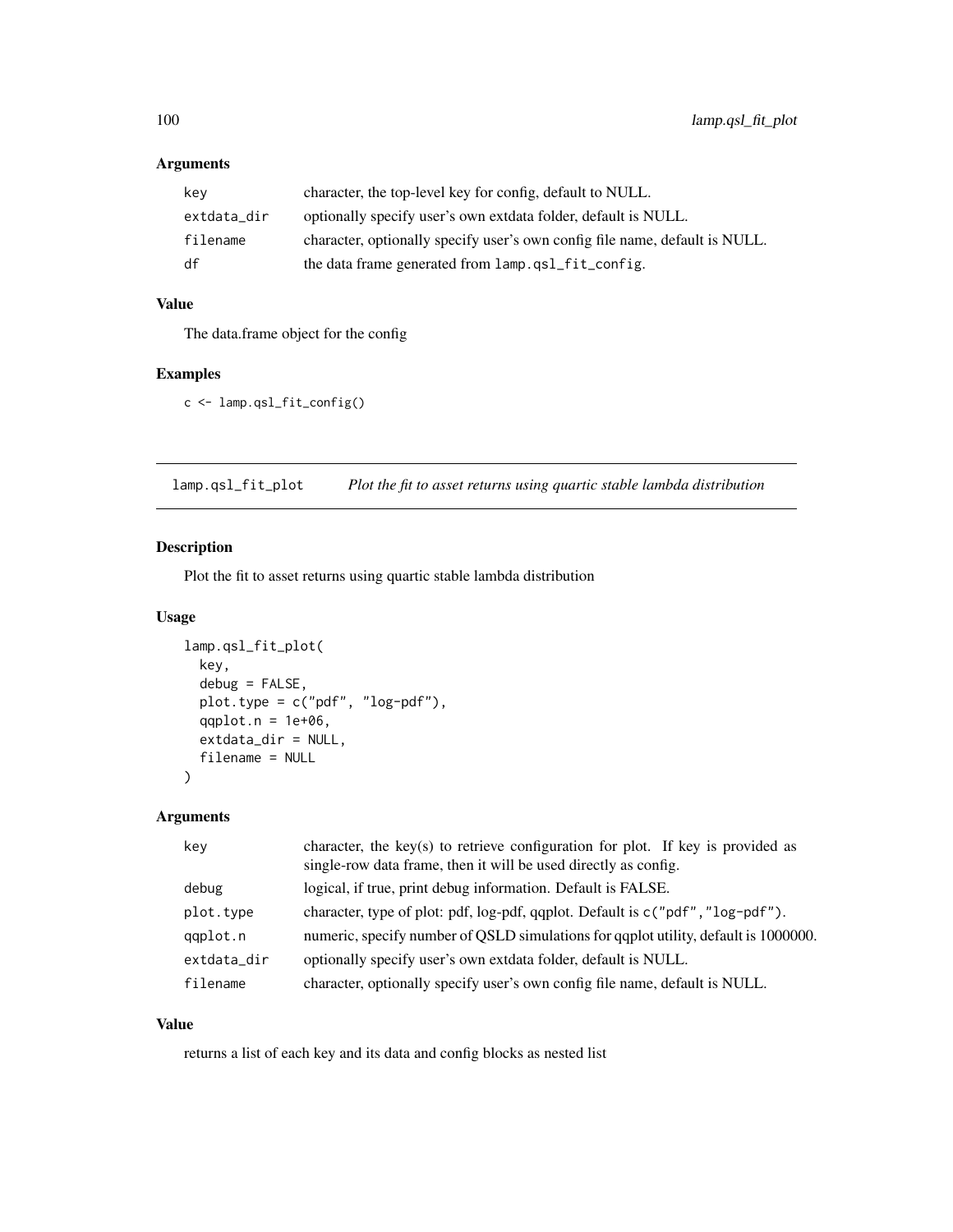## lamp.sd\_factor 101

## Author(s)

Stephen H-T. Lihn

lamp.sd\_factor *Calculate sd adjustment factor*

## Description

Calculate sd adjustment factor. For L2 random walk, it is the power of 1/(1+alpha/2). For L1 random walk, it is the power of 1. This factor can be used to adjust either the scale parameter of the stable distribution or T.inf that cuts off the Levy sums.

## Usage

lamp.sd\_factor(object)

## Arguments

object an object of lamp class

#### Value

numeric, the sd factor

## Author(s)

Stephen H-T. Lihn

lamp.simulate1 *Simulate one sequence of lambda process from stable distribution*

# Description

Simulate lambda process from one random sequence representing the stable random walk process.

#### Usage

lamp.simulate1(object, drop = 10, keep.tau = 1)

## Arguments

| object   | an object of lamp class                                                            |
|----------|------------------------------------------------------------------------------------|
| drop     | numeric, number of tau to discard at the end. Default is 10.                       |
| keep.tau | numeric, 0 to clean up, 1 to return unused tau, 2 to return all tau. Default is 1. |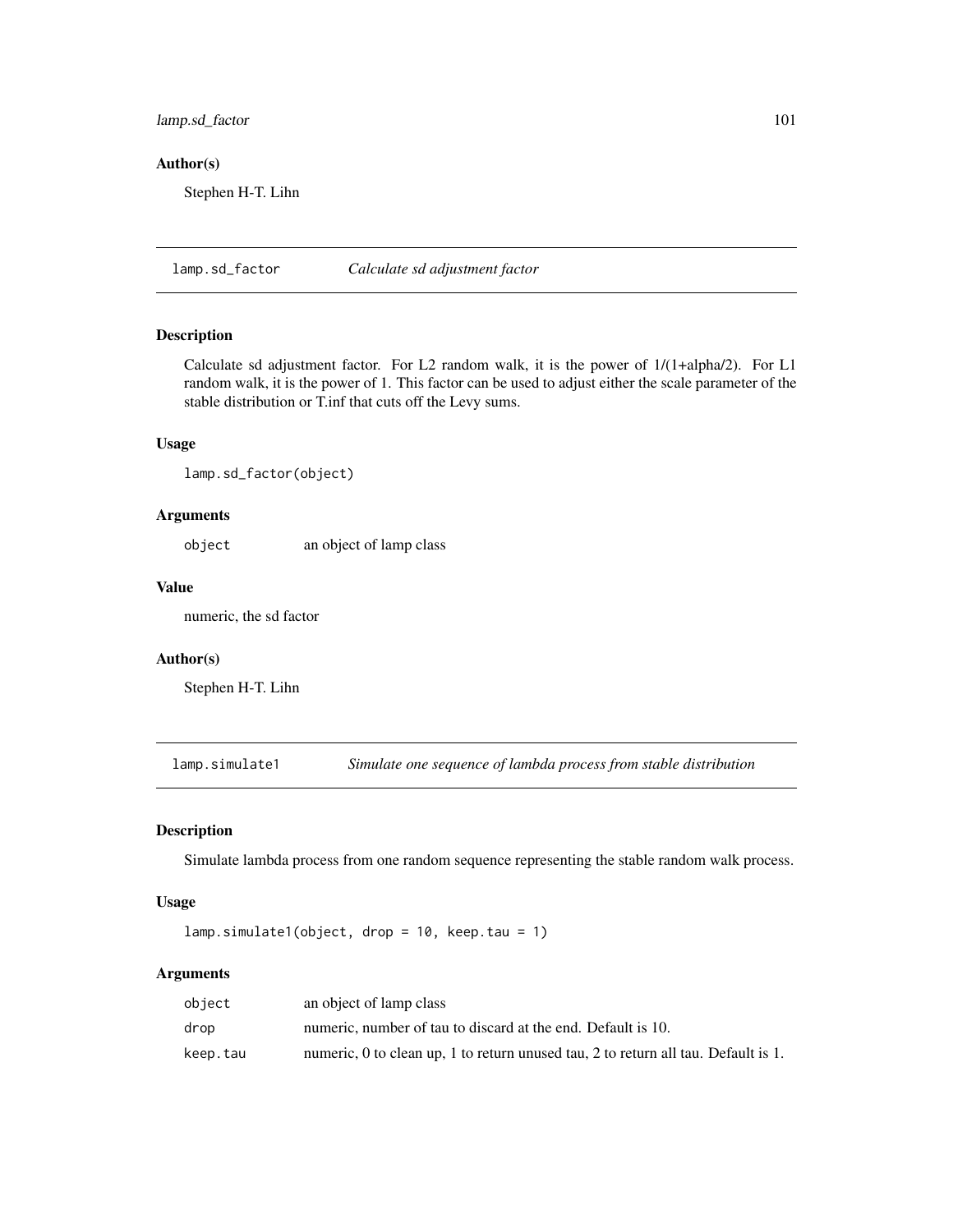an object of lamp class with Z, B, N populated

#### Author(s)

Stephen H-T. Lihn

## Examples

```
lp <- lamp(4, T.inf=8640, rnd.n=100000)
lp1 <- lamp.simulate1(lp)
```
lamp.simulate\_iter *Simulate lambda process from stable distribution iteratively*

## Description

Simulate lambda process from stable distribution iteratively until target length of result is reached. It uses multi-core capability to run lamp.simulate1 in parallel. If file slot is specified, simulation result will be persisted to it periodically. A plot interface is provided to monitor the progress. A CPU temperature interface is provided to control CPU from overheating.

#### Usage

```
lamp.simulate_iter(
 object,
 use.mc = 4,
  sim.length = 1000,reset.cache = FALSE,
  drop = 10,keep.tau = 1,
 plot.util = lamp.plot_sim6,
 cpu.temperature = 68,
  cpu.temperature.util = NULL)
```
# Arguments

| object      | an object of lamp class                                                            |
|-------------|------------------------------------------------------------------------------------|
| use.mc      | numeric, number of cores for parallel simulations. Default is 4.                   |
| sim.length  | numeric, number of Z to simulate. Default is 1000.                                 |
| reset.cache | logical, to reset simulation cache or not prior the run. Default is FALSE.         |
| drop        | numeric, number of tau to discard at the end per iteration. Default is 10.         |
| keep.tau    | numeric, 0 to clean up, 1 to return unused tau, 2 to return all tau. Default is 1. |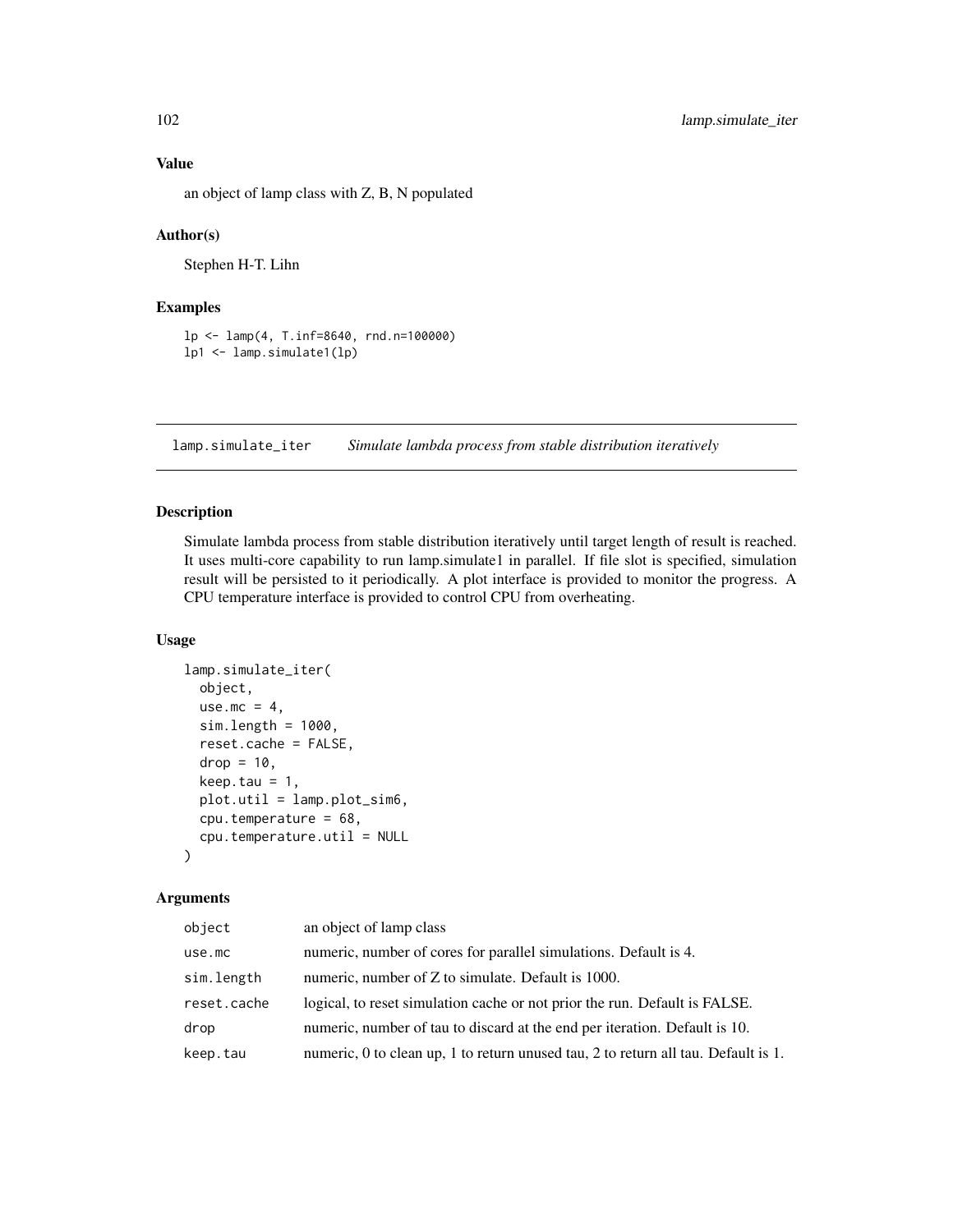## lamp.stable\_rnd\_walk 103

plot.util function, interface to plot simulation results. Default is lamp.plot\_sim4. cpu.temperature numeric, temperature above which is overhead. Default is 68. cpu.temperature.util function, interface to get CPU temperature. Default is NULL.

#### Value

an object of lamp class with Z, B, N populated

#### Author(s)

Stephen H-T. Lihn

lamp.stable\_rnd\_walk *Calculate the stable random walk*

## Description

Calculate the stable random walk. There are 4 types of random walk you can specify: 11. Laplace(0,1). No skewess. 1. Experimental Laplace random walk via Gauss-Laplace transmutation. 22. Normal distribution  $N(0, \text{sqrt}(n))^*$ epsilon. No skewess. 2. Binomial random walk, b\*epsilon. This can produce skewness.

## Usage

```
lamp.stable_rnd_walk(object, n, b)
```
#### Arguments

| object | an object of lamp class                       |
|--------|-----------------------------------------------|
|        | numeric, number of items in Levy sums         |
|        | numeric, cumulative sum of signs in Levy sums |

#### Value

numeric, the value of the random walk

#### Author(s)

Stephen H-T. Lihn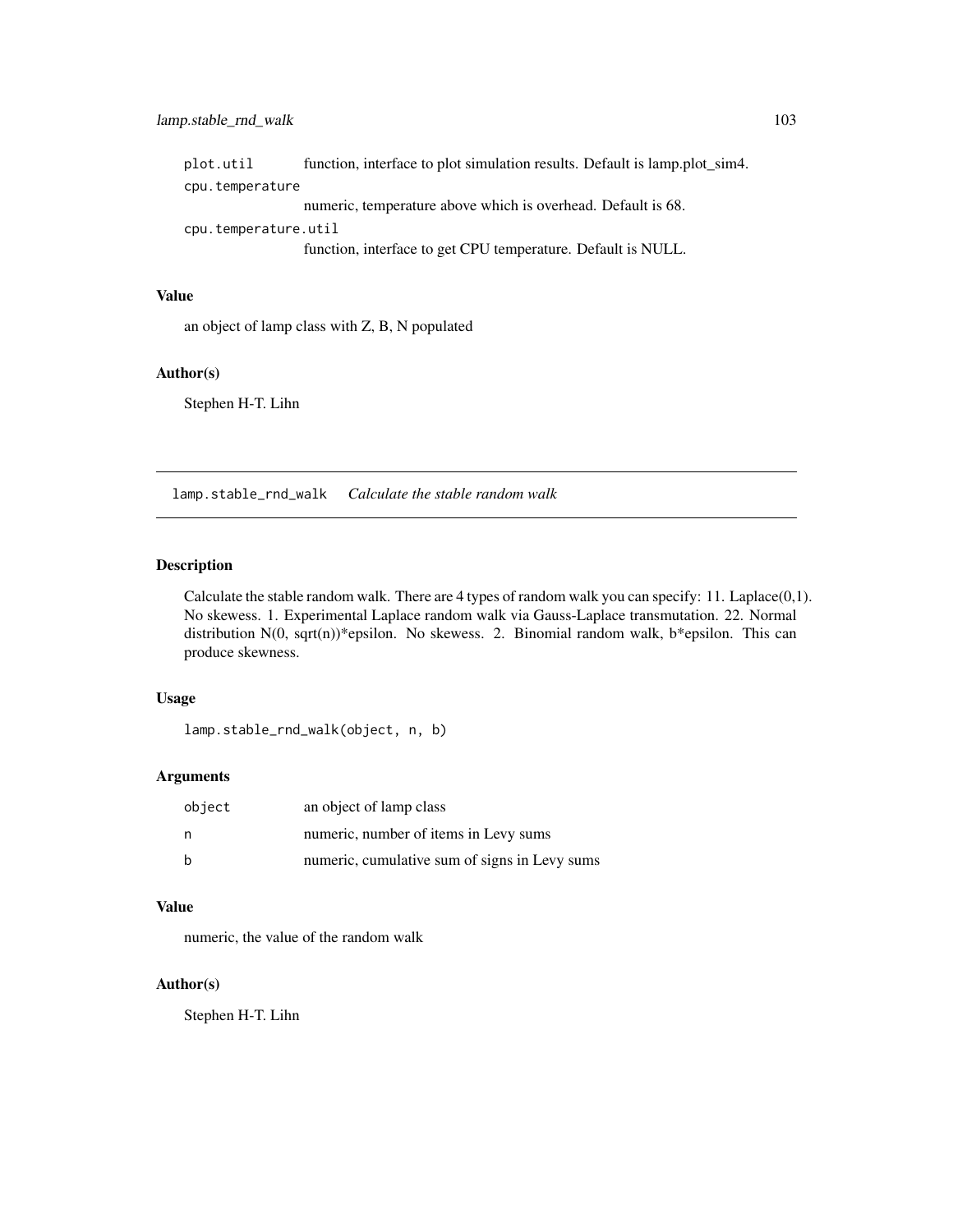## Description

Standard Lambda distribution PDF that can take complex argument.

## Usage

levy.dlambda(x, lambda = 4)

## Arguments

| x      | numeric, complex, mpfr, mpfc                     |
|--------|--------------------------------------------------|
| lambda | numeric. Default is 4, the quartic distribution. |

#### Value

PDF in the same type as x

#### Author(s)

Stephen H. Lihn

## Examples

 $x = seq(1, 10)$  $y = \text{levy}.d\text{lambda}(x)$ 

levy.domain\_coloring *Domain coloring of Laplace kernel of lambda distribution*

## Description

Domain coloring on the complex plane of Laplace kernel of lambda distribution,  $exp(ixt) P(x)$ , where  $P(x)$  is the PDF of a lambda distribution. This is a visualization utility to get insight how the Laplace transform works for lambda distribution. The behavior on the complex plane is deeply associated with the MGF, the skew Levy distribution, and the SaS distribution.

```
levy.domain_coloring(t, rec, n = 200, lambda = 4)
```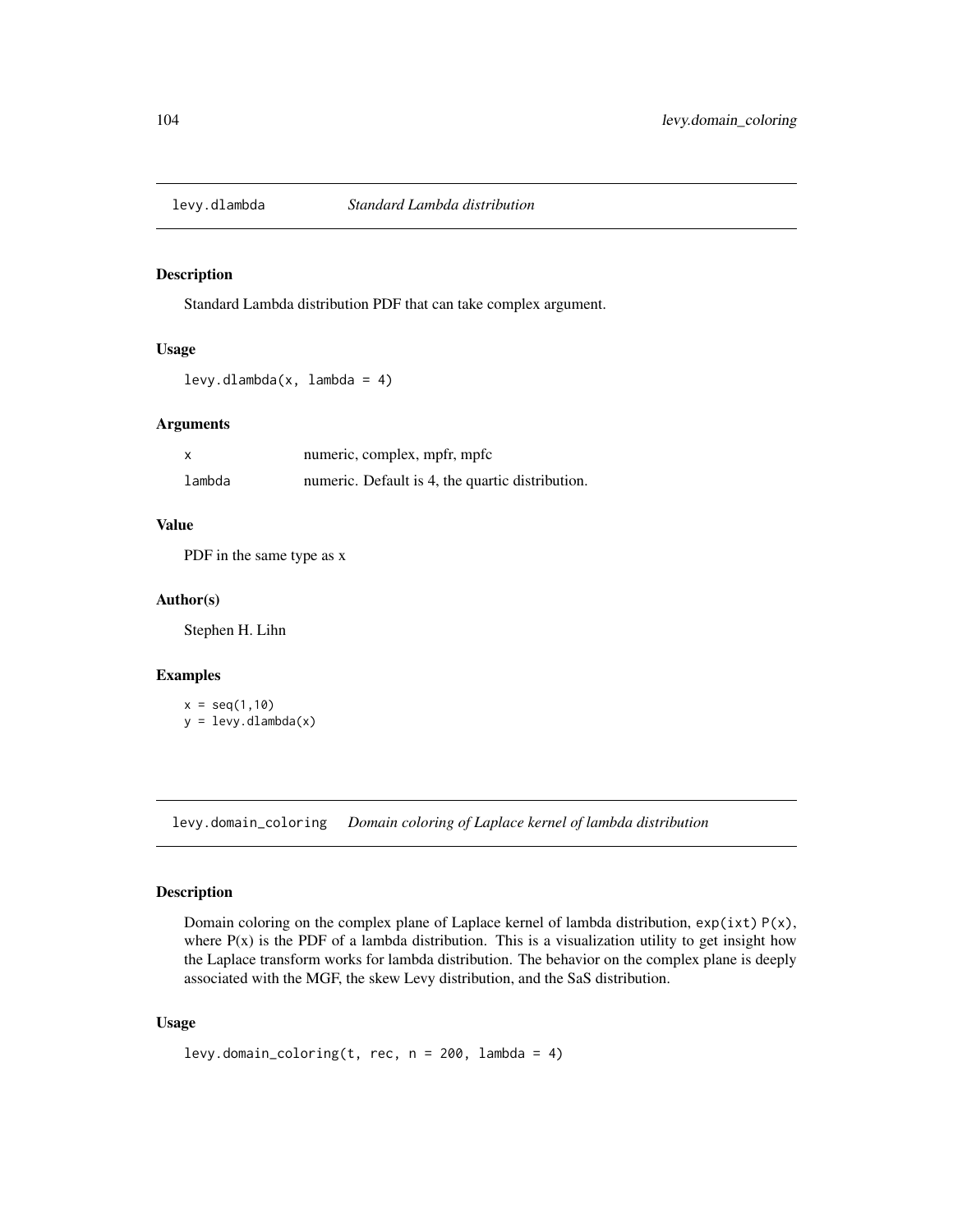## levy.dskewed 105

#### Arguments

|        | numeric or complex                                                              |
|--------|---------------------------------------------------------------------------------|
| rec    | numeric, define the rectangle of plot in the order of $(x1, x2, y1, y2)$        |
| n.     | numeric, number of points per axis. Default is 200. Use 1000 for better resolu- |
|        | tion.                                                                           |
| lambda | numeric. Default is 4, and is the only value allowed.                           |

## Value

return value of call to grid.arrange()

#### Author(s)

Stephen H. Lihn

#### Examples

```
## Not run:
 levy.domain_coloring(0.1, c(-25, 50, -50, 50))
 levy.domain_coloring(0.1i, c(-25, 25, -25, 25))
```
## End(Not run)

levy.dskewed *Skewed Levy distribution in Levy statistics*

## Description

Skewed Levy distribution PDF. In our context, "skewed" means "completed asymmetric alphastable", or called "one-sided alpha-stable". And we use lambda = 2/alpha.

## Usage

levy.dskewed(x, lambda = 4)

# Arguments

|        | numeric, complex, mpfr, mpfc                                         |
|--------|----------------------------------------------------------------------|
| lambda | numeric. Default is 4, the Levy distribution as is generally called. |

## Value

PDF in the same type as x

# Author(s)

Stephen H. Lihn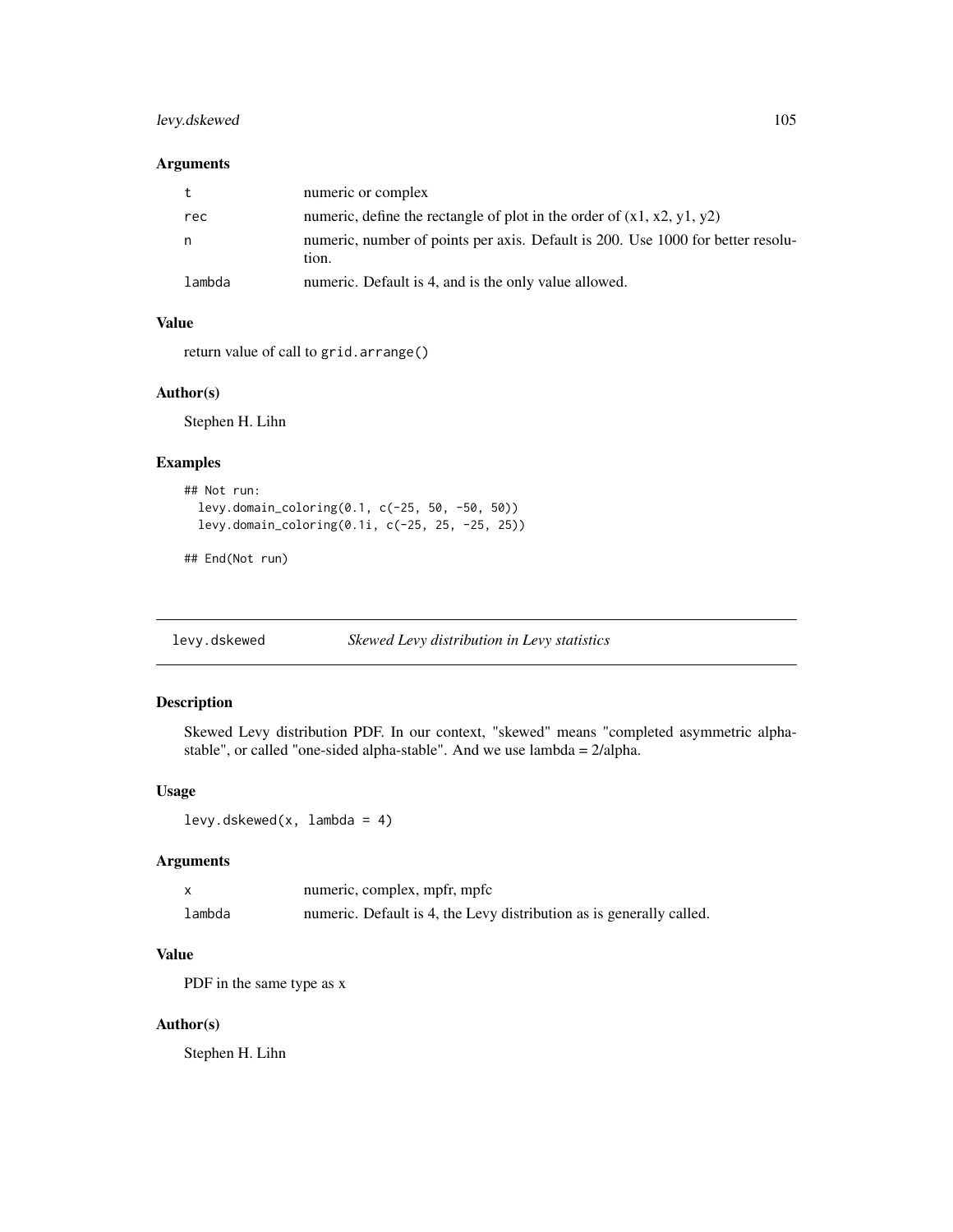## Examples

```
x = seq(1, 10)y = levy.dskewed(x)
```
moment.ecd *Compute the moment of ecd via integration*

## Description

Compute the moment of ecd via integration between -Inf and Inf. The asymp. lower and asymp. upper parameters are used for asymptotic statistics, to study the effect of finite observations.

```
## S3 method for class 'ecd'
moment(
 object,
 order,
  center = FALSE,
  asymp.lower = -Inf,
  asymp.upper = Inf,
  verbose = FALSE
)
moment(
 object,
 order,
  center = FALSE,
  asymp.lower = -Inf,
  asymp.upper = Inf,
  verbose = FALSE
)
## S4 method for signature 'ecd'
moment(
 object,
  order,
  center = FALSE,
  asymp.lower = -Inf,
  asymp.upper = Inf,
  verbose = FALSE
\mathcal{E}
```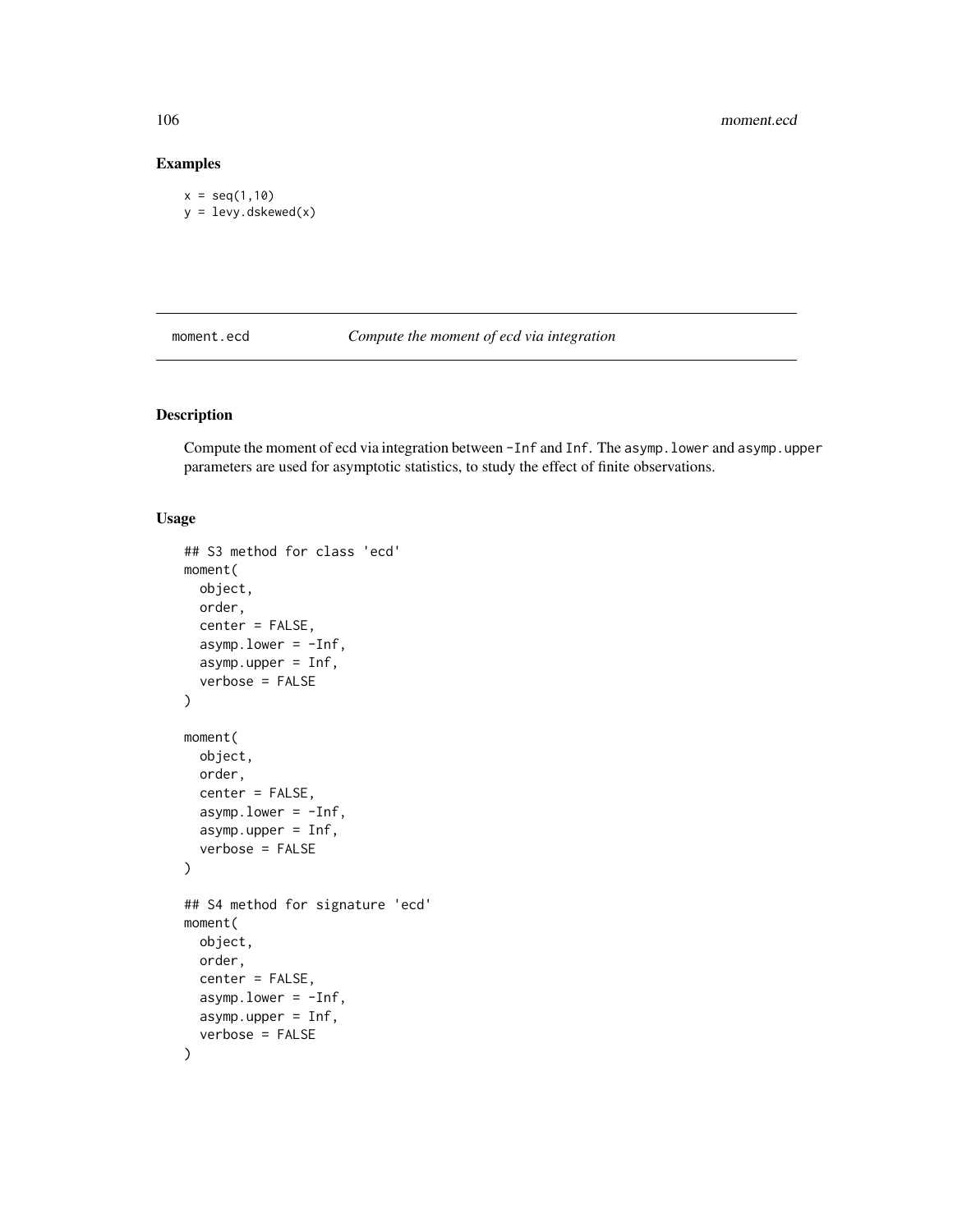## numericMpfr-class 107

## Arguments

| object      | an object of ecd class                                              |
|-------------|---------------------------------------------------------------------|
| order       | numeric. Order of the moment to be computed                         |
| center      | logical. If set to TRUE, calculate central moments. Default: FALSE. |
| asymp.lower | numeric, lower bound for asymptotic statistics, default: -Inf.      |
| asymp.upper | numeric, upper bound for asymptotic statistics, default: Inf.       |
| verbose     | logical, display timing information, for debugging purpose.         |

### Value

Numeric. The moment.

## Author(s)

Stephen H. Lihn

#### Examples

 $d \leq -\text{ecd}(\cdot)$ moment(d, 2)

numericMpfr-class *The numericMpfr class*

# Description

The S4 class union of numeric and mpfr, primarily used to define slots in ecd class. The use of MPFR does not necessarily increase precision. Its major strength in ecd is ability to handle very large numbers when studying asymptotic behavior, and very small numbers caused by small sigma when studying high frequency option data. Since there are many convergence issues with integrating PDF using native integrateR library, the ecd package adds many algorithms to improve its performance. These additions may decrease precision (knowningly or unknowningly) for the sake of increasing performance. More research is certainly needed in order to cover a vast range of parameter space!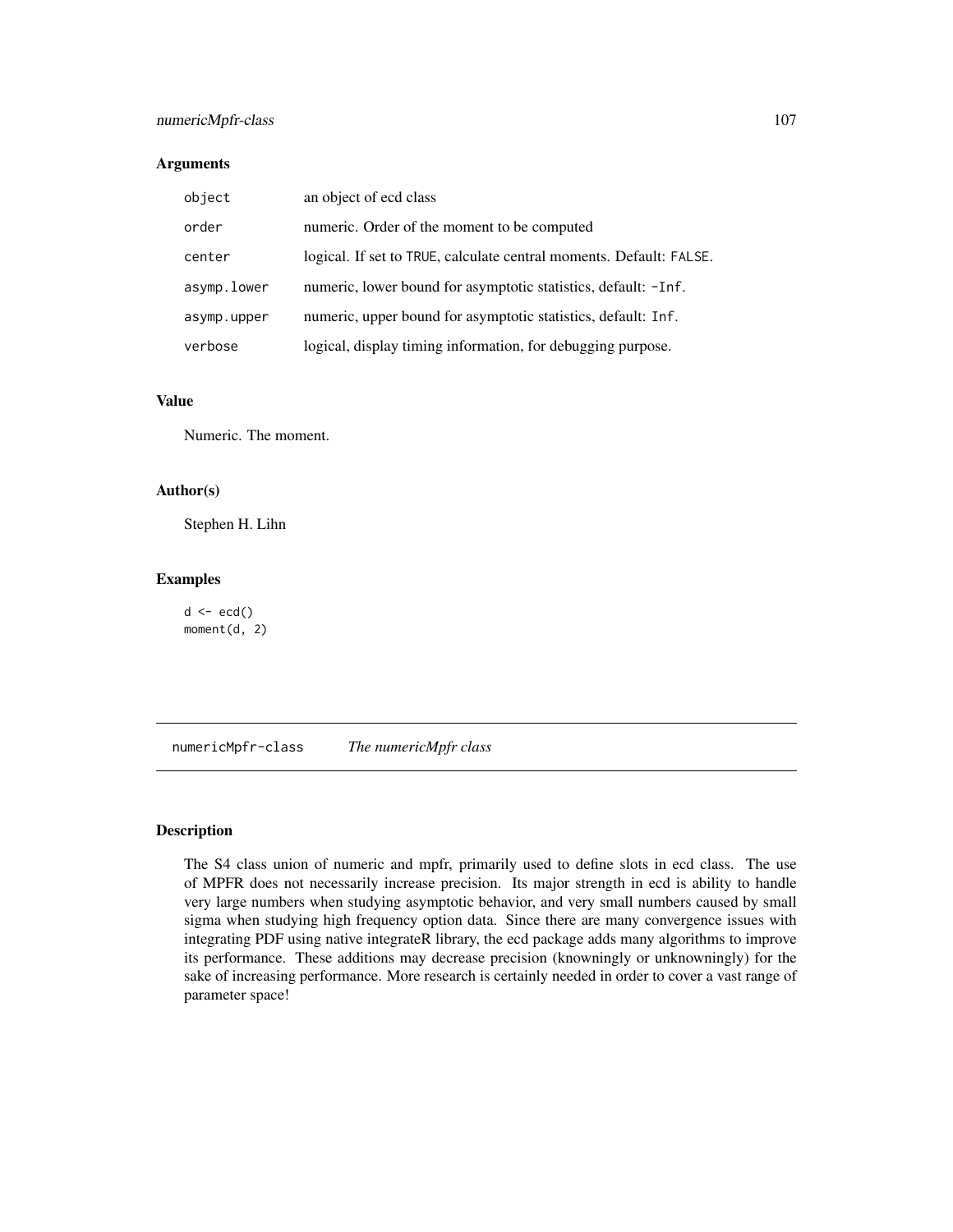#### Description

Standard 2x2 plot for sample data

#### Usage

```
plot_2x2.ecd(object, ts, EPS = FALSE, eps_file = NA)
plot_2x2(object, ts, EPS = FALSE, eps_file = NA)
## S4 method for signature 'ecd'
plot_2x2(object, ts, EPS = FALSE, eps_file = NA)
```
#### Arguments

| object     | An object of ecd class.                                              |
|------------|----------------------------------------------------------------------|
| ts         | The xts object for the timeseries.                                   |
| <b>EPS</b> | Logical, indicating whether to save the plot to EPS, default = FALSE |
| eps_file   | File name for eps output                                             |

#### Examples

## Not run: plot\_2x2(d, ts) ## End(Not run)

qsld.fit *Fit observations to QSLD via MLE*

#### Description

This utility will fit the observations to qsld with MLE using optimx. There are three features: First, it has the ability to provide initial estimate to save the user from the headache of guessing. Second, the user has the flexibility of fixing convolution, beta.a, and/or nu0/theta ratio. And the user can ask the utility to estimate mu as well. Third, the MLE optimization comes with two flavors: (a) the log-likelihood calculated from the PDF of all observations; or (b) the log-likelihood calculated from the histogram of the observations. The later is much faster than the former. One can use the later to obtain a good estimate, then feed it into the former, if necessary. This utility also comes with an LMS regression method called "pdf.lms". This option can be used as a preprocessor to the MLE methods. It regresses the theoretical PDF against the empirical PDF obtained from the histogram, and minimizes the LMS of PDF difference within 2-stdev and log(PDF) difference within 4-stdev.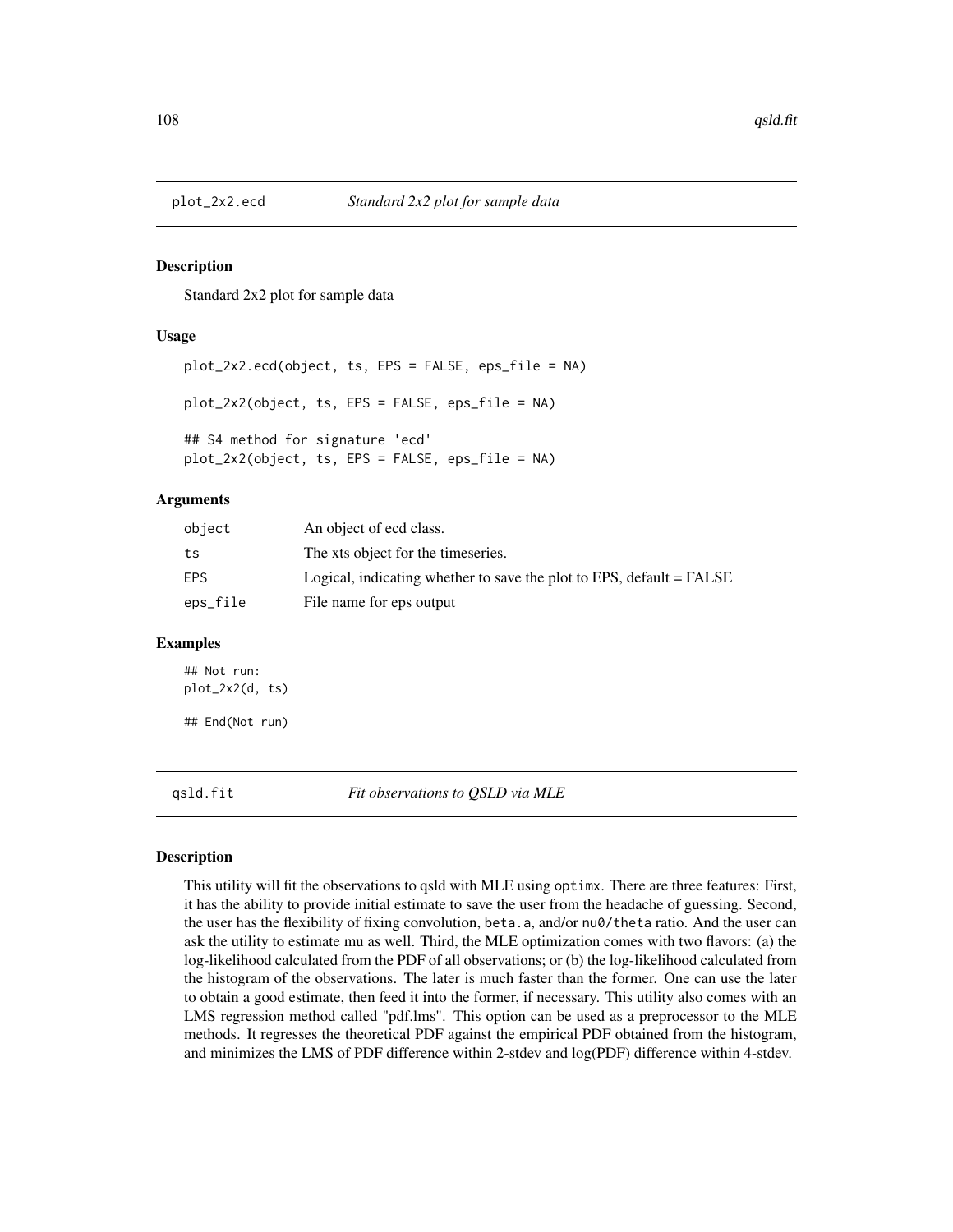#### qsld.fit the contract of the contract of the contract of the contract of the contract of the contract of the contract of the contract of the contract of the contract of the contract of the contract of the contract of the c

# Usage

```
qsld.fit(
  x,
 breaks,
 init.qsld,
 method = "fast.mle",
 fix.convo = NaN,
 fix.beta.a = NaN,
  fix.nu0.ratio = NaN,
 derive.mu = TRUE,
 plot.interval = 20,
 verbose.interval = 20,
  itmax = 500\mathcal{L}
```
# Arguments

| numeric, the observation of log-returns.                                                                                                                                       |  |  |
|--------------------------------------------------------------------------------------------------------------------------------------------------------------------------------|--|--|
| numeric, the breaks for the histogram of observations. For lme, this parameter<br>is only for display purpose.                                                                 |  |  |
| an object of sld class as an initial qsld guess. The user can request the utility<br>to estimate the initial parameters by setting nu0 to NaN. However, t must be<br>provided. |  |  |
| character, optimization algorithm to use, it could be either fast.mle, mle, or<br>pdf.lms. Default is fast.mle.                                                                |  |  |
| numeric, fix convolution to a specific number, default is NaN.                                                                                                                 |  |  |
| numeric, fix annualized beta to a specific number, default is NaN.                                                                                                             |  |  |
| numeric, fix $\nu_0/\theta$ ratio to a specific number, default is NaN.                                                                                                        |  |  |
| logical, if specified, to derive mu automatically, default is TRUE.                                                                                                            |  |  |
| numeric, interval of iterations to plot the fit, default is 20. If set to zero, the plot<br>is disabled.                                                                       |  |  |
| verbose.interval                                                                                                                                                               |  |  |
| numeric, interval of iterations to print verbose message, default is 20. If set to<br>zero, the verbose message is disabled.                                                   |  |  |
| numeric, specify maximum iterations for optimx, default is 500.                                                                                                                |  |  |
|                                                                                                                                                                                |  |  |

#### Value

a list of two components: qsld as an object of sld class representing the QSLD fit; optimx.out storing the raw output from optimx.

### Author(s)

Stephen H-T. Lihn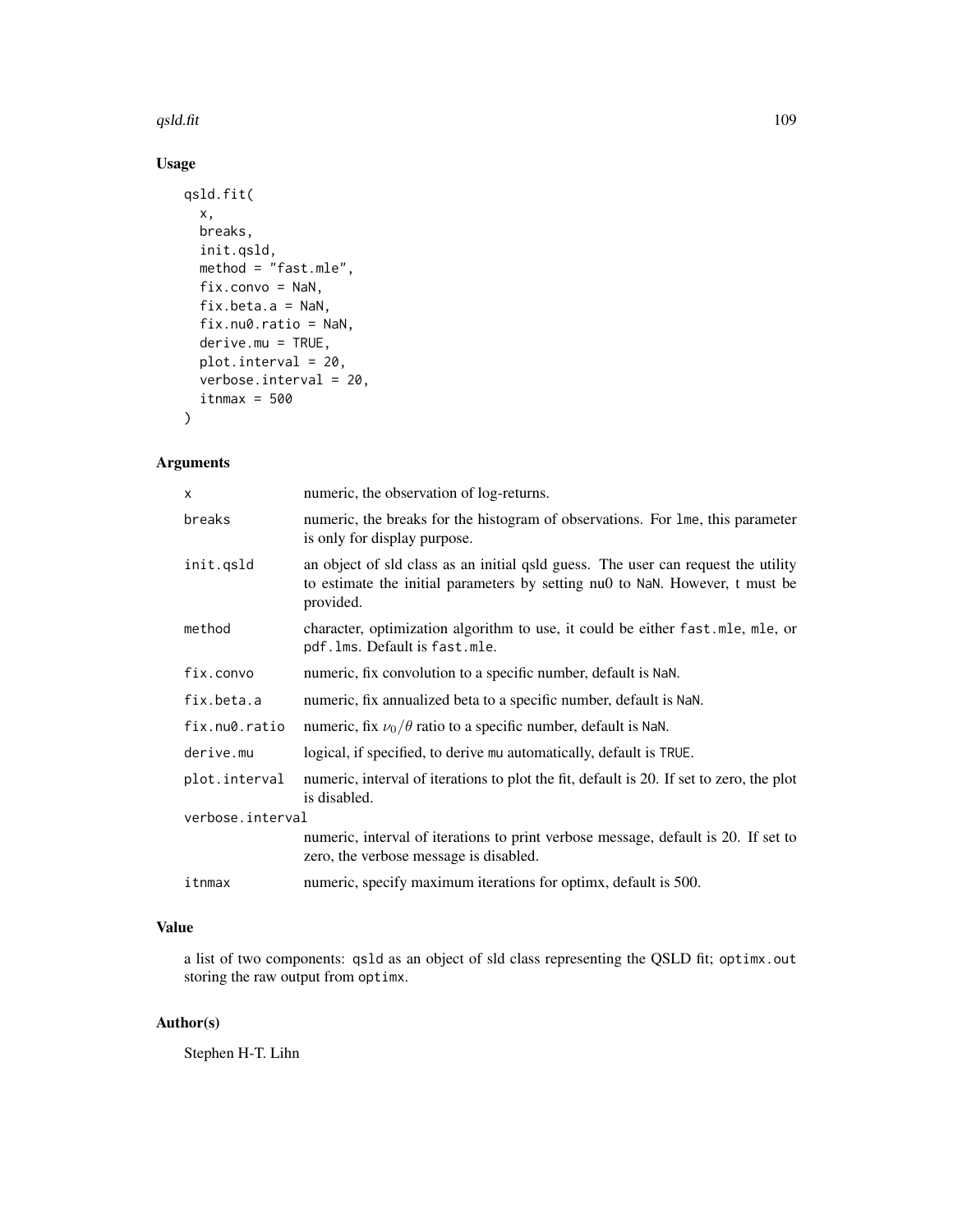### Examples

```
## Not run:
 x <- ecd.data.arr("spx", lag=1, drop=1)$x
 breaks <- 200
 t < -1/250d \leftarrow qsld(t=t)d@nu0 <- NaN # request utility to estimate
## End(Not run)
```
qsl\_kurtosis\_analytic *Analytic solutions on the statistics of quartic stable lambda distribution*

#### Description

Several analytic solutions on the statistics of quartic stable lambda distribution (QSLD) are implemented. These functions provide precise validation on the distribution.

#### Usage

```
qsl_kurtosis_analytic(t = 1, nu0 = 0, theta = 1, convo = 1, beta.a = 0)
qsl_skewness_analytic(t = 1, nu0 = 0, theta = 1, convo = 1, beta.a = 0)
qsl_variance_analytic(t = 1, nu0 = 0, theta = 1, convo = 1, beta.a = 0)
qsl_std_pdf0_analytic(t = 1, nu0 = 0, theta = 1, convo = 1, beta.a = 0)
qsl_pdf_integrand_analytic(
 x,
 nu,
 t = 1,
 nu0 = 0,
 theta = 1,
 convo = 1,
 beta.a = 0,
 mu = 0)
```
#### Arguments

| t     | numeric, the time parameter, where the variance is t, default is 1. |
|-------|---------------------------------------------------------------------|
| nu0   | numeric, the location parameter, default is 0.                      |
| theta | numeric, the scale parameter, default is 1.                         |
| convo | numeric, the convolution number, default is 1.                      |

<span id="page-109-0"></span>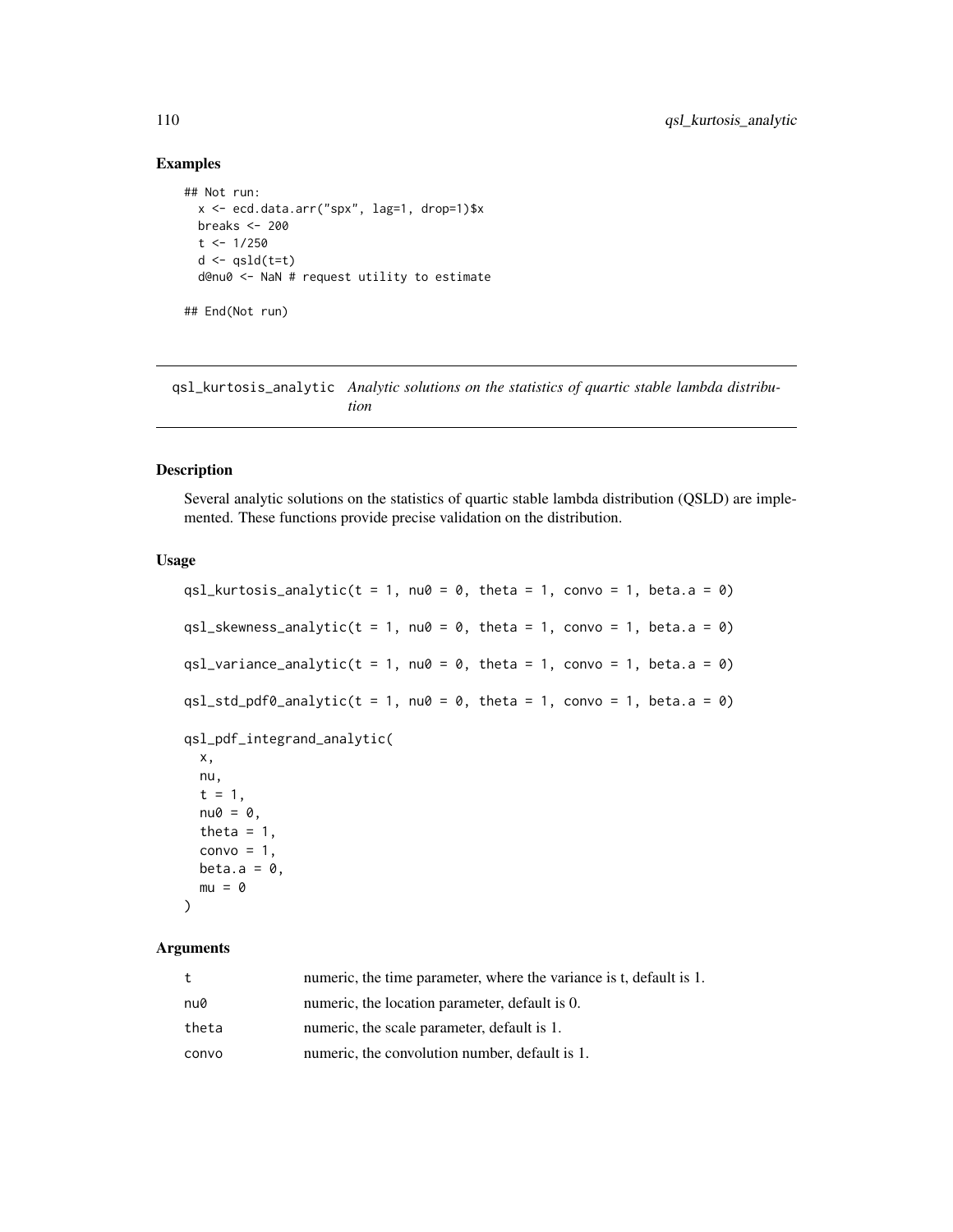#### <span id="page-110-0"></span>quantilize.ecd 111

| beta.a       | numeric, the skewness parameter, default is 0. This number is annualized by<br>$sqrt(t)$ . |
|--------------|--------------------------------------------------------------------------------------------|
| $\mathsf{x}$ | numeric, vector of responses.                                                              |
| nu           | numeric, vector of nu in the pdf integrand, starting from $0$ (not nu0).                   |
| mu           | numeric, the location parameter, default is 0.                                             |

### Value

numeric

#### Author(s)

Stephen H-T. Lihn

#### References

For more detail, see Appendix C of Stephen Lihn (2017). *A Theory of Asset Return and Volatility under Stable Law and Stable Lambda Distribution*. SSRN: 3046732, [https://papers.ssrn.com/](https://papers.ssrn.com/sol3/papers.cfm?abstract_id=3046732) [sol3/papers.cfm?abstract\\_id=3046732](https://papers.ssrn.com/sol3/papers.cfm?abstract_id=3046732).

#### Examples

```
# obtain the variance for SPX 1-day distribution
var <- qsl_variance_analytic(t=1/250, nu0=6.92/100, theta=1.17/100, convo=2, beta=-1.31)
```
quantilize.ecd *Add the quantile data to the ecd object*

#### Description

Add the quantile data to the ecd object if it is not created yet.

#### Usage

```
## S3 method for class 'ecd'
quantilize(object, show.warning = FALSE)
quantilize(object, show.warning = FALSE)
```

```
## S4 method for signature 'ecd'
quantilize(object, show.warning = FALSE)
```
#### Arguments

| object       | an object of ecd class                                         |
|--------------|----------------------------------------------------------------|
| show.warning | logical, if TRUE, display a warning message. Default is FALSE. |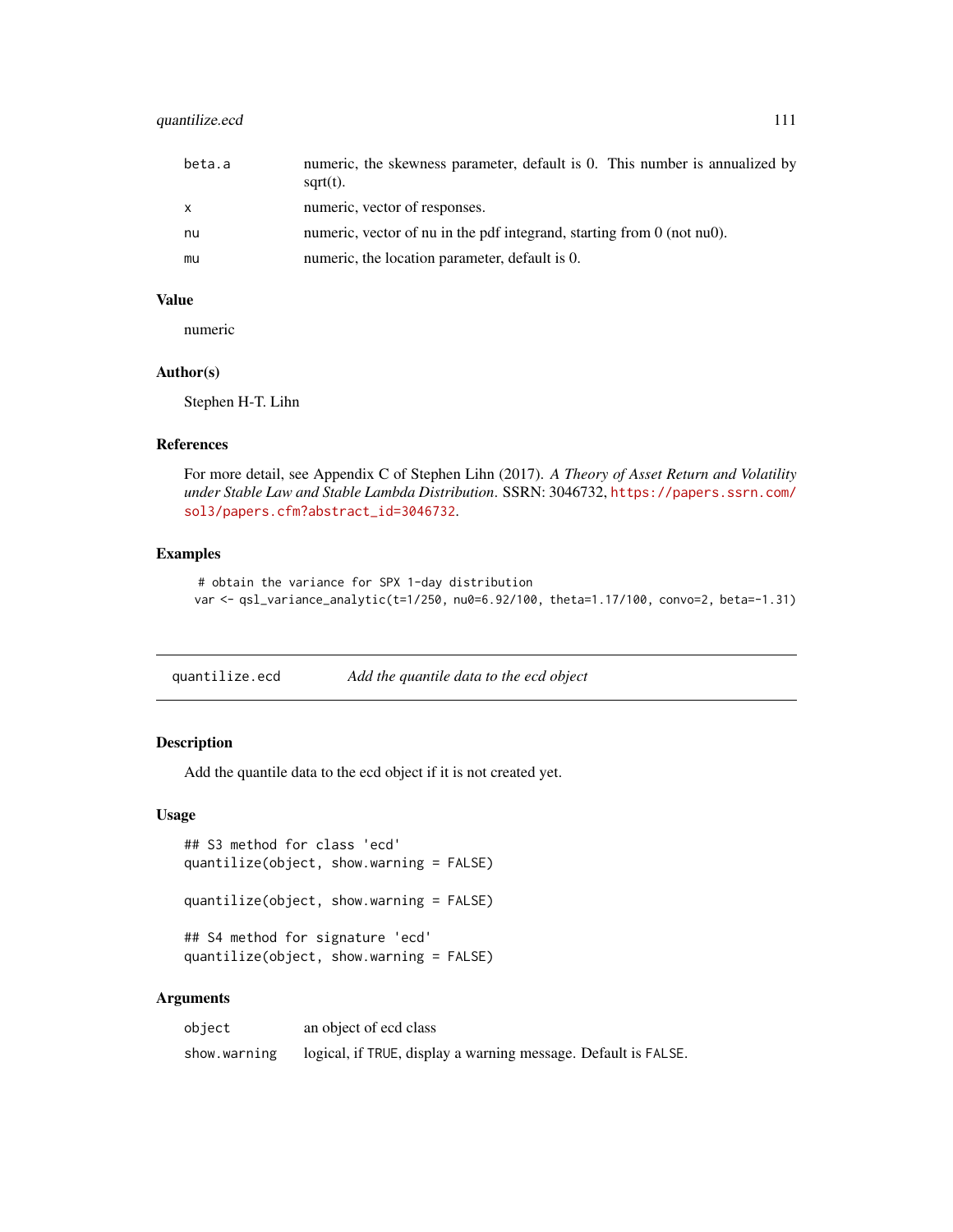#### 112 read.ecdb

#### Value

an object of ecd class with a newly generated ecdq object.

#### Author(s)

Stephen H-T. Lihn

### Examples

```
## Not run:
   d \leftarrow \text{ecd}(-1, 1)quantilize(d)
```
## End(Not run)

read.ecdb *Read API for the ecdb*

#### Description

Read ecdb into data.frame. This can be accomplished by either specifying the range of alpha, gamma or the cartesian product of alpha,gamma point by point, or both. If both are specified, it follows a similar logic as plot how x, y is scoped by xlim, ylim.

#### Usage

```
## S3 method for class 'ecdb'
read(
  object,
  alpha = NULL,
  gamma = NULL,alim = NULL,
 glim = NULL,
 cusp = \emptyset,
 polar_ext = FALSE
\lambdaread(
  object,
  alpha = NULL,
  gamma = NULL,
 alim = NULL,
 glim = NULL,
  cusp = \emptyset,
  polar_ext = FALSE
)
```
<span id="page-111-0"></span>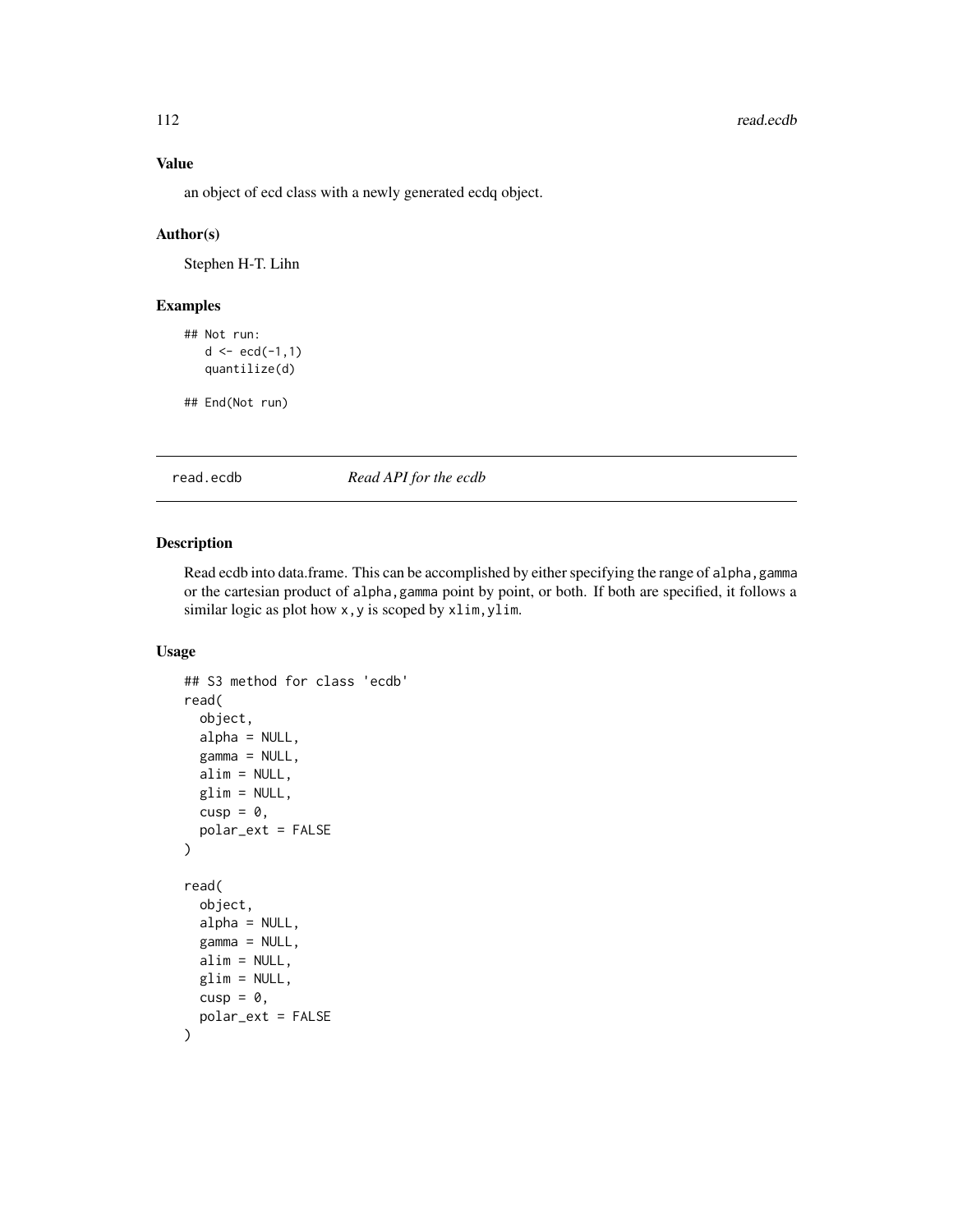#### <span id="page-112-0"></span>rlaplace0 113

```
## S4 method for signature 'ecdb'
read(
 object,
 alpha = NULL,
  gamma = NULL,
 alim = NULL,
 glim = NULL,
 cusp = \emptyset,
 polar_ext = FALSE
)
```
#### Arguments

| object       | an object of ecdb class                                                                                                                                                        |
|--------------|--------------------------------------------------------------------------------------------------------------------------------------------------------------------------------|
| alpha, gamma | numeric vectors of points for cartesian product                                                                                                                                |
| alim, glim   | length-two numeric vectors of min and max range                                                                                                                                |
| cusp         | numeric. Type of cusp. Only 0 and 1 are allowed. If cusp=1, read cusp data on<br>the critical line. Reading cusp data must be done from the alpha side. Default:<br>$\Omega$ . |
| polar_ext    | logical, for polar coordinate extension: R, theta, angle. Default: FALSE.                                                                                                      |

#### Value

The data.frame from ECDATTR table.

| Laplace distribution |
|----------------------|
|----------------------|

### Description

Implements some aspects of Laplace distribution (based on stats package) for stable random walk simulation.

#### Usage

 $r$ laplace $\theta$ (n, b = 1)

 $dlaplace0(x, b = 1)$ 

#### Arguments

| n | numeric, number of observations.                                |
|---|-----------------------------------------------------------------|
| b | numeric, the scale parameter, where the variance is $2 * b^2$ . |
|   | numeric, vector of responses.                                   |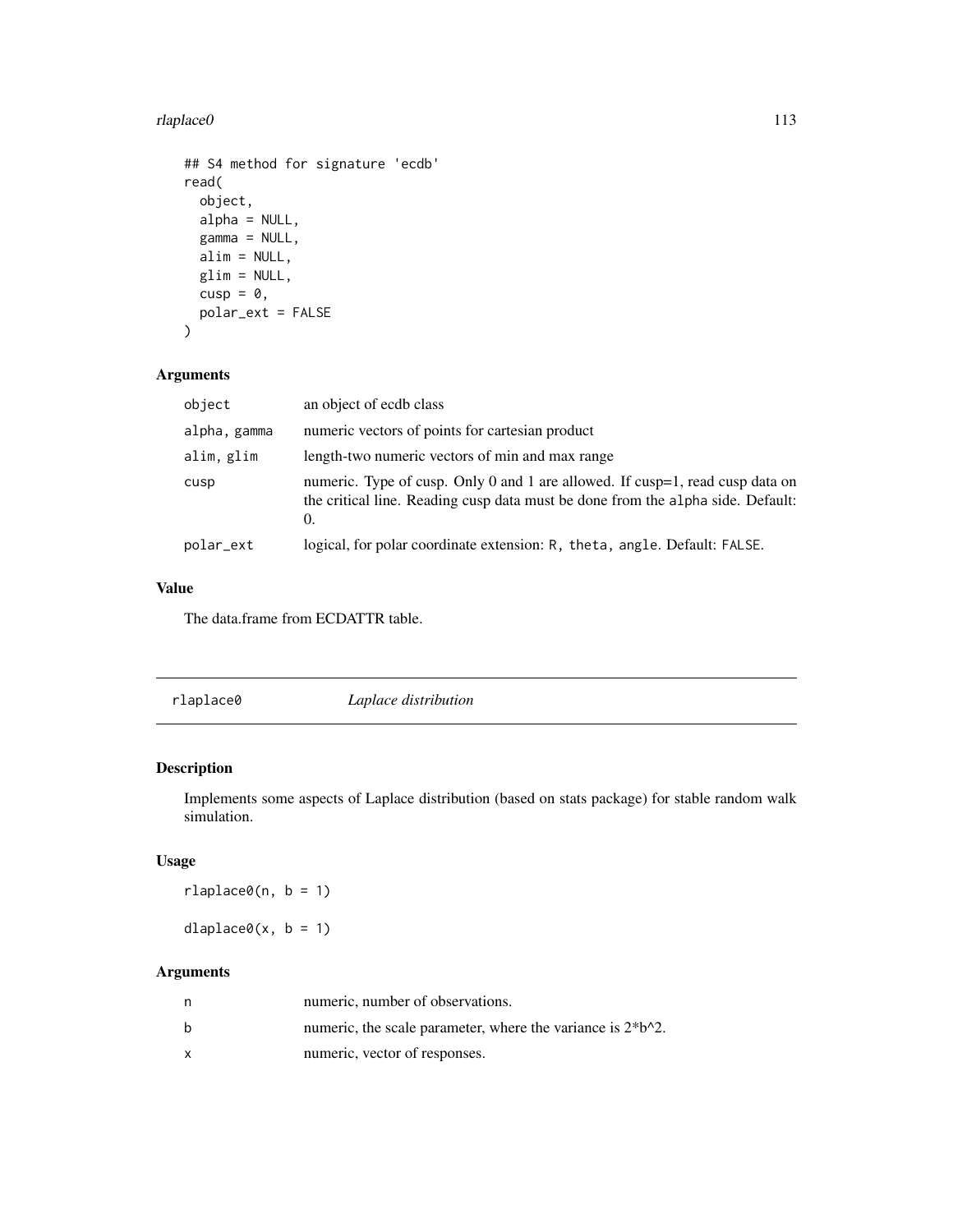### <span id="page-113-0"></span>Value

numeric, standard convention is followed:  $d^*$  returns the density,  $p^*$  returns the distribution function, q\* returns the quantile function, and r\* generates random deviates.

### Author(s)

Stephen H-T. Lihn

sld *Constructor of sld class*

#### Description

Construct an [sld-class](#page-114-0) by providing the required parameters. The qsld constructor is also provided by hiding and defaulting lambda to 4.

#### Usage

sld(t = 1, nu0 = 0, theta = 1, convo = 1, beta.a = 0, mu = 0, lambda = 4) qsld(t = 1, nu0 = 0, theta = 1, convo = 1, beta.a = 0, mu = 0)

#### Arguments

| t      | numeric, the time parameter. Must be positive. Default: 1.             |
|--------|------------------------------------------------------------------------|
| nu0    | numeric, the floor volatility parameter. Must be positive. Default: 0. |
| theta  | numeric, the volatility scale parameter. Must be positive. Default: 1. |
| convo  | numeric, the convolution parameter. Must be positive. Default: 1.      |
| beta.a | numeric, the skewness parameter. Default: 0.                           |
| mu     | numeric, the location parameter. Default: 0.                           |
| lambda | numeric, the lambda parameter. Must be positive. Default: 4.           |

#### Value

an object of sld class

#### Author(s)

Stephen H-T. Lihn

#### Examples

 $d \leftarrow$ sld()  $d \leftarrow qsld()$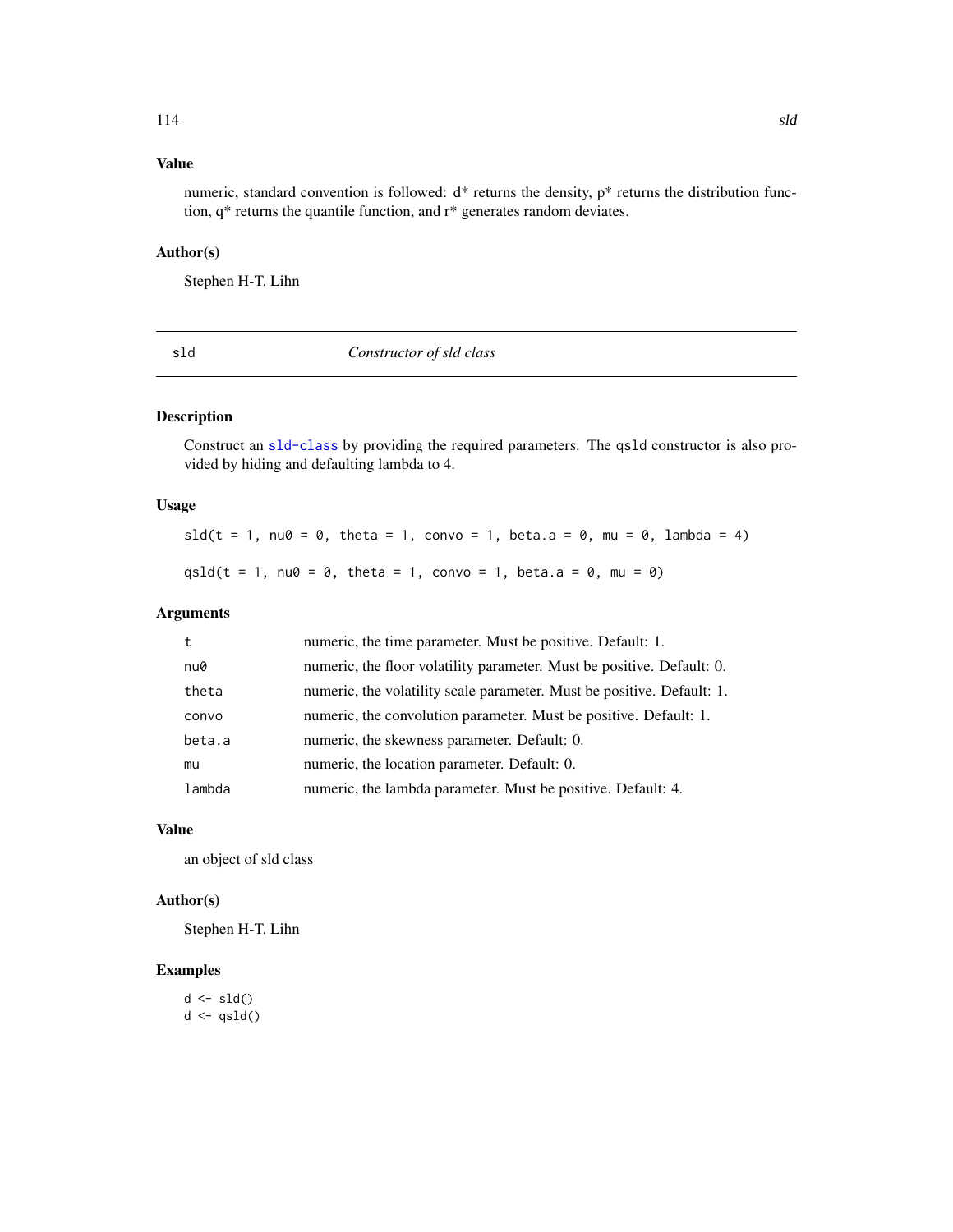<span id="page-114-1"></span><span id="page-114-0"></span>

The sld class serves as an object-oriented interface for the stable lambda distribution. The sld prefix is also used as the namespace for the related analytic formulae derived in stable lambda distribution.

#### Slots

call the match.call slot t numeric nu0 numeric theta numeric convo numeric beta.a numeric mu numeric lambda numeric, this is default to 4.

#### Details

See ds1 for definition of stable lambda distribution.

#### Author(s)

Stephen H. Lihn

#### References

For more detail, see Section 8.2 of Stephen Lihn (2017). *A Theory of Asset Return and Volatility under Stable Law and Stable Lambda Distribution*. SSRN: 3046732, [https://papers.ssrn.com/](https://papers.ssrn.com/sol3/papers.cfm?abstract_id=3046732) [sol3/papers.cfm?abstract\\_id=3046732](https://papers.ssrn.com/sol3/papers.cfm?abstract_id=3046732).

#### See Also

[dstablecnt](#page-11-0) for  $N_\alpha(.)$ , and [dstdlap](#page-12-0) for  $f_L^{(m)}$  $L^{(m)}(.)$ .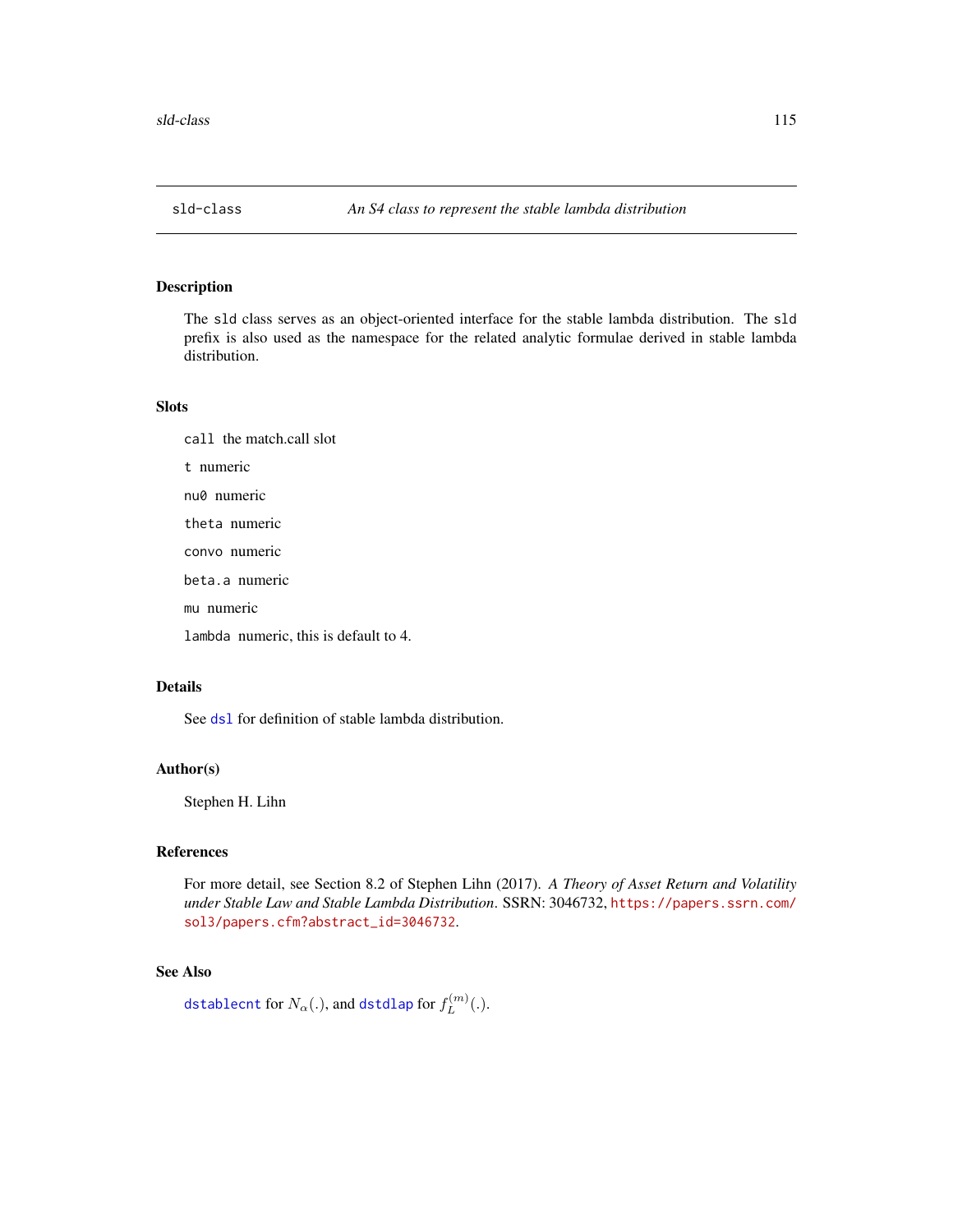<span id="page-115-0"></span>

Compute statistics for mean, var, skewness, kurtosis for SLD. These functions are just wrappers on [ksl](#page-8-1). If you need to calculate the statistics in quantity, you should use ksl or [kqsl](#page-8-1) directly.

#### Usage

sld.sd(object) sld.var(object) sld.mean(object)

sld.skewness(object)

sld.kurtosis(object)

sld.kurt(object)

#### Arguments

object an object of sld class

#### Value

numeric

#### Author(s)

Stephen H-T. Lihn

#### Examples

```
d <- qsld(nu0=10.4, theta=1.6, convo=2)
sld.sd(d)
sld.var(d)
sld.mean(d)
sld.skewness(d)
sld.kurt(d)
```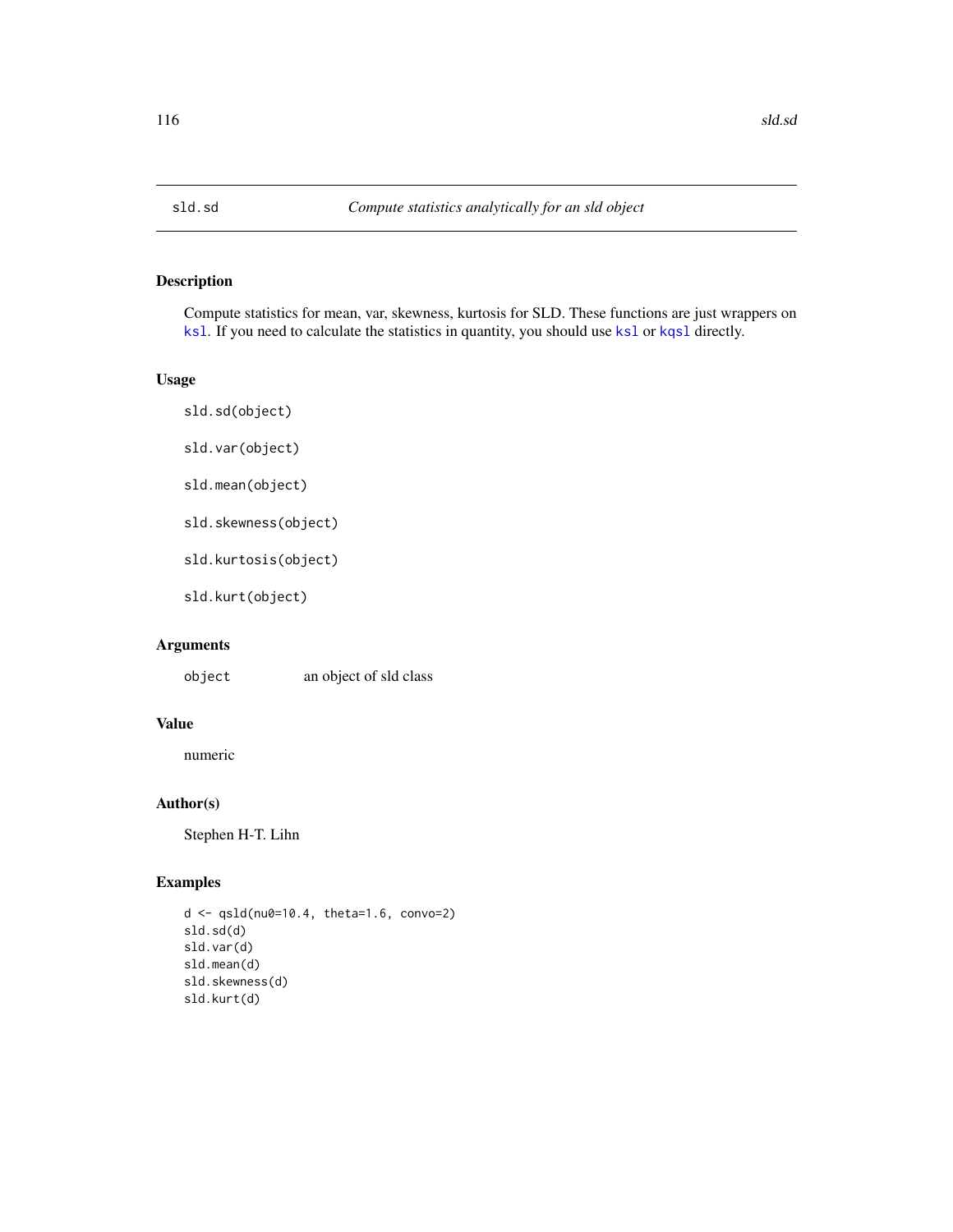<span id="page-116-0"></span>

Solve the elliptic curve  $y(x)$  by constructing a cubic polynomial from ecd object. Then solve it and take the smallest real root.

#### Usage

```
## S3 method for class 'ecd'
solve(a, b, ...)## S4 method for signature 'ecd'
solve(a, b, ...)
```
#### Arguments

| a         | An object of ecd class                              |
|-----------|-----------------------------------------------------|
| b         | A vector of x values                                |
| $\ddotsc$ | Not used. Only here to match the generic signature. |

#### Value

A vector of roots for  $y(x)$ 

# Examples

```
d \leftarrow \text{ecd}()x \leftarrow \text{seq}(-100, 100, \text{by=0.1})y \leftarrow solve(d, x)
```
solve\_sym.ecd *Analytic solution for a symmetric elliptic curve*

#### Description

Analytic solution for a symmetric elliptic curve  $y(x)$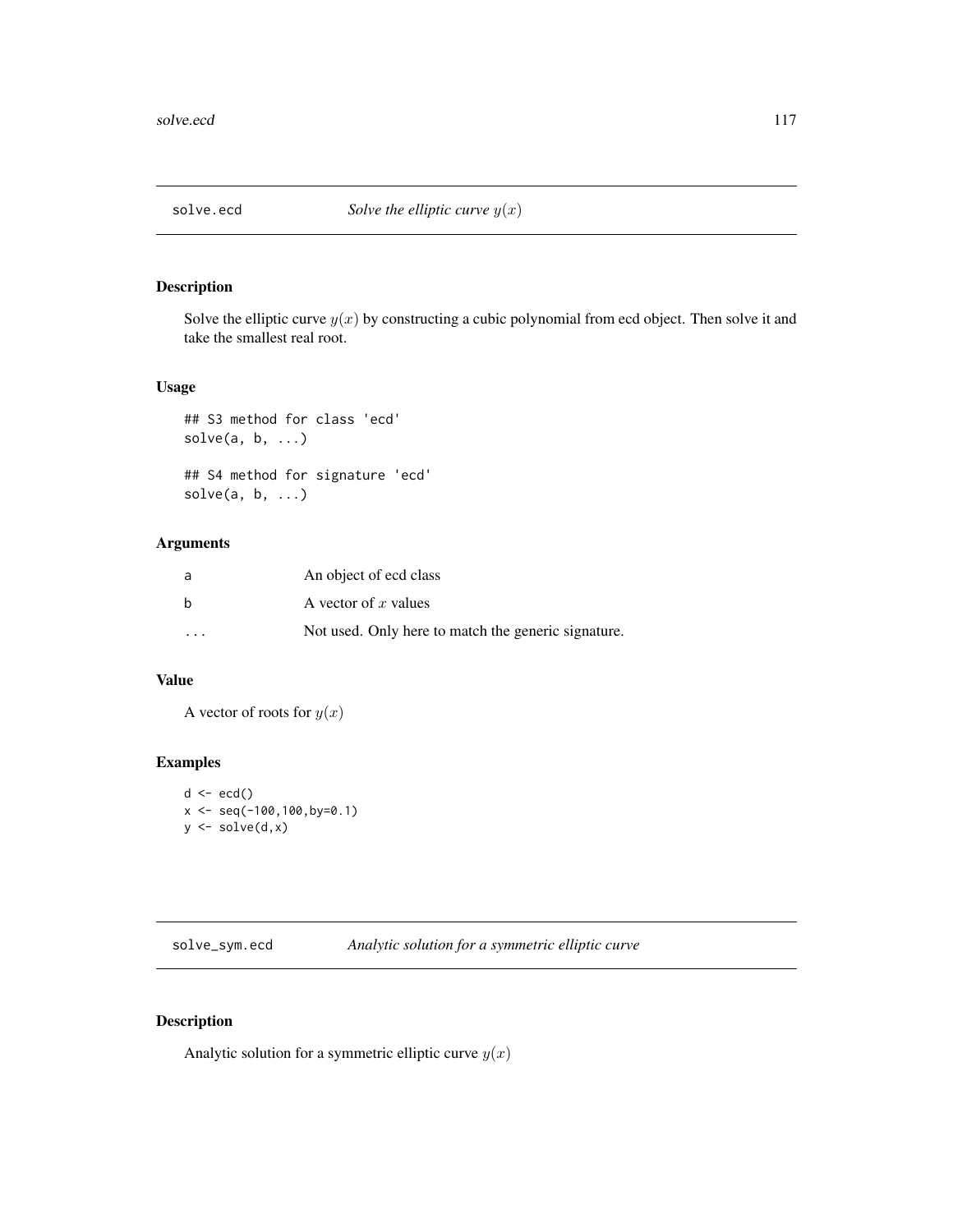### Usage

```
## S3 method for class 'ecd'
solve_sym(object, x)
solve_sym(object, x)
## S4 method for signature 'ecd'
solve_sym(object, x)
```
# Arguments

| object | an object of ecd class |
|--------|------------------------|
| X      | array of x dimension   |

# Value

array of y

#### Author(s)

Stephen H-T. Lihn

#### Examples

```
d \leftarrow \text{ecd}()x \leq -\text{seq}(-100, 100, \text{by=0.01})y <- solve_sym(d,x)
```
solve\_trig.ecd *Trigonometric solution for a elliptic curve*

### Description

Use Chebyshev trigonometry for a depressed cube to solve a elliptic curve  $y(x)$ .

#### Usage

```
## S3 method for class 'ecd'
solve_trig(object, x)
solve_trig(object, x)
## S4 method for signature 'ecd'
solve_trig(object, x)
```
<span id="page-117-0"></span>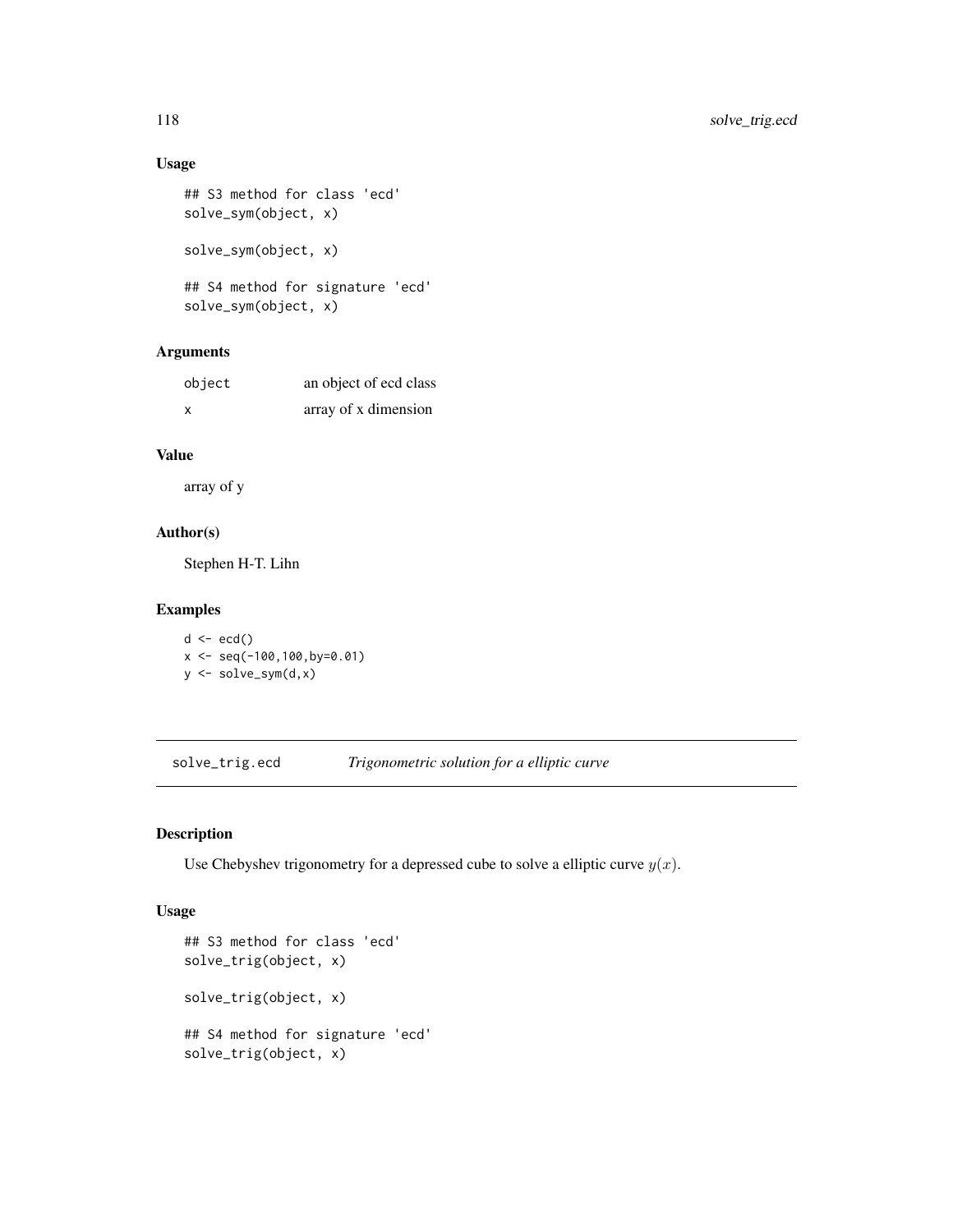#### <span id="page-118-0"></span>summary.ecdb 119

# Arguments

| object | an object of ecd class |
|--------|------------------------|
| X      | array of x dimension   |

# Value

array of y

### Author(s)

Stephen H-T. Lihn

#### Examples

```
d \leftarrow \text{ecd}()x \leq -\text{seq}(-100, 100, \text{by=0.1})y <- solve_trig(d,x)
```
summary.ecdb *Summary for the Elliptic DB (ECDB)*

#### Description

Summary for the Elliptic DB (ECDB)

#### Usage

```
## S3 method for class 'ecdb'
summary(object, ...)
summary(object, ...)
## S4 method for signature 'ecdb'
summary(object, ...)
```
### Arguments

| object | an object of ecdb class.                        |
|--------|-------------------------------------------------|
| .      | more arguments for summary. Currently not used. |

#### Author(s)

Stephen H-T. Lihn

#### Examples

summary(ecdb())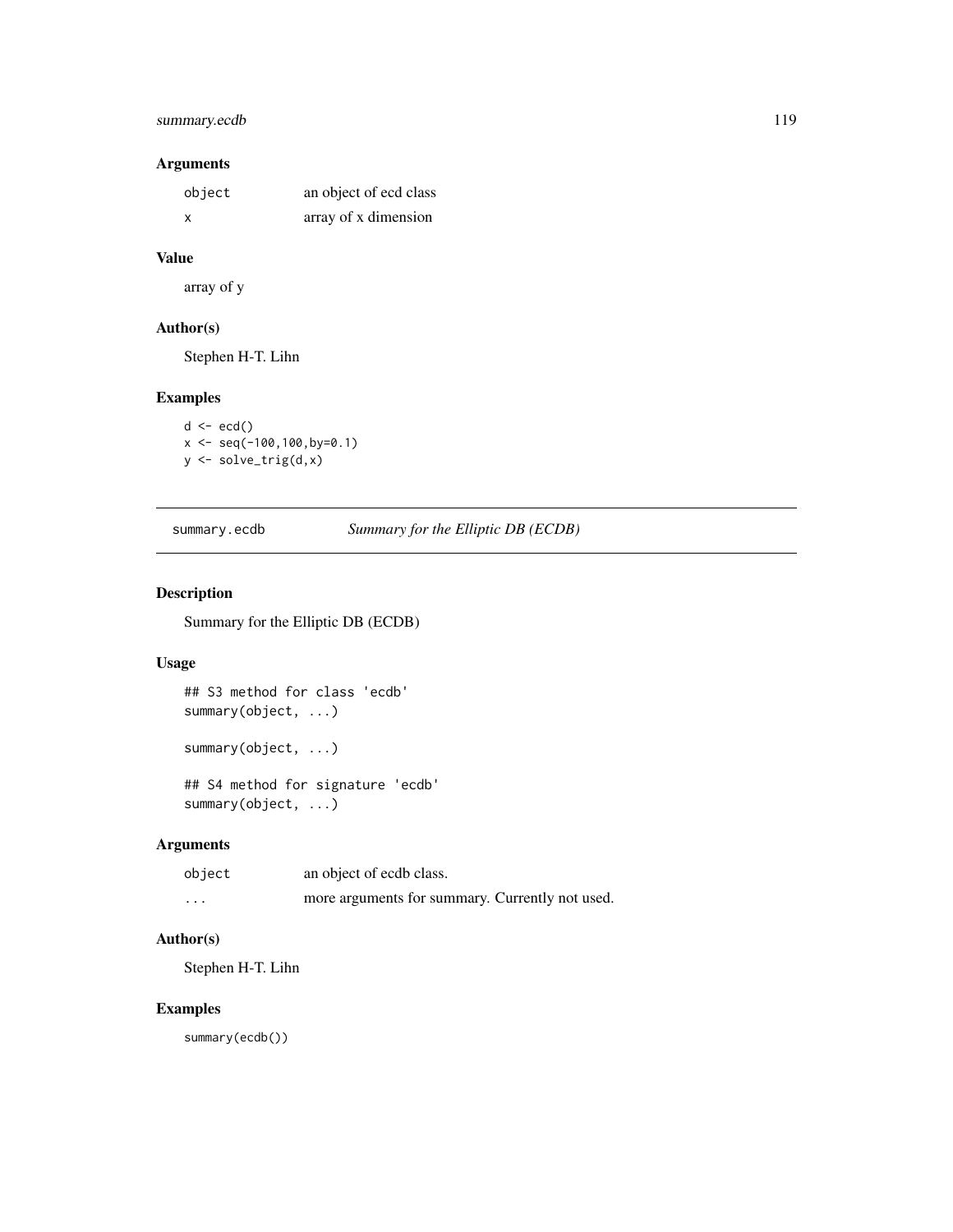<span id="page-119-0"></span>

It takes a list of basic ecdattr objects, enrich them in parallel, then save them to ecdb.

#### Usage

```
## S3 method for class 'ecdb'
write(x, object)
write(x, object)
## S4 method for signature 'list,ecdb'
write(x, object)
```
#### Arguments

| x      | a list of basic ecdattr objects |
|--------|---------------------------------|
| object | an object of ecdb class         |

#### Value

The row count

 $y$ **\_slope.ecd** *Slope of*  $y(x)$ 

#### Description

Slope of  $y(x)$ , that is,  $dy/dx$ .

#### Usage

```
## S3 method for class 'ecd'
y_slope(object, x)
y_slope(object, x)
## S4 method for signature 'ecd'
y_slope(object, x)
```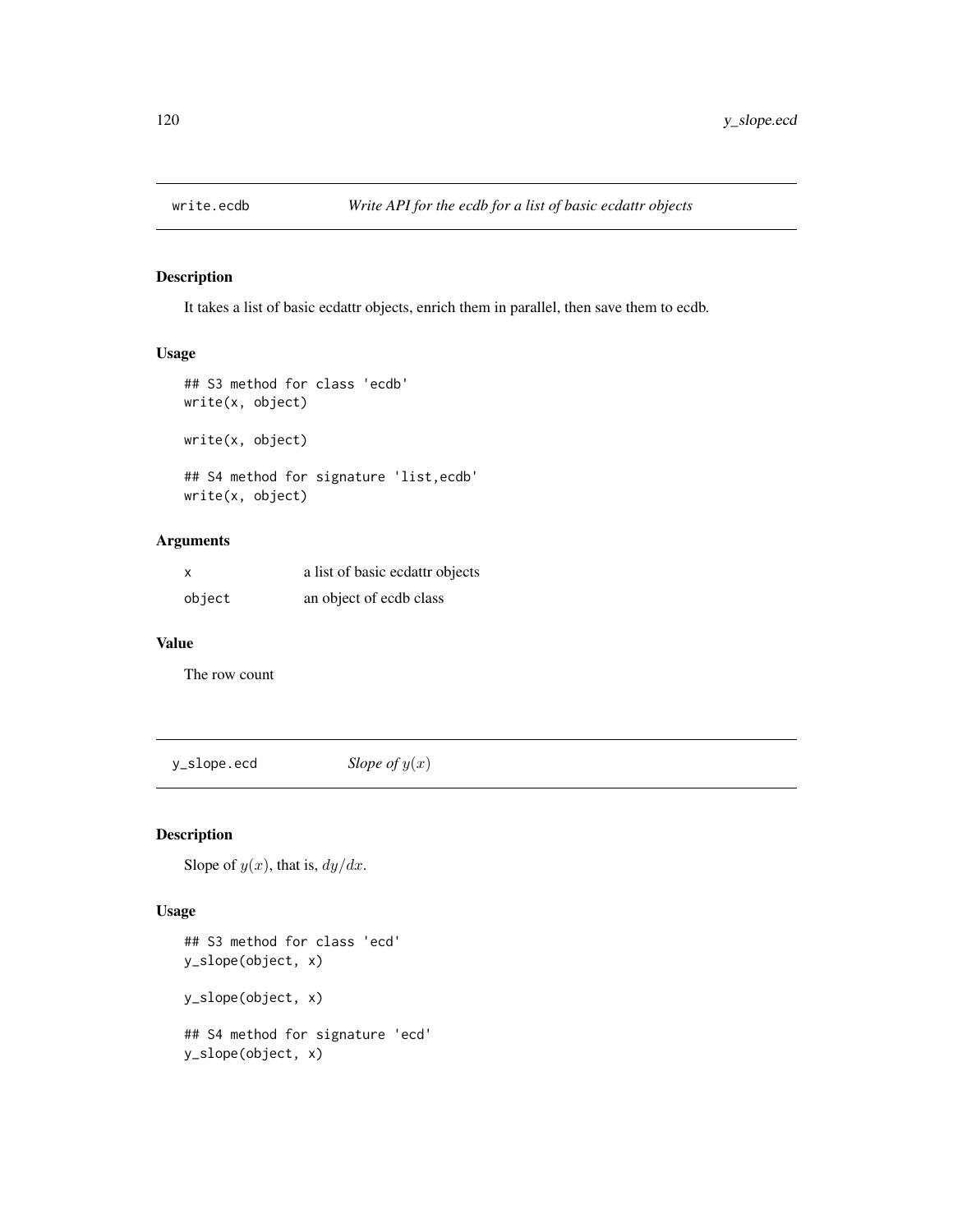# y\_slope.ecd 121

# Arguments

| object | an object of ecd class          |
|--------|---------------------------------|
|        | a numeric vector of x dimension |

# Value

a numeric vector of  $dy/dx$ 

# Author(s)

Stephen H. Lihn

# Examples

 $d \leftarrow \operatorname{ecd}(\emptyset, 1)$ x <- seq(-20,20,by=0.01)  $yp \leftarrow y\_slope(d, x)$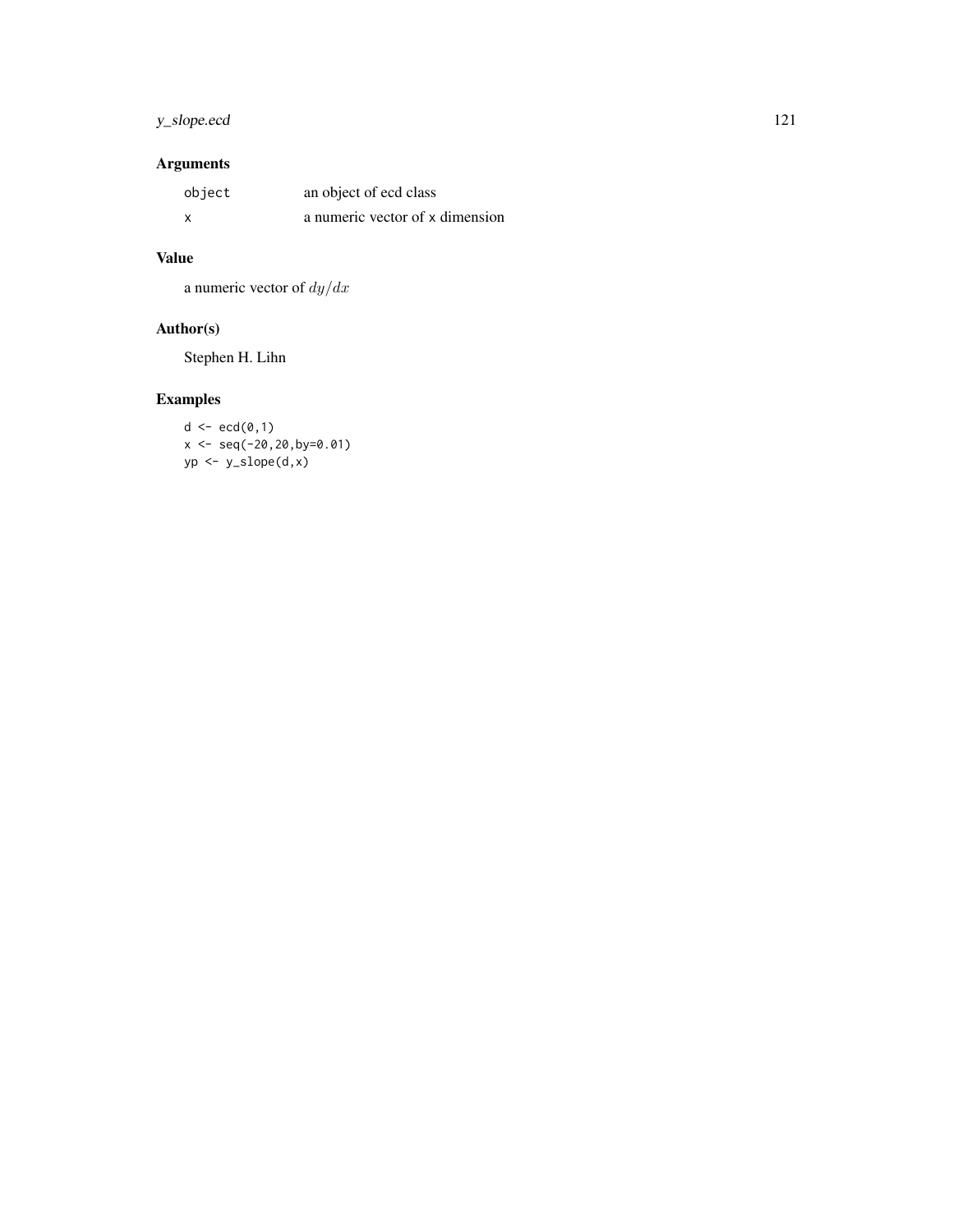# Index

∗ ATM ecld.fixed\_point\_SN0\_atm\_ki, [60](#page-59-0) ecld.quartic\_Qp, [73](#page-72-0) ecld.quartic\_SN0\_atm\_ki, [76](#page-75-0) ∗ Domain-Coloring levy.domain\_coloring, [104](#page-103-0) ∗ Laplace dstdlap, [13](#page-12-1) rlaplace0, [113](#page-112-0) ∗ PDF levy.dlambda, [104](#page-103-0) levy.dskewed, [105](#page-104-0) ∗ QSLD lamp.qsl\_fit\_plot, [100](#page-99-0) ∗ Q ecld.op\_Q, [70](#page-69-0) ∗ Stable dstablecnt, [12](#page-11-1) ∗ analytic ecd.solve\_cusp\_asym, [45](#page-44-0) ∗ cdf ecd.ccdf, [19](#page-18-0) ecd.cdf, [20](#page-19-0) ecd.imgf, [31](#page-30-0) ecld.cdf, [59](#page-58-0) ∗ class ecd-class, [16](#page-15-0) ecdq-class, [55](#page-54-0) ∗ constructor ecd, [15](#page-14-0) ecd-class, [16](#page-15-0) ecd.cusp, [21](#page-20-0) ecd.estimate\_const, [28](#page-27-0) ecd.polar, [40](#page-39-0) ecd.setup\_const, [44](#page-43-0) ecd.toString, [46](#page-45-0) ecdattr, [49](#page-48-0) ecdb, [52](#page-51-0) ecdq, [54](#page-53-0)

ecdq-class, [55](#page-54-0) ecld, [55](#page-54-0) ecop.from\_symbol\_conf, [85](#page-84-0) ecop.get\_ld\_triple, [86](#page-85-0) lamp, [96](#page-95-0) sld, [114](#page-113-0) ∗ cubic ecd.cubic, [21](#page-20-0) ∗ cusp ecd.cusp, [21](#page-20-0) ecd.cusp\_a2r, [22](#page-21-0) ecd.cusp\_std\_moment, [23](#page-22-0) ∗ datasets ecd.mpfr, [36](#page-35-0) ecop.term\_plot\_3x3, [90](#page-89-0) ∗ data ecd.manage\_hist\_tails, [34](#page-33-0) ecd.read\_csv\_by\_symbol, [42](#page-41-0) ecop.read\_csv\_by\_symbol, [89](#page-88-0) lamp.qsl\_fit\_config, [99](#page-98-0) ∗ discriminant ecd.adj\_gamma, [17](#page-16-0) ∗ distribution dec, [7](#page-6-0) ecd.has\_quantile, [31](#page-30-0) ecd.pdf, [39](#page-38-0) ecld.pdf, [73](#page-72-0) quantilize.ecd, [111](#page-110-0) ∗ ecdattr ecdattr, [49](#page-48-0) ecdattr-class, [49](#page-48-0) ecdattr.enrich, [50](#page-49-0) ecdattr.pairs, [51](#page-50-0) ecdattr.pairs\_polar, [51](#page-50-0) ∗ ecdb bootstrap.ecdb, [7](#page-6-0) ecdb-class, [52](#page-51-0) ecdb.dbSendQuery, [53](#page-52-0) ecdb.protectiveCommit, [53](#page-52-0)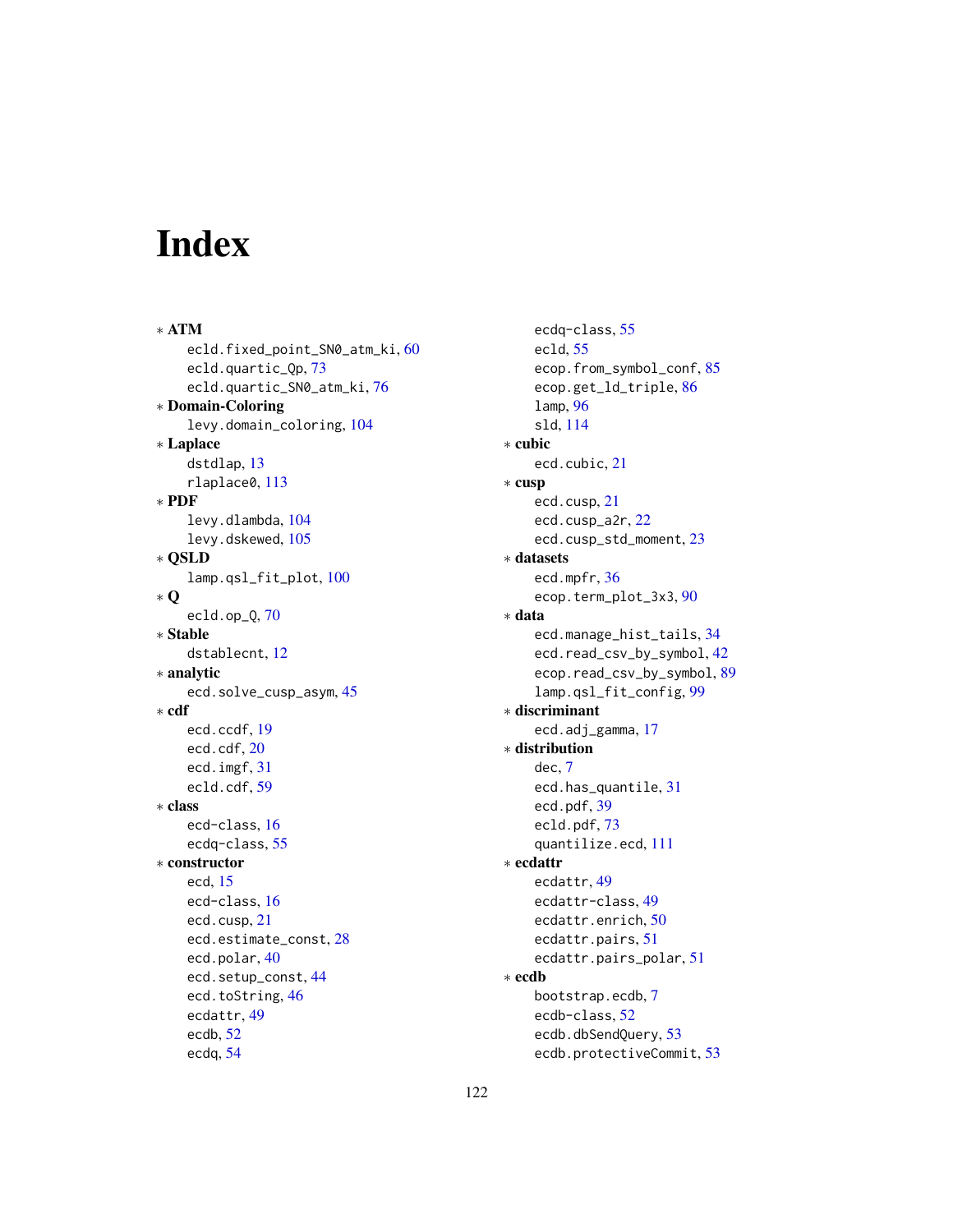```
history.ecdb, 93
    read.ecdb, 112
    summary.ecdb, 119
    write.ecdb, 120
∗ ecdq
    ecdq-class, 55
∗ ecd
    ecd.cusp, 21
    ecd.cusp_std_moment, 23
    ecd.polar, 40
∗ ecld
    ecld-class, 57
    ecld.const, 60
    sld-class, 115
∗ ecop
    ecop-class, 80
    ecop.bs_implied_volatility, 81
    ecop.bs_option_price, 82
    ecop.opt-class, 87
    ecop.polyfit_option, 88
∗ elliptic-curve
    y_slope.ecd, 120
∗ ellipticity
    ellipticity.ecd, 92
∗ fit
    ecd.fit_data, 29
    ecd.fit_ts_conf, 30
    ecd.read_symbol_conf, 43
    qsld.fit, 108
∗ fixed-point
    ecop.find_fixed_point_lambda_by_atm_skew,
        83
    ecop.find_fixed_point_sd_by_lambda,
        84
∗ gamma
    ecld.gamma, 61
∗ integrate
    integrate_pdf.ecd, 93
∗ lamp
    lamp-class, 97
∗ mgf
    ecld.imgf, 62
    ecld.imnt, 63
∗ moments
    k2mnt, 95
∗ moment
    ecld.mgf_term, 65
    ecld.moment, 66
```

```
moment.ecd, 106
∗ ogf
    ecld.ivol_ogf_star, 64
    ecld.ogf, 68
    ecld.ogf_star, 69
    ecld.op_V, 71
∗ option-pricing
    ecld.mu_D, 68
∗ option
    ecd.imgf, 31
    ecd.ogf, 39
∗ pdf
    ecd.pdf, 39
    ecld.pdf, 73
    integrate_pdf.ecd, 93
∗ plot
    lamp.plot_sim4, 99
    plot_2x2.ecd, 108
∗ polynomial
    solve.ecd, 117
∗ quartic
    ecld.quartic_Qp_atm_attr, 75
∗ sample-data
    ecd.data, 24
    ecd.data_stats, 25
    ecd.df2ts, 26
    ecd.fit_data, 29
    ecd.read_symbol_conf, 43
    ecd.ts_lag_stats, 47
∗ sample
    lamp.qsl_fit_config, 99
∗ sged
    ecld.sged_const, 77
∗ simulation
    lamp.generate_tau, 98
    lamp.sd_factor, 101
    lamp.simulate1, 101
    lamp.simulate_iter, 102
    lamp.stable_rnd_walk, 103
∗ solve
    ecd.rational, 41
    ecd.y0_isomorphic, 48
    ecld.solve, 78
    solve.ecd, 117
    solve_sym.ecd, 117
    solve_trig.ecd, 118
∗ stable-Lambda
    dsl, 9
```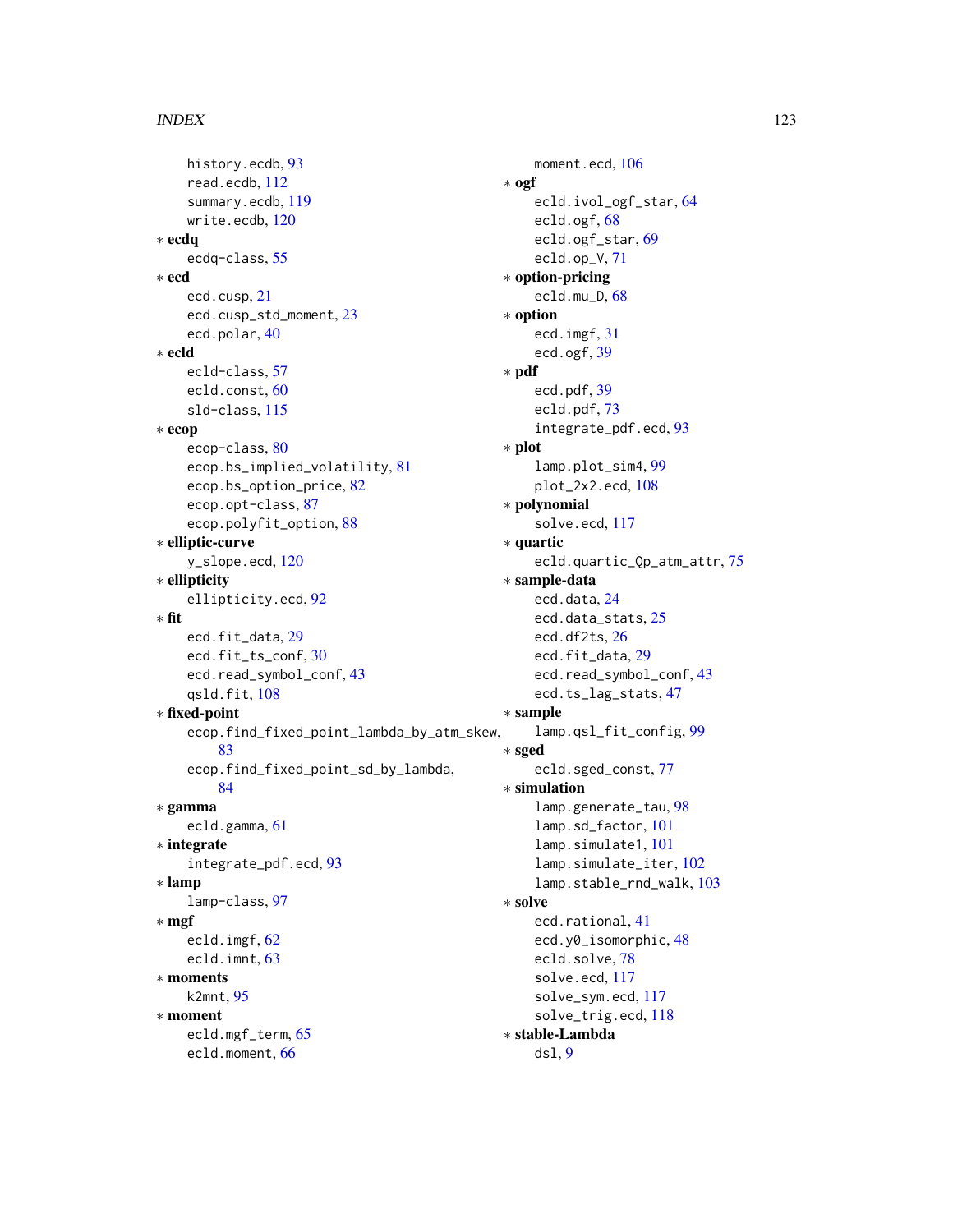qsl\_kurtosis\_analytic, [110](#page-109-0) ∗ statistics ecd.asymp\_stats, [18](#page-17-0) ecd.data\_stats, [25](#page-24-0) ecd.stats, [45](#page-44-0) ecd.ts\_lag\_stats, [47](#page-46-0) ecld.sd, [76](#page-75-0) sld.sd, [116](#page-115-0) ∗ stats discr.ecd, [8](#page-7-0) ecd.sd, [43](#page-42-0) jinv.ecd, [95](#page-94-0) ∗ structure ecop.term\_master\_calculator, [89](#page-88-0) ecop.term\_plot\_3x3, [90](#page-89-0) ecop.vix\_plot\_3x3, [91](#page-90-0) ∗ term ecop.term\_master\_calculator, [89](#page-88-0) ecop.term\_plot\_3x3, [90](#page-89-0) ecop.vix\_plot\_3x3, [91](#page-90-0) ∗ timeseries ecd.data, [24](#page-23-0) ecd.df2ts, [26](#page-25-0) ecd.fit\_ts\_conf, [30](#page-29-0) ∗ utility ecd.diff, [27](#page-26-0) ecd.erfq, [28](#page-27-0) ecd.integrate, [32](#page-31-0) ecd.lag, [33](#page-32-0) ecd.max\_kurtosis, [34](#page-33-0) ecd.mp2f, [35](#page-34-0) ecd.mpfr, [36](#page-35-0) ecd.mpfr\_qagi, [37](#page-36-0) ecd.mpnum, [38](#page-37-0) ecd.uniroot, [47](#page-46-0) ecld.mpnum, [67](#page-66-0) ∗ xts ecd.data, [24](#page-23-0) ecd.df2ts, [26](#page-25-0) ∗ y\_slope ecld.y\_slope, [79](#page-78-0) bootstrap, *[49](#page-48-0)* bootstrap *(*bootstrap.ecdb*)*, [7](#page-6-0) bootstrap,ecdb-method *(*bootstrap.ecdb*)*, [7](#page-6-0) bootstrap.ecdb, [7](#page-6-0) cfqsl *(*dsl*)*, [9](#page-8-2)

cfsl *(*dsl*)*, [9](#page-8-2) cfstablecnt *(*dstablecnt*)*, [12](#page-11-1) cfstdlap *(*dstdlap*)*, [13](#page-12-1) dec, [7](#page-6-0) discr *(*discr.ecd*)*, [8](#page-7-0) discr,ecd-method *(*discr.ecd*)*, [8](#page-7-0) discr.ecd, [8](#page-7-0) dlaplace0 *(*rlaplace0*)*, [113](#page-112-0) dqsl *(*dsl*)*, [9](#page-8-2) dsl, *[6](#page-5-0)*, [9,](#page-8-2) *[115](#page-114-1)* dstablecnt, *[11](#page-10-0)*, [12,](#page-11-1) *[115](#page-114-1)* dstdlap, *[11](#page-10-0)*, [13,](#page-12-1) *[115](#page-114-1)* dstdlap\_poly *(*dstdlap*)*, [13](#page-12-1) ecd, [15](#page-14-0) ecd-class, [16](#page-15-0) ecd-package, [6](#page-5-0) ecd.adj2gamma *(*ecd.adj\_gamma*)*, [17](#page-16-0) ecd.adj\_gamma, [17](#page-16-0) ecd.asymp\_kurtosis *(*ecd.asymp\_stats*)*, [18](#page-17-0) ecd.asymp\_stats, [18,](#page-17-0) *[45](#page-44-0)* ecd.ccdf, [19](#page-18-0) ecd.cdf, [20](#page-19-0) ecd.cubic, [21](#page-20-0) ecd.cusp, [21](#page-20-0) ecd.cusp\_a2r, [22](#page-21-0) ecd.cusp\_r2a *(*ecd.cusp\_a2r*)*, [22](#page-21-0) ecd.cusp\_std\_cf *(*ecd.cusp\_std\_moment*)*, [23](#page-22-0) ecd.cusp\_std\_mgf *(*ecd.cusp\_std\_moment*)*, [23](#page-22-0) ecd.cusp\_std\_moment, [23](#page-22-0) ecd.data, [24](#page-23-0) ecd.data\_stats, [25](#page-24-0) ecd.dawson *(*ecd.mpfr*)*, [36](#page-35-0) ecd.devel *(*ecd.mpfr*)*, [36](#page-35-0) ecd.df2ts, [26](#page-25-0) ecd.diff, [27](#page-26-0) ecd.erf *(*ecd.mpfr*)*, [36](#page-35-0) ecd.erfc *(*ecd.mpfr*)*, [36](#page-35-0) ecd.erfcx *(*ecd.mpfr*)*, [36](#page-35-0) ecd.erfi *(*ecd.mpfr*)*, [36](#page-35-0) ecd.erfq, [28](#page-27-0) ecd.erfq\_sum *(*ecd.erfq*)*, [28](#page-27-0) ecd.estimate\_const, [28](#page-27-0) ecd.fit\_data, [29](#page-28-0) ecd.fit\_ts\_conf, [30](#page-29-0) ecd.gamma *(*ecd.mpfr*)*, [36](#page-35-0)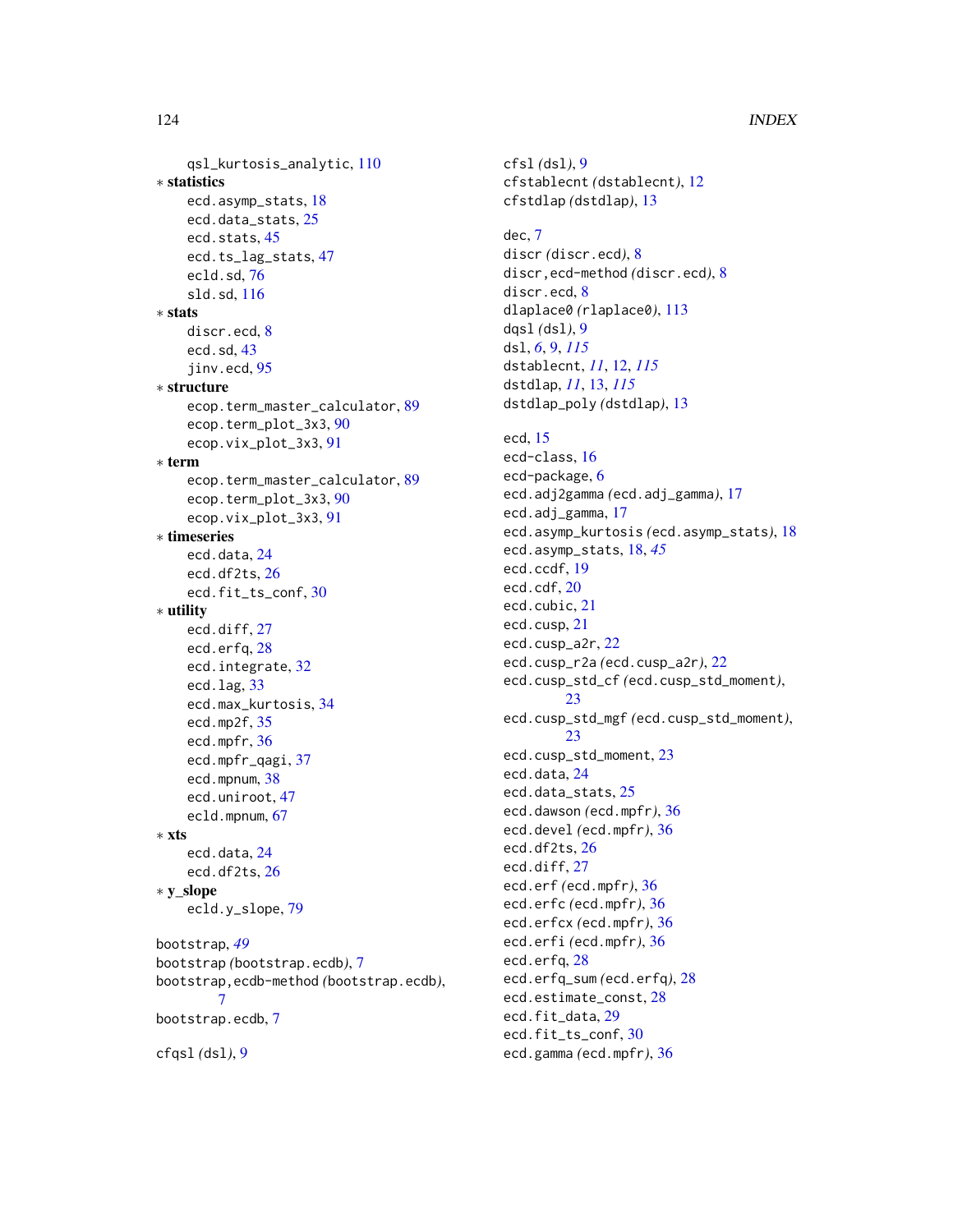ecd.has\_quantile, [31](#page-30-0) ecd.ifelse *(*ecd.mpnum*)*, [38](#page-37-0) ecd.imgf, [31](#page-30-0) ecd.integrate, [32](#page-31-0) ecd.kurt *(*ecd.sd*)*, [43](#page-42-0) ecd.kurtosis *(*ecd.sd*)*, [43](#page-42-0) ecd.lag, [33](#page-32-0) ecd.manage\_hist\_tails, [34](#page-33-0) ecd.max\_kurtosis, [34](#page-33-0) ecd.mcsapply *(*ecd.mpnum*)*, [38](#page-37-0) ecd.mean *(*ecd.sd*)*, [43](#page-42-0) ecd.mp1 *(*ecd.mpfr*)*, [36](#page-35-0) ecd.mp2f, [35](#page-34-0) ecd.mpfr, [36](#page-35-0) ecd.mpfr\_qagi, [37](#page-36-0) ecd.mpnum, [38](#page-37-0) ecd.mppi *(*ecd.mpfr*)*, [36](#page-35-0) ecd.mu\_D *(*ecd.imgf*)*, [31](#page-30-0) ecd.ogf, [39](#page-38-0) ecd.pdf, [39](#page-38-0) ecd.polar, [40](#page-39-0) ecd.rational, [41](#page-40-0) ecd.read\_csv\_by\_symbol, [42](#page-41-0) ecd.read\_symbol\_conf, [43](#page-42-0) ecd.sapply *(*ecd.mpnum*)*, [38](#page-37-0) ecd.sd, [43](#page-42-0) ecd.setup\_const, [44](#page-43-0) ecd.skewness *(*ecd.sd*)*, [43](#page-42-0) ecd.solve\_cusp\_asym, [45](#page-44-0) ecd.stats, [45](#page-44-0) ecd.toString, [46](#page-45-0) ecd.ts\_lag\_stats, [47](#page-46-0) ecd.uniroot, [47](#page-46-0) ecd.var *(*ecd.sd*)*, [43](#page-42-0) ecd.y0\_isomorphic, [48](#page-47-0) ecdattr, [49](#page-48-0) ecdattr-class, [49](#page-48-0) ecdattr.enrich, *[49](#page-48-0)*, [50](#page-49-0) ecdattr.pairs, *[49](#page-48-0)*, [51](#page-50-0) ecdattr.pairs\_polar, [51](#page-50-0) ecdb, [52](#page-51-0) ecdb-class, [52](#page-51-0) ecdb.dbSendQuery, [53](#page-52-0) ecdb.protectiveCommit, [53](#page-52-0) ecdq, [54](#page-53-0) ecdq-class, [55](#page-54-0) ecld, [55](#page-54-0) ecld-class, [57](#page-56-0)

ecld.ccdf *(*ecld.cdf*)*, [59](#page-58-0) ecld.cdf, [59](#page-58-0) ecld.cdf\_gamma *(*ecld.cdf*)*, [59](#page-58-0) ecld.cdf\_integrate *(*ecld.cdf*)*, [59](#page-58-0) ecld.const, [60](#page-59-0) ecld.fixed\_point\_atm\_ki *(*ecld.op\_Q*)*, [70](#page-69-0) ecld.fixed\_point\_atm\_Q\_left *(*ecld.op\_Q*)*, [70](#page-69-0) ecld.fixed\_point\_atm\_Q\_right *(*ecld.op\_Q*)*, [70](#page-69-0) ecld.fixed\_point\_shift *(*ecld.op\_Q*)*, [70](#page-69-0) ecld.fixed\_point\_SN0\_atm\_ki, [60](#page-59-0) ecld.fixed\_point\_SN0\_atm\_ki\_sd *(*ecld.fixed\_point\_SN0\_atm\_ki*)*, [60](#page-59-0) ecld.fixed\_point\_SN0\_lambda\_skew\_ratio *(*ecld.fixed\_point\_SN0\_atm\_ki*)*, [60](#page-59-0) ecld.fixed\_point\_SN0\_rho\_sd *(*ecld.fixed\_point\_SN0\_atm\_ki*)*, [60](#page-59-0) ecld.fixed\_point\_SN0\_skew *(*ecld.fixed\_point\_SN0\_atm\_ki*)*, [60](#page-59-0) ecld.gamma, [61](#page-60-0) ecld.gamma\_2F0 *(*ecld.gamma*)*, [61](#page-60-0) ecld.gamma\_hgeo *(*ecld.gamma*)*, [61](#page-60-0) ecld.ifelse *(*ecld.mpnum*)*, [67](#page-66-0) ecld.imgf, [62](#page-61-0) ecld.imgf\_gamma *(*ecld.imgf*)*, [62](#page-61-0) ecld.imgf\_integrate *(*ecld.imgf*)*, [62](#page-61-0) ecld.imgf\_quartic *(*ecld.imgf*)*, [62](#page-61-0) ecld.imnt, [63](#page-62-0) ecld.imnt\_integrate *(*ecld.imnt*)*, [63](#page-62-0) ecld.imnt\_sum *(*ecld.imnt*)*, [63](#page-62-0) ecld.ivol\_ogf\_star, [64](#page-63-0) ecld.kurt *(*ecld.sd*)*, [76](#page-75-0) ecld.kurtosis *(*ecld.sd*)*, [76](#page-75-0) ecld.laplace\_B *(*ecld.solve*)*, [78](#page-77-0) ecld.mclapply *(*ecld.mpnum*)*, [67](#page-66-0) ecld.mean *(*ecld.sd*)*, [76](#page-75-0) ecld.mgf *(*ecld.moment*)*, [66](#page-65-0) ecld.mgf\_by\_sum *(*ecld.moment*)*, [66](#page-65-0) ecld.mgf\_diterm *(*ecld.mgf\_term*)*, [65](#page-64-0) ecld.mgf\_quartic *(*ecld.moment*)*, [66](#page-65-0) ecld.mgf\_term, [65](#page-64-0) ecld.mgf\_term\_original *(*ecld.mgf\_term*)*, [65](#page-64-0)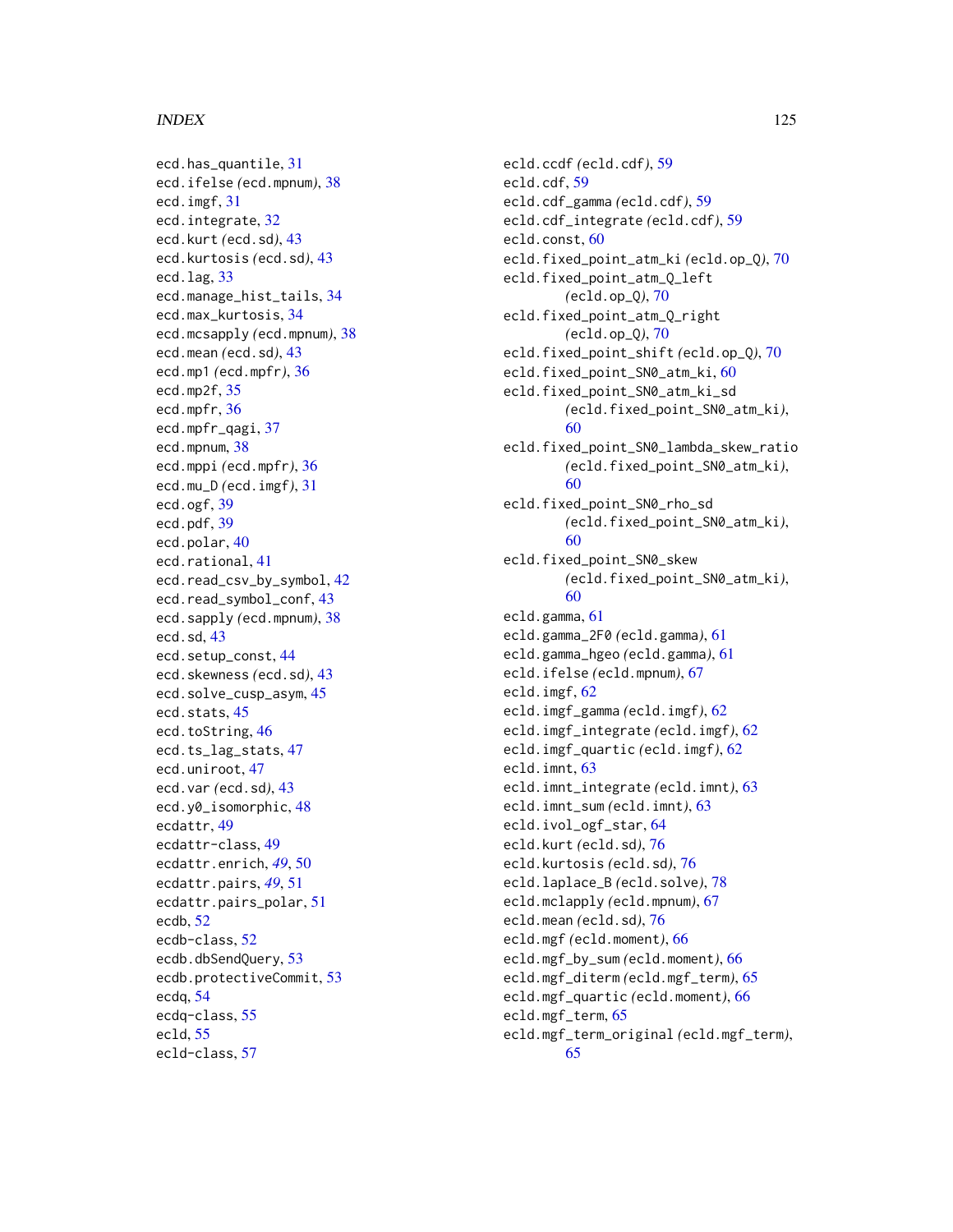ecld.mgf\_trunc *(*ecld.mgf\_term*)*, [65](#page-64-0) ecld.mgf\_trunc\_max\_sigma *(*ecld.mgf\_term*)*, [65](#page-64-0) ecld.moment, [66](#page-65-0) ecld.mpnum, [67](#page-66-0) ecld.mu\_D, [68](#page-67-0) ecld.mu\_D\_by\_sum *(*ecld.mu\_D*)*, [68](#page-67-0) ecld.mu\_D\_integrate *(*ecld.mu\_D*)*, [68](#page-67-0) ecld.mu\_D\_quartic *(*ecld.mu\_D*)*, [68](#page-67-0) ecld.ogf, [68](#page-67-0) ecld.ogf\_gamma *(*ecld.ogf*)*, [68](#page-67-0) ecld.ogf\_imnt\_sum *(*ecld.ogf*)*, [68](#page-67-0) ecld.ogf\_integrate *(*ecld.ogf*)*, [68](#page-67-0) ecld.ogf\_log\_slope *(*ecld.ogf*)*, [68](#page-67-0) ecld.ogf\_quartic *(*ecld.ogf*)*, [68](#page-67-0) ecld.ogf\_star, [69](#page-68-0) ecld.ogf\_star\_analytic *(*ecld.ogf\_star*)*, [69](#page-68-0) ecld.ogf\_star\_exp *(*ecld.ogf\_star*)*, [69](#page-68-0) ecld.ogf\_star\_gamma\_star *(*ecld.ogf\_star*)*, [69](#page-68-0) ecld.ogf\_star\_hgeo *(*ecld.ogf\_star*)*, [69](#page-68-0) ecld.op\_O *(*ecld.op\_V*)*, [71](#page-70-0) ecld.op\_Q, [70](#page-69-0) ecld.op\_Q\_skew *(*ecld.op\_Q*)*, [70](#page-69-0) ecld.op\_Q\_skew\_by\_k\_lm *(*ecld.op\_Q*)*, [70](#page-69-0) ecld.op\_U\_lag *(*ecld.op\_V*)*, [71](#page-70-0) ecld.op\_V, [71](#page-70-0) ecld.op\_VL\_quartic *(*ecld.op\_V*)*, [71](#page-70-0) ecld.pdf, [73](#page-72-0) ecld.quartic\_model\_sample *(*ecld.quartic\_Qp\_atm\_attr*)*, [75](#page-74-0) ecld.quartic\_model\_sample\_attr *(*ecld.quartic\_Qp\_atm\_attr*)*, [75](#page-74-0) ecld.quartic\_Q *(*ecld.quartic\_Qp*)*, [73](#page-72-0) ecld.quartic\_Qp, [73](#page-72-0) ecld.quartic\_Qp\_atm\_attr, [75](#page-74-0) ecld.quartic\_Qp\_atm\_ki *(*ecld.quartic\_Qp*)*, [73](#page-72-0) ecld.quartic\_Qp\_atm\_skew *(*ecld.quartic\_Qp*)*, [73](#page-72-0) ecld.quartic\_Qp\_rho *(*ecld.quartic\_Qp*)*, [73](#page-72-0) ecld.quartic\_Qp\_skew *(*ecld.quartic\_Qp*)*, [73](#page-72-0) ecld.quartic\_SN0\_atm\_ki, [76](#page-75-0) ecld.quartic\_SN0\_max\_RNV *(*ecld.quartic\_SN0\_atm\_ki*)*, [76](#page-75-0)

ecld.quartic\_SN0\_rho\_stdev *(*ecld.quartic\_SN0\_atm\_ki*)*, [76](#page-75-0) ecld.quartic\_SN0\_skew *(*ecld.quartic\_SN0\_atm\_ki*)*, [76](#page-75-0) ecld.sapply *(*ecld.mpnum*)*, [67](#page-66-0) ecld.sd, [76](#page-75-0) ecld.sged\_cdf *(*ecld.sged\_const*)*, [77](#page-76-0) ecld.sged\_const, [77](#page-76-0) ecld.sged\_imgf *(*ecld.sged\_const*)*, [77](#page-76-0) ecld.sged\_mgf *(*ecld.sged\_const*)*, [77](#page-76-0) ecld.sged\_moment *(*ecld.sged\_const*)*, [77](#page-76-0) ecld.sged\_ogf *(*ecld.sged\_const*)*, [77](#page-76-0) ecld.skewness *(*ecld.sd*)*, [76](#page-75-0) ecld.solve, [78](#page-77-0) ecld.solve\_by\_poly *(*ecld.solve*)*, [78](#page-77-0) ecld.solve\_isomorphic *(*ecld.solve*)*, [78](#page-77-0) ecld.solve\_quartic *(*ecld.solve*)*, [78](#page-77-0) ecld.var *(*ecld.sd*)*, [76](#page-75-0) ecld.y\_slope, [79](#page-78-0) ecld.y\_slope\_trunc *(*ecld.y\_slope*)*, [79](#page-78-0) ecldOrEcd-class, [80](#page-79-0) ecop-class, [80](#page-79-0) ecop.bs\_call\_price *(*ecop.bs\_option\_price*)*, [82](#page-81-0) ecop.bs\_implied\_volatility, [81](#page-80-0) ecop.bs\_option\_price, [82](#page-81-0) ecop.bs\_put\_price *(*ecop.bs\_option\_price*)*, [82](#page-81-0) ecop.build\_opt *(*ecop.from\_symbol\_conf*)*, [85](#page-84-0) ecop.enrich\_option\_df *(*ecop.read\_csv\_by\_symbol*)*, [89](#page-88-0) ecop.find\_fixed\_point\_lambda\_by\_atm\_skew, [83](#page-82-0) ecop.find\_fixed\_point\_sd\_by\_lambda, [84](#page-83-0) ecop.from\_symbol\_conf, [85](#page-84-0) ecop.get\_ld\_triple, [86](#page-85-0) ecop.opt-class, [87](#page-86-0) ecop.polyfit\_option, [88](#page-87-0) ecop.read\_csv\_by\_symbol, [89](#page-88-0) ecop.read\_symbol\_conf *(*ecop.from\_symbol\_conf*)*, [85](#page-84-0) ecop.smile\_data\_calculator *(*ecop.term\_master\_calculator*)*, [89](#page-88-0) ecop.term\_atm *(*ecop.term\_master\_calculator*)*, [89](#page-88-0)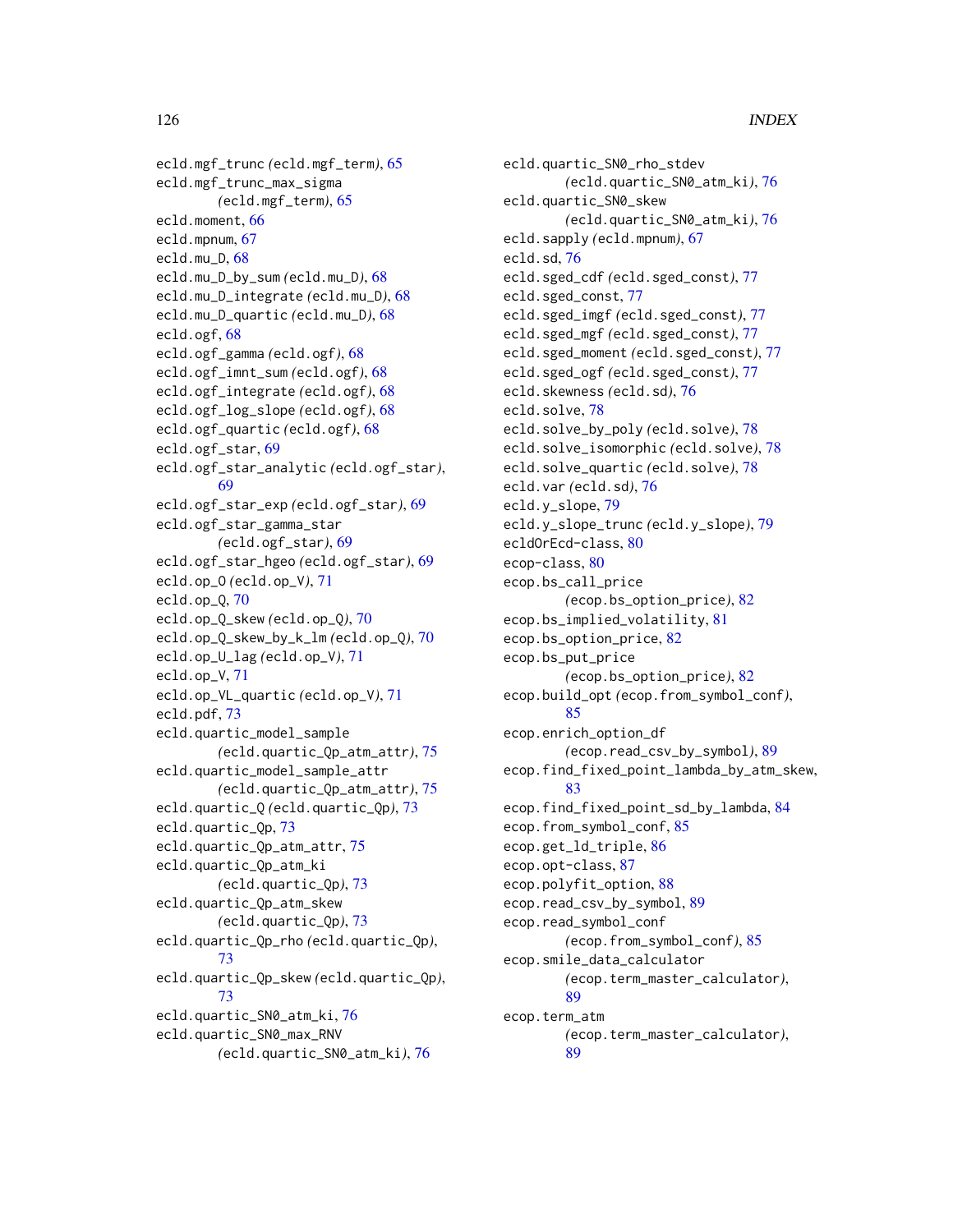ecop.term\_idx\_range *(*ecop.term\_plot\_3x3*)*, [90](#page-89-0) ecop.term\_master\_calculator, [89](#page-88-0) ecop.term\_plot\_3x3, [90](#page-89-0) ecop.term\_realized\_days *(*ecop.term\_plot\_3x3*)*, [90](#page-89-0) ecop.term\_target\_days\_default *(*ecop.term\_plot\_3x3*)*, [90](#page-89-0) ecop.vix\_plot\_3x3, [91](#page-90-0) ellipticity *(*ellipticity.ecd*)*, [92](#page-91-0) ellipticity,ecd-method *(*ellipticity.ecd*)*, [92](#page-91-0) ellipticity.ecd, [92](#page-91-0)

history *(*history.ecdb*)*, [93](#page-92-0) history,ecdb-method *(*history.ecdb*)*, [93](#page-92-0) history.ecdb, [93](#page-92-0)

integrate\_pdf *(*integrate\_pdf.ecd*)*, [93](#page-92-0) integrate\_pdf,ecd-method *(*integrate\_pdf.ecd*)*, [93](#page-92-0) integrate\_pdf.ecd, [93](#page-92-0)

jinv *(*jinv.ecd*)*, [95](#page-94-0) jinv,ecd-method *(*jinv.ecd*)*, [95](#page-94-0) jinv.ecd, [95](#page-94-0)

k2mnt, [95](#page-94-0) kqsl, *[116](#page-115-0)* kqsl *(*dsl*)*, [9](#page-8-2) ksl, *[116](#page-115-0)* ksl *(*dsl*)*, [9](#page-8-2) kstablecnt *(*dstablecnt*)*, [12](#page-11-1) kstdlap *(*dstdlap*)*, [13](#page-12-1)

```
lamp, 96
lamp-class, 97
lamp.generate_tau, 98
lamp.plot_sim4, 99
lamp.plot_sim6 (lamp.plot_sim4), 99
lamp.qsl_fit_config, 99
lamp.qsl_fit_config_xtable
        (lamp.qsl_fit_config), 99
lamp.qsl_fit_plot, 100
lamp.sd_factor, 101
lamp.simulate1, 101
lamp.simulate_iter, 102
lamp.stable_rnd_walk, 103
levy.dlambda, 104
```
levy.domain\_coloring, [104](#page-103-0) levy.dskewed, [105](#page-104-0) mnt2k *(*k2mnt*)*, [95](#page-94-0) moment *(*moment.ecd*)*, [106](#page-105-0) moment,ecd-method *(*moment.ecd*)*, [106](#page-105-0) moment.ecd, [106](#page-105-0) numericMpfr-class, [107](#page-106-0) pec *(*dec*)*, [7](#page-6-0) plot\_2x2 *(*plot\_2x2.ecd*)*, [108](#page-107-0) plot\_2x2,ecd-method *(*plot\_2x2.ecd*)*, [108](#page-107-0) plot\_2x2.ecd, [108](#page-107-0) pqsl *(*dsl*)*, [9](#page-8-2) psl *(*dsl*)*, [9](#page-8-2) pstablecnt *(*dstablecnt*)*, [12](#page-11-1) pstdlap *(*dstdlap*)*, [13](#page-12-1) qec *(*dec*)*, [7](#page-6-0) qqsl *(*dsl*)*, [9](#page-8-2) qsl *(*dsl*)*, [9](#page-8-2) qsl\_kurtosis\_analytic, [110](#page-109-0) qsl\_pdf\_integrand\_analytic *(*qsl\_kurtosis\_analytic*)*, [110](#page-109-0) qsl\_skewness\_analytic *(*qsl\_kurtosis\_analytic*)*, [110](#page-109-0) qsl\_std\_pdf0\_analytic *(*qsl\_kurtosis\_analytic*)*, [110](#page-109-0) qsl\_variance\_analytic *(*qsl\_kurtosis\_analytic*)*, [110](#page-109-0) qsld *(*sld*)*, [114](#page-113-0) qsld.fit, [108](#page-107-0) qstablecnt *(*dstablecnt*)*, [12](#page-11-1) qstdlap *(*dstdlap*)*, [13](#page-12-1) quantilize *(*quantilize.ecd*)*, [111](#page-110-0) quantilize,ecd-method *(*quantilize.ecd*)*, [111](#page-110-0) quantilize.ecd, [111](#page-110-0) read *(*read.ecdb*)*, [112](#page-111-0) read,ecdb-method *(*read.ecdb*)*, [112](#page-111-0) read.ecdb, [112](#page-111-0) rec *(*dec*)*, [7](#page-6-0) rlaplace0, [113](#page-112-0) rqsl *(*dsl*)*, [9](#page-8-2) rsl *(*dsl*)*, [9](#page-8-2) rstablecnt *(*dstablecnt*)*, [12](#page-11-1) rstdlap *(*dstdlap*)*, [13](#page-12-1)